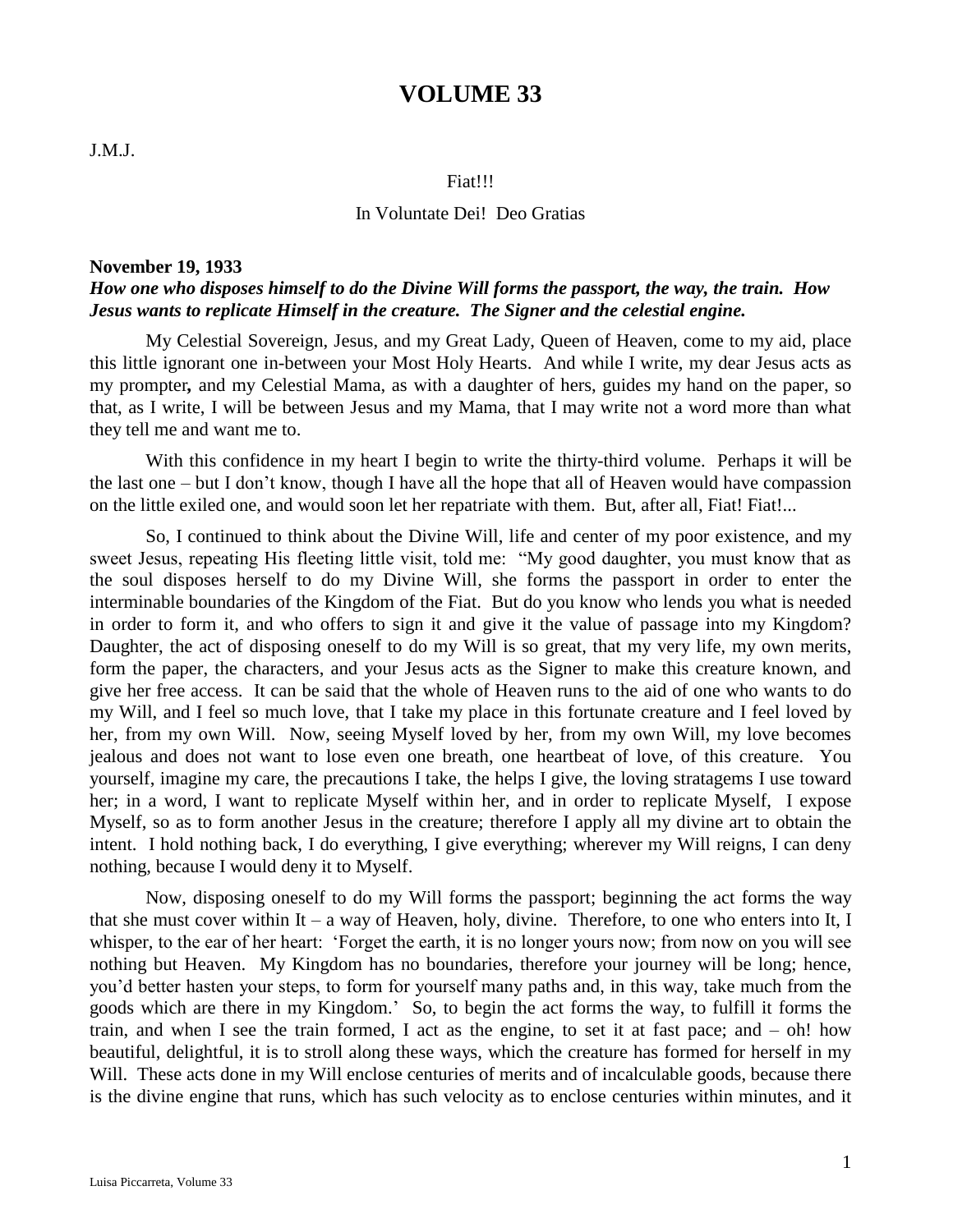renders the creature so rich, beautiful and holy, as to make Us boast before the whole Celestial Court, pointing at her as the greatest prodigy of Its creative art.

Furthermore, as the creature keeps forming her act in my Divine Will, so are the veins of the soul emptied of what is human, and a divine blood  $-$  I could say  $-$  flows within them, which makes the divine virtues, in their substance, to be felt in the creature, which have the virtue of flowing, almost like blood, in the very life that animates her Creator - which renders them inseparable from each other, so much so, that one who wants to find God can find Him in His place of honor in the creature, and one who wants to find the creature will find her in the divine center."

### Fiat!!!

### **November 26, 1933** *The works of God prepare a banquet for the creature, and by living in His Divine Volition, she acts as queen in the seas of the Supreme Being. How one who does her own will sets herself apart from everyone and remains alone, the derelict and lost one of Creation.*

I was doing my round in the works of the Divine Fiat, and since I am too little, I feel the need to be carried in Its arms; otherwise, either I get lost within Its immensity and the multiplicity of Its works, or I am unable to move forward. But since It wants to make known to me Its works - in which Its speaking and operating love is found, and where It tells me how much and in what manner It has loved me - so, It carries me in Its arms and It leads me along the interminable ways of Its Holy Will. But this is not enough; for each of Its works, It encloses in me the love of each work, as much as I can contain; It wants to hear in me the sound of the love which each work encloses. I too am a work of Its own, an act of Its Will, and since It did everything for love of me It wants me to enclose within myself all the sounds and keys of love which Its works contain.

So, while I was going around in Its works, beloved Jesus, surprising me, told me: "My blessed daughter, you cannot comprehend how pleased I am to see you go around in the works created by Us. They are pregnant with love, and as you go around in their midst, they pour out love and give you the love with which they are filled; and this is one of the reasons why I want you to go around in Our works: they prepare the banquet of Our love for the creatures, and feel honored to have a little sister of theirs in their midst, who nourishes herself with it and forms within herself as many sounds of love for their Creator for as many works as were created. But this is not all; my Divine Will is not content with letting her go around in Our works, but after It made her go around, making known to her many things about Creation and filling her with love up to the brim, It leads her, in Its arms, unto the bosom of the Supreme Being, who, as with a tiny little pebble, casts her into the interminable seas of His attributes. And the little daughter of Our Will – what does she do? Just as a little pebble cast into the sea makes all the waters of the sea ripple, so does she move the whole of the sea of Our Divine Being; and while she swims in it, she drowns with love, with light, with sanctity, with wisdom, with goodness, and so forth. And  $-$  oh! how beautiful it is to see her, to hear her say, as she feels drowned: 'All of your love is mine, and I place it in act of praying You to make the Kingdom of your Will come upon earth. Your sanctity is mine; your light, your goodness, your mercy is mine. It is not my littleness that is praying You – no, but it is your seas of power, of goodness, that pray You, that press You, that assail You and want your Will reigning on earth.' So, the littleness of the creature appears as acting as queen in Our Supreme Being, reuniting together Our immensity and power, and making Us ask from Our own selves what she wants and We Ourselves want. She comprehends well that there is no other good but Our Will alone, and in order to obtain the intent she makes the very infinity of Our divine qualities ask Us for It. And there appears the tiny little one, little and powerful, enriched with the prerogatives of Our divine qualities, as if they were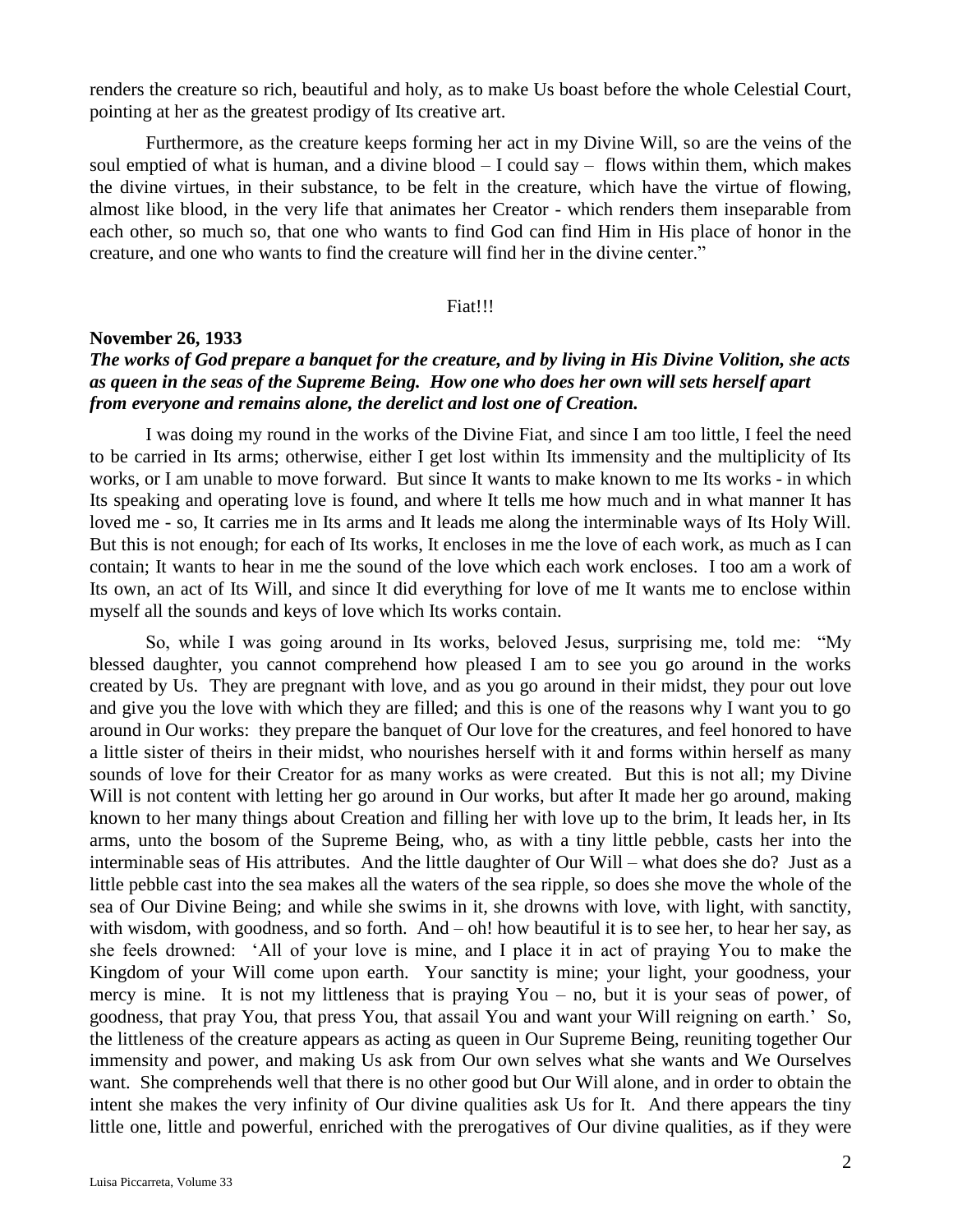her own, giving her such charm of beauty as to enrapture Us, debilitate Us, so as to make Us do what she wants and We Ourselves want. She becomes Our echo, and is unable to tell Us or ask of Us anything other than for Our Will to invade everything and form one single will with all creatures.

So, once the creature has understood what Divine Will means, and feels Its life flowing within herself, she no longer feels a need for anything because, by possessing Our Will, she possesses all possible and imaginable goods. All that is left to her is the delirium, the yearnings, the longings, for she wants my Will to embrace all and constitute Itself life of everything; and this because she sees that my Will wants it so, and so wants her littleness."

Then, I continued to think about the Divine Will, and the great evil that doing the human will brings; and my beloved Jesus, sighing, added: "My daughter, one who does her own will sets herself apart from everyone and acts on her own; there is no one to help her or to give her the strength, nor anyone to give her the light to be able to make the best out of what she does. So, all leave her at the mercy of herself, isolated, without support and without defense; she can be called the derelict, the lost one in Creation. Just penalty for one who wants to do her own will – to feel all the weight of the loneliness into which she herself has cast herself, and the lack of help from anyone. And – oh! the sorrow I feel in seeing so many creatures apart even from Me! And I, to let them touch with their own hand what it means to act without my Will, remain as though far away, letting them feel all the weight of the human will, which never gives them rest and becomes their cruelest tyrant.

The complete opposite for one who does my Will. All are with her – Heaven, Saints, Angels – because out of honor and respect for my Divine Volition, all have the duty to help that creature and sustain her in those acts where my Will enters. My Will Itself places her in communication with everyone, and commands everyone to help her, defend her and form for her the cortege of their company. Grace already smiles at her, the light shines in her soul and administers to her the best, the highest beauty, into her act. I Myself remain committed in one who does my Will, and I make my acts flow within hers, to have the honor, the love, the glory of my acts in the act of the creature who has operated in my Will. Here is why she feels the connection with all, the strength, the support, the company, the defense of all. So, one who does my Will and lives in It can be called the regained one of Creation, the daughter, the sister, the friend of all. My Will acts like the sun, which pours light from the height of its sphere and, expanding, encloses everything within its light; it gives itself to all, it denies itself to no one; and like a faithful sister, it embraces with all things and gives its beneficial effect to each created thing as the pledge of its love, constituting itself life of the effects it gives: in some it forms the life of sweetness, in other created things the life of fragrance, in others the life of colors, and so forth. In the same way, my Will, from the height of Its throne, pours down Its light, and where It finds the creature who wants to receive It to let herself be dominated, It surrounds her, It embraces her, It warms her, It molds her, to make her mature and so enclose Its admirable life as if it were life of the creature; and with this life everything and everyone are with her, as everything belongs to my adorable Will."

#### Fiat!!!

## **December 10, 1933** *The first word that Adam pronounced. What the first lesson was that God gave him. The Divine Will operating in man.*

I am always the tiny little ignorant one of the Supreme Being, and when the Divine Will plunges me into Its seas, I see that I just barely know the vowels, if at all, of Its Adorable Majesty.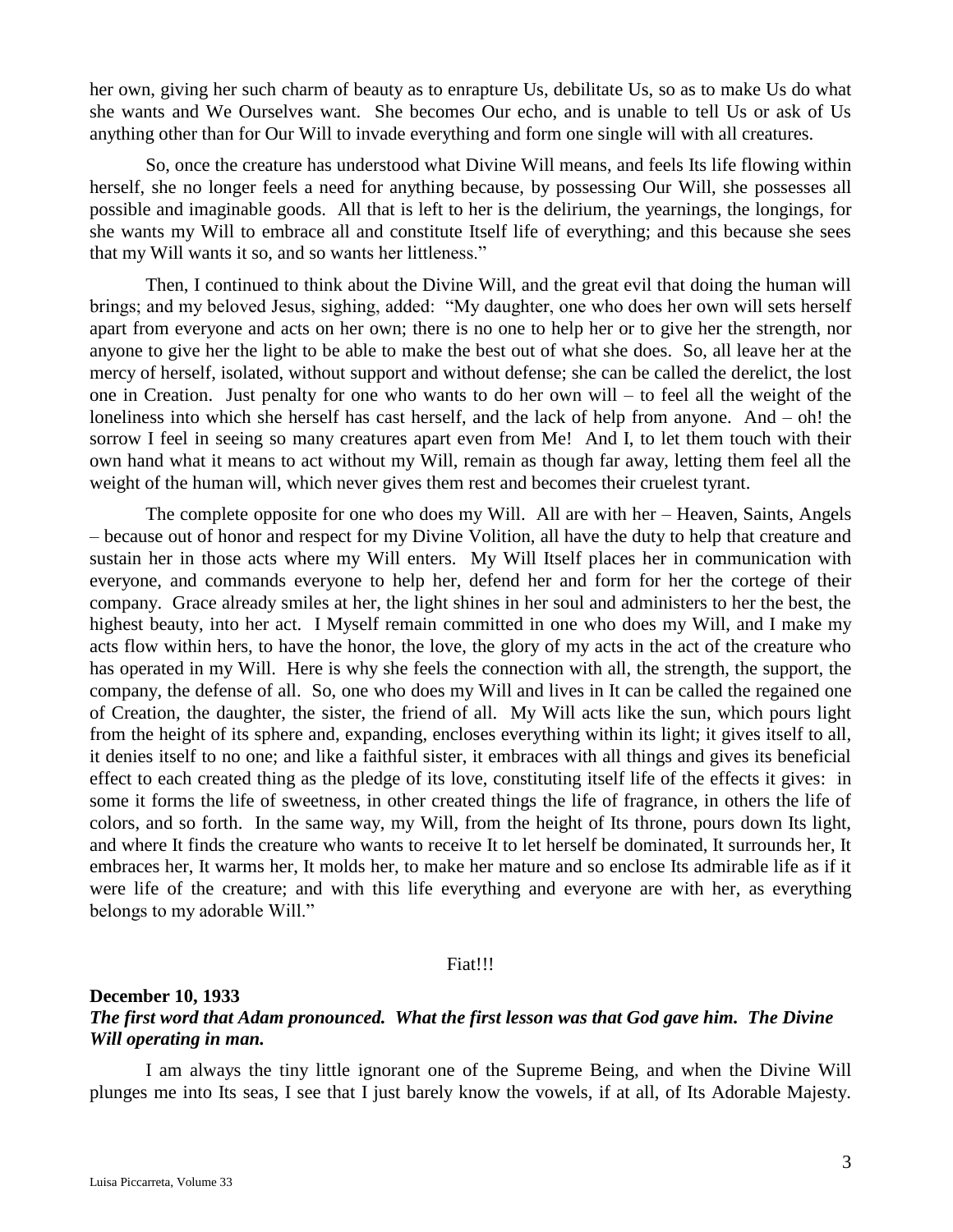My littleness is such that I can just barely swallow a few drops of the much that the Creator possesses.

Then, while going around in the works of the Divine Fiat, I paused at Eden, in which I made present to myself the creation of man; and I thought to myself: 'What could be the first word that Adam spoke when he was created by God?' And my Highest Good, Jesus, visiting me with His short little visit, all goodness, as if He Himself wanted to tell me, said to me: "My daughter, I too feel the need to tell you what the first word was, pronounced by the lips of the first creature created by Us. You must know that as soon as Adam felt life, motion and reason within himself, he saw His God before him and comprehended that He had formed him. He felt within himself, in his whole being, still fresh, the impressions, the touch of His creative hands, and, grateful, in a surge of love, he pronounced his first word: *'I love You, my God, my Father, the Author of this, my life.'* But it was not only the word, but the breath, the heartbeat, the drops of his blood that flowed inside his veins, the motion, the whole of his being united together, repeated as though in chorus: *'I love You, I love You, I love You'.*

So, the first lesson that he learned from his Creator, the first word that he learned to speak, the first thought that had life within his mind, the first heartbeat that was formed in his heart, was *'I love You, I love You…'*. He felt himself loved, and he loved. I can say that he never stopped his *'I love You'*; it was so long, that only when he had the disgrace to fall into sin - then was it interrupted. So, Our Divinity felt wounded in hearing *'I love You, I love You…'* on the lips of man; it was the very same word that We had created in the organ of his voice, that was saying to Us: *'I love You'.* It was Our own love, created by Us in the creature, that was saying to Us: *'I love You'.* How not to remain wounded? How not to requite him with a yet greater, stronger love, worthy of Our magnificence? As We heard *'I love You'* being spoken to Us, so did We repeat to him *'I love you'*; but in Our *'I love you'*, We made the operating life of Our Divine Will flow in his whole being. So, in man, as though inside a temple of Ours, We enclosed Our Will, so that, enclosed within the human circle, while remaining in Us, It might operate great things, and might be the thought, the word, the heartbeat, the step and the work of man. Our *'I love you'* could not give a holier, a more beautiful, a more powerful thing, which alone could form the life of the Creator in the creature, than Our Will operating in him. And - oh! how pleasing it was for Us to see that Our Will held Its place of Actor, and the human will, dazzled by Its light, would enjoy its Paradise, and giving It full freedom, it would let It do whatever It wanted, giving It primacy in everything, and the place of honor that befitted a Will so holy.

See, then, how the beginning of the life of Adam was an act of His whole being full of love toward God. What a sublime lesson - how the beginning of love should run in the whole operating of the creature. The first lesson that he received from Our Supreme Being, as the requital of his *'I love You'*, was that, while loving him tenderly, replying to him: *'I love you'*, He gave him the first lesson in Our Divine Will; and while instructing him, He communicated to him the life of It and the infused knowledge of what Our Divine Fiat meant. And each time he said to Us: *'I love You'*, Our love prepared from him other lessons, more beautiful, about Our Will. He remained enraptured and We delighted in conversing with him, and made rivers of love and of perennial joys flow upon him. So, the human life was enclosed by Us within love and Our Will.

Therefore, my daughter, there is no greater sorrow for Us than to see Our love as though broken in the creature, and Our Will hampered, suffocated, without Its operating life, and as though subjected to the human will. So, be attentive, and in all things let love and my Divine Will be the beginning."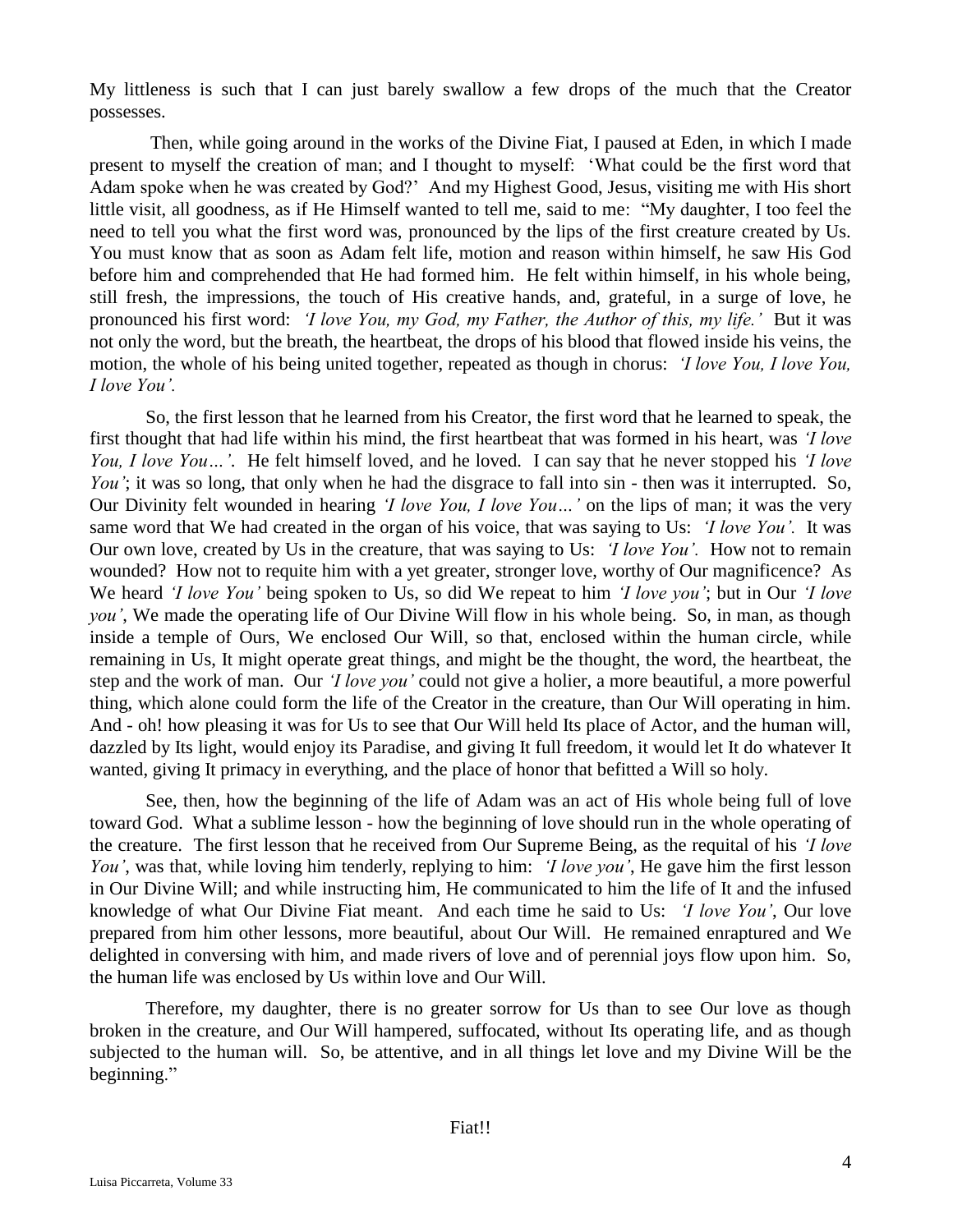#### **December 18, 1933**

## *How the creature was formed by God 'ab œterno' 1 , loved with eternal love. How the human will is the upsetting of the works of her Creator.*

My poor mind continues to cross the infinite sea of the Fiat, and as much as one goes on, it never ends. In this sea the soul feels her God, who fills her completely, up to the brim, with His Divine Being, in such a way that she can say: 'God has given me all of Himself; and if it is not given to me to enclose His immensity within myself, it is because I am little.' Now, in this sea one can find, in act, the order, the harmony, the arcane mysteries of how God created man; and the prodigies are unheard-of, the love is exuberant, the mastery is insuperable. There is such mystery in it, that neither man himself nor sciences can retell with clarity on the formation of man. So, I remained surprised at the magnificences and prerogatives that the human nature possesses; and my beloved Jesus, in seeing me so surprised, told me: "My blessed daughter, your marvel will cease if, looking carefully into this sea of my Will, you will see *where*, *who*, *how* and *when* each creature was formed.

So, *where*? In the Eternal womb of God. *Who*? God Himself gave him origin. *How*? The Supreme Being Himself formed the series of his thoughts, the number of his words, the order of his works, the motion of his steps, and the continuous beating of his heart. So, God gave him such beauty, order and harmony as to be able to find Himself in the creature, with such fullness, that he would not find any space to put anything of his own, which had not been placed in him by God. In looking at him, We remained enraptured in seeing that in the little human circle Our power had enclosed Our divine operating; and in Our emphasis of love We said to him: 'How beautiful you are, work of Ours. You are and you will be Our glory, the expression of Our love, the reflection of Our wisdom, the echo of Our power, the bearer of Our eternal love.' And We loved him with eternal love, without beginning and without end. And *when* was this creature formed by Us? *Ab œterno*. Therefore, he did not exist in time, but in eternity he has always existed. He had his place in Us, his palpitating life, the love of his Creator. So, the creature has always been Our ideal for Us, the little space in which to carry out Our creative work, the shelf for Our life to lean on, the outpouring of Our eternal love. This is why, then, so many human things cannot be comprehended, cannot be explained: because there is the operating of the incomprehensible divine, there are Our mysterious celestial arcanes<sup>2</sup>, Our divine fibers, such that We alone know Our divine secrets, the keys We need to touch when We want to do new and unusual things in the creature. And since they do not know Our secrets, nor can they comprehend Our incomprehensible ways which We have placed in the human nature, they reach the point of judging according to their ways and cannot make head nor tail of what We operate in the creature, while they should rather bow their foreheads before that which they do not comprehend.

Now, one who does not possess Our Will puts Our acts – ordered *ab œterno* in the creature in disorder; therefore he disfigures himself and forms the void of Our divine acts, formed and ordered by Us in the human creature. We loved Ourselves in her, the series of Our acts formed by Our pure love, and by putting her out in time We wanted her as concurring to what We had done. But in order for the creature to have this ability, Our Will was needed which, giving her Its divine virtue, would make her do in time that which had been done by Us, without her, in eternity; nor would there be any wonder that the Divine Being had formed her in eternity - the same Divine Volition would confirm and repeat it in time, that is, would continue Its creative work in the creature. But without my Divine Will how can she ever elevate, conform, unify herself to, and resemble, those same acts which We,

 $\overline{a}$ 

<sup>&</sup>lt;sup>1</sup> from eternity

<sup>2</sup> mysteries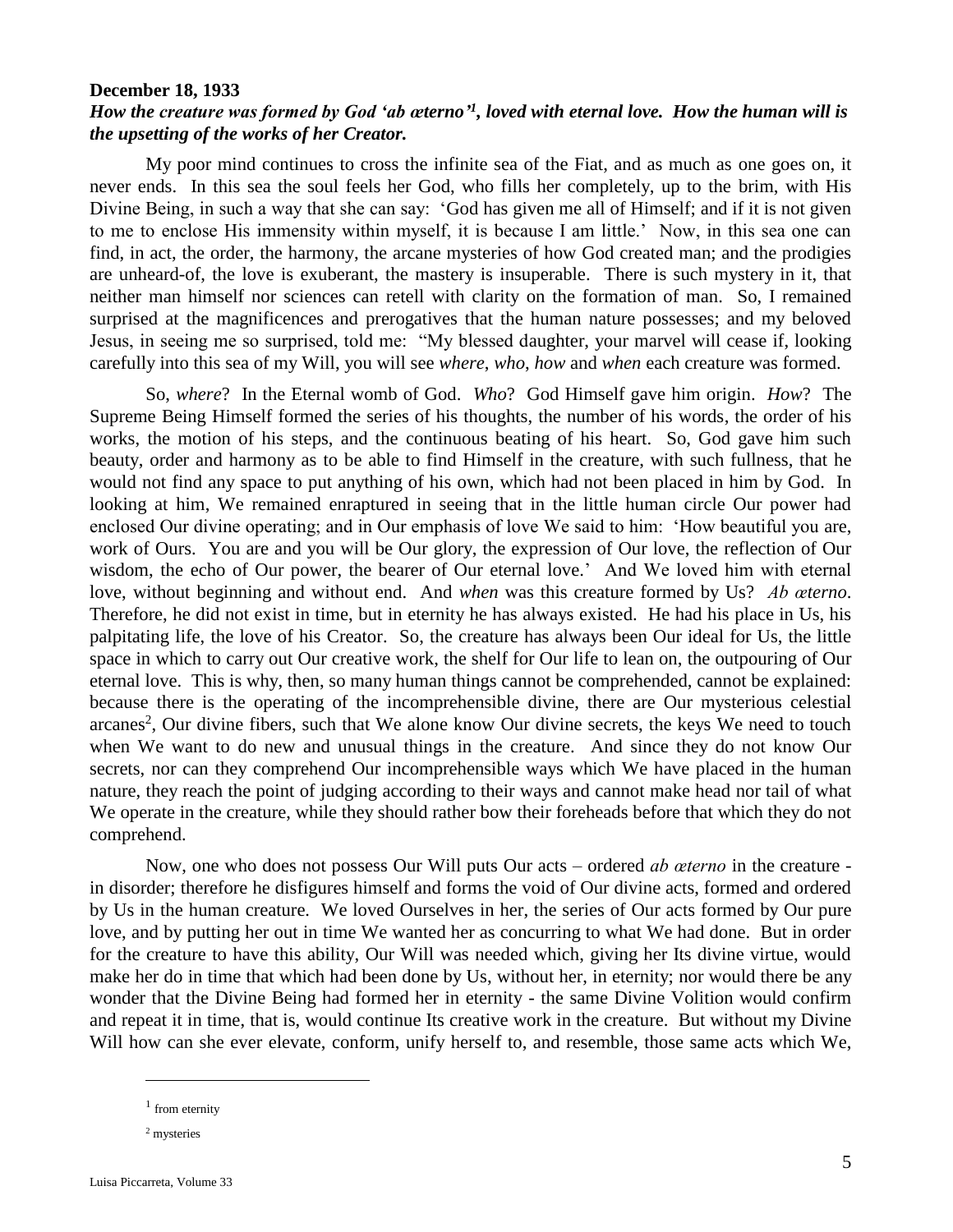with so much love, have formed and ordered in her? Hence, the human will does nothing other than upset Our most beautiful works, break Our love, empty Our works, which remain within Us because We lose nothing of what We have done. All the evil remains for the poor creature, because she feels the abyss of the divine void; her works are without strength and without light, her steps are vacillating, her mind confused. So, she remains without my Will, like a food without substance, like a body that is paralyzed, like a field without cultivation, like a tree without fruit, like a flower that sends out a bad odor. Oh! if Our Divinity were subject to tears, We would cry bitterly over she who does not let herself be dominated by Our Will."

#### Fiat!!!

### **January 2, 1934** *When the soul does the Divine Will, God can freely do what He wants to do in her, and operate the greatest things, because He finds the capacity, the space for what He wants to give to the creature.*

Though my little soul swims in the sea of the Divine Will, I still feel the piercing nail of the privation of my sweet Jesus. My God, what a harrowing pain, what a torture is my painful existence! Oh! how I would like to shed rivers of tears! If it were possible, I would like to transform the very immensity of the Divine Will into bitter crying, to move my sweet Jesus to pity, who flies away from me, but without even telling me the place of His dwelling, or showing me the way, the mark of His steps, that I might be able to reach me. My God! My Jesus! How can You not be moved to compassion for this little exiled one, tormented only for You, and because of You?

But while raving from His privation, I was thinking to myself about the Divine Will, and I feared that Its dominion, Its life, might not be present in me, and because of this my Eternal Love, Jesus, leaves me, hides, and does not care about me; and from the heart I was asking for His forgiveness. And my beloved Jesus, after much struggling of mine, having compassion on me for I could bear no more, came back for just a little, and looking at me with love, all goodness, told me: "My little daughter of my Will, it shows how you are little, and it is enough for Me to make a little pause, that you get lost, you fear, you doubt, you oppress yourself. But do you know where you get lost? In my Will. And I, seeing you in It, do not hasten my coming because I know that you are in a safe place.

Now, you must know that when a soul does my Divine Will, I can freely do whatever I want in the soul, and operate the greatest things. My Will empties her for me of everything, and forms the space in which I can put the sanctity of an infinite act of mine; and the soul places herself at Our disposal. Our Will has matured her, and has rendered her adaptable and fit for receiving the creative and operative virtue of Our Supreme Being. On the other hand, when one does not do Our Divine Will, We have to adapt Ourselves, restrict Ourselves, nor can We be generous according to Our divine manner. We have to give Our graces sip by sip, while We can give rivers. Oh! how heavy it is for Us to operate in one who does not possess Our Will! If We want to make Ourselves known, she is incapable, because the human intelligence without Our Will is like a foggy sky which, obscuring the beautiful light of reason, is as though blind before the light of Our knowledges. So, it may be there in the midst of the light, but incapable of comprehending anything; it will always be illiterate before the light of Our truths. If We want to give Our sanctity, beauty and love, We have to give them in small doses, as though broken into small pieces, because the human will is cluttered with miseries, with weaknesses and defects, therefore it becomes incapable and also unworthy to receive Our gifts and what We want to give her. Poor human volition - without Our Will it cannot adapt itself to receiving the virtue of Our creative works, the strong embraces of its Creator, Our loving stratagems, the wounds of Our love; and many times it tires Our divine patience and forces Us not to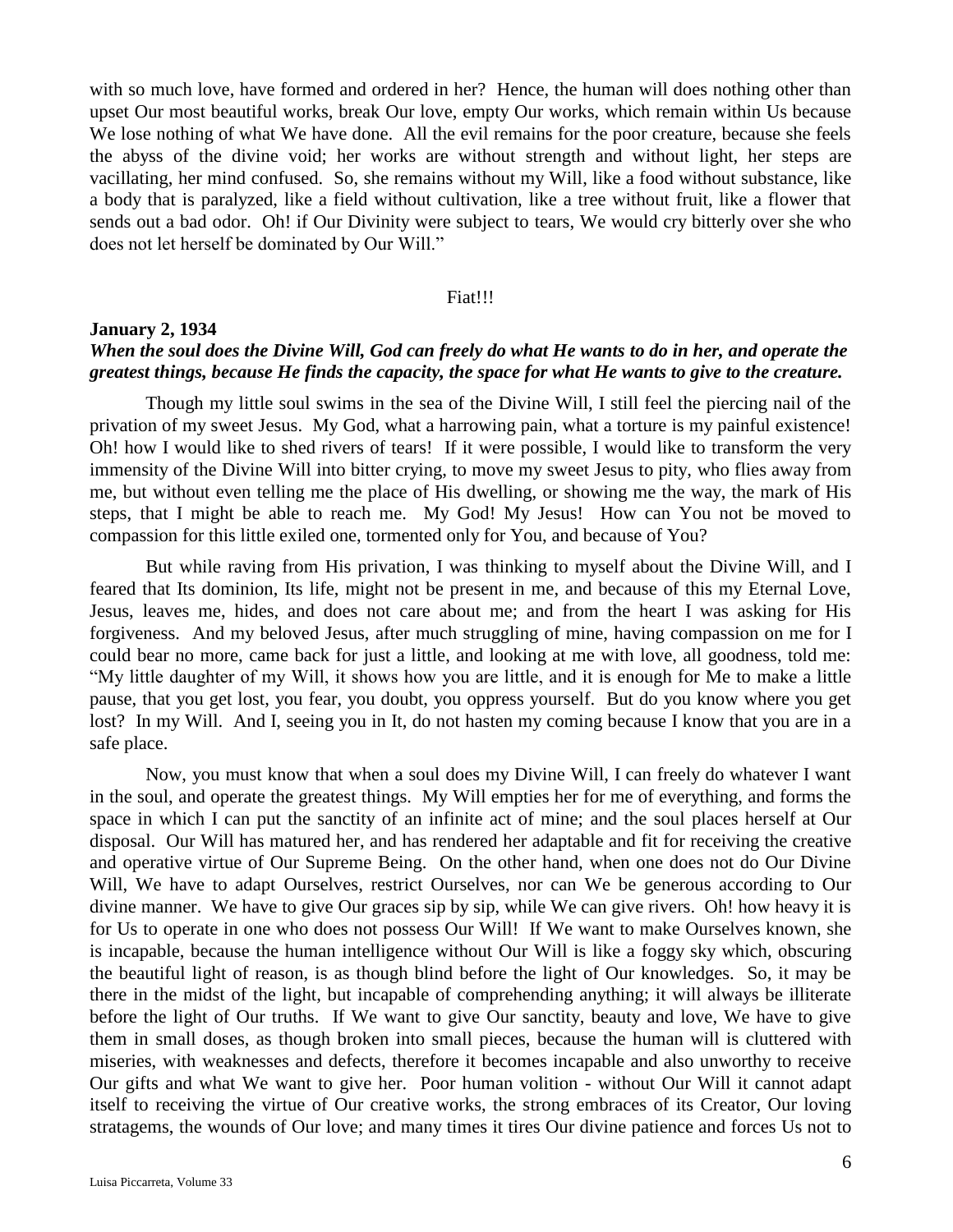give it anything; and if Our love forces Us to give something, it is for it like a food that it cannot digest because, not being united with Our Will, it lacks the strength and the digestive virtue to digest what belongs to Us.

Therefore, it shows immediately when Our Will is not present in the soul: true good is not for her; before the light of my truths she goes blind and becomes more stupid; nor does she love to know them - on the contrary, she looks at them as if they did not belong to her. The complete opposite for one who does and lives in my Will."

#### Fiat!!!

### **January 14, 1934**

## *Sweet enchantment on both sides - God and the creature. How she acquires the power to make the Divine Will her own. Pains smile before the glory, the triumphs, the conquests. Jesus, hidden by the pains.*

I am under the rain of the Divine Fiat which, bathing me completely, inside and out, and penetrating even into the marrow of my bones, makes the whole of my poor being say: 'Fiat, Fiat, Fiat.' I feel I am in Its arms, and as I call It with my incessant plea for It to form Its life in my acts, Its heartbeat in my heart, Its breath in mine, Its thought in my mind, so is a flash of light unleashed from me and it would want to as though bind the Holy Divine Volition, to make It completely my own, so that it may be in my power to form Its life in me, all of Divine Will. So, I felt concerned about this way of acting of mine, and my highest Good, Jesus, repeating His short little visit, all goodness, told me: "My little daughter of my Will, you must know that as the creature invokes, calls, my Fiat, imploring Its life to be formed within hers, so does she unleash light and forms an enchantment to God, which enraptures His divine pupil which, enraptured, looks at the creature and forms in her the requital of Its sweet enchantment and the void in the act of the creature, to be able to give and enclose in her act the Divine Will. And while It forms and carries out Its life, the happy creature acquires the power to make It her own; and because It is her own, she loves It powerfully, more than her own life. My daughter, as long as my Will is not held as one's own life, exclusively one's own, which no one can take away from her - even though she knows that it is a gift received from God and, though something received, she is already fortunate and victorious to have the possession of it - she will never be able to love my Divine Will as befits It, nor feel the need of Its life; nor will my Will be able to carry out, fully, with all freedom, Its divine life in the creature. Therefore, your calling It disposes you; as you make It your own, It will make Itself known and you will feel the great good of possessing Its life, and you will love It as It deserves to be loved, and you will be jealous to keep It with such attention as to lose not even one breath of It."

Then, as I was a little more in suffering than usual, I was thinking to myself: 'Oh! how I would love for my pains to form for me the wings to let me fly to my Celestial Fatherland.' And instead of afflicting me, my little pains were making feast to me. I felt concerned about it, and my beloved Jesus added: "My daughter, do not be surprised; in the face of glory, the pains smile, they feel triumphant in seeing the conquests they have acquired. The pains confirm and establish the glory, more or less great, in the creature; and according to the pains, so does she feel, being painted within her, the most beautiful and various tints of beauty; and in seeing themselves being transformed into the rarest beauty, they make feast. So, on earth the pains cry, at the doors of Heaven begins their eternal smile that will never end. On earth the pains are bearers of humiliation, at the eternal gates they are bearers of glory. On earth they render the poor creature unhappy, but by the miraculous secret that they possess, they work - deep inside her inmost fibers and in the whole of the human being - the Eternal Kingdom, in such a way that each pain takes on its own distinct office: one acts as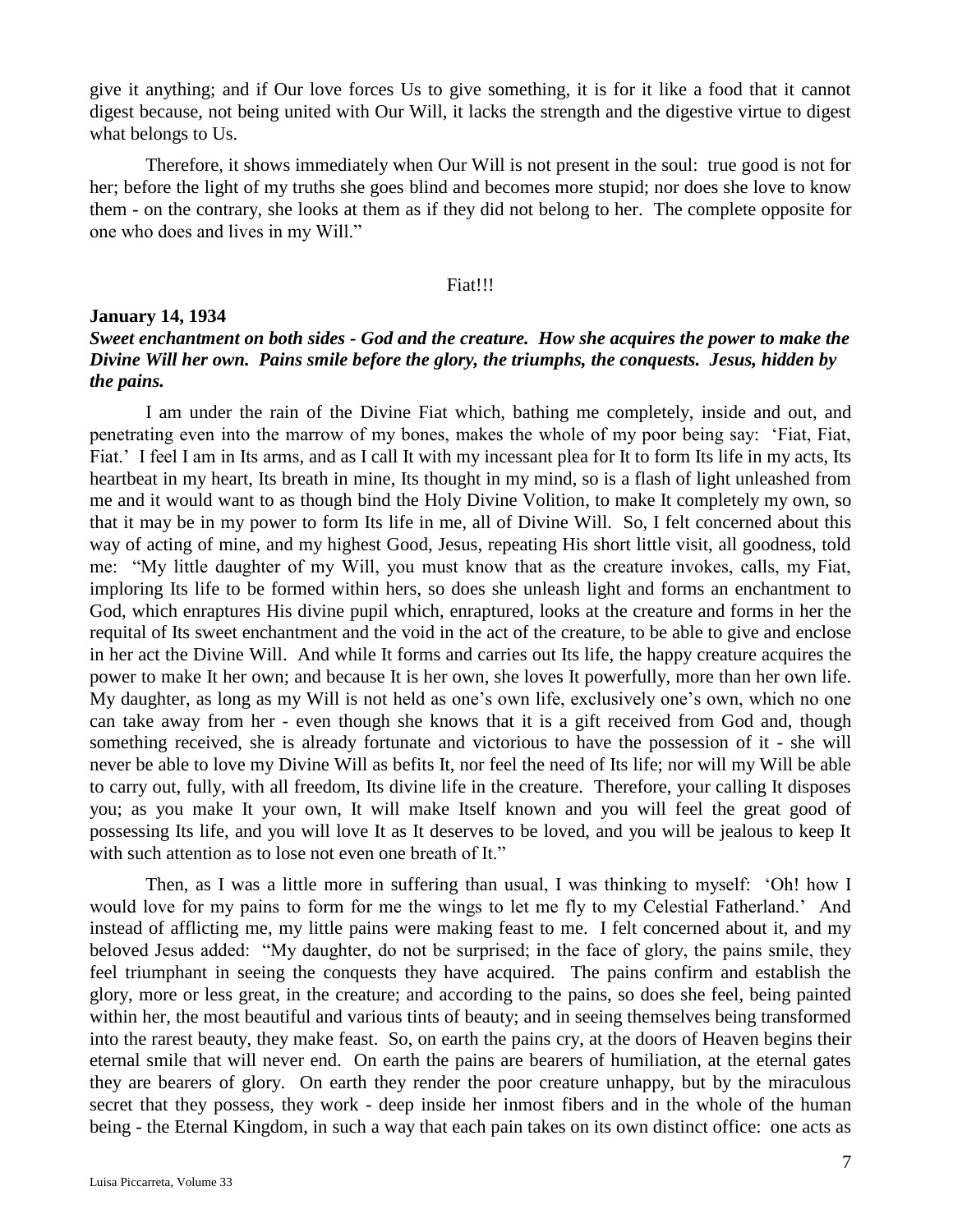chisel, another as hammer, another as file, another as brush, another as color. And only when each pain has fulfilled its work, then do they leave the creature entrusted to them, and they lead her, triumphant, up to Heaven. And only when they see each pain changed into a distinct joy and perennial happiness, then do they let her go. However, only if the creature receives them with love, and feels and receives in each pain the kiss, the embraces, the tight squeezes of my Divine Will, then do the pains possess this miraculous virtue. Otherwise, they become as if they had no instruments apt to fulfilling their work.

But do you want to know who the pain is? The pain is I, who hide inside of it to form the arcane works for my Celestial Fatherland, and I requite at usury<sup>3</sup> the brief dwelling that they have given Me on earth. I have imprisoned Myself in the small prison of the creature in order to continue my life of pains down here; it is just for this life of mine to receive its joys, its happinesses, its exchange of glory in the Celestial Region. Therefore, let your surprise cease in hearing that your pains smile before the victories, the triumphs and the conquests."

### Fiat!!!

### **January 28, 1934**

## *Fraternal bonding between the Supreme Being and the creature on earth; fraternal bonding in the glory. Power over Jesus Himself. How one who lives in the Divine Will acquires the unitive, communicative and diffusive force.*

I was doing my round in the Divine Fiat, and my poor mind paused now at one point of Its divine acts, now at another, to watch in some the beauty, in some the power, in others the interminability, and so forth, of the creative Divine Will. It seemed to me that all the supreme qualities were exposed in the whole Creation, to love the creatures, to make themselves known, establish a fraternal bond with them and take them as though on their lap, to carry them into the womb of the Creator, from which everything had come out. So, all the acts of the Divine Will are mighty aids, revealers, and for those who let themselves be dominated by them, they make themselves the bearers of the souls to the Celestial Fatherland.

So, I arrived at pausing when the Divine Fiat did the solemn acts of the creation of man, and my beloved Jesus, surprising me, told me: "My blessed daughter, let us pause together to look at with what mastery, sumptuousness, nobility, power and beauty man was created. All of Our divine qualities pour themselves upon man; each of them wanted to show off and pour itself, more than thick rain, over he with whom they wanted to establish a fraternal bond. All of them set to work: Our light poured itself upon him to form its brother in light; goodness poured itself to form its brother, all goodness; love poured itself to fill him with love and form its brother, all love; power, Our wisdom, beauty, justice, poured themselves upon him to form their brother - powerful, wise, just, and of an enchanting beauty. And Our Supreme Being rejoiced in seeing Our divine qualities, all at work, to fraternally bind themselves with man; as well as Our Will which, taking life in man, kept the order of Our same divine qualities, to make him as graceful and beautiful as possible. So, Our occupation was man, Our gaze was fixed upon him, to make Ourselves imitated, copied, and to bind him in a fraternal bond with Us. And this, not only in creating him, but during the whole course of his life - Our qualities exhibited themselves to the continuous work of maintaining the fraternal bond with he whom they loved so much; and after having established this fraternal bond on earth, they would prepare the great feast of the fraternal bonding to glory in the Celestial Fatherland - fraternal bonding of joy, of beatitude, of perennial happiness.

 $\overline{a}$ 

<sup>3</sup> that is, with unimaginable *disproportionate* abundance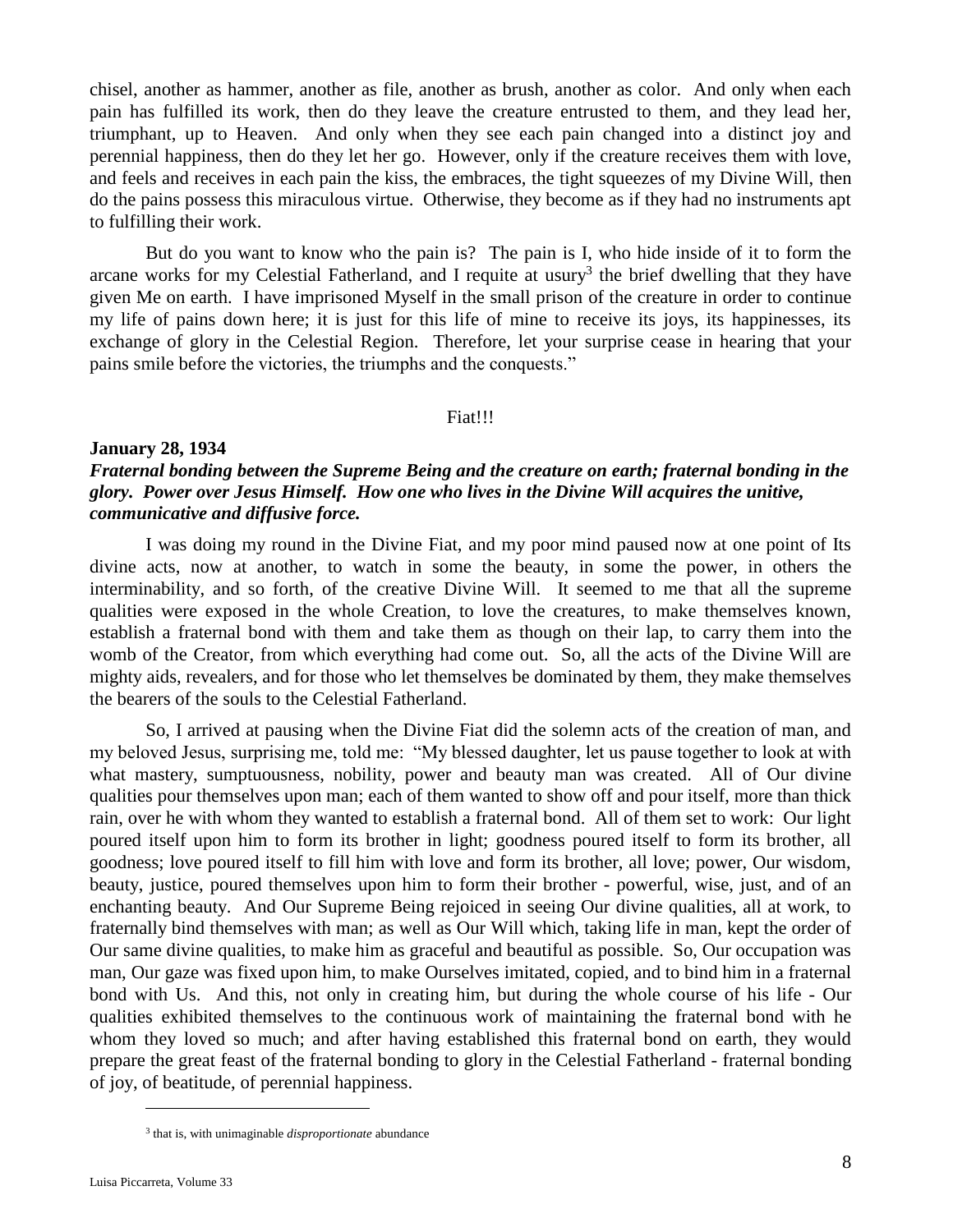This is why I love him so much - because he was created by Us, therefore he is fully Our own; I love him because Our Divine Being constantly runs upon him and pours Itself over him, more than a mighty torrent, to leave something of Our own, and then resume the new races, to always give. So, it is because he possesses something of my own - this is why I love Myself in him; I love him because he is destined to populate Heaven and to be my brother in glory, as we will glorify each other. I will be his glory as life, and he will be my glory as the work of mine. Here then, the reason why I love so much for the creature to do and live in my Will - because with It my divine qualities find their place of honor and can maintain the fraternal bonding with the creature. Without It they find no place, nor do they know where to put themselves; the fraternal bond is broken, and my life remains suffocated. My daughter, what a gloomy change when the creature withdraws from my Will - I no longer find my image, nor my life growing in her; my qualities feel ashamed to remain bound as brothers and sisters with her, because the human will, disunited from the Divine, has made everything upset and sluggish. Therefore, take to heart never to get out of my Will; with It you will be fraternally bound with everything that is holy, you will be the sister of all Our works, and will hold in your power your Jesus Himself."

After this, I continued my acts in the Divine Volition, and my Sovereign Jesus added: "My daughter, everything that is done in my Will remains identified with It, acquiring the unitive, communicative and diffusive force; and since Our divine acts extend to all, not one creature is put aside. So, one who operates in Our Will, together with Our act extends to all, wants to do good to all, and remains honored and glorified in having been the universal bearer of good to everything and to everyone." And I: 'My Love, yet one cannot see in the creatures the fruit of so great a universal good. Oh! if all were to receive it, how many transformations would occur in the low world! And Jesus replied: "This means that they do not receive it with love, and their hearts are like sterile earth, with no generative seed to which Our light could bring fecundity. It happens as to the sun which, though it illuminates and warms all the lands, yet, if it does not find the seed in order to fecundate it, cannot communicate its generative and productive virtue; and even though with its light and heat it has molded that land, it has received no good, what it was, so it has remained, in its sterility. But in spite of this the sun was left honored and glorified, having given its light; no one was able to escape it, and it remains triumphant for the mere fact that it gave its light in a universal way to all and over everything. Such are Our works, Our acts; their mere possessing the extendible virtue of being able to give themselves in a universal way to all, and of doing good to all, is the greatest honor, it is the greatest glory for Us. There is no greater honor, no greater glory, than being able to say: 'I am the bearer of good to all. In my act I hold everyone in my power, I embrace all and I possess the virtue of generating good over everything.' And since my ideal is the creature, this is why I call her in my Will - so that, together with It, she may become extendible to all, and may know with how much love and in what manner my Will operates."

### Fiat!!!

### **February 4, 1934**

## *Love of God hidden in the Virgin. The Divine Paternity gives Her the Divine Maternity and generates in Her the human generations as Her children. How the divine immensity renders all of Its works inseparable.*

 My abandonment in the Divine Volition continues, and finding everything that It has done in It<sup>4</sup>, the little atom of my soul goes round and round, to give even just a little *'I love You'* of mine, for

 $\overline{a}$ 

<sup>&</sup>lt;sup>4</sup> read: everything that the Divine Volition has done, which remains deposited within Itself.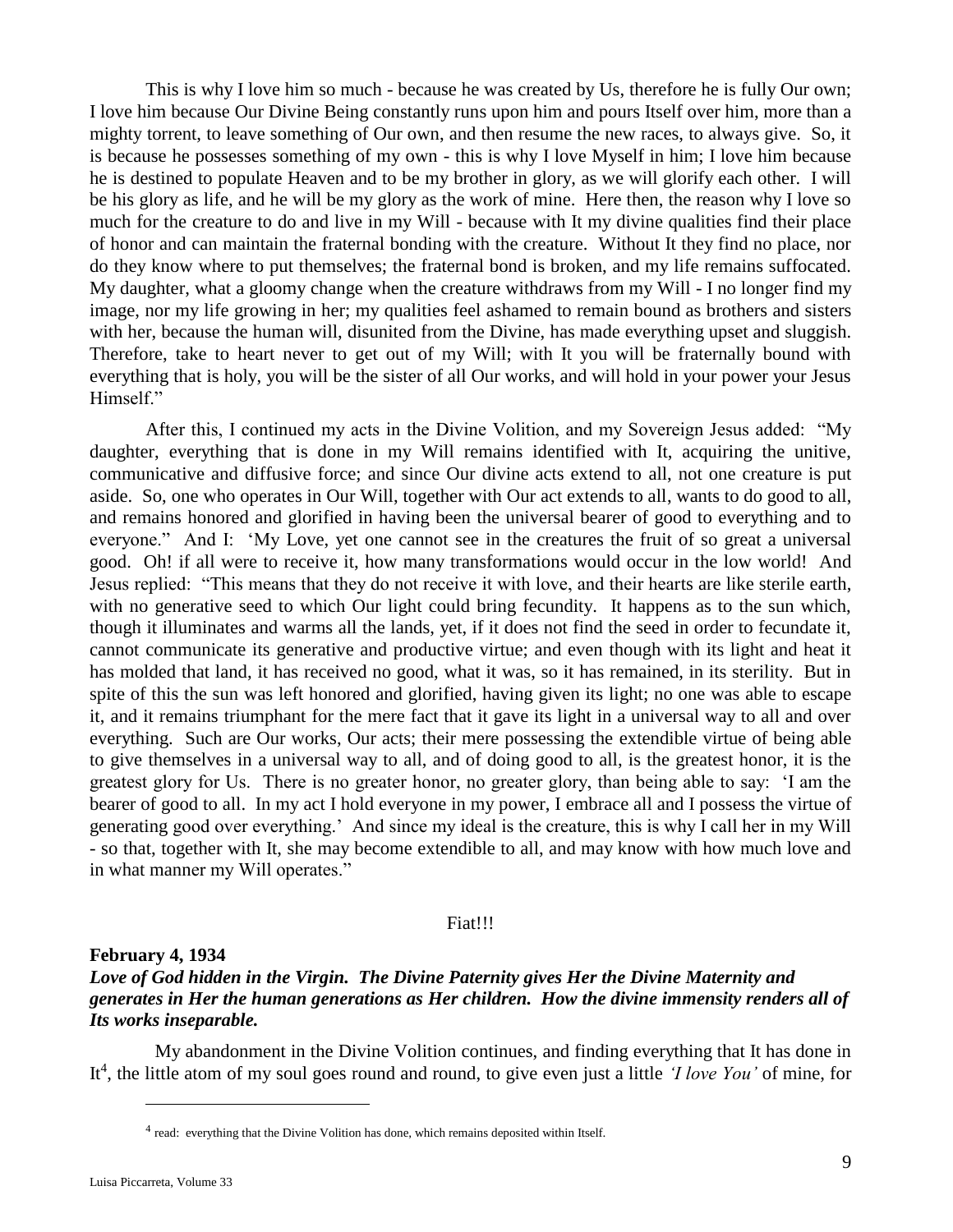everything It has done in the round of eternity for love of all creatures. And my lovable Jesus stopped me in the waves of interminable love of the Conception of my Celestial Mama, and all goodness told me: "Little daughter of my Will, your *'I love You'*, though little, wounds Our love, and from those wounds that it gives Us, it gives Us the occasion to release Our hidden love and make itself the revealer of Our intimate secrets and of how much We have loved the creatures. Now, you must know that We loved the whole of mankind, but We were forced to keep hidden in Our Divine Being all the immense ardor of Our love, because We did not find in it either the beauty that would enrapture Our love, or the love which, wounding Us, would make Our love pour out in order to inundate them, to make itself known, to love them, and make itself loved. On the contrary, they were immersed in the lethargy of sins, such as to cause Us to be horrified at merely looking at them. But Our love was burning, We loved them and wanted to make Our love reach all. How to do it? We had to use a great device of Our love in order to reach this - and here is how: We called to life the tiny Little Virgin Mary, creating Her all pure, all holy, all beautiful, all love, without original sin, and making Our very Divine Will to be conceived together with Her, so that between She and Us there might be free access, perennial and inseparable union.

Now, the Celestial Queen enraptured Us with Her beauty, and Our love ran and ran; with Her love She wounded Us, and Our love, overflowing, hid within Her; and looking at all creatures through Her beauty and Her love, Our love poured itself out, and We loved all creatures with love hidden in this Celestial Queen. So, We loved all in Her; seen through Her beauty, they no longer seemed ugly to Us; Our love was no longer restricted within Us, but diffused in the heart of a creature so holy. And by Our communicating to Her Our Divine Paternity and loving everyone in Her, She acquired the Divine Maternity, to be able to love all as Her children, generated by Her Celestial Father. As She felt that We loved all creatures in Her, so She felt that Our love formed the new generation of all mankind within Her Maternal Heart. Can there be greater device of love, more loving stratagems, than for Our Paternal Goodness to choose - in order to love creatures, and also those who offended Us - a creature from that same stock and form Her as beautiful as We could, so that Our love would not find hindrances to be able to love everyone in Her and make Her loved by all? In this Celestial Queen all can find Our love hidden in Her; more so since, possessing Our Divine Will, She dominated Us - to make Us love all. And We, with Our sweet empire, dominated Her - for Her to be the most affectionate Mother of all. True love cannot be without loving, and it uses all arts, and takes the occasion to love from the littlest things, just as from the greatest; Our love now hides, now makes itself manifest, now directly, and now through an indirect way, in order to make itself known - that We love with incessant love She whom We delivered from the depth of Our love. Greater gift We could not give to all generations, in giving them this incomparable creature as the Mother of all, and as the bearer of Our love hidden in Her, in order to feed it to all Her children."

After this, I continued to think about the Divine Will. The thought that my Celestial Mama possessed in Her Maternal Heart the hidden love with which my Creator loved me filled me with joy, thinking that I was looked upon by God from within my dear Celestial Mother, through Her sanctity and Her enrapturing beauty. Oh! how happy I felt, and all trust, for I no longer was to be loved and gazed upon by myself, but loved and gazed upon together with my Mama. Oh! She - to make me loved more by my Jesus - will cover me with Her virtues, She will clothe me with Her beauty, and will hide my miseries and my weaknesses. But one thought wanted to gloom my joy: that Our Lord did this for as long as the Queen of Heaven lived on earth, but when He took Her into Heaven, this device of divine love ended. And my sweet Jesus, returning added: "My blessed daughter, Our works continue always and are inseparable from us; so, Our hidden love continues in the Queen of

1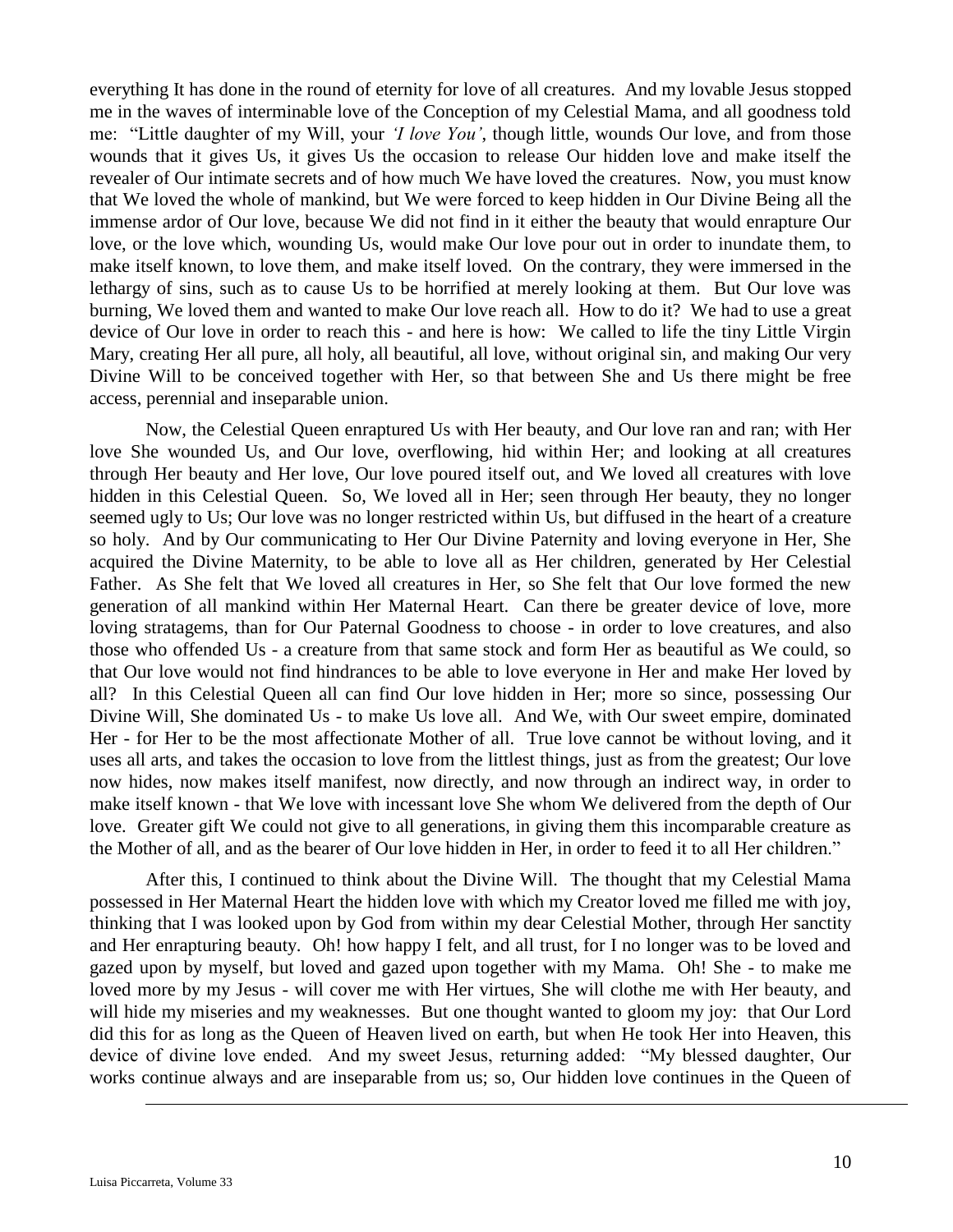Heaven and will always continue. It would not be operating as God if everything We do could separate from Us and not have perennial life. Therefore We love, We pour Ourselves over the creatures, and it seems that Our love departs from Us - but no, it departs and it remains with Us, and the love that pours upon the creatures is inseparable from Us, and renders inseparable She who has received this love. So, all Our works - Heaven and earth, creatures that come out to the light of the day - seem to depart from Us, but no, they are all inseparable from Us; and this, by virtue of Our immensity, which is such that, enveloping everything, there is not one point where it is not present, rendering everything We do inseparable from Us. Therefore, neither can Our works separate from Us, nor can We from them. It can be said that they form one single body for Us, and Our immensity and power are like blood circulation which maintains the life for everyone and for everything. At the most, there might be works that are distinct, one from the other, but being separable - never." And I, on hearing this, surprised, said: 'Yet, my Love, there are the reprobates, already separated from You. They too are works come out of You. How is it then, that they no longer belong to You?' And Jesus: "You are mistaken, my daughter, they do not belong to Me by way of love, but they do by way of justice. My immensity that envelops them holds its power over them, and if they did not belong to Me, my punishing justice would have no one to punish, because if things did not belong to Me, they would lose life instantly; but if this life exists, there is the One who preserves it, and who justly punishes it. Therefore, the Sovereign Lady, in Heaven, still possesses Our hidden love toward each creature; even more, feeling Her Creator loving all creatures from within Her Maternal Heart is Her greatest contentment; and She, acting as true Mother, how many times She hides them inside Her love, to make them loved; inside Her sorrows, for them to be forgiven; inside Her prayers, to obtain for them the greatest graces. Oh! She is the Coverer who knows how to cover and excuse Her children before the throne of Our Majesty. Therefore, let yourself be covered by your Celestial Mama, who will take care of the needs of Her daughter."

#### Fiat!!!

#### **February 10, 1934**

## *One who lives in the Divine Will is raised in Its arms, and the Divine Will, with Its strength, makes of her the little winner. The creature is the little queen who, with her Jesus in her heart, repeats His life.*

I feel I am the little daughter, but so little as to feel the extreme need for the Divine Will, more than Mother to me, to carry me in Its arms, feed me the words, administer the motion to my hands, sustain my step, form the heartbeat in my heart and the thought in my mind. Oh! Divine Will, how much You love me! I feel your life pouring into me, to give me life, and as though in waiting, wanting the atoms of my acts in order to invest them with Its creative strength and tell me: "The atoms of my daughter match Me because they possess my invincible strength." But while my mind was amazed in seeing the loving and maternal devices of the Divine Will, my always lovable Jesus, who is always on guard, to be spectator of that which the Divine Volition does in me, told me: "My little daughter, you must know that my Supreme Volition looks upon one who wants to live in It as a birth from Itself, whom It wants to raise in Its arms, with Its maternal cares. And as It sees that Its tiny little one wants to give something of her own with her little works, to tell Her<sup>5</sup> that she loves Her, this Divine Mother clasps Her daughter to Her breast, and fortifies with Her strength the motion, the word, the step of Her daughter. This fortitude invests her completely, it transforms her, and even though she is little, she appears as little and strong, little and winner; and this Mother takes delight in

 $\overline{a}$ 

<sup>5</sup> The Divine Will as Divine Mother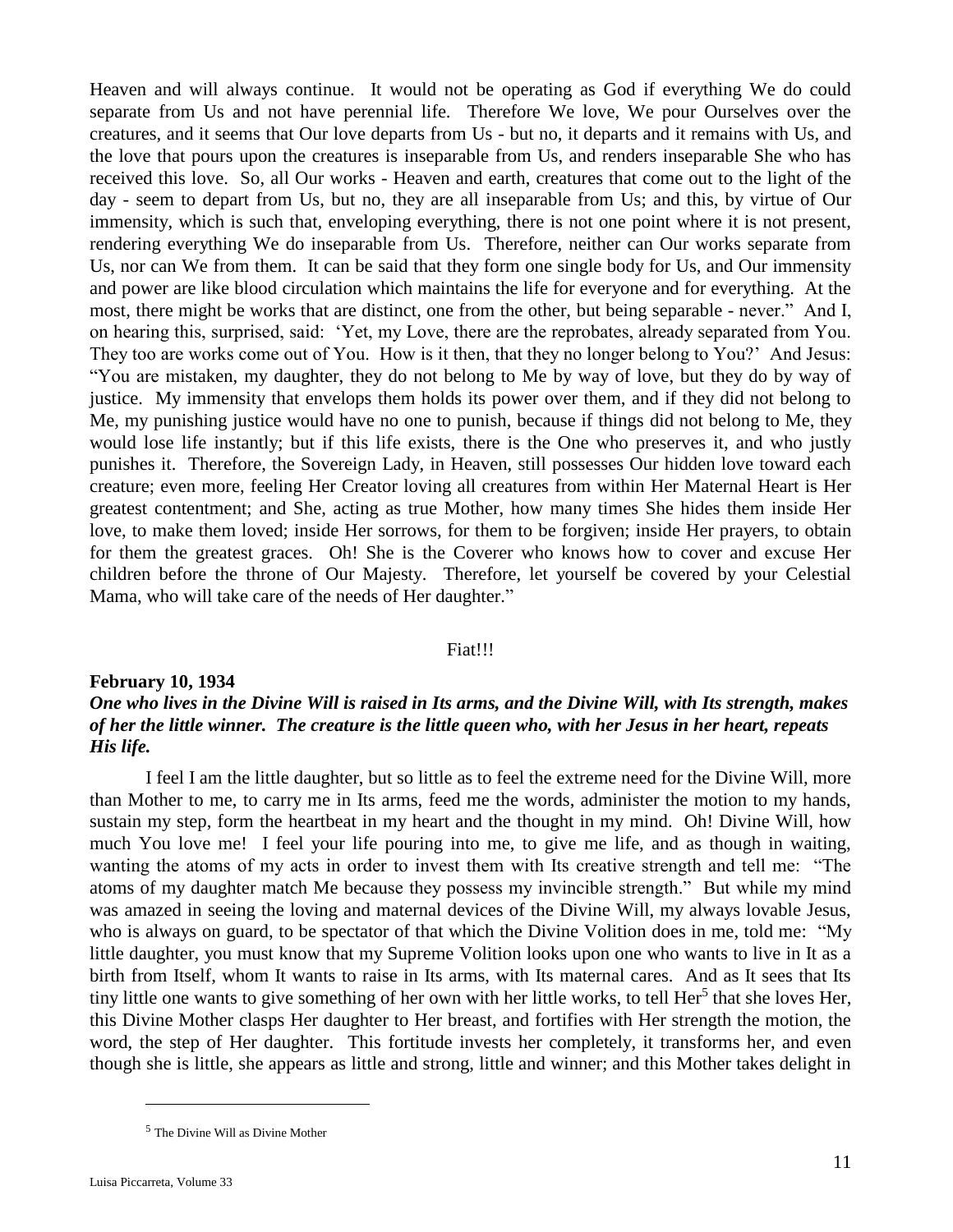letting Herself be won by Her little daughter. So, she appears strong in love, strong in suffering, strong in operating – strength is the halo of this creature; she is the invincible one before God and over herself; her weaknesses and passions tremble before this little winner. God Himself smiles and converts justice into love, into forgiveness, in the face of the childlike strength of this creature. It is the strength of her Mother, Her perennial care, that render her strong and invincible. Therefore, if you want to be the winner over everything, grow in the arms of my Will; It will pour Itself into you, and you will feel Its life palpitating within you, and It will raise you to Its likeness, and you will be Its honor, Its triumph and Its glory."

Then, I continued to think about the Divine Will, and before my mind appeared the most beautiful scenes of the divine operating, as though all in act of giving themselves to me, to make themselves known, to receive my little love, my gratitude and my thanksgiving; and my beloved Jesus added: "My blessed daughter, for one who lives in my Will all times are hers, and I love to hear, being repeated to me by her, that which the creatures have not done for Me, because with so much love I have operated for them; as well as that which they have done for Me. Therefore, one who lives in my Will finds, in act, the Creation, and in the azure heavens, in the refulgent sun, in the sparkling stars she gives Me her kisses, her filial love, and  $-$  oh! how happy I feel, that in so many created things I find the love, the kisses, the grateful act of my daughter; and I convert all things into joy for her, into defense and her own property. Oh! how beautiful it is to be recognized, loved, in those same works, because We have made them, and We have loved. She finds the brief epoch of innocent Adam, and together with him she gives Me his innocent embraces, his chaste kisses, his love as my son, and – oh! how happy I feel, for I see my Paternity recognized, loved, honored. Oh! how beautiful it is to feel Myself a Father and, as such, to feel loved by my children; and I requite her with my kisses, my paternal embraces, and I give her, as the right of her property, the infinite joy of my Paternity. What will I not give to my children, after I have been loved and recognized as Father? Everything, I will deny them nothing; and they give Me the right, the joy, of my children. Nothing can I deny to one who lives in my Will; if I did so, I would deny it to Myself. Therefore I give everything, and she repeats for Me the scenes of her giving Me everything. Therefore, in It there are exchanges of works, reciprocal love, which form such moving scenes as to form the Paradise of God and of the soul. Oh! thousands and thousands of times blessed, the one who comes to live in the celestial dwelling of my Will!

You must know that one who does the Divine Will enters into It as queen, and as such she comes before Us with the cortege of all Our works. So, she makes the conception of the Virgin her own, and identifying herself with Her and with Us, she gives Us what We gave to Her and what She gave to Us; and We feel We are being given the love, the glory of the immense seas with which We endowed this Virgin, and all of Her acts moving again, as if She were just repeating them to Us, and – oh! what abysses of graces are renewed between Heaven and earth. The soul in Our Will places It in the condition of acting as the repeater of Its works, and while It repeats them It endows the one who gave It the occasion. And since the creature is incapable of giving Us all in one act, which for Us is formed in one single act, her littleness keeps moving about within Our Will, and now she takes one of Our works, now another; and with the dominion that Our Will gives her, she descends into the Incarnation of the Word, and – oh! how beautiful it is to see her invested with His love, pearled with His tears, adorned with His wounds, possessing His prayers. All the works of the Word surround her inside and out, and, what's more, converted for her into joys, into beatitude, into fortitude, with the inseparability of her Jesus whom she holds in her heart as in a sacred temple, to act as the repeater of His life. Oh! what moving scenes she performs before God! With her Jesus in her heart she prays, suffers, loves together with Jesus, and in her childlike littleness she says: 'I possess Jesus – He dominates me and I Him. Even more, I give Him what He does not have – my pains – to form His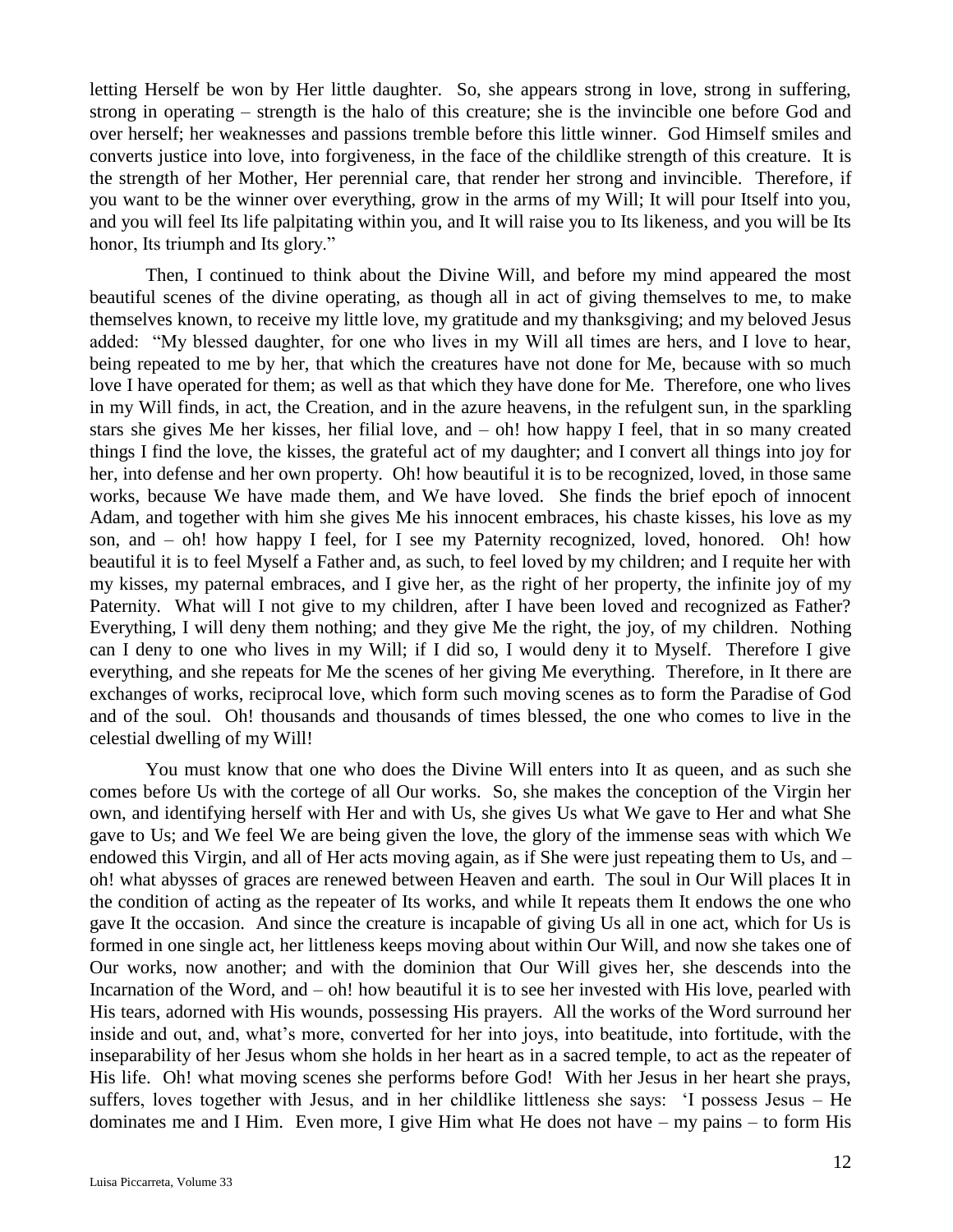complete life in me. He is poor in pains because He is glorious – He cannot have them; and I make up for what He does not have, while He makes up for what is lacking in me.' So, in Our Will the creature is the true queen – everything is hers, and she gives Us such surprise of Our works as to enrapture Us; and she forms Our happiness that the creature can give Us in Our Most Holy Will."

### Fiat!!!

### **February 24, 1934**  *The creature, by doing her will, loses the head, the divine reason, the order, the regime. Jesus is Head of the creature.*

While I continued my round in the Divine Will, Its sweet empire, Its irresistible force, Its love and Its inextinguishable light pour upon my littleness which, as though enraptured, finds itself in the sea of the Divine Will. And, oh! the sweet surprises, Its ways ever new, Its enrapturing beauty, Its immensity that carries everyone and everything as though on Its lap. But that which strikes the most is Its love for the creature; It seems to be all eyes to look at her, all heart to love her, all hands and feet to carry her clasped to Its bosom, and to give her the step. Oh! how It yearns to give Its life to the creature, that she may live of Its life. It seems it is a delirium that It has, a commitment It has taken on, a victory It wants to achieve at any cost – that Its life may form the life of the creature.

So, my mind was wandering amid this show of love of the Divine Will, and my sweet Jesus, all tenderness, told me: "My daughter, man, by doing his will, lost the head, the divine reason, the regime, the order of his Creator; and because he lost his head, all the members wanted to act as the head. But since it is not the members' office to have the virtue and the ability to act as head, they were unable to hold the regime or the order among themselves, and each member put itself against the other, and they separated. So, they remained as scattered members, because they did not possess the unity of the head.

But Our Supreme Being loved man, and seeing him without a head, We pitied him and he was the greatest dishonor of Our creative work, nor could We tolerate so great a havoc in the one We loved so much. Here then, Our Divine Will dominated Us and Our love conquered Us, and making Me descend from Heaven to earth, it constituted Me Head of man, and reunited all the scattered members under my Head. And the members acquired the regime, the order, the union and the nobility of the Head. So, my Incarnation, everything I did and suffered, and my very death, were nothing other than the way I covered to go in search of these scattered members, and make the life, the warmth and the resurrection of the members that were dead flow from the virtue of my Divine Head, so as to form of all human generations one single body, under my Divine Head. How much it cost Me – but my love made Me surpass everything, face all the pains, and triumph of everything. Now, my daughter, see then, what it means not to do my Will: to lose one's head, to separate from my body, and like detached members, with difficulty and gropingly, walk down here like many monsters, such as to arouse pity. All the good of the creature is centralized in my Divine Will, and it forms Our glory and that of the human generations. Here is the reason, then, for Our delirium, Our commitment; and We want to win by way of love and of unheard-of sacrifices – that the creature may live in Our Will. Therefore, be attentive and make your Jesus content."

### Fiat!!!

**March 4, 1934** 

*The acts done in the Divine Will form the ways, embrace the centuries. What it is that forms the prison. The Divine Engineer and the insuperable Artisan.*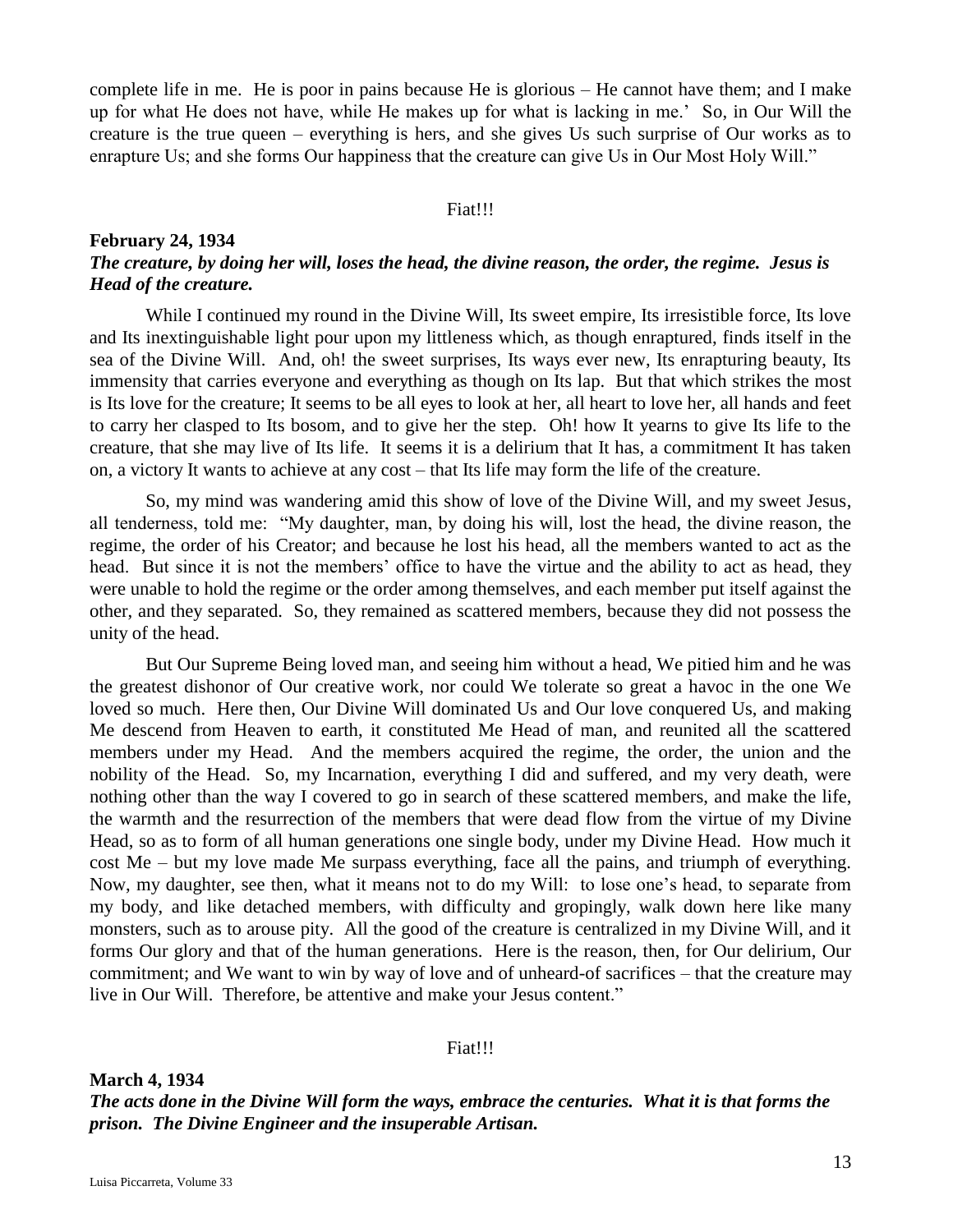My poor intelligence keeps going around in the Divine Fiat, to meet with Its acts, identify myself with them, court them, love them, and be able to say to It: 'I hold the love of your acts in my power, therefore I love You just as You love me, and whatever You do I do as well.' Oh! how beautiful it is to be able to say: 'I have disappeared in the Divine Will, and therefore Its strength, Its love, Its sanctity, Its operating, are mine. We take one same step, have one same motion and one same love.' And the Divine Will, all in feast, seems to say: "How happy I am – I am no longer alone; I feel within Myself a heartbeat, a motion, a will that runs within Me, and, fused together, never leaves Me alone and does what I do."

So, while my mind was wandering in the Divine Volition, I thought to myself: 'But, what is the good that these acts of mine done in the Divine Will do? While I do nothing, the Divine Will does everything, and because I am together with It, inside of It, It tells me that I do what It does. And It says so with reason, because being in It and not doing what It does is impossible – because Its power is so great as to invest my nothingness and make it do what the All does; nor is it able to, or capable of doing otherwise.

Then, my sweet Jesus, surprising me with His short little visit, told me: "My little daughter of my Will, how beautiful it is – no greater honor can the creature receive than that of being admitted into It. Instants, the littlest acts done in It, embrace centuries; and since they are divine they are invested with such power, that whatever one wants to do with them, everything can be done and everything can be obtained. The Divine Being remains bound in these acts, because they are His own acts and He must give them the value which they deserve.

Moreover, you must know that the acts done in my Will form the ways that must serve the souls to let them enter into It; and they are so necessary, that if heroic souls who live in It don't come out first, in order to form the main avenues of Its Kingdom, not finding the ways, the generations will not know what to do in order to enter into my Will. My daughter, in order to form a city the ways must be formed first, which form the order that a city must have, and then are the foundations laid to build it up. If the ways, the gates, the communications it must have are not formed, there is the danger for the citizens to form a prison for themselves rather than a city, because, not provided with ways, they would not know from where to get out. See how necessary the ways are.

Now, the city without ways is the human will which, enclosed in its own prison, has closed all the ways to enter into the celestial city of my Divine Will. Now, the soul who enters into It, breaks the prison, knocks down the unhappy city without ways, without exits, and united with the power of my Will, Divine Engineer, she forms the plan of the city, orders the ways, the communications; and my Will, acting as insuperable Artisan, forms the new citadel of the soul, with such mastery as to form the ways of communication in order to let others souls come in and form many citadels, so as to be able to form a Kingdom. The first will be the model of the others. See then, what the acts done in my Will serve for – they are so necessary to Me, that without them, the way would be missing to let It reign. Therefore, always in my Will do I want you – never go out of It, if you want to make your Jesus content."

### Fiat!!

**March 11, 1934**

*How one who does not live in the Divine Will casts It into loneliness and reduces It to silence. Who the Temple of God is. The Divine Will, Temple of the soul. The little Host. Sign in order to know whether one lives in the Divine Will.*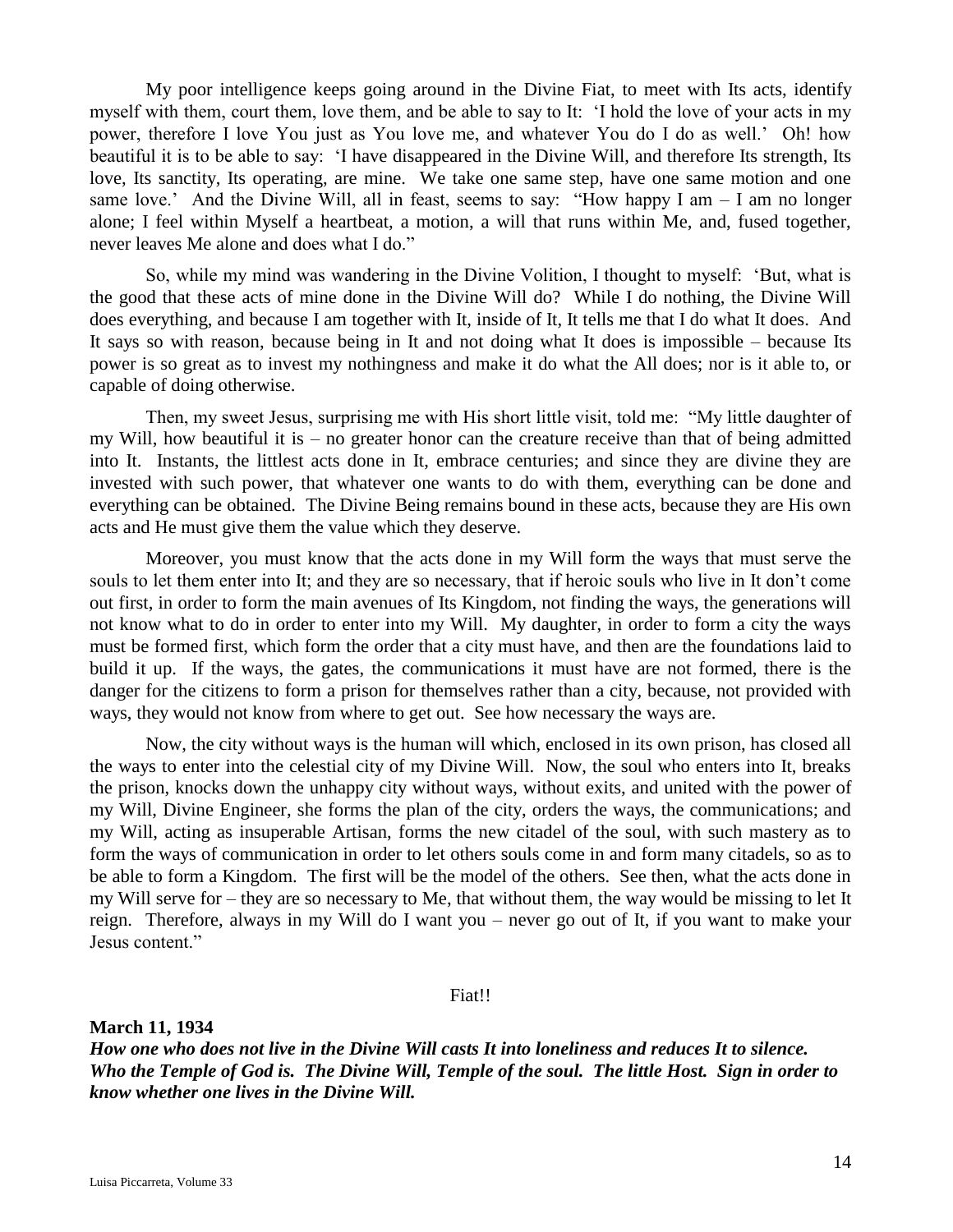I seem to hear the continuous echo of the Divine Fiat that booms in my soul, and with Its invincible power calls my little acts into Its own acts, to make them one; and It seems to delight with Its creature – It does not feel lonely, It has someone to whom to tell Its joys and Its sorrows. In sum, It feels neither in loneliness nor reduced to silence. On the other hand, with one who does not live in the Divine Will It feels the weight of loneliness, and if It wants to speak and entrust Its secrets, It is not understood, because the light of Its Will is missing, which allows the creature to understand Its celestial language. And – oh! how sorrowful It remains, that while It is all voice and all word, It has no one to whom to speak even just one of them. Oh! Adorable Will, make me live always within You, that I may break your loneliness and give You the field to let You speak.

But while my mind was wandering through the vast horizons of the Divine Fiat, my sweet Jesus, repeating His little visit, all goodness told me: "My little daughter of my Will, it is really true that one who does not live in Our Will, casts It into loneliness and reduces It to silence. You must know that each creature is a new and distinct work that We have to do, and therefore new things to say. If she does not live in Our Will We feel that that creature is far away from Us because her will is not inside Our own, therefore, on her part, We feel lonely, hindered in Our work; and if We wanted to speak, it is as if We wanted to speak to the deaf, to the mute. Therefore, one who does not live in Our Will is Our cross, she hinders Our step, she binds Our arms, she knocks down Our most beautiful works; and I, who am the Word – I am reduced to silence.

Now, you must know that the soul in grace is the Temple of God; but when the soul lives in Our Will, God makes Himself Temple of the soul, and – oh! the great difference between the creature, Temple of God and God, Temple of the soul! The first is a temple exposed to dangers, to enemies, subject to passions; many times Our Supreme Being finds Himself in these temples as in the temples of stone, unattended, not loved as He should; and the little lamp of her continuous love, which she should keep in homage to her God who dwells within her, without the pure oil is extinguished; and if – heavens forbid – she falls into grave sin, Our temple collapses and is occupied by thieves, Our enemies and hers, who profane it and make havoc of it. The second Temple – that is, God, Temple of the soul - is not exposed to dangers, the enemies cannot get close, passions lose life. In this Divine Temple of Ours, the soul is like the little Host that holds her Jesus consecrated within It, and with the perennial love that she draws, receives and feeds on, she forms the little lamp, alive, always burning, without ever becoming extinguished. This, Our Temple, occupies Its royal place, Its fulfilled Will, and It is Our glory and Our triumph. And the little Host – what does she do inside this Temple of Ours? She prays, she loves, she lives of Divine Will, she substitutes for my Humanity on earth, she takes my place of pains, she calls the whole army of Our works to form Our cortege. Creation, Redemption – she holds them as her own and she commands over them, and now she places them around Us like an army in act of prayer, of adoration, now like an army in act of loving Us and glorifying Us. But she is always at the head of them, doing whatever she wants Our works to do; and she always concludes with her refrain, so very pleasing to Us: 'Your Will be known and loved, and may It reign and dominate in the entire world.' So, all the yearnings, the longings, the interests, the cares, the prayers, of this little Host that lives in Our Divine Temple, are for Our Fiat to embrace all, put all the evils of creatures aside, and with Its omnipotent breath form Its place in the hearts of all, so as to make Itself life of each creature.

Can anyone ever perform an office more beautiful, more holy, more important, more useful to Heaven and to the earth, than this little Host who lives in Our Temple? Moreover, Our love, Our power, makes all the shows, all the industries, all the stratagems with one who lives in Our Will: It makes Itself small and encloses Itself in this soul in order to form Its life, and nothing is left of her but the guises to cover It; It makes Itself immense, as It is, and shapes Itself as sumptuous Temple, to keep her safe inside of It, and enjoy her company. One who does Our Will is always occupied with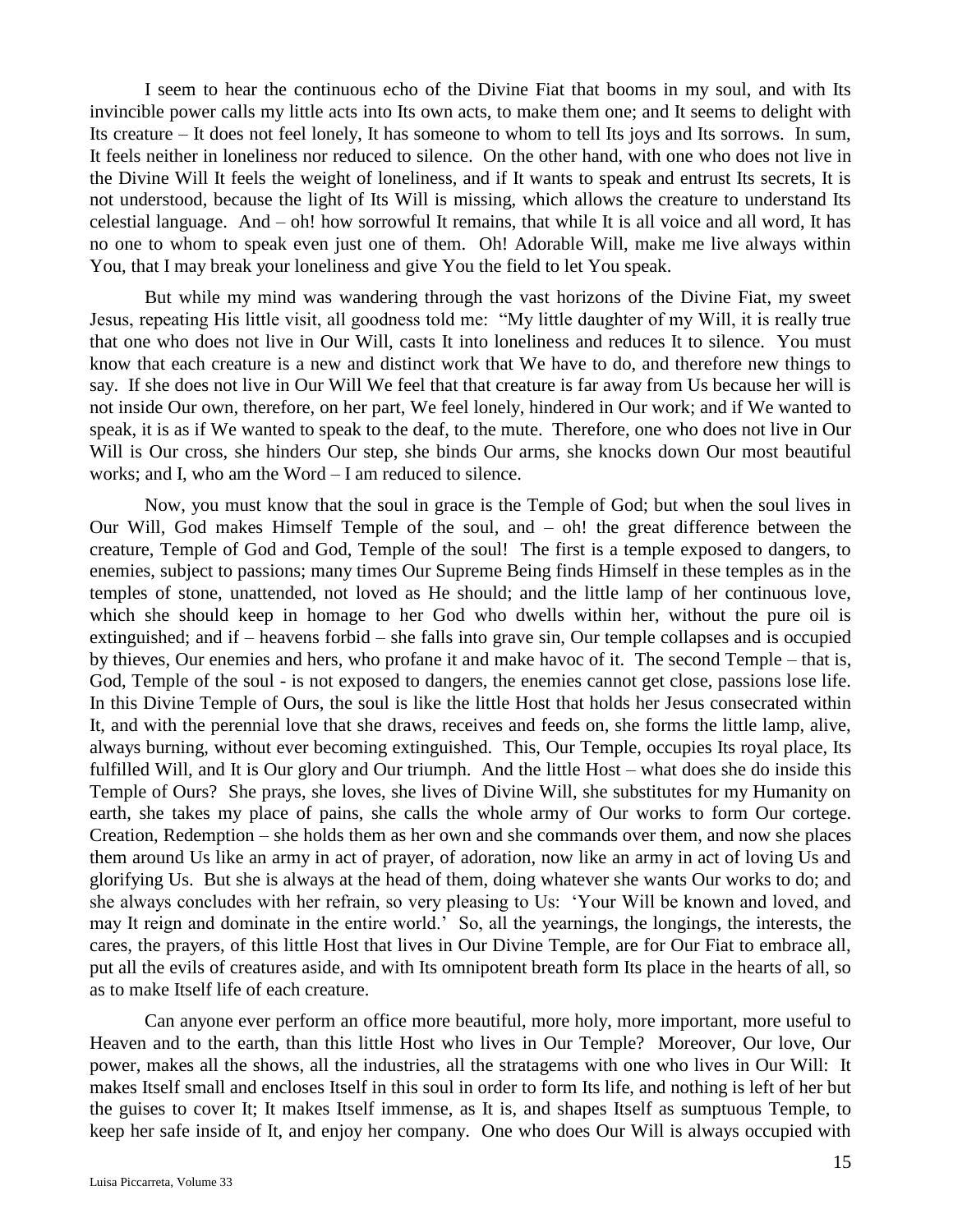Us, and We are always occupied with her. Therefore, be very careful to let yourself always be found in Our Will."

After this, I continued to think about the Divine Volition, and my beloved Jesus added: "The sign that the soul lives in my Will is that all things, internal and external, are bearers of my Will. In fact, to say 'I possess Its life' and not to feel It is impossible; therefore she will feel It in the heartbeat, in the breath, in the blood that circulates in her veins, in the thought that forms in her mind, in the voice that gives life to her word, and so forth. So, the internal act, echoing on the outside, makes my Will to be found in the air that she breathes, in the water she drinks, in the food that she takes, in the sun that gives her light and heat. In sum, the internal and the external hold hands and form many acts, to form the life of my Will in them. One act alone does not form life, but continuous and repeated acts form the life.

Moreover, in my Will everything is present, as though in act of doing everything that has been done by Us, and, in It, the creature enters the power of Our present acts and does what We do; she remains invested by Our creative force, by Our love that always arises; she comprehends that it is precisely for her that It does everything, and – oh! how she loves, and how she wants to do everything for her Creator. On the other hand, outside of Our Fiat, what We have done is seen as past things, done for everybody, not for herself alone, therefore love does not awaken – it sleeps, it remains as though in lethargy, and thought of as a love far away, not in act.

Therefore, there is such a difference between one who lives in my Will and one who lives outside of It that there is no comparison that holds up. Therefore, be attentive, and thank Me for the great good I have done to you in letting you know what it means to live in my Will."

#### Fiat!!!

#### **March 25, 1934**

## *How prayer in the Divine Will becomes the mouthpiece of the acts done in Divine Fiat. How the Humanity of Our Lord possesses the generative virtue. How Divine Love consists in Its reproducing Itself in all and in each one.*

It seems that my poor mind cannot do without going in search of the acts done in the Divine Will. If it did so, it seems to me that I would lack the royal palace in which to reside, the food to nourish myself, the air to breathe, the step to be able to move freely within Its interminable boundaries. Ah! those are the acts of the Divine Will which, while I search, call me, and unifying themselves with me seem to whisper to my ear: "We are in your power, and with the power of these acts you have sufficient coins to ask for and impetrate the Kingdom of Our Supreme Fiat. In order to obtain a Divine Volition it takes divine acts, and as the creature lives in It Our acts extend around hers, and Our act holds her own as though in triumph, and asks together with her for the triumph, the dominion of Our Will upon earth."

But while my mind enjoyed the enchanting sight of my little acts, surrounded by the seas of the divine acts, and my little love, encircled by the sea of the divine love, and with arcane and incessant voice they could but ask: '*Fiat Voluntas Tua* on earth as It is in Heaven', my Sovereign Jesus, surprising me, all love, told me: "My blessed daughter, how sweet, consoling, powerful it is to hear my Will with all Its acts, in the little act, love and adoration of the creature, asking for the Fiat reigning upon earth. It makes use of the little love of the creature as the mouthpiece, to make her resound in all of Its acts, to make her ask for Its Kingdom. It does not want to do it alone, but wants her concourse in order to do it. But do you want to know what this prayer serves for, which contains divine power, value and weapons that wage war against Us with incessant ways? It serves to call God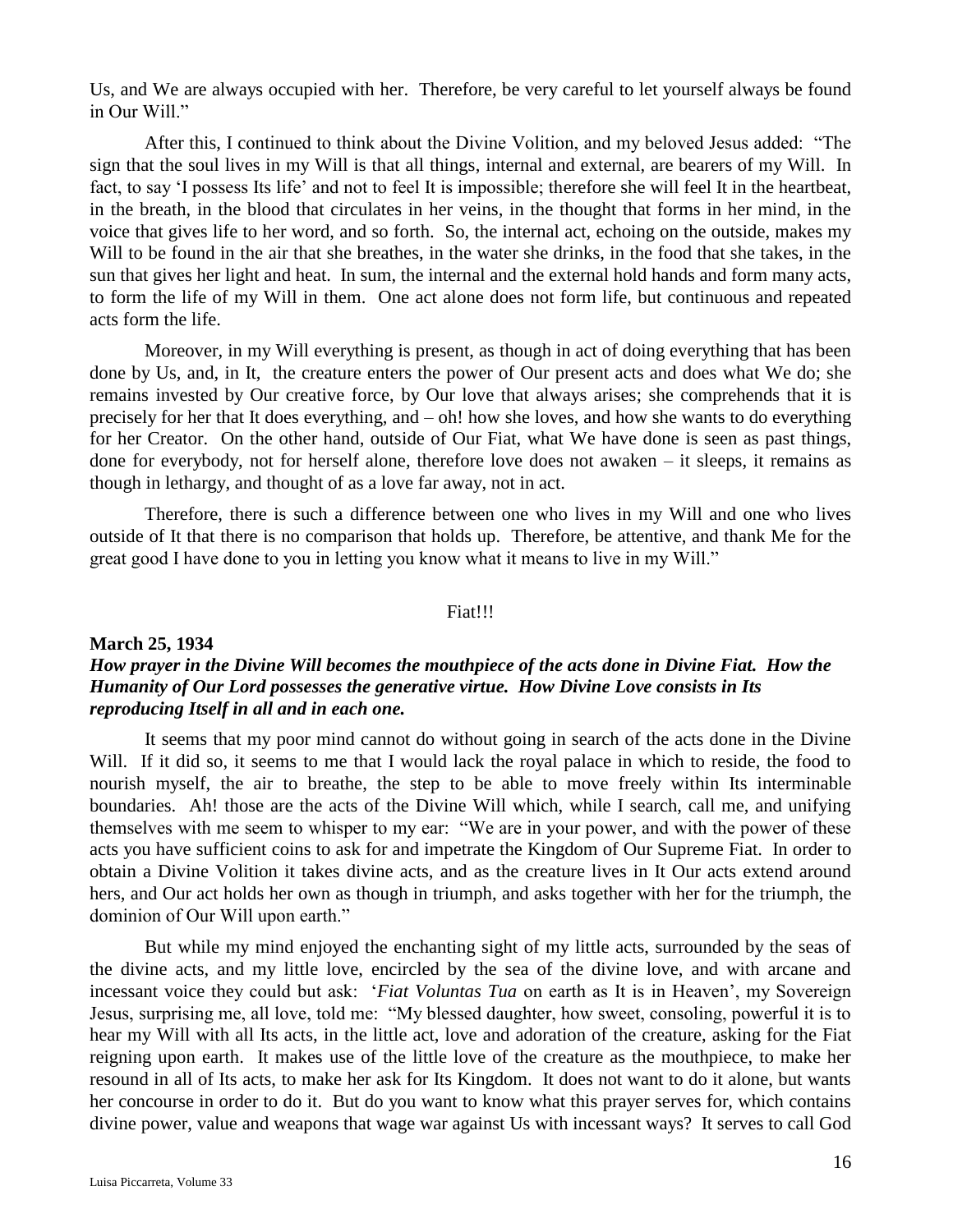upon earth, for Him to live life in each creature; it serves to make my very Divine Will and all Its works pray that It may come to reign upon earth; it serves to prepare the place for the creature within God Himself. It is a divine, prodigious prayer, which knows how to obtain everything."

After this, I continued my abandonment in the arms of Jesus. His Divine Heart throbbed so very strongly with love, with joys, with happiness and with sorrow; and my sweet Jesus added: "My daughter, all the acts of my Humanity possess the generative virtue; therefore, the mind thinks and generates holy thoughts, it thinks and generates light, knowledge, wisdom, divine cognitions, new truths; and while it generates it pours like a torrent into the minds of creatures, without ever ceasing to generate. So, each creature has in her mind the receptacle of these children of mine, generated by my mind; with the difference that some keep them honored, courted, giving them the freedom to produce the good they possess, while others have them without caring for them, and as though suffocated. My gazes generate gazes of love, of compassion, of tenderness, of mercy – I never lose sight of anyone. My gazes multiply for everyone, and  $-$  oh! the power of my gazes, with how much pity it pours over the human miseries! It is so great that, in order to place them in safety, it encloses the creature in my pupil, to keep her defended and surrounded with affection and unspeakable tenderness, such as to astound the whole of Heaven. My tongue speaks and generates words that give life, sublime teachings, it generates prayers, it speaks and generates wounds and arrows of love, to give the generation of my ardent love to all and make Myself loved by all. My hands generate works, wounds, nails, blood, embraces, to constitute Myself works of each one, balm to soothe their wounds, nails to wound them and purge them, blood to wash them, embraces to hug them and carry them in my arms as though in triumph. The whole of my Humanity generates continuously, to reproduce It in each creature. Our Divine Love consists precisely in this: reproducing Itself in all and in each one; and if We did not possess the generative virtue, this could not be a reality but only a way of speaking, while We do deeds first, and if We use the speaking, it is to confirm the deeds. More so, since my Humanity is inseparable from the Divinity which, by nature, possesses the generative virtue and remains over the creature like a Mother with Her arms opened, and generates Her life in them in an admirable way.

But do you know who receives the effects, the complete fruit, of this continuous generating of mine? One in whom my Will reigns, who not only receives the generation of my acts, but reproduces them in a admirable way."

### Fiat!!!

### **April 28, 1934**  *How the Divine Will, in each act It does, calls all creatures in order to give the good which Its act contains. Example: the sun.*

I am always in my dear inheritance of the Fiat. I feel Its sweet empire that keeps me absorbed and so invested as to leave me no time to grieve over the privations of my beloved Jesus, alas, too painful for me. The multiplicity and infinity of Its continuous acts impose themselves on me, to keep me present and to share with me the good which they contain, and to tell me how much It loves me. "And you? How much do you love us<sup>6</sup>?"

So, my mind wandered and remained enraptured in seeing that It wanted to constantly give me from Its own, and therefore It wanted me present at Its acts. What goodness! What love!

 $\overline{a}$ 

<sup>&</sup>lt;sup>6</sup> the acts of the Divine Will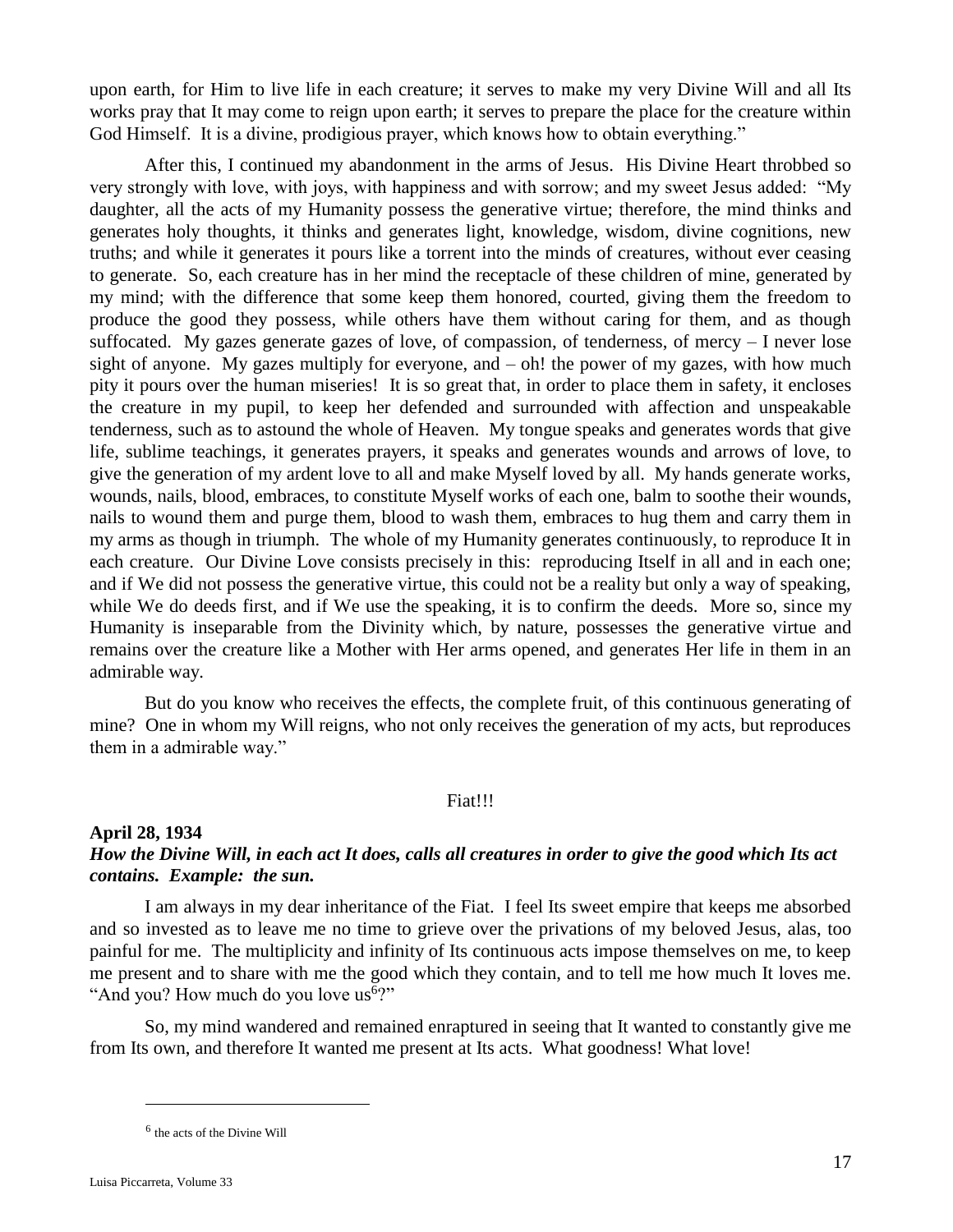Then, my Sovereign Jesus, surprising me, told me: "My little daughter of my Will, your Jesus has the task of manifesting the secrets of my Divine Will, and Its love, which reaches the point of being incapable of and unable to endure, if It does not give of Its own to the creature, in a continuous manner. You must know that when my Divine Will does an act, It calls all creatures into Its act – It wants them all with Itself, to give to each one the good which that act possesses. So, all are enclosed within Its act, and receive the good of the divine inheritance; with this difference: that one who is there in Our Will voluntarily and out of love becomes the possessor of it, while for one who is not, that good is not lost, but waits for its heiress – who knows, she may decide to live life in Our Will, so as to give her the possession of it; nevertheless, out of Our generosity, fully divine, We give her the interest of the good assigned to her – that is, the effects – so that she may not die of hunger for the goods of her Creator. In fact, Our Will, by Its own nature, possesses the universal virtue, and therefore in each of Its acts It calls all, It embraces all, It involves all, and It offers Its divine goods to all.

Symbol and image of this is the sun, which, having been created by my Fiat with Its universal virtue, offers its light to all – it denies it to no one; and if anyone did not want to take the good of its light, the sun does not destroy the light that belongs to that person, nor can it destroy it, but it waits; and when that person decides to take the good of the light, it does not deny itself – it immediately gives itself; and until that one makes up his mind to take the good of the light directly, it gives him the interest by means of the other created things. In fact, in all created things the sun holds its prime act: to some it gives fecundity and maturation; to some development and sweetness – there is not one created thing to which the sun does not give something of its own. Therefore, the creature, in taking food, making use of the plants, takes the effects and the interests given to her by the light which belongs to her and which she, out of her will, does not take. My Will is more than sun; in all the acts It does, it calls all creatures, It keeps them all present, and offers Its divine goods to all of them.

Now, one who lives in Our Will, since she possesses, as her own property, the good that my Volition has given to her in each act, feels within herself the nature of good, because good is in her power. Goodness, patience, love, light, heroism of sacrifice, are at her disposal; and if she has the occasion to exercise them, she exercises them without effort; and if she does not have the occasion to exercise them, she still possesses them, like many noble princesses, which form the honor, the glory, of the properties that my Will has given to her. It happens as to the eye, which possesses the eyesight: if it is necessary for it to look, to help itself through the sight, it does so; if it is not necessary, it does not lose the vision, but keeps its eye as the glory and honor that its 'seeing eye' possesses. To possess my Will and not to possess the virtues as one's own nature is almost impossible. It would be like a sun without heat, like a food without substance, like a life without heartbeat. Therefore, one who possesses my Will possesses everything, as gifts and properties which my Divine Volition brings with Itself."

### Fiat!!!

### **May 6, 1934**

### *Primary purpose of Redemption: to restore the life of the Divine Will in the creature. How God does minor things in order to give the place to His major works.*

I am under the gigantic waves of the Divine Fiat, which makes me see and experience how all things and all of Its divine acts take origin from the Divine Volition, and are all bearers of a Will so holy. So, the primary purpose of God, both in Creation and in Redemption, was no other intent than that of forming His palpitating life of Divine Will in each creature, and He wanted Its royal place in everything, and the transfusion of all things and of each act into His Will – and with justice, and with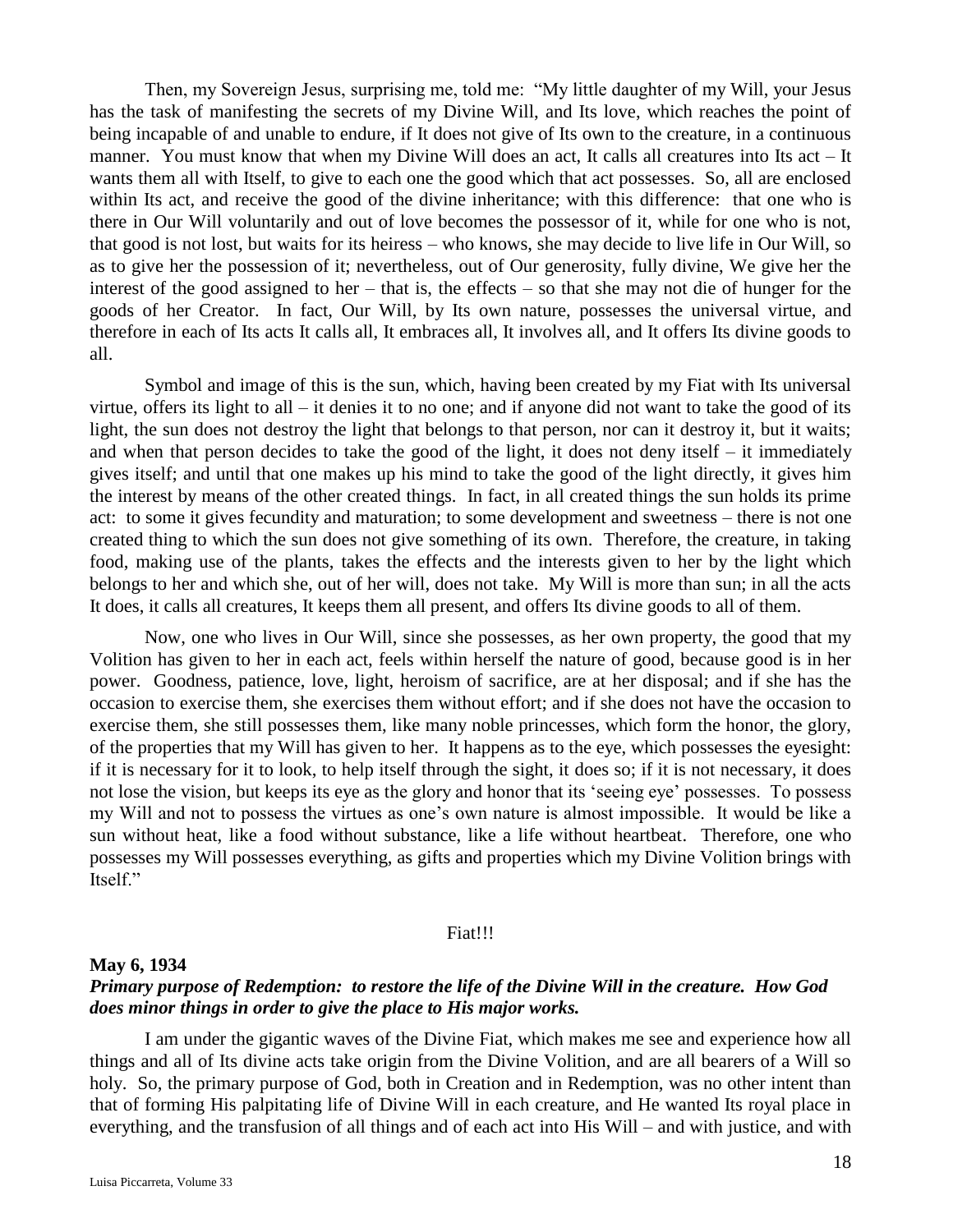reason: It being the Author of everything and of all, what is the wonder if It wants Its place, by right, in everything?"

Then, following the Divine Will in Its acts, I arrived at Redemption, and my beloved Jesus, making me pause and sighing, told me: "My daughter, yet, in Our mind the primary purpose of Redemption was to restore the Kingdom of the Divine Will in the creature. This was something Divine that We had placed in her – Our Will operating, the most noble, the most beautiful act, by virtue of which We loved the creature to folly, because she had something of Our own. We loved Our very selves in her, and therefore Our love was perfect, full and incessant; it was as if We could not possibly get away from her. We felt Our very Will that from within the creature imposed Itself to loving her; and if I came down from Heaven to earth, it was the empire, the power of my Fiat that called Me because It wanted Its rights, and Its noble and divine act to be restored and placed in safety. We would have lacked order and would have acted against nature if, in descending from Heaven, I had saved the creatures, but had not rescued Our Will and restored Our Kingdom in them – that which is Divine, Our most beautiful act which We had placed in them; beginning, origin and end of everything. But who is it that does not think of saving himself first, and then others? No one. And if he cannot save himself it is a sign that he will have neither the virtue nor the power to save others. By restoring the Kingdom of my Will in the creature I did the greatest act, an act that only a God can do – that is, securing my very life in the creature. And by saving Myself, all were placed in safety – no more dangers, because they had a divine life in their power, in which they would find all the goods they wanted.

Therefore, my Redemption, my life, my pains, my death, will serve to dispose the creature to so great a good, and as preparation for the great portent of the Kingdom of my Will in the human generations. And if the fruits, the life of It, cannot be seen yet, this says nothing, because in my Humanity there is the seed, the life of my Fiat, therefore this seed possesses the virtue of forming the long generation of many other seeds in the hearts, to regenerate in them the restoration of the life of my Will in the creatures. Therefore, there is no act done by the Supreme Being which does not come out of Our Will, and Its love is so great that It places Itself as life of Our act and, as life, It claims Its rights, for It wants to carry out Its life. Hence, how could I come to reign, were I not to give back these rights to my Will? In order to come to redeem, these rights were restored in my Celestial Mother, in my Humanity; and only because my Will had these first rights could I come to redeem, otherwise I would have found neither the way, nor the place in which to descend. And my Humanity took on the commitment with It, by dint of pains, of giving back to It these rights - of letting It reign in due time in the human family. You, therefore – pray, and united with Me, do not spare the sacrifice of your life for a cause so holy and divine, and of most heroic and great love toward all creatures."

Afterwards, I remained concerned about what is written above, and I thought to myself: 'How can it be that while He says that His primary purpose of His coming upon earth was the establishment of the Kingdom of the Divine Will - though Redemption was connected together with It - the fruits of Redemption can be seen abundantly, while of His Fiat reigning almost nothing can be seen yet?' And Jesus added: "My daughter, it would be absurd and against the divine order not to give the primacy to Our Will, as in fact We did. I can say that first began the Kingdom of the Divine Will in my Celestial Mother, then in my own Humanity, which possessed all the fullness of the Supreme Will, and then came Redemption; and since the Queen of Heaven and I, by virtue of this Kingdom which We possessed in Its full vigor, represented the whole human family as the heads, to reunite all the scattered members, it is because of this that Redemption could come. It was precisely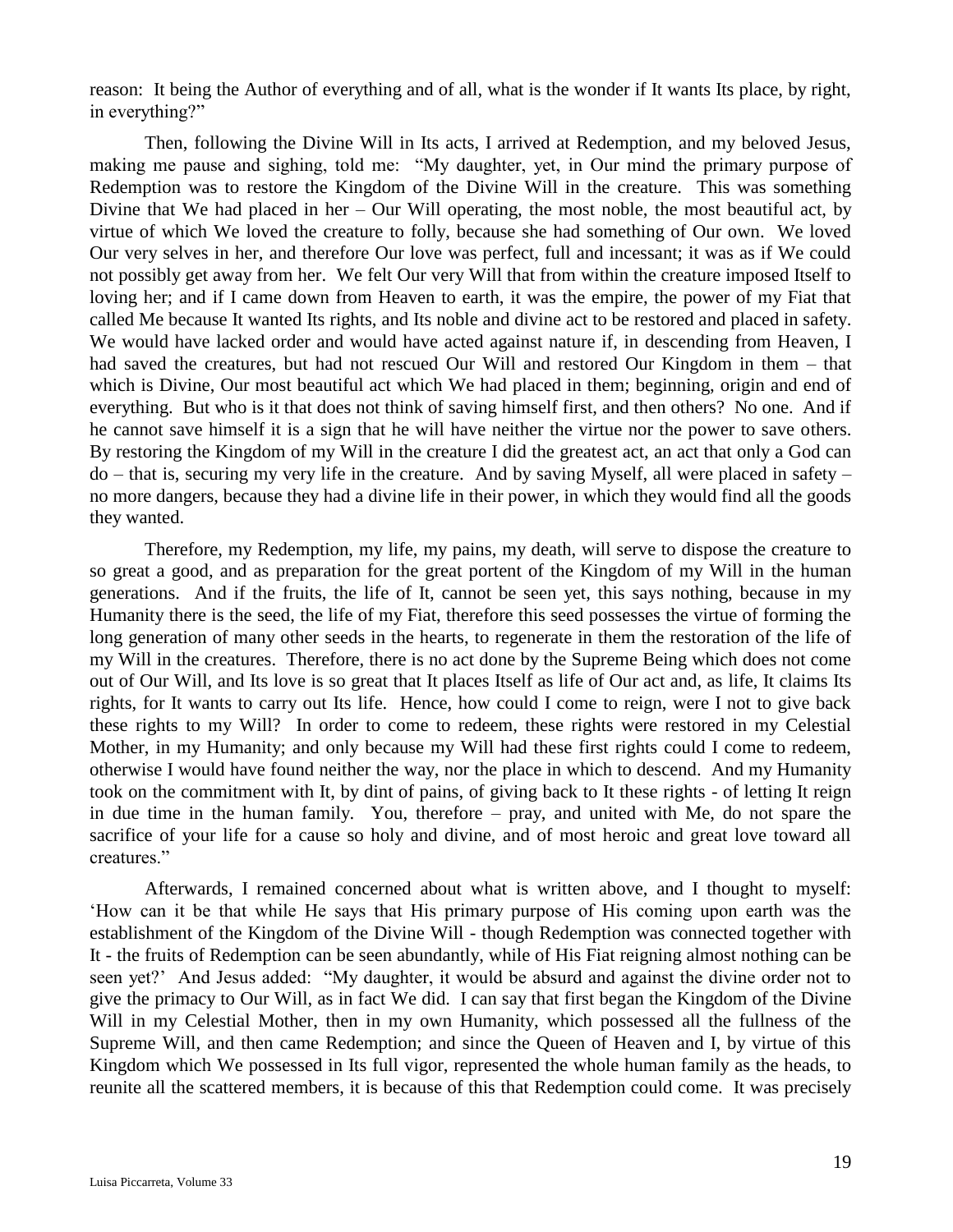from within the Kingdom of my Will that Redemption came out; if I and my Mother had not possessed It, It would have been a dream and would have remained in Our divine mind.

Now, I being the Head, the King, the Savior, and the true sacrificator of mankind, whatever is there in the Head, the members have a right over it; whatever the Mother possesses, the children have the right to inherit. Here then Redemption: the Head wants to heal the members and bind them by dint of pains and of death, so that they may avail themselves of the virtues of the Head. The Mother wants to reunite the children, make Herself known, to constitute them heirs of what She possesses. Here is the necessity of time, in such a way that, while Redemption came out of the Kingdom of my Will as prime act, Redemption will serve as powerful means in order to communicate to the members the Kingdom which the Head possesses – one and the other will hold hands. And besides, if I so much love, want and insist that creatures would have my Will alone as the sole principle in all things, I Myself, then, who possess the life of It, and was to descend from Heaven to earth, and it would cost Me so much – was I not to give primacy to my Will? Oh! my daughter, this says that my Will is not known in depth, while one act of my Will has more value than all creatures united together; and this is so certain, that it is from my Will that Redemption received life, while Redemption had no virtue to give life to my Will. My Fiat is eternal, It had no beginning, either in eternity or in time, while Redemption had Its beginning in time; and since my Volition has no beginning, and It alone can give life to everything, hence, by Its own nature, It holds primacy over everything; and there is nothing that We do in which We don't have, as Our primary purpose, that Our Will have Its life, dominating, operating and reigning. But you say that the fruits of Redemption can be seen, while nothing appears of those of the Kingdom of the Divine Will; this says that Our divine ways are not comprehended – We do minor things in order to give the place to Our major works, and to realize Our primary intent.

Listen to Me, my daughter: in Creation Our primary purpose was man, but instead of creating man first, We created heavens, sun, sea, earth, air, winds, as the dwelling in which to place this man, and so as to let him find everything that was needed to make him live. In the very creation of man, first We made the body and then I infused in him the soul, more precious, more noble, and containing more value than the body. Many times it is necessary to do minor things first, in order to prepare with decency the place for Our major works. What is the wonder, then, if in descending from Heaven to earth, Our primary purpose in Our divine mind was to constitute the Kingdom of Our Will in the midst of the human family? More so, since the first offense that man gave Us was directed precisely against Our Will, therefore with justice Our first intent was to be directed to rejoining the offended side of Our Will and to returning to It Its royal place. And after this would Redemption come; and Redemption came indeed in a superabundant way, with such excesses of love as to astound Heaven and earth. But why before? Because It was to serve to prepare, with decency, with decorum, with sumptuousness, with the endowment of my pains and of my very death, as Kingdom, as army, as cortege, to let my Will reign. In order to heal man my pains were needed; it took my death to give him life; yet, one tear of mine, one sigh of mine, one single drop of my blood would have been enough to save all, because everything I did was animated by my Supreme Will. I can say that it was my Will that ran within all my acts, in my most harrowing pains, to seek man and place him in safety. How, then, can the prime purpose be denied to a Will so holy, so powerful, which embraces everything, and there is no life nor any good without It? Therefore, the mere thinking that is absurd. So, I want you to recognize It in all things as prime act of everything; in this way you will place yourself in Our divine order – that there is nothing in which We do not give primacy to Our Will."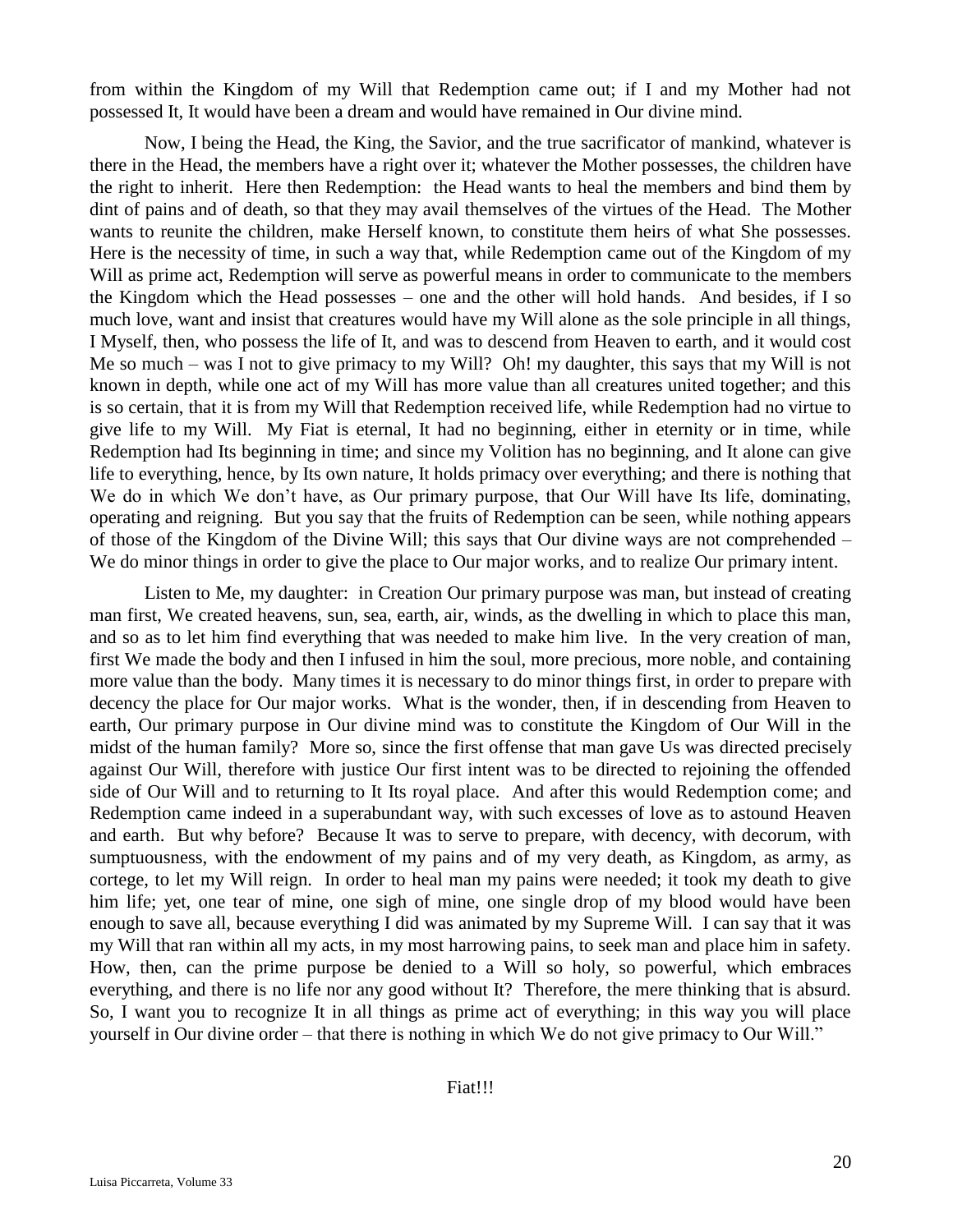### **May 12, 1934**

## *Extreme need of the abandonment in the Divine Will; the virtue of it. How we all revolve around God; only the human will keeps wandering about, and is the disturber of all.*

My abandonment in the Fiat is for me an extreme need of my poor heart, because it makes me feel Its Divine Paternity and Maternity, which keeps me clasped to Its bosom with Its arms of light, so as to pour Itself into me as most tender Mother who loves Her daughter with inseparable love – but so much, as to want to generate Her life within Her daughter. It seems it is a delirium, a divine passion of this Holy Mother, which renders Her all eye, all attention and care, all heart, and in continuous act of working, in order to be conceived, be born and make Her life grow within Her daughter, who is all abandoned in Her arms. So, abandonment in the Divine Will facilitates the cures, and renders feasible the cares of this Celestial Mother, for Her to form Her life, all of Divine Will, in the creature.

My beautiful Mama<sup>7</sup>, O please! do not detach me from your breast of light, that I may feel your life within me, which, retouching me continuously, may let me know how much You love me, Who You are, and how beautiful, lovable and adorable You are.

But while my mind was wandering in the total abandonment in the Divine Volition, my sweet Jesus, repeating His short little visit, told me: "My blessed daughter, the more one comprehends of my Will, the more one enjoys Its beauty and sanctity, and the more one shares in Its goods; and the abandonment in It destroys all obstacles and clasps the soul so tightly in Its arms, that without effort my Fiat can regenerate Its divine life in the creature. True and full abandonment says, with facts: 'Do with me whatever You want - my life is yours, and I don't want to know anything about it any more.' So, the abandonment has the virtue of placing the creature at the mercy of my Divine Will. In fact, you must know that all things, and the very human nature, draw from the eternal motion of God, in such a way that everything revolves around Him. The whole of Creation, the breath, the heartbeat, the blood circulation, are under the empire of the eternal motion; and since everyone and everything receives life from this motion, they are inseparable from God; and as they have life, so do they revolve around the Supreme Being with a unanimous race. So, the breath, the heartbeat, the human motion – it is not in their power to breathe, to palpitate, to move; whether they want it or not, given the incessant motion of the Eternal One, they too feel the incessant act of breathing, of palpitating and of moving. It can be said that they live life together with God and with all created things, which revolve around Him without ever stopping.

Only the human will, as We had created it with the great gift of the free willing, that it might tell Us, freely, that it loved Us – not because it was forced, as the breath is forced to breathing, or the heart to beating and to receiving the motion of its Creator; but out of its wanted will, not forced, it might love Us and remain together with Us, to receive the operating life in Our Volition…. It was the greatest honor and gift We gave to the creature, and she, ungrateful, moves away from Our union and inseparability, and therefore from the union of all and of everything, and therefore she gets lost, she degrades herself, becomes debilitated, loses the one strength, and is the only one in the whole Creation to lose her race, her place of honor, her beauty, her glory, and goes wandering, shifted from her place that she has in Our Will, which calls her, longs for her to be at her place of honor. So, all have a place, even the human breath and heartbeat; and since everyone and everything has a place, they never lose life and their incessant motion – none of them feels poor, weak, but rich in the eternal motion of their Creator. Only the human will, because it does not want to be in the royal place of the Divine Volition is the lost one and the poorest of all; and because it feels poor, it feels unhappy, and is the disturber of the human family. Therefore, if you want to be rich, happy, never go down from

 $\overline{a}$ 

<sup>7</sup> the Divine Will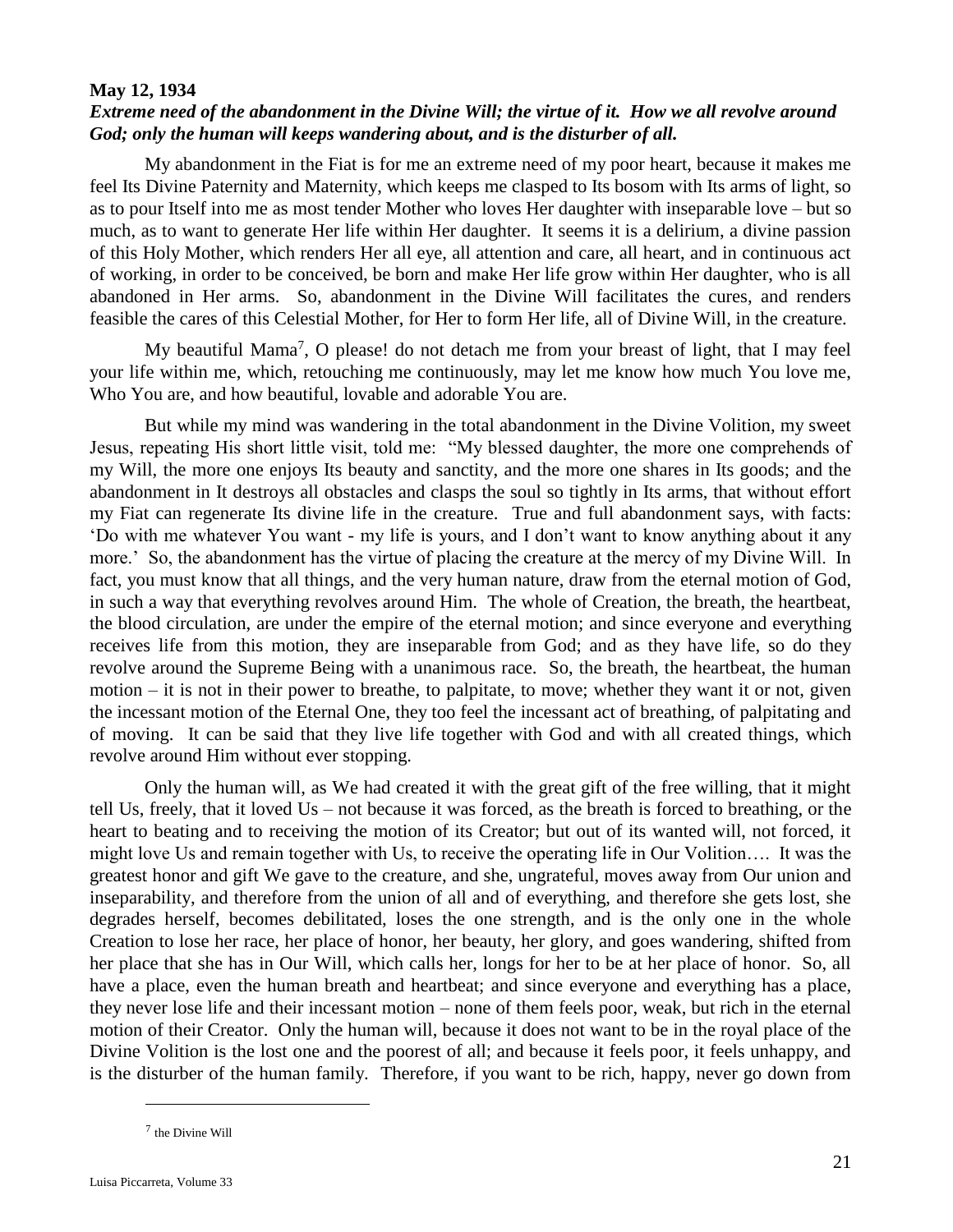your place of honor, which is inside Our Will; then will you have everything in your power – strength, light, and also my very Will."

#### Fiat!!!

#### **May 20, 1934**

## *How the Divine Will devours, as though in one single breath, all the acts done in It, and makes of them one alone. How the Divine Will forms the guises of the Humanity of Our Lord, and makes It present to the creatures.*

I felt so very poor in love, but with the will of wanting to love Him very, very much. I had received sweet Jesus sacramentally, and He was as though drowned with love; and I... only a few little drops. Yet, He was asking me for love, so as to give me love. But, what to do to be able to match Him in some way? So I thought to myself: 'My Celestial Mama wants me to love my Jesus and Hers very much. Well then, these little drops of love of mine I want to pour into Her seas of love; in this way I will give Him and tell Him: "I love You so much, that I love You as your Mama loves You".'

Now, it seemed to me that the Sovereign Lady rejoiced and felt happy because Her daughter was loving Jesus with Her love; and He was even more content, for He felt loved by me with the love of His Mama. And, all content, He told me: "My little daughter of my Will, you must know that one who lives in my Fiat is never alone in her acts. She is incorporated into everything It has done, does and will do, both within Itself and in all creatures. So, in the love of my Mother I felt the love of my daughter, and in the love of the daughter the love of my Divine Mother. Oh! how beautiful were your tiny little drops of love, invested by the seas of love of my Mama. With one who lives in my Volition I feel Heaven flow in her acts, in her love, in her will; and I feel the creature in Heaven; and her acts, her love, her will, investing the Empyreum, invading all, and forming one single act, one single love, and one single will. And the whole of Heaven feels loved, glorified, in the creature, and she feels loved by all Heaven. In my Will everything is unity, separability does not exist, nor does any distance between places or times; centuries disappear in my Volition, and with Its power It devours everything in one single breath, and of everything It makes one continued act. What fortune for one who lives in my Will, as she can say: 'I do what they do in Heaven, and my love is not dissimilar from their love.' Only for one who does not live in my Will her acts are separable, they suffer loneliness, and are dissimilar from Our acts; in fact, not being invested by Its power, which has the virtue of converting into light whatever is done in It, hence, not being light, they cannot incorporate themselves with the acts of Our Will which, being inaccessible light, knows how to convert everything into light; and it is no wonder that light and light become incorporated with each other."

Then, I abandoned myself in the arms of Baby Jesus (He made Himself seen in that way), and He, drowned with love, abandoned Himself in my arms, to enjoy the love of His Mama and mine, which I was giving to Him. And then He added: "My daughter, if you see Me as a little Baby, it is by virtue of my Divine Will, which possesses within Itself all the periods of my life down here – my tears, my pains, and everything I did. So, in each instant my Will repeats the different periods of my life, to give to the creatures its admirable effects; and now It forms Me as a Baby, to give them the fruits of my infancy, my love, so very tender, that I reach the point of crying, to have love from them, and receive their tenderness and compassion at my tears. Now It forms Me as a boy, with an enchanting beauty, to make Myself love and captivate them to loving Me. Now as a young man, to chain them with inseparable union; now Crucified, to have them repair and compassionate Me; and so with all the rest of the life of my Humanity down here. Oh! insuperable power and love of my Will!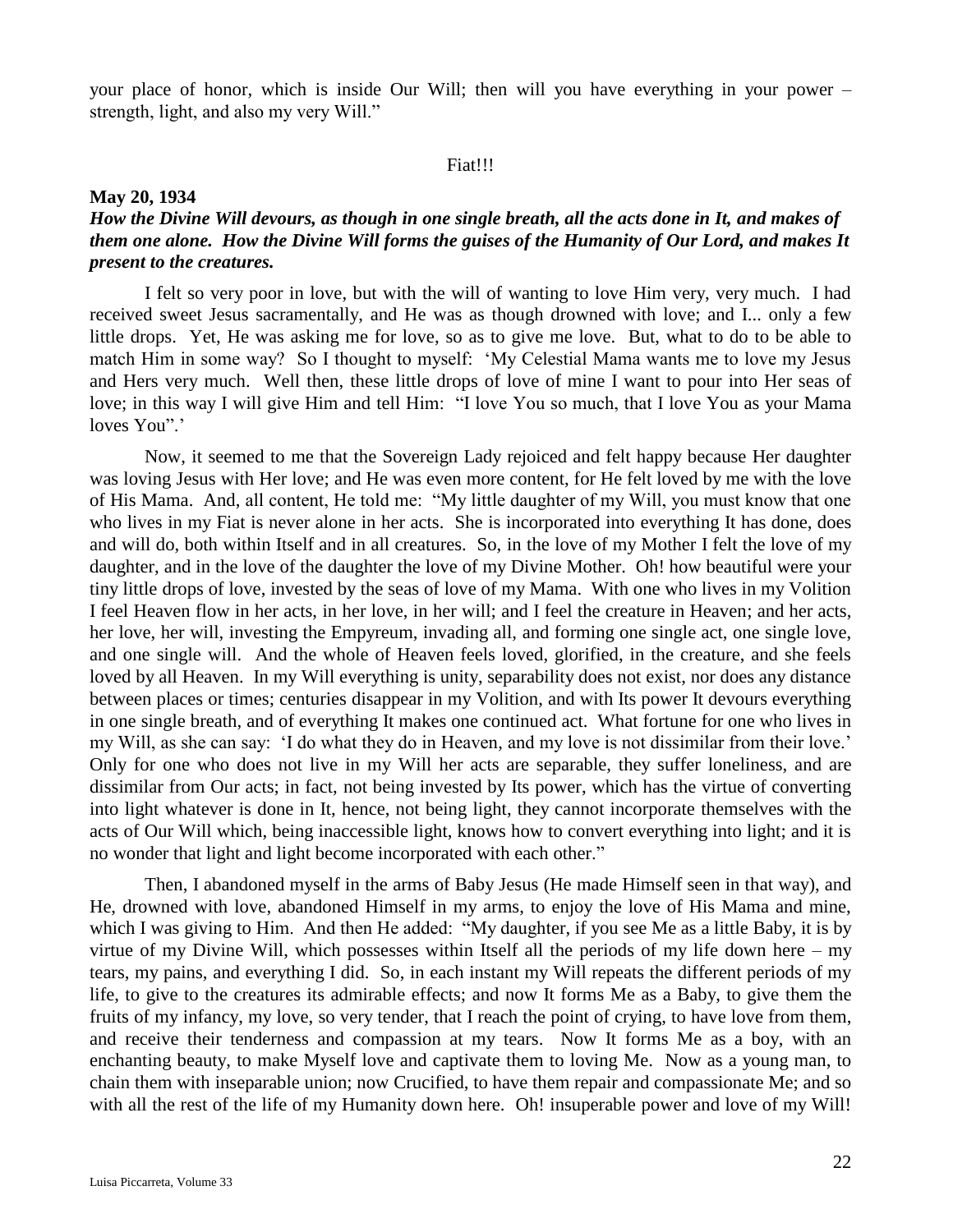What I did within the short round of thirty-three years - and finishing it up I went back to Heaven my Will will be doing for centuries upon centuries, keeping my life ready, to give it to each creature.

Now, you must know that if the Holy Church has the great honor of having souls who have the good of seeing Me, of hearing Me speak, as if I were again living in their midst, it is all due to my Divine Will. It is my Will that forms my guises and makes Me as though present to creatures. My Humanity is enclosed within Its immensity and, by virtue of It, holds the present act, as if I were in act of being born, and It gives Me the guises of a Baby; I grow, and It gives Me the guises of a boy. The whole of my life lays in Its power, and whatever the form It wants to give Me, at whatever age It wants to show Me, It forms my guises and maintains my whole life as present act in the midst of creatures. My Will holds your Jesus as living, and according to their dispositions, so It shapes my guises and give Me to them, and It makes them feel how I cry, I suffer, I continue to be born and to die, and I burn with love for I want to be loved. What does my Will not do? It does everything. There is nothing over which It does not hold Its primacy, the preserving virtue and the perfect and continued balance, without ever ceasing, of all Our works. My daughter, to my sorrow I say this: that what is lacking is the knowledge of what my adorable Will does, the great good It constantly offers to creatures, and therefore It wants to be known. And because It is not known, It is neither appreciated nor loved, and creatures do not give It primacy over all Our works. While my Will is the primary fount, and all Our works are like many little fountains that receive and draw the life and the goods that they give to the creatures.

Oh! if they knew what Will of God means, and the good It offers to creatures, the earth would be transformed, and so drawn, as to remain with its gaze fixed on It, and on receiving Its perennial goods. But because It is not known, they don't give It a thought, and they disperse Its goods in part. In fact, whether they want or do not want, whether they know or do not know, whether they believe or do not believe, it is my Divine Fiat that gives life, motion and everything; It is the motive of all Creation. And this is why I so much yearn for It to be known – what It does and can do, all of Its divine history – to be able to abound with new gifts, and show off in love with greater abundance toward the creatures; so much so, that in order to do this I wanted the sacrifice of your life, a sacrifice I had not asked of anyone, a sacrifice that costs you so much; although you calculate this sacrifice when hindrances and circumstances arise. But I calculate it every day, I measure its intensity, its hardness, and the loss of daily life to which you submit yourself. Good daughter, this sacrifice of yours was necessary to my Will in order to make Itself known, to give Its knowledges; It wanted to make use of you as the channel through which to make Itself known, and of your sacrifice as the powerful weapon, to let Itself be conquered, reveal Itself, open Its womb of light and manifest Itself for what It is. More so, since by doing her human will, the creature rejected and lost the life of the Divine Will, therefore it was necessary that one creature would submit herself to the sacrifice of losing her life, losing any mastership over herself, so that my Will might be moved to making Itself known, so as to give back Its divine life. It is always so in Our operating: when We want to overabound more toward the creature, We ask for the sacrifice of one creature, as a pretext, and then We make known the good that We want to do; and this good is given according to the knowledges that they acquire.

Therefore, be attentive, and do not want to occupy yourself with useless thoughts on the reason for your state. It was necessary to Our Will, and that's enough; and you must be content, and thank It."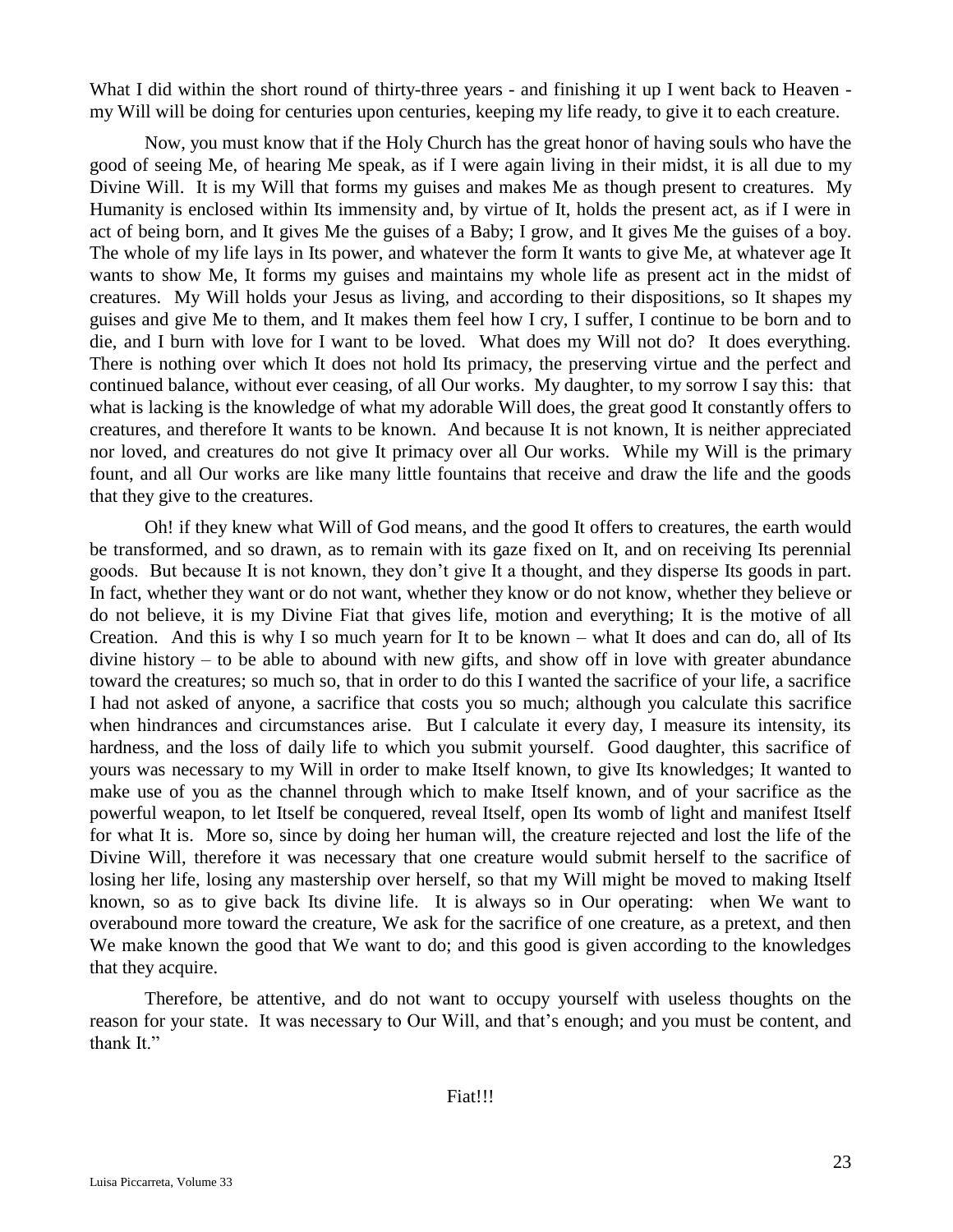### **June 16, 1934**  *The human will, created as queen in the midst of Creation. How everything flows through the fingers of Our Creator.*

I continue my abandonment in the Divine Fiat. Its acts are for me like many nourishments; and as they nourish me, I feel the growth of Its life within me; Its strength, which is such that, imposing itself on my human will, conquers it and captivates it into its own, to say to it: "Let us live together, and you will be happy of my same happiness. I have come out into daylight, not to keep you far away, but together with Me, in my same Will. If I created you, it is because I felt the need to love you and to be loved; hence, your creation was necessary to my love, the place on which my Will can lean, like a tiny little field of mine. I want to make a show of my works, of my mastery; and this, in order to form and give vent to my love."

Oh! Adorable Will, how lovable and admirable You are! So, You want me inside of You, to give life to your outpouring of love; but if You so much love for the creature to live in your Divine Volition, why did You not create us like the sky, the sun, without a will, that the creature would do whatever You want?

But while I was thinking this, my sweet Jesus, surprising me, all goodness, told me: "Blessed daughter, you must know that the most beautiful thing created by Us was the human will. Among all created things it is the most beautiful, the one that resembles Us the most, and because of this it can be called the queen among all, as in fact it is. All things are beautiful; beautiful is the sun which, with its vivifying light, gladdens and smiles at all; with its light it makes itself eye, hand and step of all. Beautiful is the sky, which covers all with its starry mantle. But as beautiful as are all created things, none of them can boast of having done for Us the littlest act of their own in order to love Us; there is no outpouring of a requital, everything is mute silence, and everything We do, We do on Our own; no echo responds to Us, in the face of the many seas of love which are present in all created things. Not even the littlest outpouring is given to Us. In fact, an outpouring is formed between two wills that possess a reason and know whether they are doing good or evil. Therefore, the human will was created as queen in the midst of Creation – queen of itself, outpouring of love with its Creator, queen of all created things. It can do, freely, a world of good, prodigies of value, heroism of sacrifices, if it places itself on the side of good; but if it puts itself on the side of evil, queen as it is, it can do a world of ruin, and can fall from the highest place down into to bottom of the greatest miseries. This is why among all things We love the human will – because We make it queen, it can tell Us that it loves Us, it can nourish Our outpouring of love, it can engage in a contest with Us – We, in loving it, and it, in loving Us. This is why We endowed it with such prerogatives, to the point of giving it Our likeness. It is nothing but a simple act, yet it is the hand, the foot, the voice of its human being. If the creature did not have a will, she would be like the beasts, the slave of all, without the imprint of the divine nobility. In Our Divinity, most pure spirit, there is not a shadow of matter, yet We invest everyone and everything, and We are the life, the motion, the foot, the hand, the eye, of all. The human life flows through Our fingers, as We are actor, spectator, breath and heartbeat of each heart; and what We are for everything and for everyone, the human will is for itself. It can be said that because of the prerogatives it possesses, it can reflect itself in Us, and We find Our little mirror in it; Our power, wisdom, goodness, love, can form its reflections in the simple act of the human will.

Oh! human will, how beautiful you have been created by your Creator! Beautiful is the sky, the sun – but you surpass them; and even if you had nothing else that is beautiful, only because you can tell Us that you love Us, you possess the greatest glory, the enchantment with which you can enrapture your Creator."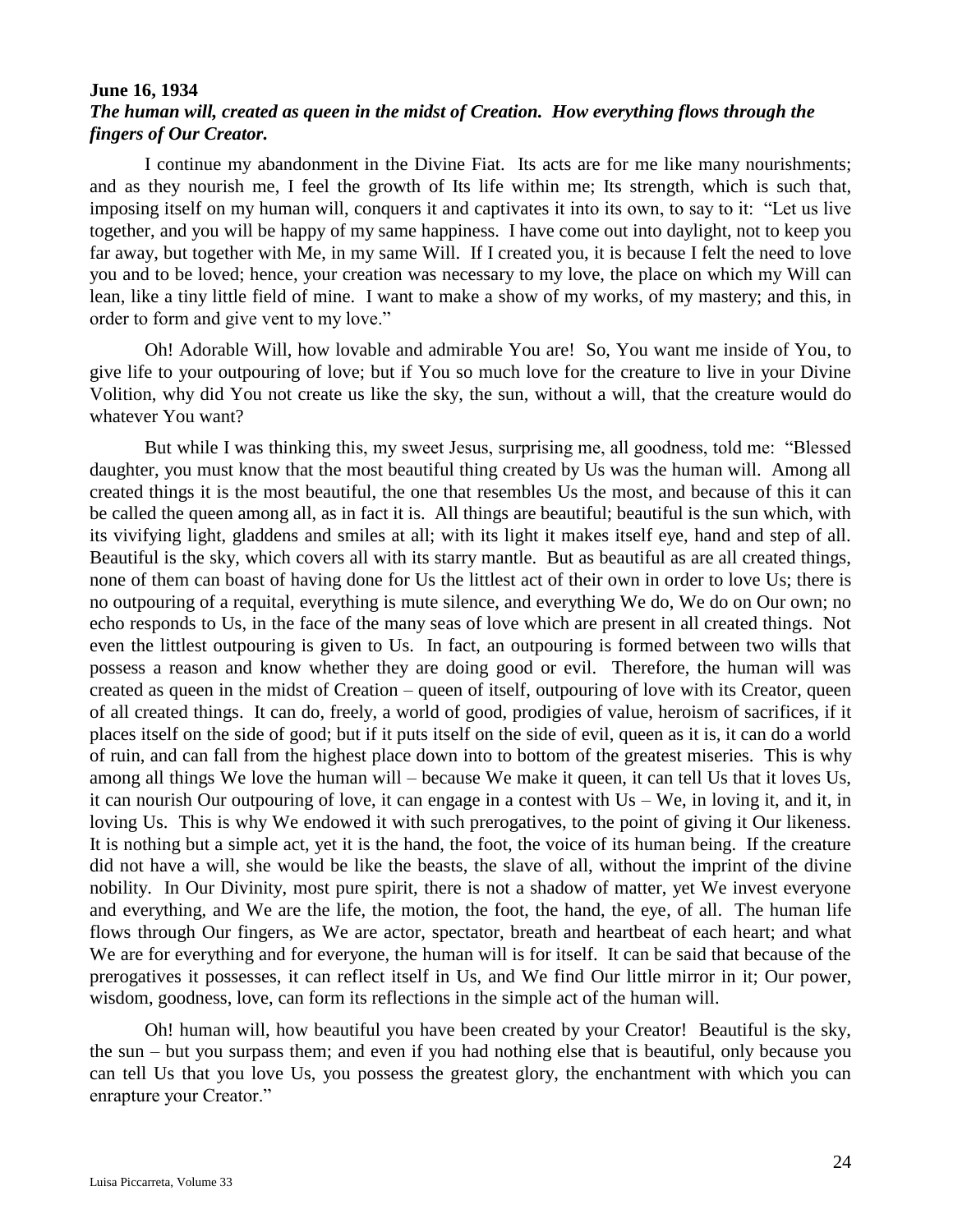#### Fiat!!!

#### **June 24, 1934**

### *One who lives in the Divine Will feels the divine heartbeat in her works, knows Its intent, operates together with It, and is the welcome one in the Divine Fiat.*

I feel I am in the arms of the Divine Will, which, with an insuperable goodness, makes present to me everything It has done for love of the creatures, in order to receive the pleasure of making it known to me, and to receive, as renewed, the glory of everything It has done for love of us. And since It has done everything out of pure love, it seems It is not content if It does not feel known and loved back by the one who was the cause to make It operate so great a work, and of indescribable magnificence. But while my mind was wandering within the multiplicity of so many divine works, my always lovable Jesus, repeating His little visit, told me: "My little daughter, Our love, Our works, want to have life in the creature, they want to make themselves felt as palpitating, to give her the love and the fruits that Our works contain, which, as though giving birth within the creature, produce, they too, divine love and fruits.

Everything We have done is always in act, and We call the creature into the very act that We are performing, to make known to her Our works, how much love they contain, with how much wisdom and power they have been formed, and how, in everything We do, Our intent is always toward her. Nothing have We issued outside of Us which would not palpitate love and call the heartbeat of the creature to loving Us. We had need of nothing, because We possess within Ourselves, in Our own Divine Being, all possible and imaginable goods; and by possessing the creative virtue, as many goods do We want to create, so many of them are in Our power. Therefore, all Our external works were made for the creatures, to give them love, to make them know Who it is that has loved them so much, and, like stairways, let them come up to Us and give Us their little love. By one who does not know Us We feels robbed, and by one who does not love Us We feel betrayed.

Now, my daughter, do you want to know who receives Our heartbeat of the created things, Our intent, the knowledges, and gives Us her heartbeat and her requital of love? One who lives in Our Will. As the creature enters into It, with Its wings of light, like arms, It clasps her to Its bosom, and because It possesses Its incessant act, It says: 'Look at Me, how I am operating. Or rather, let us do it together, that you may know what I do, my distinct love from one created thing to another; and you may receive all these degrees of my ardent love, in such a way as to cover you and keep you drowned with love; but so much, that you won't be able to tell Me anything else but that you love Me, you love Me, you love Me…". If you do not know it, you will not be able to receive the fullness of love, nor enjoy the fruits of Our works.'

Now I want to tell you another surprise: as the creature enters into Our Will, not only does she do what We did in Creation, in Redemption, in everything, and remains enriched in an admirable way with the works of her Creator, but she gives Us the new glory as if Our works were being repeated again. Everything We have done passes through the channel of the creature, for it is Our Will for this to happen, and by virtue of It We feel the glory being repeated to Us, as if We were stretching out a new heaven and were operating a new creation. And as We feel her coming into Our Volition, We welcome her, and overflowing with new love, We say to her: 'Come, touch with your own hand what We have done. Our works are alive for you, not dead, and by knowing them you will repeat the new glory and the new requital of love.' It is true that Our works sing Our praises and glorify Us of their own – or rather, We Ourselves sing Our own praises and glorify Ourselves continuously – but the creature in Our Will gives Us something more; she give Us her will operating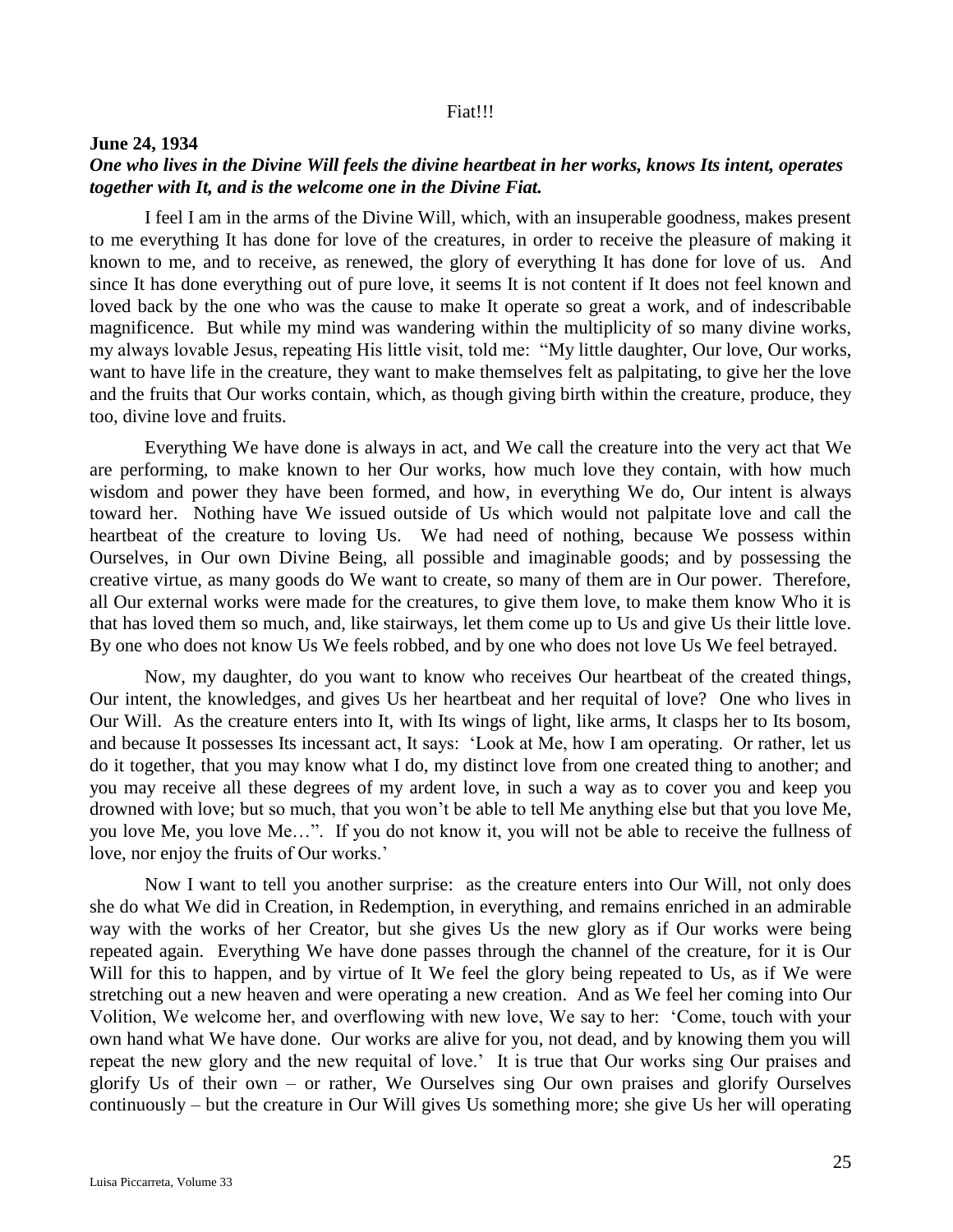within Our works, her intelligence in order to know them, and her love to love Us. Hence, We feel the glory that a human will is repeating for Us the glory as if Our works were being repeated.

Therefore, always in my Divine Fiat do I want you, that you may receive Its secrets, and drink in large gulps Its admirable knowledges. By Its being known, the life is communicated, the works are repeated, and the goal is achieved."

#### Fiat!!!

### **June 29, 1934**  *Attentiveness, eye of the soul. How in the Divine Will there are no blind creatures. The magnet. The coinage of the divine image in our acts. How God makes Himself Prisoner of the creature.*

The Divine Will never leaves me alone. It seems It is constantly watching me in order to invest my little thought, my word, the littlest of my acts. But It wants my attention, It wants me to know that It wants to invest my acts, and that, as we look at each other, It gives and I receive. And if I am not attentive, It scolds me, but in a way so sweet that I feel my heart split; and It says to me: "Attentiveness is the eye of the soul who is able to recognize the gift I want to give and disposes her action to receive my investment. I do not want to give my goods to the blind; I want for you to see it and to know it. But do you know why? By seeing it, you appreciate my gift, and by being aware of it, you know it and you love it; and I make you feel, vividly, my light, my power, my love; and I feel, being repeated in your little thought, word and action, what my own Divine Will can do and how It is able to love. Therefore, the first thing I do to one who wants to live in It is to give her the eye with which to look at each other and know each other. Once We have known each other everything is done, the living in my Divine Will is assured with its full vigor."

Then, my mind was wandering in a sea of light and of thoughts, and my sweet Jesus, surprising me, told me: "Ah! my daughter, the living in my Will is the living of Heaven, it is to feel in one's soul the life of light, of love, the life of the divine action, the life of prayer. Whatever the creature does, everything for her is life palpitating within her acts. You must know that one who does the Divine Will and lives in It becomes the magnet of the divine acts; her little motion, thought and works remain magnetized, with a magnet so powerful as to magnetize her Creator, in such a way that this magnet draws Him so much that He cannot move away from the creature. Our Supreme Being feels His gaze being magnetized, and He is always fixed on looking at her; He feels the magnet to His arms, and He keeps her clasped to His bosom; the magnet to Our love, and We pour out so much as to reach the point of feeling that she loves Us as We love Ourselves.

Now, once the creature has formed this magnet over Us, Our love comes to excesses. As she forms her acts, even the littlest, We impress Our divine coinage on them and We make them pass as acts of Our own, with the imprint of Our supreme image, and We place them among Our divine treasures, as coins of Ours which the creature has given to Us. And if you knew what it means to be able to say that Our Supreme Being has received Our coins from the creature, which are guaranteed by Our image that We Ourselves have coined – your heart would explode out of pure love! Our giving to the creatures is a power that We have; as We possess everything, to give is nothing other than an outpouring of Our love. But to put the creature in the condition of being able to give to Us, and give Us Our own acts, not hers, coins with the imprint of Our image – this is the love that surpasses everything, such that, unable to contain it, in Our emphasis of love We say: 'You have wounded Us, the magnet of your acts has captivated Us and has rendered Us sweet Prisoners in your soul. And We give you tit for tat by wounding you, captivating you and imprisoning you into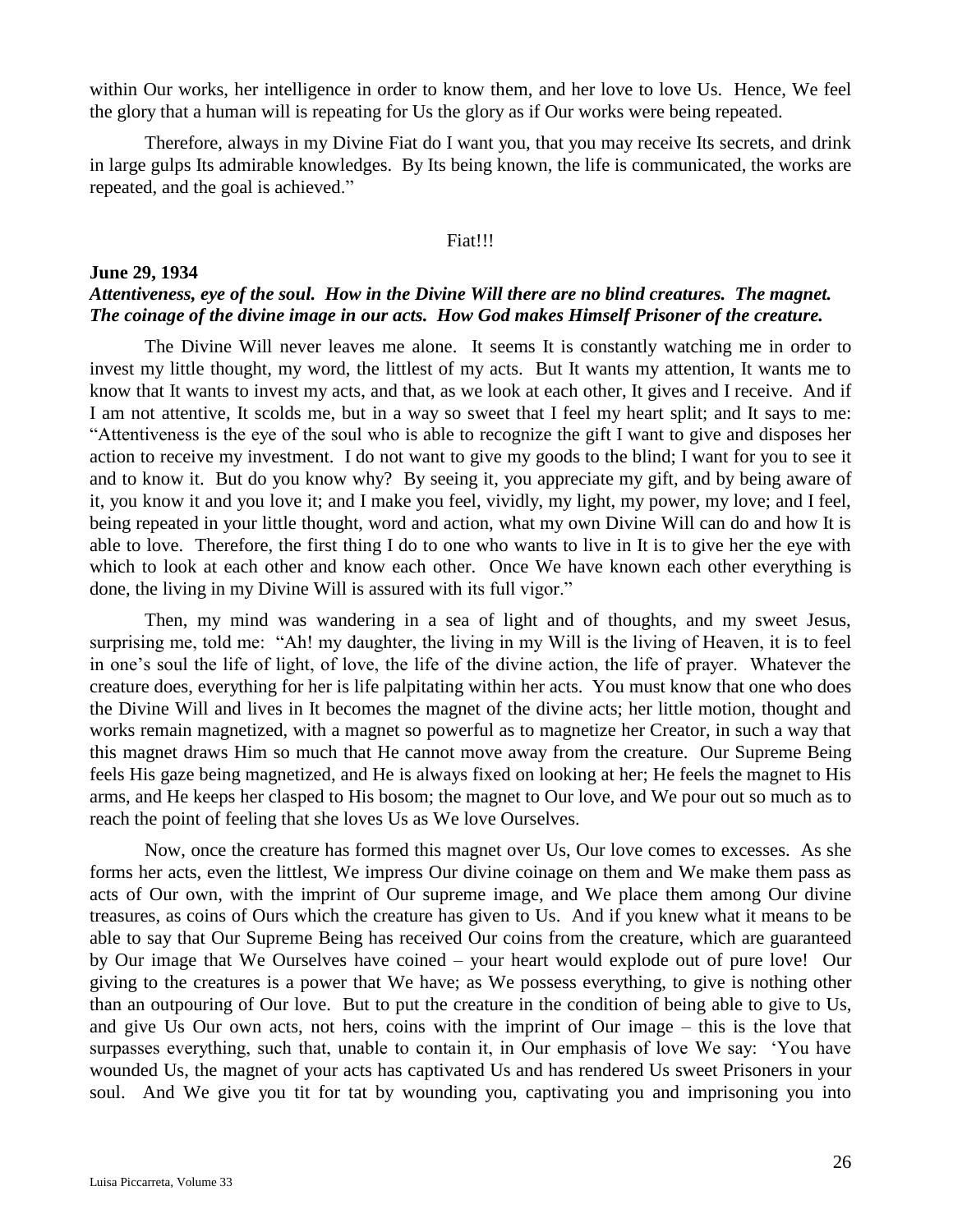Ourselves. Therefore, my daughter, I want you all eyes, that you may look and know well what my Divine Will wants to do in you."

#### Fiat!!!

### **July 8, 1934** *What it takes to form the life of the Divine Will in the creature. Veil that hides It. Exchange of life.*

The Divine Volition seems to be constantly watching me with a searching eye, to see whether Its adorable Will flows as prime act in the whole of my interior. And with an admirable and divine jealousy It invests everything, It surrounds everything, nor does It look at whether the act is small or great; but It looks at whether in it flows the life of Its Will. In fact, all the value and greatness of an act depends on whether the Divine Will is present inside of it; everything else, as great as it might be, is reduced to a veil, extremely thin, just enough as to cover and hide the great treasure, the incomparable life of the Divine Will.

Now, while my mind was all occupied by the Divine Will, my highest good, Jesus, who seems to take an unspeakable delight when He wants to speak about His Will, all goodness told me: "My blessed daughter, so that an act may be pleasing to Me and my Will may form Its complete life in it, the whole of the interior of the creature must be centralized in my Fiat: the will must want It; the desire must ardently desire what the will wants; the affections, the tendencies, must aspire and tend only to receiving the life of my Will into their act; the heart must love and enclose within its heartbeat the life of my Will; the memory, remember It; the intelligence, comprehend It. So, everything must be centralized in the act in which my Will wants to form Its life. Just as it takes a will, a desire, a heart, affections, tendencies, memory, intelligence, in order to form a life, otherwise it could not be called whole and perfect life, the same with my Divine Will, as It wants to form Its life in the act of the creature, centralized in the act or life that It wants to form; otherwise it could not be called whole and perfect life.

This is why, then, my Will wants everything: to be able to exchange the life of Its love in the love of the creature, Its divine desires and tendencies within hers, Its uncreated heartbeat in the created heartbeat, Its eternal memory in the finite memory. In sum, everything – It wants to be free in everything, to be able to form a life that is whole, not halved; and as the creature gives up of what is her own, so does my Divine Will make the exchange with what is Its own. Then is Its life fecund, and it generates, within the veil of the creature that covers it, love, desire, tendencies, memory, all of Divine Will, and there It forms the great prodigy of Its life in the life of the creature. Otherwise it could not be called life, but simple adhesion to my Will – not even in everything, but in part; therefore it would not be able to bring about either the effects or the goods that my Will possesses. An image of this would be the sun: if its light did not possess heat, sweetnesses, flavors, fragrances, colors, it would not be able to form the beautiful rainbow of colors, the variety of sweetnesses, the sublimeness of flavors and fragrances. If it gives them to the earth it is because it possesses them; and if it did not possess them, it would not be true life of light, but sterile light, without fecundity. The same with the creature: if she does not give to my Will the place of the whole of her interior, she will not be able to possess Its love that is never extinguished, the divine sweetnesses and flavors, and everything that forms the life of my Will.

Therefore, do not keep anything of yourself and for yourself, and you will give Us the great glory of having a life of Our Will upon earth, veiled by your mortal guises; and for you, the great good of possessing it. You will feel, flowing within your guises, like rapid sea, the happiness, the joys, the firmness of good, the love that always loves; the sweetnesses, the flavors, the conquests of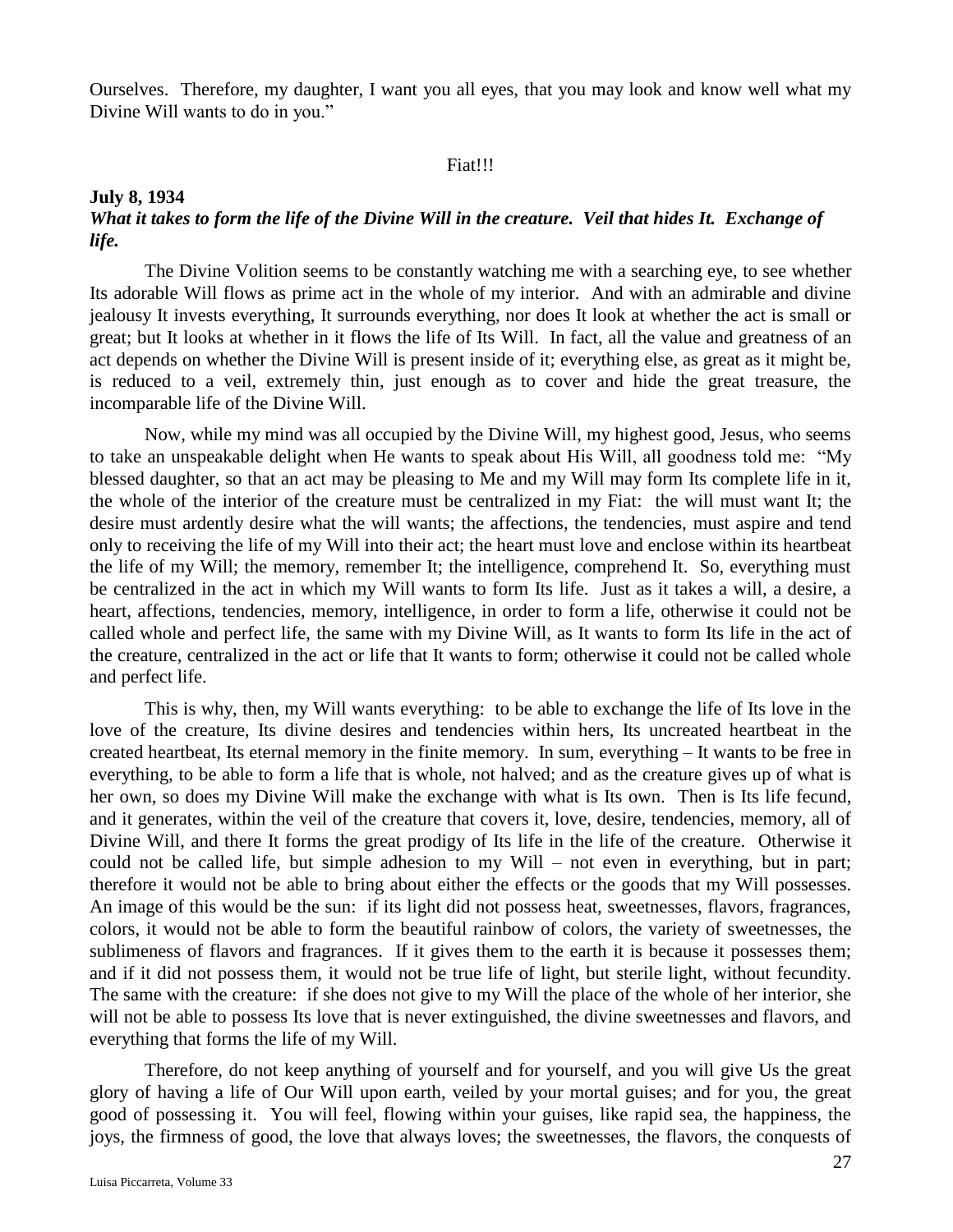your Jesus will be yours too. Your guises will continue the office of pains down here, but will have a life of Divine Will that will sustain them, which will make use of them in order to carry out the life of Its divine conquests and victories within the human guises. Therefore, always forward in my Will."

#### Fiat!!!

#### **July 15, 1934**

## *One who lives in the Divine Will places herself in the condition of receiving and of being able to always give to her Creator. How one who prays disburses the money, forms the void, and acquires the capacity to possess what she asks for.*

I was doing my round in the Divine Will, and my little human will, lost within It, burned with the desire to braid all of Its acts, to make them my own, to be able to exercise lordship over everything and hold in my power an infinite glory, an eternal love, innumerable acts, one distinct from the other, that never end, so as to be able to always give love, glory and works to my Creator. As daughter of His Will, I feel the need to possess everything, so as to hold the love that never says enough, and divine acts worthy of the Supreme Majesty. And my always adorable Jesus, almost to confirm to me what I was thinking, told me: "My daughter, for one who does my Will and lives in It, everything is hers; if It gives Itself to the creature, It does not give Itself alone, but there It brings all of Its works, because they are inseparable from It. And It makes use of them in order to let the one who lives in It range freely within It, and be nourished, delighted, enriched, by Its immense riches, and so as to put my Will in the condition of being able to always receive from the creature. If my Divine Volition were not able to give everything, and always give, and always receive from one who lives in Its Will, it would not be a true happy life in It, because the substance of happiness is formed by the new surprises, by the exchanges of gifts, by the diverse and manifold works, each possessing the fount of the multiple joys that one offers to the other. And they attest love to each other, one pours into the other, and in this pouring of oneself they communicate secrets to each other, and the creature makes new discoveries of the Divinity and acquires more knowledges of the Supreme Being. Life in my Will is not a joke, but operating life, and of continuous activity.

Even more, you must know that there is nothing that was done by God, by the Saints or by anyone, which does not give itself to one who lives in my Volition, because there is nothing good that does not belong to It; and just as you feel the need to possess everything, so do all feel the need to give themselves to you. But do you know why they want to pass through the channel of the human will? To give the good that they possess, and to have the good and the glory of their acts doubled for their Creator. So, as you desire to trace them up, so do Our works and those of the whole of Heaven desire to be tracked down. They seem to say, one after the other: 'Don't skip me, take me into your power, unite us all together, so that one be the love of all, and the glory to the Supreme Will that delivered us from within Its womb, and gave us life.' Therefore, the living in my Will is the prodigy of prodigies, is the unity of everything, is to possess everything, to receive and give everything; and since I want to always give to the creature, I ardently long for her into my Fiat, to be able to give what I want and render my desires fulfilled."

After this, I thought to myself: 'But, what good comes to me, and what glory do I give to my God by always asking that His Will be known and take Its royal place, which is due to It, in the creatures? It seems to me that I am incapable of asking for anything else; it seems to me that Jesus Himself is tired of hearing me say the same story: "I want your Fiat as life, for me and for all".' But while I was thinking this, my sweet Jesus added: "My blessed daughter, you must know that when the creature prays incessantly to obtain a good, she acquires the capacity in order to possess that good; and by possessing it, she will have the virtue of making it possessed by others. Prayer is like the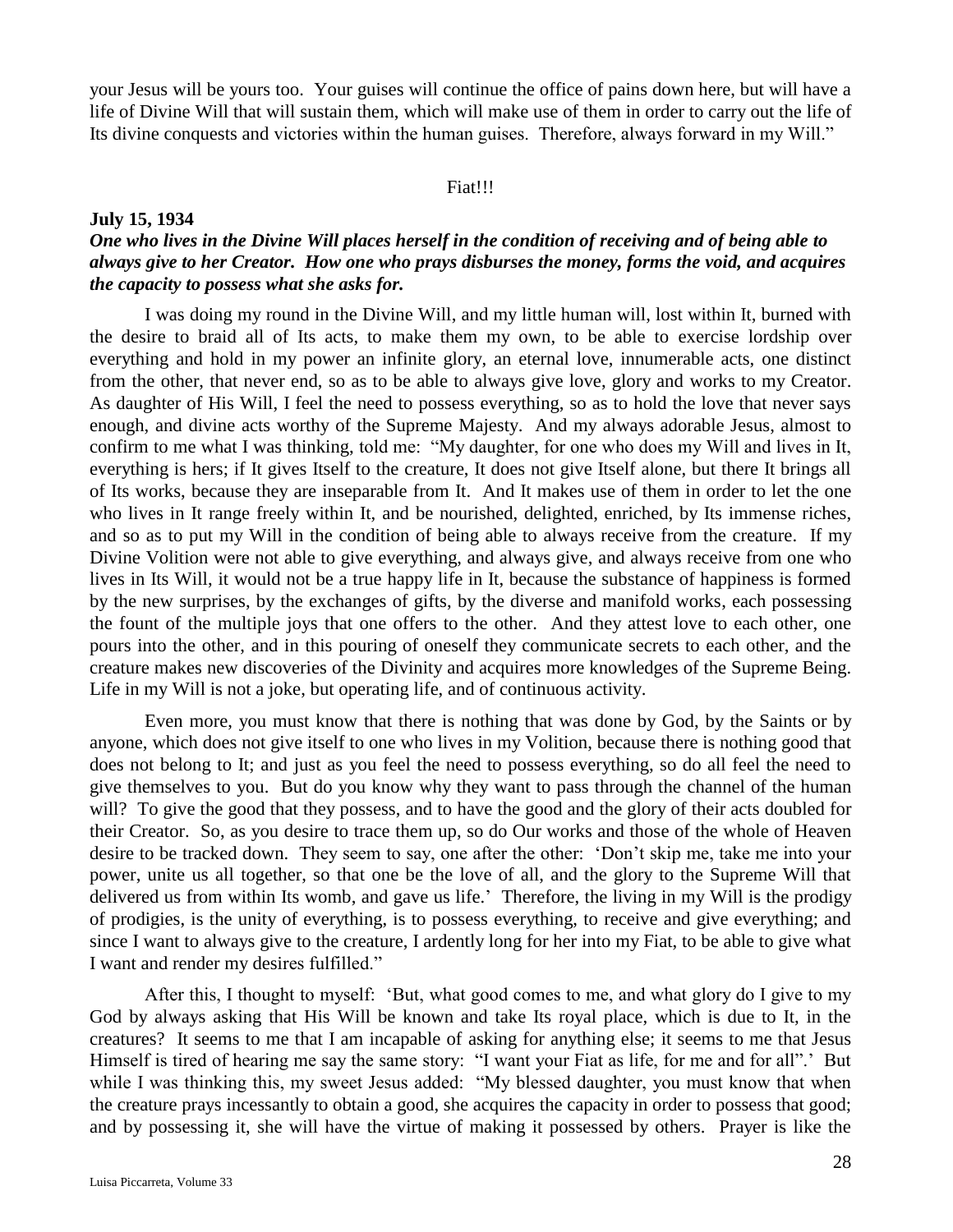disbursement of the money to buy the good that she wants; prayer forms the esteem, the appreciation, the love that is needed to be able to possess it. Prayer forms the void in the soul in which to enclose the good wanted, otherwise, if I want to give it, she will have no place to put it. And besides, you cannot give Me greater glory than asking Me that my Will be known and reign. This is my own prayer, it is the longing and beating of my Heart; these are my ardent yearnings; and you must know that my love for wanting to make my Will known is so great, that unable to hold it back, it pours upon you, and I make you say: *'Thy Fiat come, Thy Will be known.'* So, I am the one who is praying, not you; those are my outpourings of love, my loving outbursts, that feel the need to unify Me with the creature, so that I be not alone praying for so great a good. And to give more value to this prayer, I place in your power my works, the whole Creation, my life, my tears, my pains, that it may not be a prayer of mere words, but prayer given value by my works, life, pains, and tears of mine. Oh! how sweet does your refrain resound to my hearing, your loving singsong, echoed by my own: *'Thy Fiat come, Thy Will be known…'* And if you did not do so, you would suffocate my prayer in you, and I would be left embittered, and would remain alone, alone, praying. But I must tell you, still: do you know why you feel the need to trace all of my works and pains, to ask Me that my Will be known and reign? One who has known It and loves It, in view of the great good, cannot abstain from asking, repeatedly, that all may know It and possess It. Therefore, think that I am with you and I pray together with you, when you feel that you cannot do without praying for the triumph of my Will."

#### Fiat!!!

## **July 20, 1934** *Everything that comes out of God is all innocent and holy. How Creation is one act alone of Divine Will. Who the triumpher is in the space of the universe.*

My little intelligence feels the irresistible force of the Divine Volition that calls it, that wants it in the midst of all Creation, to let it see and comprehend the harmony, the order of all created things, and how each of them gives its tribute to its Creator. There is not one created thing, be it small or great, destined to occupy the great space of the atmosphere, that does not give its distinct tribute to the One who created it; and even though they have no reason and are mute, yet, by never changing their action, by never moving from the place in which God placed them, it is perennial glory.

So, I was thinking to myself: 'I too occupy the space of the void of Creation; but can I say that I am at my place, wanted by God? Does my human will do always one single act of the Will of God as all Creation does?' But while I was thinking of this, my beloved Jesus, surprising me, all goodness, told me: "My blessed daughter, everything that comes out of Our Supreme Being, is all innocent and holy, nor could any being or thing with the slightest stain, or not containing the utility of a good, ever come out of Our Sanctity and infinite Wisdom. All created things feel in their own nature the creative virtue and therefore the continuous tribute and the glory that is due to Us, because We delivered them out into daylight, and We can do nothing that is stained, even slightly, or anything that is useless. So, everything that is created by Us – everything - is holy, pure and beautiful, and from all of them do We receive the tribute, and Our Will Its fulfilled act. My daughter, there is not one created thing, be it animate or inanimate, which does not begin its life by fulfilling Our Will and giving Us its tribute. Indeed, the whole Creation is nothing other than one act alone of Our Will; It is already at Its royal place, and though unconsciously, yet It holds Its operating life of light in the sun, Its operating life of fortitude and might in the wind, operating life of immensity in the immensity of the space. My Will carries out Its life in each created thing, and holds everyone and everything upon Its lap, in such a way that no one can move, or make any motion, if It does not want it; and the veils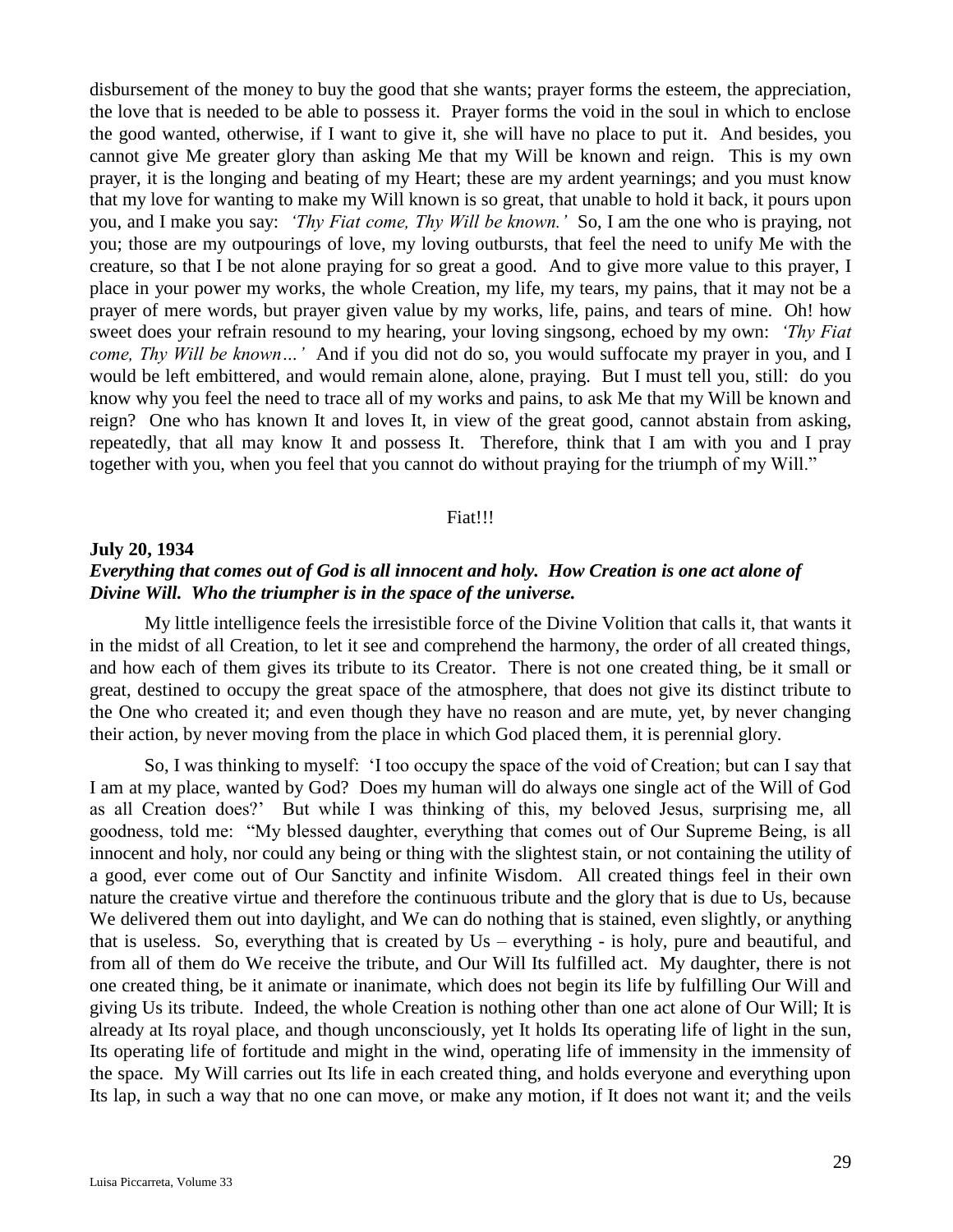of the created things give Us the continuous tribute and the great glory of the great honor that they are dominated by Our Will.

Now comes the creature: who can say that, except for original sin, a newborn baby is not innocent and holy? And, once he is baptized, who can say that for a period of his life, until an actual sin enters into his soul, the child is not an act of my Will? And if he takes a step, if he speaks, if he thinks, if he makes his little hands move, as all these little acts are wanted and disposed by my Will, are they not tributes and glory that We receive? They might be unconscious, but my Will receives what It wants from that little nature. Sin alone is what makes one lose the sanctity, and puts the operating life of my Will out of the creature; in fact, if there is no sin, We carry her on Our lap, We surround her with Our Sanctity, and therefore she won't be able not to feel within herself the operating life of my Will.

See, then, everyone and everything takes origin and is born together with my Will as innocent, holy and worthy of the One who created them. But who preserves this innocence and sanctity? One who remains always at her place in my Will. She alone is the triumpher in the space of the universe; she carries the flag and reunites the whole army of Creation, to bring to God with speaking voice and with full knowledge, the glory, the honor and the tribute of everything and of everyone. Therefore, it can be said that my Will is everything for the creature – the very first act of her being born as well as the continuation of her preservation; nor does my Will ever leave her, either by way of love, or by way of grace; or by way of operating work, as with one who, voluntarily, lives and is aware of living in It. And if sin carries her away, not even then does It leave her, but It enwraps her with Its dominion within Its punishing justice. So, the creature and all things are inseparable from my Will. Therefore, take to heart my Will alone, recognize It as life, as the Mother that raises you and nourishes you, and wants to make of you Her greatest glory and honor."

#### Fiat!!!

### **July 24, 1934** *How God has established all the truths that He must manifest on His Divine Will. How the Divine Will bilocates, repeats and grafts the divine life. How Creation has not ended, but continues.*

I was feeling all immersed in the Divine Volition; all the truths that had been manifested to me which regarded It were crowding my mind and wanted to speak, and speak again, to make themselves known. But, alas, their speaking was of Heaven, too high. I lack many of the terms to be able to repeat their celestial lessons. Only, I felt that they were bearers of 'sanctity of Heaven' and of divine joys.

But while I was feeling all immersed in the Fiat, my always lovable Jesus, with an unspeakable love, told me: "My little daughter of my Will, daughter of It as you are, I feel the need of love for my daughter to know Its secrets. If I did not do this often, I would remain drowned by the gigantic waves of love that are unleashed from Me; so, speaking to you of my Will is for Me refreshment, it is relief, it is balm, which mitigate my flames so that I may not remain suffocated and burned by my love. I am the Jesus-all-Love, and I manifest my greatest Love in speaking about my Divine Volition. But do you know why? The essence of Our Life is recognized by the speaking of my Will, and, in my word, my Fiat bilocates and repeats Our Life in the midst of creatures; nor is there greater glory for Us, or fullness of outpouring of Our excessive love, other than in seeing Our Life bilocated, in order to give Itself, graft Itself, centralize Itself in her as Our own dwelling, as much as the creature is capable of. It is one more Kingdom of Our Love and Will that We acquire.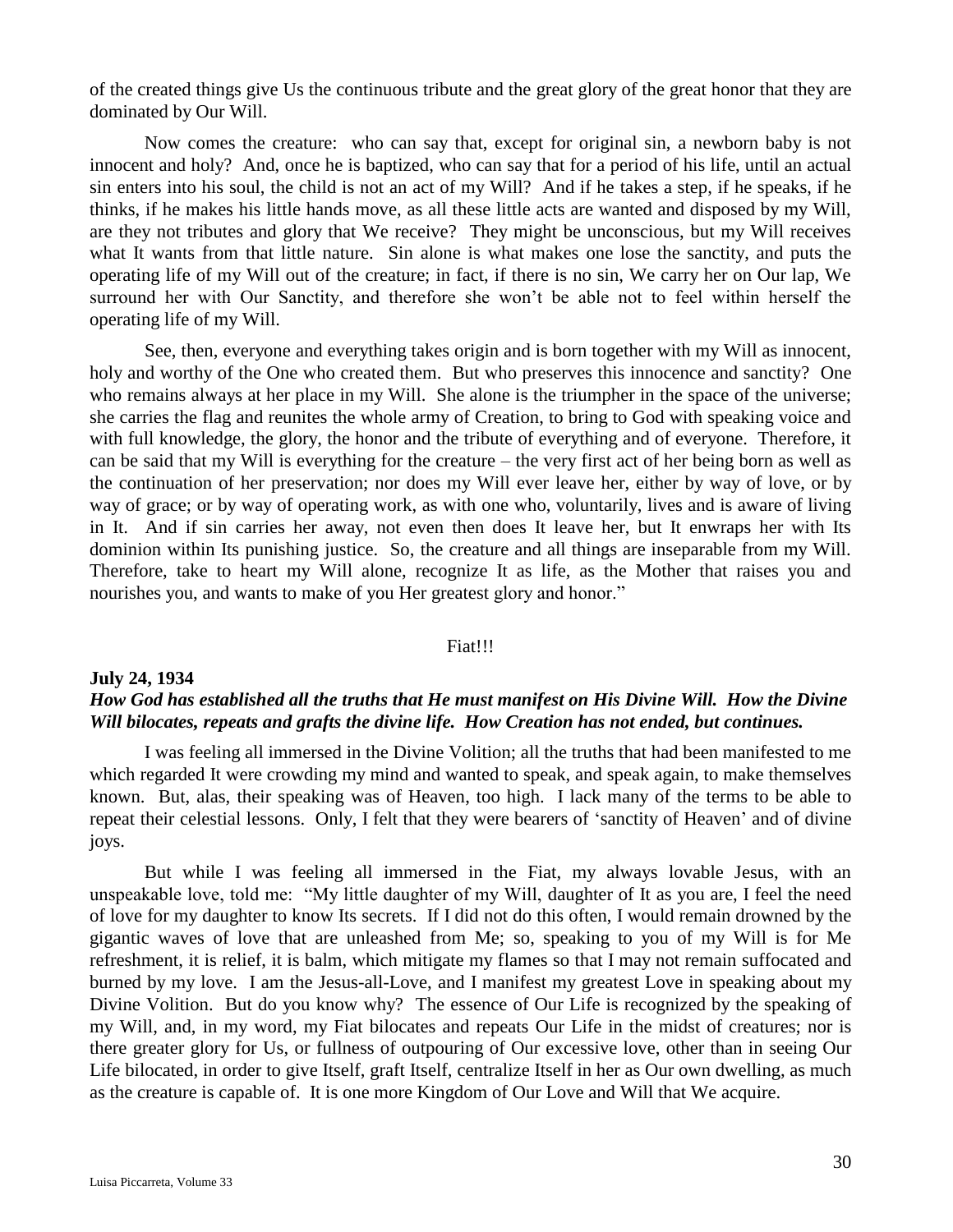Therefore, Our creative work has not ended, but continues, though not by creating new heavens and suns in the universe - no, no. Rather, Our Divine Fiat has reserved for Itself to continue the Creation by virtue of Its creative power; and as It pronounces Its Fiat of creating, bilocating, repeating Our Divine Life in the midst of creatures, there cannot be a more beautiful continuation of Creation. Therefore, pay attention and listen to Me.

Our Supreme Majesty has established *ab eterno* all the truths of the Divine Will that We have to manifest, and they remain like many queens within Our Divine Being, waiting with invincible love to set their way toward the earth so as to bring, as queens, the great good of these knowledges of Our Fiat to the creatures. And these will perform the role of teachers in order to form the creatures according to the truths that they announce. These queens, my truths, will give the first kiss of the life of the Fiat, and will be endowed with transforming virtues - transforming into the truth itself those who listen to it, and remaining with them, ready for their needs, to help them and instruct them. We will be all love for them, willing to give them whatever they want, as long as they listen to them and let themselves be guided and handled by them.

Now, of all the truths about Our Will, not all of them have yet come out, and those that are left are anxiously waiting to depart from within Our Divinity, to fulfill their office and be bearers and transformers of the good that they possess. And once all the truths We have disposed to issue are manifested, all together, these noble queens will assault Our Divine Being, and like an invincible army, with Our own divine weapons they will conquer Us and will obtain the triumph of the Kingdom of the Divine Will upon earth. Resisting them will be impossible to Us, and by conquering God, they will also conquer the creatures. This is why my speaking still continues - because not all the queens have come out of Our Divinity to fulfill their office. And since the speaking about my Will is continuation of the Creation from the Fiat that created the universe, just as, then, the creation of the universe was preparation for the creation of man, so today is my speaking about my Fiat nothing other than the continuation of Creation, to prepare the sumptuousness, the decorum, for my Kingdom and for those who will possess It. Therefore, be attentive and let nothing escape you, otherwise you would suffocate an act of my Will, and would force Me to repeat my lessons."

### Fiat!!!

### **August 5, 1934** *Love story of God; the Creation enclosed in man. Sorrowful notes in the divine love.*

I was doing my round in the acts of the Divine Will, and going from one work to another I reached the creation of man; and my sweet Jesus, making me pause, with an unspeakable love, such that He could not contain it, told me: "My daughter, my love makes Me feel the need to speak about the creation of man. Indeed, all Creation is pregnant with Our love, and It says so, though in a mute language; and if It does not speak, It says it with deeds and It is the greatest narrator of Our love toward man. And when in everything was Our love spread out, in such a way that he would not be able to find a single point left uncovered by Our love, running toward him and darting through him more than Sun; when the Creation was completed in everything - then did We create man. But before creating him, listen to the story of Our love toward him: Our Adorable Majesty had established to constitute man king of all Creation, giving him dominion over everything and making him the master over all Our works. But in order for him to be called a true king - with facts, not just words - he was to possess within himself everything that We had spread out in the Creation. Hence, for him to be king of the heavens, of the sun, of the wind, of the sea and of everything, he was to possess within himself a heaven, a sun, and so forth; in such a way that the Creation would be reflected in him, and he, possessing the same qualities, would reflect himself in the Creation and be the master of It. In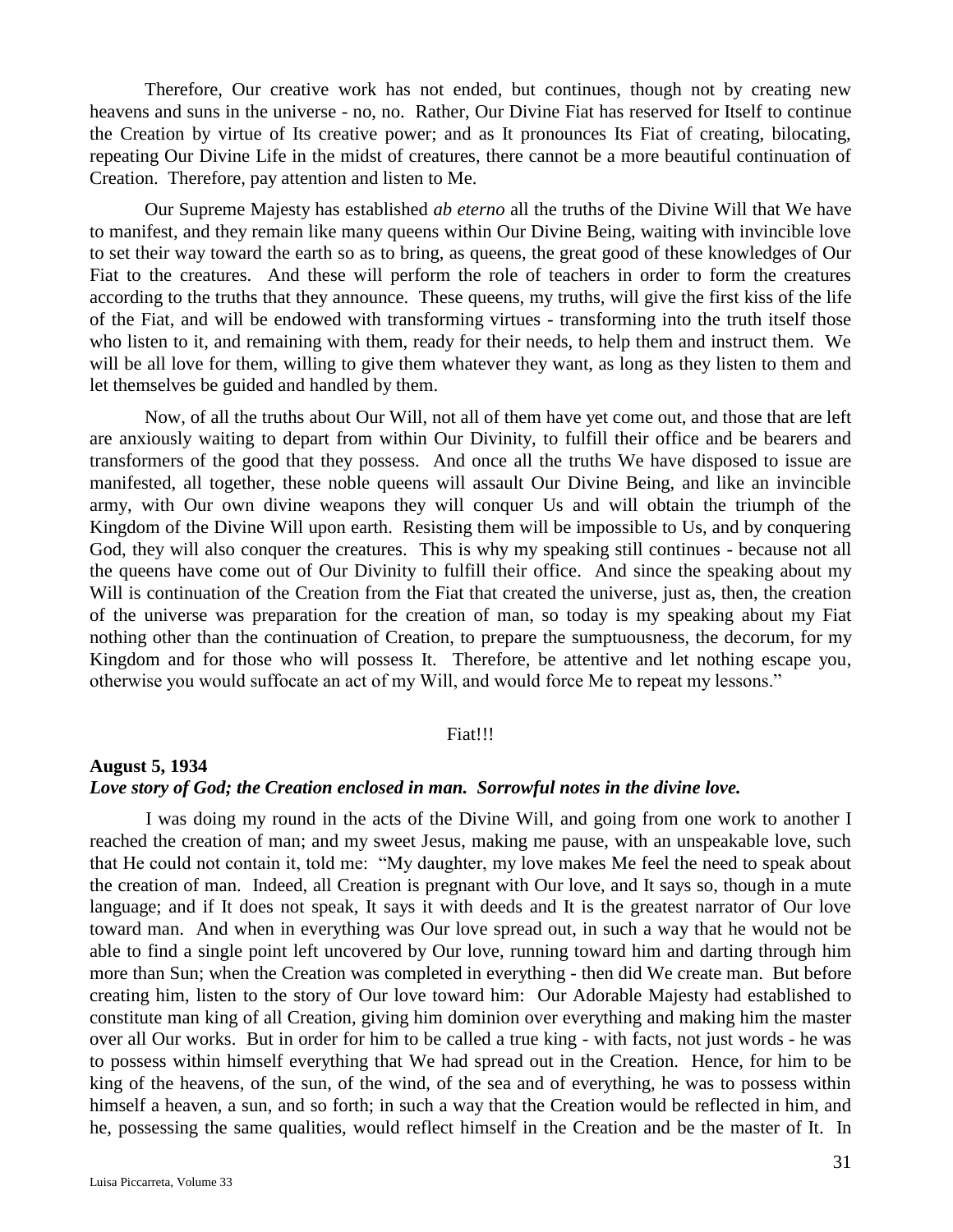fact, if he did not have an eye full of vision, how could he enjoy the light of the sun and take of it as much as he wanted? If he did not have hands and feet to move around the earth and take whatever the earth produces, how could he call himself king of the earth? If he did not have the respiratory organ in order to breathe the air, how could he make use of it? And so with all the rest. Therefore, before creating man, We looked at all Creation in Our emphasis of love and We exclaimed: 'How beautiful are Our works! But among all, We will make man as the most beautiful; We will centralize everything in him, in such a way that We will find Creation outside and inside of him.' And as We kept on molding him, so We enclosed in him the heaven of reason, the sun of the intelligence, the rapidity of the wind in his thought, the expanse of the space, fortitude and empire in his will; motion in his soul, in which We enclosed the sea of graces, the celestial air of Our love, and all the senses of the body as the most beautiful flowering. Oh! man, how beautiful you are! But, not yet satisfied, We placed in him the great Sun of Our Will and We gave him the great gift of the word, so that, with deeds and with words, he might be the eloquent narrator of His Creator. He was Our image which We delighted in enriching with Our most beautiful qualities.

But, not yet satisfied with all this, We were taken by such exuberant love toward him, that Our immensity enveloped him completely, everywhere and in each instant; Our all-seeingness looked at him in all things and deep inside the fibers of his heart; Our power sustained him, carrying him everywhere on Our paternal arms; Our life, Our motion, palpitated in his heartbeat, breathed in his breathing, operated in his hands, walked in his feet, and reached the point of making Itself footstool under his steps. Our Paternal Goodness, in order to keep this, Our dear child, safe, placed him in the condition of not being able to separate from Us, nor We from him. What else could We do that We did not do? This is why We love him so much - because he cost Us much. We disbursed for him Our love, Our power, Our Will, and We placed Our infinite wisdom in action; and We wanted nothing other that he would love Us back, and that, freely, he would live in Our Will in everything, and that he would recognize how much We have loved him and done for him. These are Our loving demands. Who, cruel one, would want to deny them to Us? But, alas, there are those who want to deny them to Us, forming their sorrowful notes in Our love. Therefore, be attentive and let your flight in Our Will be continuous."

After this, I continued my round in the Creation and, incapable of doing anything else, I offered to God the expanse of the heavens to adore Him, the sparkling of the stars as deep genuflections, the light of the sun to love Him. But while I was doing this, I thought to myself: 'But, the heavens, the stars, the sun, are not animate beings, they have no reason. How can they do what I want?' And my beloved Jesus, always benign, added: "My daughter, in order to create the Creation, Our 'wanted and determined Will' to create It was needed first; and when this, Our Will, wanted it so, It then converted what It wanted into works. So, in each created thing there is Our Will, wanted and operating, which remained always in the act of wanting and operating. Therefore, by offering to Our Supreme Majesty the heavens, the sun, and other things, one offers not the material and superficial thing that can be seen, but the very 'wanted and operating Will of God' present inside each created thing. And if they have no reason, there is a divine reason inside, and a 'wanted and operating Will of God' that animates everything; and by offering them to Us, one offers the greatest act, the holiest Will, the most beautiful works, not interrupted, but continuous, in which there are the most profound adorations, the love most perfect, the greatest glory that the creature can give Us by means of Our Will, wanted and operating in all Creation. And if the heavens, the stars, the sun, the wind, do not understand anything, my Will and yours understand the way we want to make use of them - and that's enough."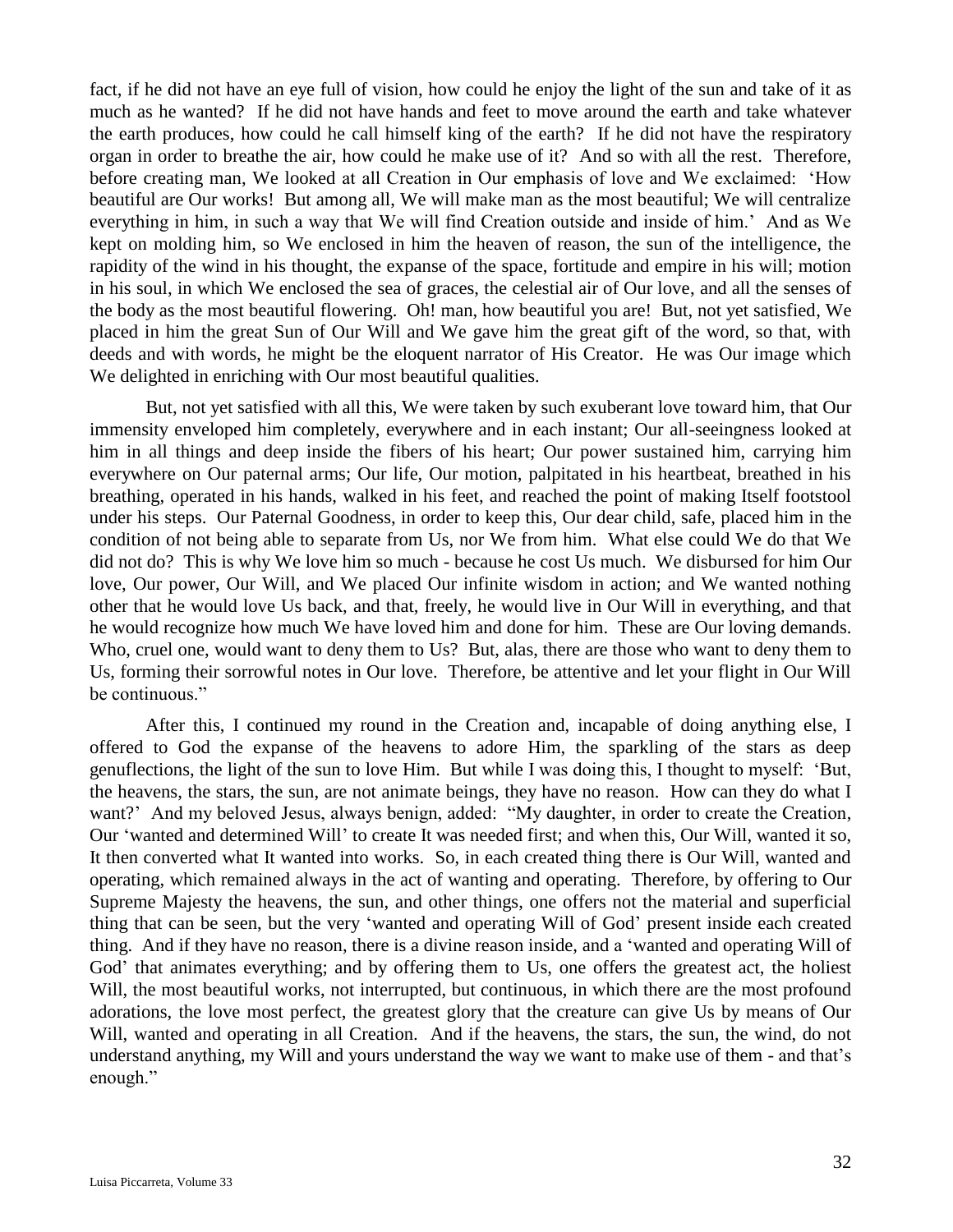#### Fiat!!!

### **September 24, 1934** *How one who lives in the Divine Will becomes a member of It and acquires the inseparability with all the works of her Creator.*

I feel as if I were swimming within the immense abyss of the Divine Will, and since I am too little, I go about taking, and I can manage to take but tiny little drops of It; and the few I take remain inside of me, as well as inseparable from the Supreme Fiat, and they make me feel the inseparability with It and with all of Its acts. Oh! Divine Will, You love so much one who lives in You, that You do not want to do anything, nor can You do anything without engaging the one who already lives in You. The ardor of your love is so great, as to say: "What I do, you too must do, as you live in Me." It seems to me that You would render Yourself unhappy if You were not able to do and say: "What the creature does, I do; what I do, she does as well."

But while my mind was wandering within It and I felt the strong bonds of Its inseparability, my sweet Jesus, repeating His little visit to my soul, told me: "My little daughter of my Will, you must know that for one who lives in my Will, her inseparability from It is such and so great that there is nothing It does, either in Heaven or in all Creation, without letting one who lives in It take part in it. Just as the body possesses the inseparability with its members, and whatever one member does, all other members centralize themselves in the member that operates - they are aware of everything and all of them participate - in the same way, one who lives in my Will becomes a member of It, and as though naturally, on both sides they feel this inseparability, and whatever one does, the other does as well. Hence, my Volition in Heaven makes all happy, It beatifies, with Its smiles of love It enchants the whole Celestial Court and makes all feel unheard-of joys; while on earth, with one who lives in Its Will, It carries out Its operating life, It sanctifies, It fortifies, and acting as her conqueror, It makes in her as many conquests for as many acts, heartbeats, words, thoughts and steps as she does in It.

Now, Heaven, the Blessed, feel and take part in the operating and conquering life that my Will carries out on earth in the souls who live in It; they feel the inseparability of their acts, breaths and heartbeats, and the happiness of my conquering Will; therefore they feel the new joys, the beautiful surprises that my conquering Fiat knows how to give in the creatures; and since these are conquests of a Divine Will, the Blessed, who already live of It, feel as conquerors of Its gifts and works, and - oh! how many new seas of happiness they enjoy. And, behold, Heaven feels inseparable even from the breaths of the creature who lives in my Will on earth; and the creature, by virtue of It, feels the inseparability with the joys and happinesses of Heaven; the peace of the Saints is hers; the firmness and confirmation in good convert into her very nature; she feels the life of Heaven flow within her members more than blood inside her veins. Everything is inseparable for one who lives in my Will inseparable from the heavens, from the sun, from the whole of Creation; there is nothing that can separate from her. It seems that everyone and everything say to her: 'We are inseparable from you.' My very pains that I suffered on earth, my life, my works, say to her: 'We are yours.' They surround her, they invest her, they take the place of honor and they bind themselves to her with inseparable bonds. And here is how the creature who lives in my Will feels always little: because, feeling the inseparability with so many works of Mine - of my love, great and innumerable, from my light and sanctity, she is the true tiny little one in the midst of all of my works. But, fortunate little one! - loved by all, as she reaches the point of giving beautiful new conquests and new joys to Heaven. Therefore if you want everything, live always in my Will and you will feel as the happiest creature."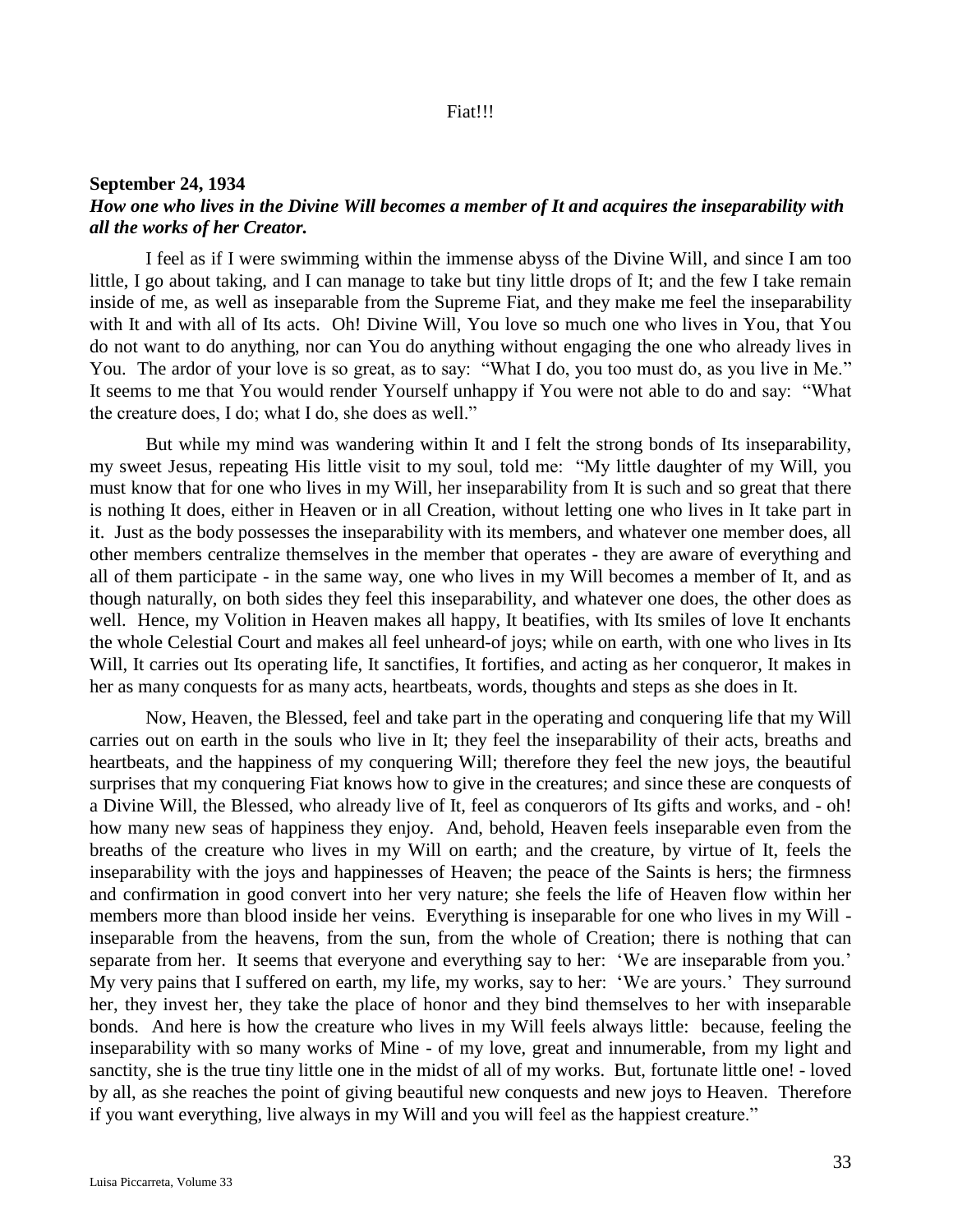#### Fiat!!!

#### **October 7, 1934**

### *Reciprocal love between God and the creature. Exchange of action. Labyrinth of love in which one who lives in the Divine Fiat is placed. God, the Sower in the field of souls.*

I am under the eternal waves of the Divine Fiat, and my poor mind feels Its sweet enchantment, Its power and operative virtue which, investing me, makes me do what It does. It seems to me that with Its eye of light, It gives life and gives rise to everything, and with Its empire It rules over everything, It keeps everything into account - not a single breath escapes It. It gives everything and wants everything, but with such love as to seem incredible; and what is most stupefying is that It wants the creature to know what It does, so as to have her, inseparable, with Itself, and let her do what the Divine Will Itself does. I remained enchanted, and my littleness felt lost; if it wasn't for Jesus who stirred me by making me His little visit, I would have remained there, who knows for how long. Then, all goodness and love, He told me: "My good daughter, do not be surprised, everything is possible for one who lives in my Will. There is reciprocal love from both sides - God and the creature - but so great that the human littleness reaches the point of making the acts of God her own, and, as her own, she loves them so much that she would lay down her life in order to defend, love and give all the glory, the first place of honor, to one alone of these divine acts. God, in exchange, makes the acts of the creature His own, He finds His very Self in these acts, the display of His love, the height of His Sanctity; and - oh! how He loves them. And in this reciprocal love, they love each other so much as to remain imprisoned, One within the other; but a voluntary imprisonment, such that, while it renders them inseparable, they feel happy that God feels loved and finds His place inside the creature, and she feels loved by God and holds her own place within the Supreme Being. There is no greater happiness for the creature than to be able to say - and be certain of it - that she is loved by God; and there is no greater happiness for Us than to be loved by the one who was created by Us, and only to love Us and to fulfill Our Will.

Now, while the creature is found within her Creator, she would want everyone to love Him, to recognize Him, and by virtue of the Divine Fiat by which she is animated, she wants to give rise and recall all the acts of creatures within God, so as to be able to say to Him: 'I give You everything, and I love You for all.' Hence, together with the Divine Volition, she makes herself thought for each intelligence, gaze for each eye, word for each voice, heartbeat for each heart, motion for each work, step for each foot. What does one who lives in my Will not want to give Me? Everything and everyone. Therefore she says to my Will: 'I feel the need to possess your love, your power, to be able to have a love that says to You "I love You for all".' So, Our Will lets Us find in her the love and the requital of all the acts of creatures. Oh! my Will, what power you cast the soul into, and into what a labyrinth of love, the one who lives in You! It is such and so great that the human littleness feels drowned with love, and as a refreshment she feels the need to trace everyone, to speak her continuous refrain, 'I love You, I love You', as the outpouring of the great love that my Divine Will gives her. This is Life of Ours, all of love, Our history woven *ab aeterno<sup>8</sup>* - all of love; and so must be one who lives in Our Will; there is to be such accord between her and Us as to form one single act and one single love. Now, my blessed daughter, I want to let you know how We love the creatures, and Our continuous outpourings of love that We pour upon them. Our first act of Our happiness is love and to give love; if We do not give love We lack the breath, the motion and the nourishment for Our Supreme Being. If We do not give love - and it is by deeds that We love - We would stop the

 $\overline{a}$ 

<sup>8</sup> From Eternity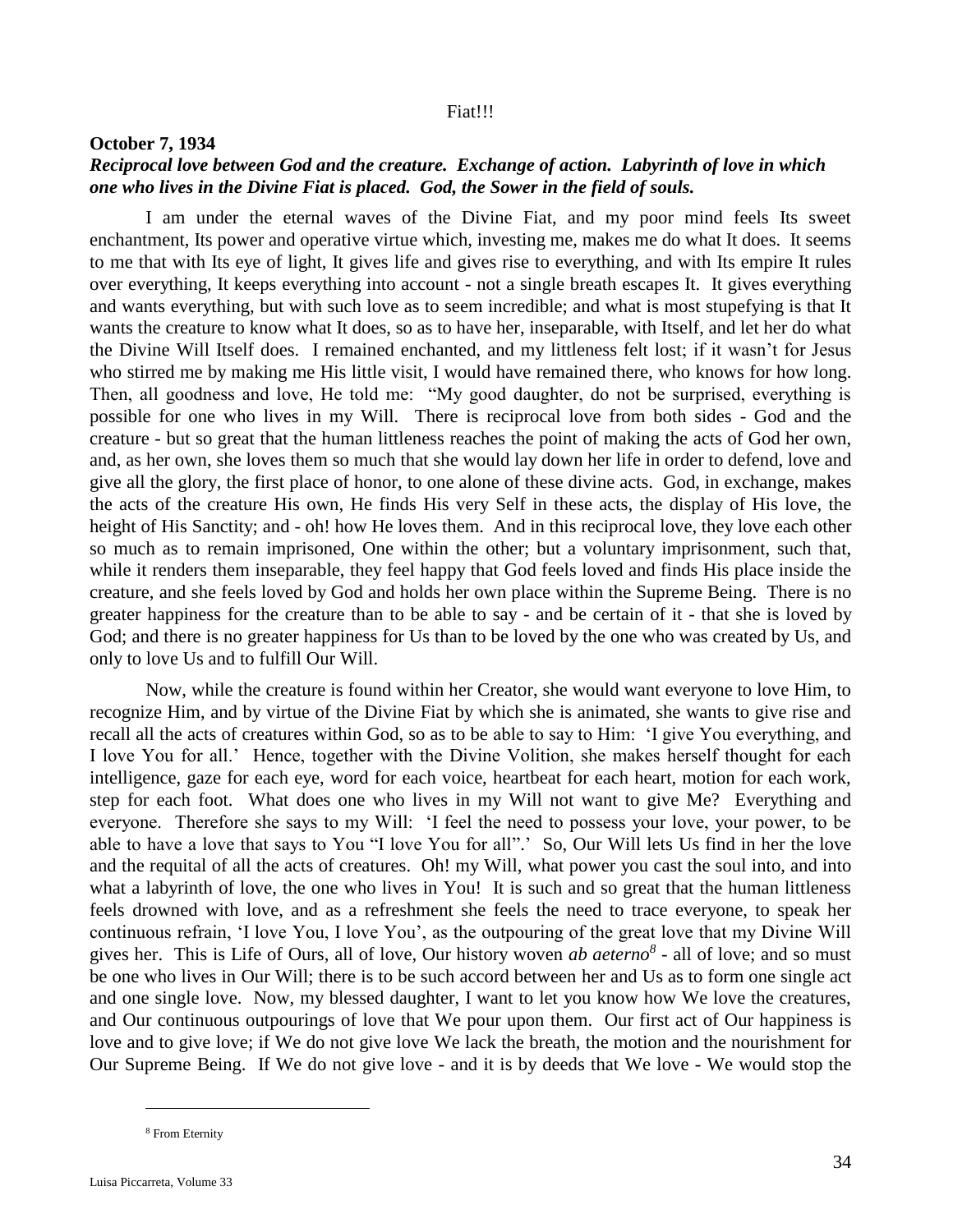course of Our Divine Life, which cannot be. Here is why Our devices, Our industriousness, Our stratagems of love are innumerable, and a love not only by words, but by deeds, and operating works without ever ceasing.

Now, just as in Creation We created a sun which, with its operating light and heat, gives light to all, transforms the face of the earth, and keeps sowing in each plant, color in some, fragrance in others, sweetness in some - there is nothing into which the sun does not cast its effect, almost like seed of maturation, so as to render all plants apt to nourishing man and giving him pleasure with many tastes, almost innumerable; in the same way, Our Supreme Being, reserving for Himself the noblest part of man, which is the soul, more than sun  $We^9$  are fixed upon her interior, We dart through it, We mold it, and as We touch it, more than solar light We cast the seed of the thought into the intellect, the seed of the remembrance of Us into her memory, the seed of Our Will into hers, the seed of the word into her voice, the seed of the motion into her works, the seed of Our love into her heart; and so with all the rest. Now, if man is attentive to Us, working the field of his soul together with Us - as We never withdraw Our Divine Sun, day and night, more than tender mother, We remain upon him, now nourishing him, now warming him, now defending him, now working together, and covering him and hiding him in Our love - We will then make a beautiful harvest which will serve him to feed himself of Us, and sing the praises of Our love, of Our power and infinite wisdom. While, if he is not attentive to Us, Our divine seed remains suffocated, without producing the good it possesses; man remains on an empty stomach, without the divine nourishments, and We remain empty of his love. How painful it is to sow without reaping. But in spite of this, Our love is so great that We do not give up, We continue to dart through him, to warm him, almost like a sun that never tires of spreading its coat of light, even if it finds no plants or flowers in which to cast the seed of its effects. Oh, how much more good the sun could do if it did not find so many sterile lands, stony, and abandoned by man. The same for Us: if We found more souls who would pay attention to Us, We would give so many goods as to transform the creatures into living saints and faithful copies of Us.

But in Our Divine Will there is no danger that man would not receive Our daily sowing, or that he would not work together with his Creator in the field of his soul. Therefore, always in my Fiat do I want you; nor should you give a thought to anything else. In this way we will make a beautiful harvest, and you and I will have abundant nourishments, such as to be able to provide for others; and we will be happy of one single happiness."

#### Fiat!!!

### **October 21, 1934** *How the characteristic and property of the Divine Will is spontaneity. How all that is beautiful, holy and great is contained in It.*

I am always on the way in the Divine Fiat. My little intelligence never stays still – it runs and runs always, so that I may be present, as much as it is possible for me, together with the race of the incessant acts that the Divine Will does for love of creatures. To think that It loves me always, nor does It ever cease loving me, and I am not running within Its love, to love It back – no, I can't; I feel I would do wrong to It. Instead, I feel I am inside the maze of Its love, and without any effort I love It and I want to investigate Its love, to see how much more It loves me. And I remain surprised in seeing Its immense seas of love, and then my love, just tiny little drops, and what's more, drawn by Its own love.

 $\overline{a}$ 

<sup>9</sup> Our Supreme Being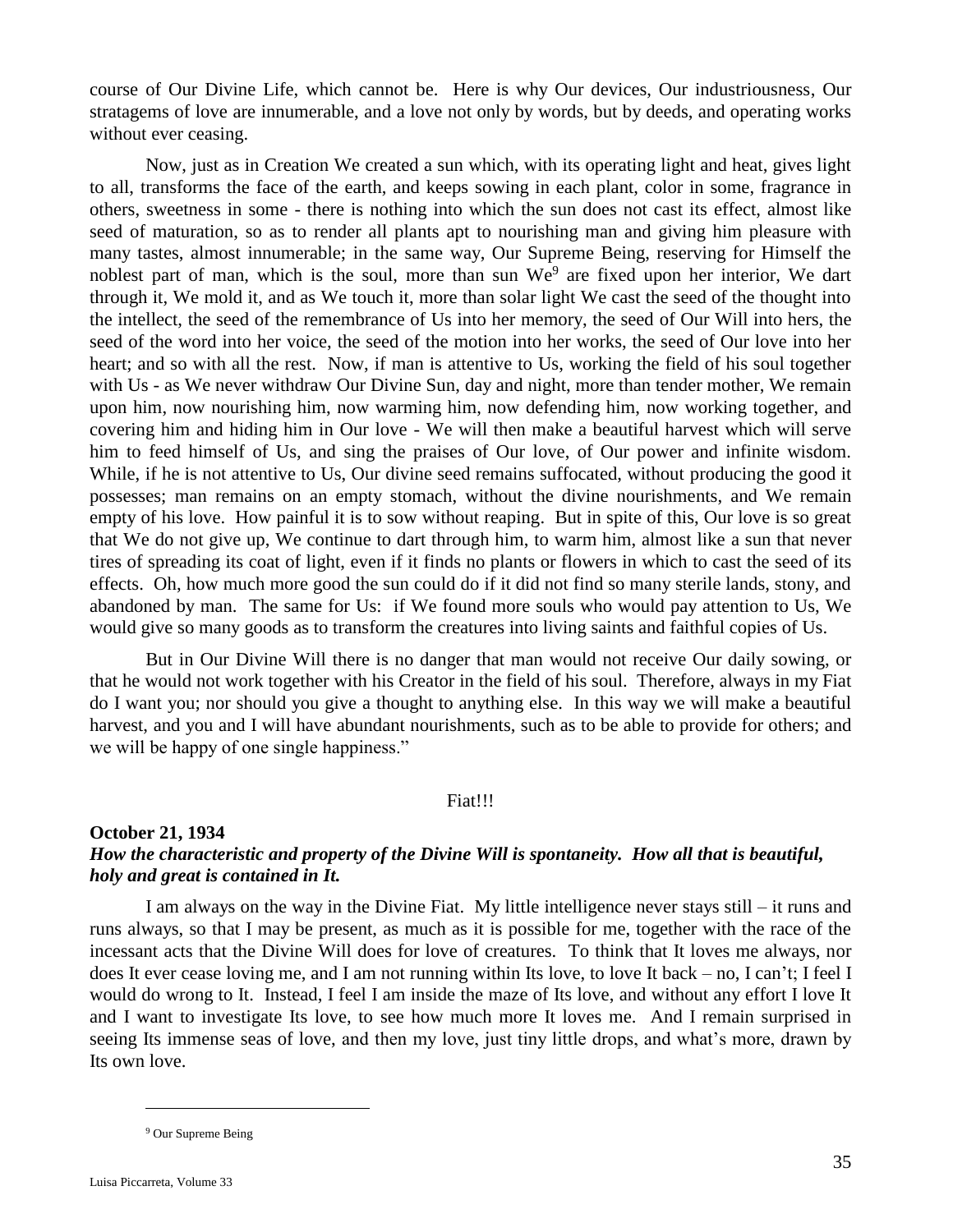So, I am better off remaining inside Its own sea, saying to It: 'Your love is mine, therefore let us love each other with one single love.' In this way I calm down, and the Divine Volition is content. It is necessary to take of Its own, to be daring, otherwise one remains without giving anything, with a love so small that it dies on one's lips.

But while my mind was pouring out nonsense, my sweet Jesus, my dear Life, making His short little visit, in a way that it seemed He took delight in listening to me, told me: "My little daughter, the love, the acts, the sacrifices that are spontaneous, with no strain, done by the creature for Me, are so pleasing to Me that in order to enjoy them more, I enclose them inside my Heart; and my contentment is so great that I keep repeating: 'How beautiful they are! How sweet is her love! Ah, in them I find my divine way, my spontaneous pains, my love that loves constantly with no one forcing Me or begging Me to. You must know that one of the most beautiful characteristics that my Divine Will possesses by nature, as Its legitimate property and virtue, is spontaneity. Everything is spontaneous in It. If It loves, if It operates, if with one single act It gives life and preserves everything, It makes no effort, nor does It let Itself be begged by anyone. Its motto is: 'I want, hence I do.' In fact, an effort implies a necessity, while We have no need of anything, or of anyone. Effort implies lack of power, while We are powerful by nature and all hang upon Our power. In one instant We can do anything, and in another instant, if We want to, We can destroy everything. Effort says lack of love, while Our love is such and so great as to seem incredible. Hence, We created everything without anyone asking Us or saying anything to Us; and in the very Redemption, there was no law over Me, no one could force Me to suffer so much, even unto death, but my law was love and the operative virtue of my divine spontaneity; so much so, that the pains were formed in Me first, I gave them life, and then, investing the creatures, they would give them back to Me; and I, with that same spontaneous love with which I had given them life, so I received them. No one could touch Me had I not wanted it so. So, all that is beautiful, good, holy, great, is in the operating in spontaneous ways. On the other hand, one who operates and loves in a forced way, loses what is best, and his works and love can be called - and indeed are – lifeless; and as a consequence they are subject to mutability, while spontaneity produces firmness in good.

Now, my daughter, the sign that the soul lives in my Divine Will is her loving, operating and also suffering spontaneously; strain does not exist. My Will that keeps her with Itself communicates to her Its own spontaneity, so as to have her with Itself, within Its love that runs, inside Its works that never cease; otherwise it would be a bother for It to keep her inside Its womb of light without the characteristic of Its spontaneous way. Even more, the creature is all eyes to look at my Divine Fiat as she does not want to be left behind but wants to run together with It, to love with Its love and to be present inside Its works, in order to requite It and sing the praises of Its power and creative magnificence. Therefore, run, run always, and let your soul, with no effort, plunge itself into my Divine Volition, so as to go through Its ways together with It - loving ways, and filled with stratagems for love of creatures."

#### Fiat!!!

### **November 5, 1934**

## *True love in the creature forms its own little place inside the Divine works, to be able to enclose the life of the Divine Will.*

I feel an irresistible force that never lets me stay still, and it seems that each created thing and all that my sweet Jesus has done and suffered, says to me: 'I have created this for you, for love of you. And you? Don't you want to put anything of your own for love of Me in what I have done for you? I have cried for you, I have suffered, I have died for you. And what about you? Don't you want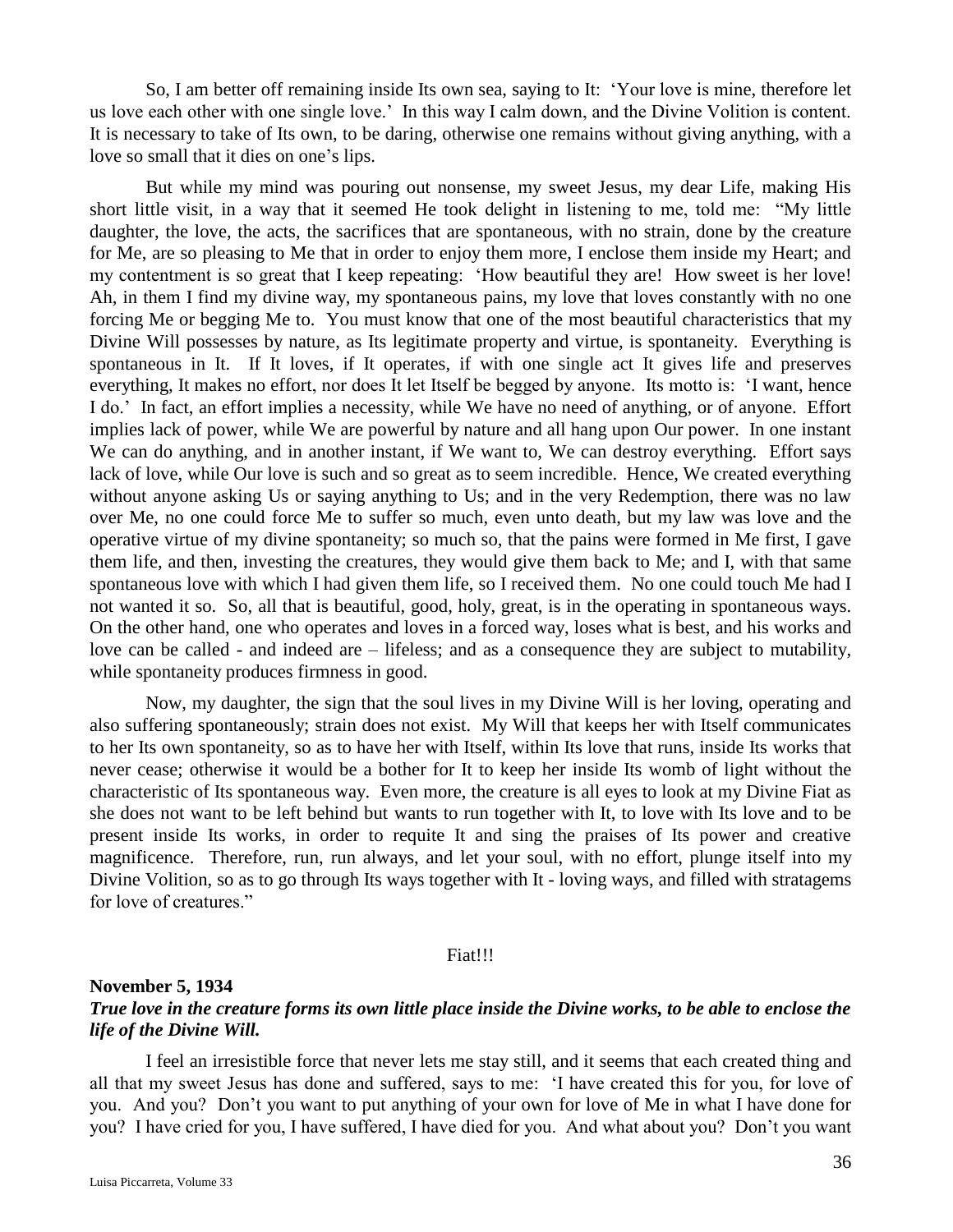to put something inside my tears, into my pains, in my death? The whole of my Being seeks you. And you? Don't you want to invest and search all of my things in order to envelop them and enclose them inside your *'I love You'*? I am all love for you. And you? Don't you want to be all love for Me?'

I remain confounded, and my poor mind starts off the race of the acts done by the Divine Will, so as to be able to say: 'I too have put something of my own into your acts, be it even a little *'I love You'* of mine; but in that *'I love You'* I place the whole of myself.' But while I was doing my race, my sweet Jesus, surprising me with His short little visit, all goodness, told me: "My blessed daughter, you must know that true love in the creature puts Me in the condition of forgetting everything, and of disposing Myself to concede that my Will come to reign upon earth. Not that I suffer forgetfulness – this cannot be in Me, it would be a flaw – but rather, I take such delight in the true love of the creature, when I find that all the particles of her being tell Me that they love Me, and pouring out this love for Me, she invests Me and runs through my whole Being, in my works, and as though kneading herself with Me she makes Me feel her love everywhere and in every place. And I, to enjoy this love of the creature, I put everything aside, and as though forgetting about it, she inclines Me so much as to dispose Me and impose herself over Me, to give her surprising things and whatever she wants, and even the Kingdom of my Will. True love holds such power as to call my Will as life into the human being.

You must know that when I stretched out the heavens and created the sun, even then, in my all-seeingness, I saw your love running through the heavens, investing the light of the sun, and forming in all created things a little place for you to love Me. And – oh! how I rejoiced; and from that time my Will ran toward you and those who would love Me, so as to give of Itself as life, within that tiny little place of love. See, then, how my Will covered all centuries, It gathered them into one single point, all of them in act, and I found the place of love in which to put Its life, so as to continue It with all of Its divine majesty and decorum.

Then I came upon earth; but do you know where I found the little place in which to enclose my life? In the true love of the creature. From that time I already saw your love which, surrounding Me like a crown, invested my whole Humanity and flowed within my Blood, through each little particle of Me, almost being kneaded with Me. Everything was in act for Me, and as though present, and my tears found the little place in which to pour themselves; my love, my pains, my life, the refuge in which to remain safe; and my death found even the resurrection within the true love of the creature; and my Divine Will found Its Kingdom in which to reign. Therefore, if you want my Divine Will to come and reign as life in the creatures, let Me find your love everywhere, in every place and inside each thing; let Me feel it always. With it you will form the stake on which to burn everything; such that, consuming all that is not my Will, it will form the place in which my Will can be enclosed. Then will all my works find a receptacle, their hiding place from which to be able to continue the good and the operating virtue they possess. And so, on both sides, we will exchange places – you will find your little place in Me and in all of my works; and I will find it in you and in all your acts. Therefore, always forward in my Divine Will, to form the stake of love on which you will burn, as well as all the impediments that prevent Its reigning in the midst of creatures."

### Fiat!!!

### **November 18, 1934**

*Love of God in the Creation. The glory that Creation would have given Him had It possessed reason. The sacrifice that Love makes of Its glory; Its continuous cry. The army armed with love; exchanges of love between God and the creature.*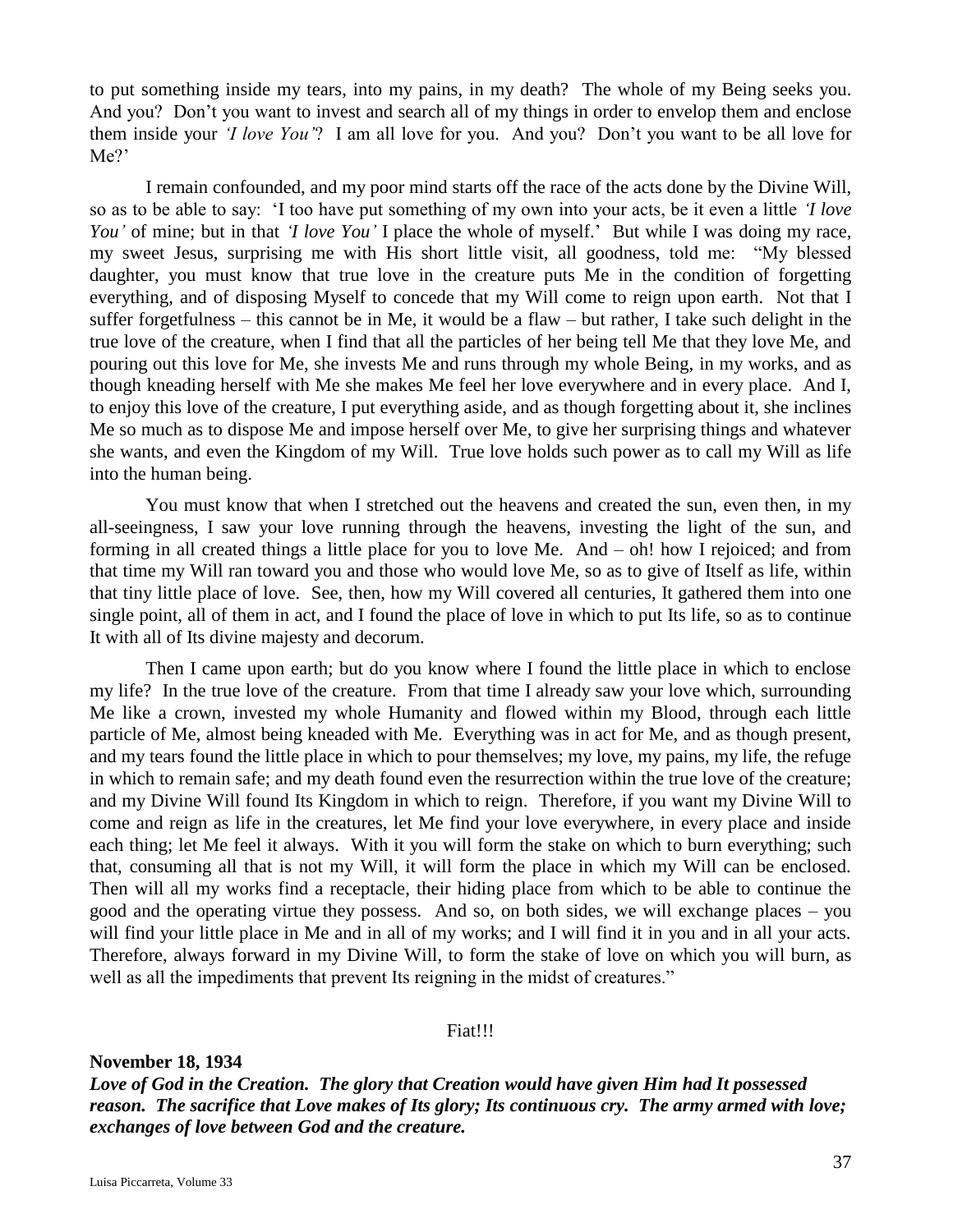I am always in search of the acts that the Divine Will does continuously; and since It never lets Itself be found doing nothing, but always in operating  $act - oh!$  how beautiful it is to be able to say to my Creator that His Divine Fiat loves me so much that It is now stretching out the heavens, creating the sun, giving life to the wind and to all other things, because He loves me. And His love is so great, that He tells me – with deeds and with words: "For you I do this - not 'did', but 'do'. For Us, creating Our works costs Us as much as preserving them."

So, I was going around in the Creation, and the heavens, the stars, the sun and everything, seemed to come toward me with their refrain: 'For you did our Creator create us, because He loves you. Therefore, come to love Him, who has loved you so much.' I was wandering within created things, and my always lovable Jesus, coming toward me, making me pause, told me: "My little daughter of my Divine Volition, Our love in Creation was so great – and it still is – that if the creature paid attention she would remain drowned by Our love, and would be able to do nothing but love Us. Listen, my daughter, to what extent Our love reached for the creature: We created the Creation completely without reason. Oh! had We endowed It with reason, what glory would It not have given Us! A heaven always stretched out without ever moving from its place, because such was Our Will! A sun that, faithfully, while never changing, acts as the administrator of Our light, of Our love, of Our sweetness, of Our fragrances and of all Our goods, without ever changing its action, and only because so We wanted! If it had reason, what glory would it not have given Us? A wind that always blows, ruling within the great void of the universe; a sea that always murmurs... Had they possessed reason, how much glory would they not have given to Us? But, no! The cry of Our love cried out louder than Our glory, and almost prevented Us from giving reason to Creation; and crying out loudly it said to Us: 'It is for love of the creature that We have created everything. Hence, to her give reason, that she may come into the heavens to requite Us with incessant love and perennial glory, because We stretched out a heaven over her head. And in each star, let Us hear her cry of love that loves Us with unmovable love. Let her come into the sun, and transforming herself into it, as if it were her own, let her requite Us with love of light, with love of sweetness, and give Us requital of love for the administration of Our goods that the sun gives to her.'

Therefore, We want the creature in all created things by right of justice, that she may give Us the requital that they would have given Us if all Creation had reason. This is why, then, We endowed her with reason, and We want Our Will to dominate her and hold Its royal place in her as It does in the Creation; so that, being unified with all created things, she might comprehend all of Our notes of love toward her, and would requite Us with her own notes of incessant love and of perennial glory. We never cease loving her, with deeds as well as with words, and she is obliged to love Us always and not to fall behind, but come toward Us and place her love upon Our same loving notes.

Furthermore, Our love that never says 'enough' wants to always give to the creature, nor is it content if it does not find new inventions of love in order to say to her: 'I have loved you always, and with love operating.' Therefore, Our Fiat placed inside each created thing and invested them with a love, one distinct from the other, so as to say to her: 'I love you powerfully'; while in another it placed the sweetness of Our love, someplace else the loveliness, somewhere the gentleness, and somewhere else Our love that enraptures, that binds, that conquers, in such a way that the creature would not be able to resist Us. In sum, in each created thing We placed the weapon of Our distinct love. We can say that Our Fiat put out in Creation an army armed with love, with weapons, one more powerful than the other; and by endowing the creature with reason, she was to comprehend and receive these weapons of love by means of created things. And by remaining invested with these specialties of weapons of love, she would be able to tell Us, not only with words, but with deeds, just as We do: 'I love You with powerful love; my love for You is sweet, it is lovable and gentle, so much so, that I feel myself languishing, I feel faint, I feel the need of your arms to sustain me; and,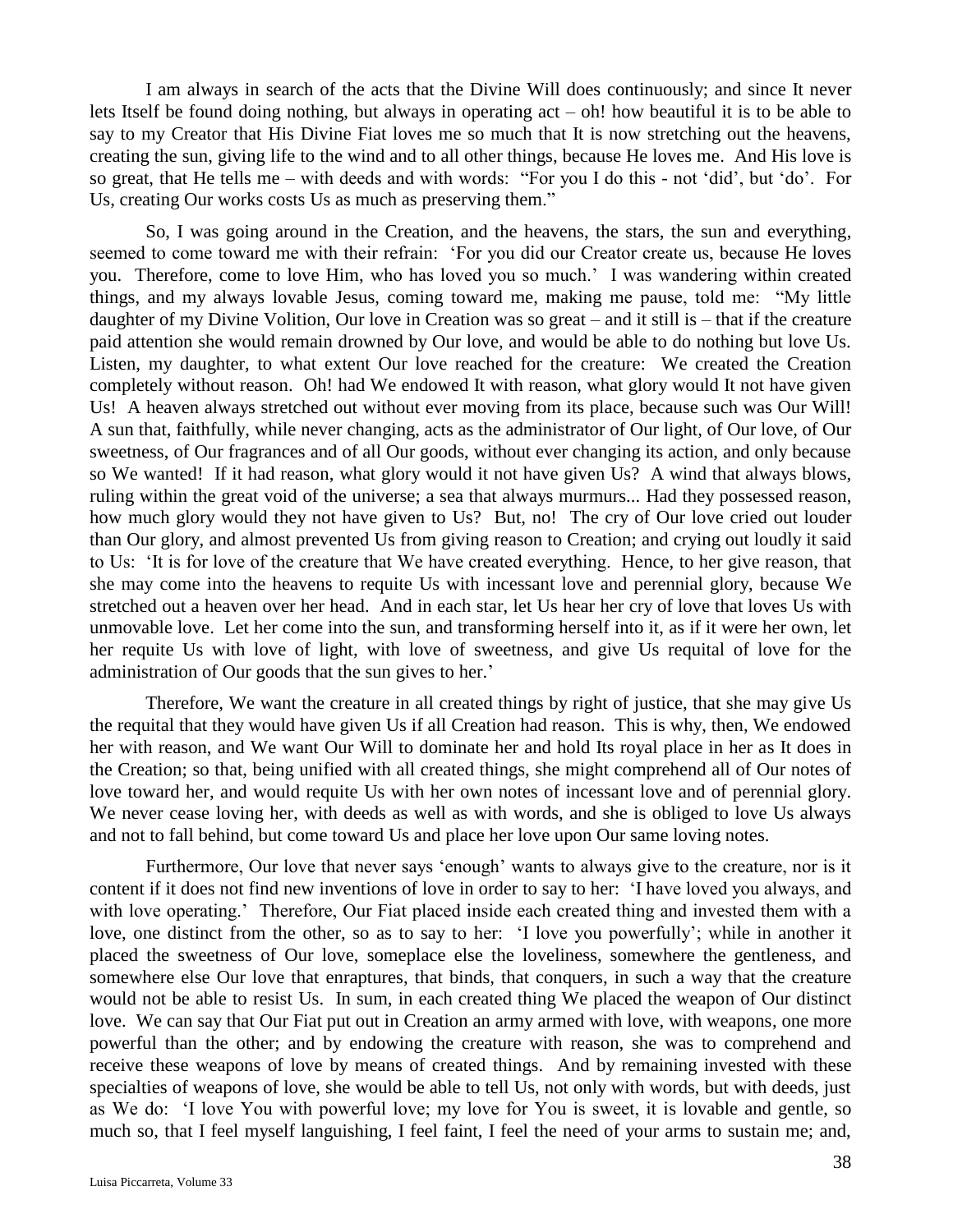upheld by You, I feel that my love enraptures You, binds You, conquers You. These are the same weapons of love with which You armed me, that are loving You, and are waging battle in order for us to love each other.'

My daughter, how much hidden love does Creation contain! And since the creature does not elevate herself into Our Will, does not come to live in It, in spite of her possessing reason, she comprehends nothing about It, and We remain without the requital due to Us by justice. And Our love – what does it do? With invincible patience it waits and continues to cry out that it wants to be loved by the creature, because for love of her it would have sacrificed an interminable glory, had it given reason to all Creation, for love of the creatures. Therefore, be attentive to live inside Our Divine Will, so that, by making Itself the revealer of Our love, It may equip you with the weapons to make Us loved, with the qualities of Our own love; and – oh! how content I will be; and you too will be content."

#### Fiat!!!

### **November 25, 1934**

### *To live in the Divine Will is like the living between Father and son. The acts of the creature are visits to the Celestial Father. Divine abyss in which one who lives in the Divine Will is placed.*

I am always back into the celestial inheritance of the Divine Fiat. In each act I do it seems to me that I return into the arms of my Celestial Father – but, to do what? To receive a gaze, a kiss, a caress, a little word of love, one more knowledge of His Supreme Being, so as to be able to love Him more, and not only to receive, but also to give Him the requital of His Paternal tendernesses. In the Divine Volition nothing else is done other than God carrying out His Paternity with a love tender and unspeakable, as though He were waiting for the creature in order to rock her in His arms, to say to her: "Know that I am your Father, and you are my daughter. Oh! how I love the crown of my children around Me. With them around Me I feel happier, I feel I am Father, and there is no greater contentment than possessing a numerous offspring that shows their love and sonship toward their Father." And by entering into the Divine Volition the creature does nothing other than act as the daughter of her Father. On the other hand, outside of the Divine Will the rights of Paternity and of sonship cease.

But while my mind was wandering amid the crowd of so many thoughts about the Divine Fiat, the Celestial Sovereign, Jesus, my dear Life, surprising me, with a love more than Paternal, in act of taking me into His arms, told me: "Daughter of Mine, my daughter, if you knew my yearnings, my longing, and how I wait and wait again to see you return into my Will, you would be more attentive to come back to It more often. My love reaches the point of rendering Me restless when I don't see you leap into my arms, that I may give you my love, my Paternal tendernesses, and receive yours. But do you know when it is that you leap into my arms? When, seeing yourself as so very little, you want to love Me and don't know how to love Me; you tell Me an *'I love You'*, and your *'I love You'* forms the leap in order for you to fling yourself into my arms. And since you see that your *'I love You'* is small, brave, you take my love and you tell Me an *'I love You'* so very big; and I enjoy that my daughter loves Me with my love, and I greatly delight in exchanging my acts with those of the creature. After all, in my Will it is not to strangers that I give, such that I would have to use one weight and one measure; but I give to my own children, therefore I let them take whatever they want. So, each time you remember to let your acts flow in my Will, be it your prayer, your pains, your *'I love You'*, your work, those are little visits that you make to your Father – for you to ask for something, and for Him to say to you: 'Tell Me, what would you like?' And be sure that you will always obtain more gifts and favors."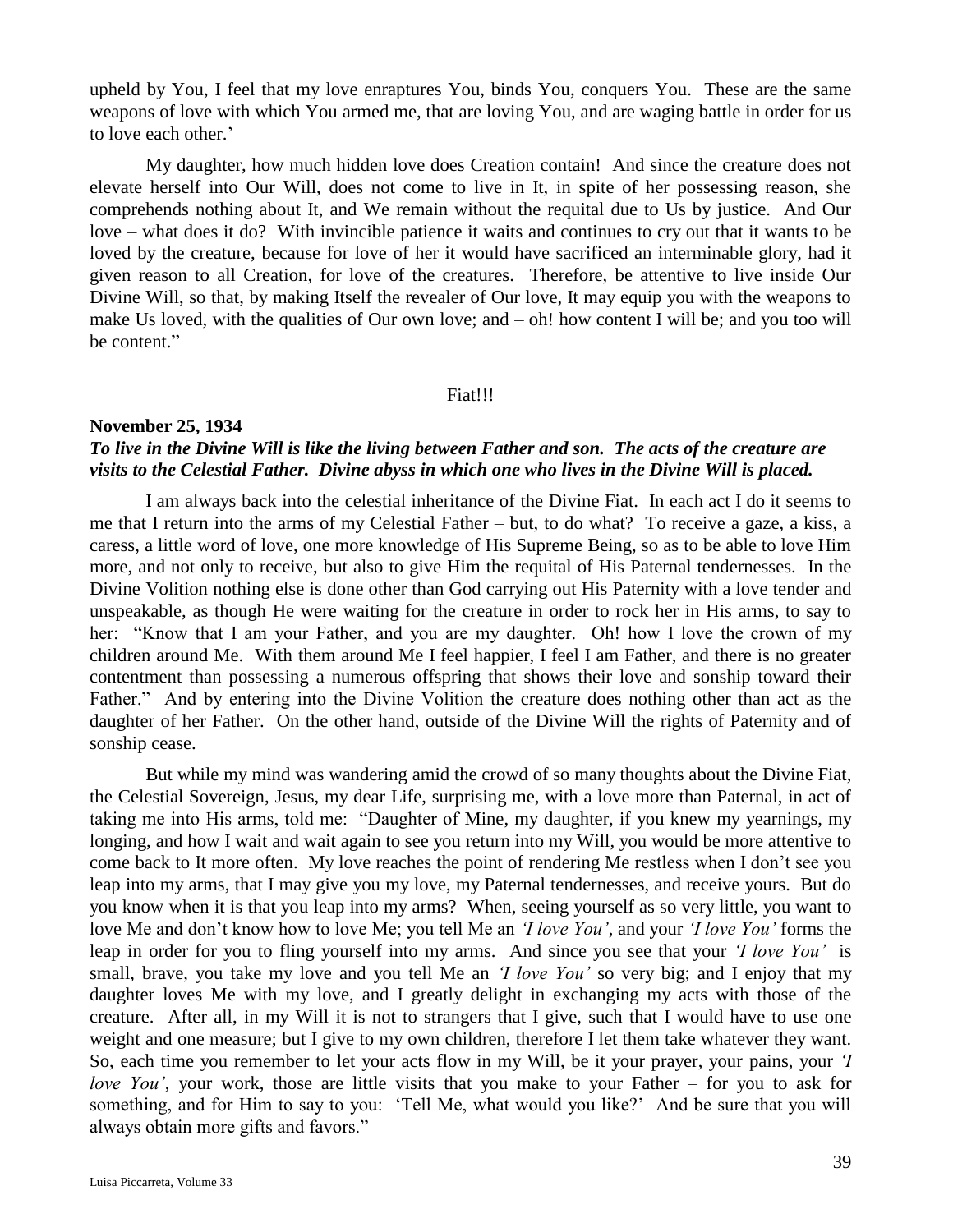Jesus became silent, and I felt the extreme need to rest in His arms, to be restored from the so many privations of Him; but to my surprise, I saw sweet Jesus with a brush in His hands, painting in my soul with such admirable mastery, vividly, the acts of the Divine Will done in Creation and Redemption. And then, resuming His speech, He added: "My Will encloses everything, inside and outside of Itself, and wherever It reigns It knows not how to be, nor can It be, without the life of Its acts. Indeed, Its acts can be called the arms, the step, the word, of my Will; therefore, for my Will to be present in the creature without Its works, it would be like a broken life – which cannot be. This is why I do nothing other than portray, by brushstrokes, Its works, so that, there where the life is, Its works may be centralized. See then, in what a divine abyss lies the creature who possesses my Will: inside of her she feels Its life, together with all of Its works, centralized within her littleness, as much as it is possible for a creature; outside of herself she feels Its endlessness, whose boundaries cannot be seen; and because of the communicative force It possesses, she feels as though under a pouring rain that pours onto her Its works, Its love, the multiplicity of Its divine goods. My Divine Will encloses everything and wants to give everything to the creature. It wants to be able to say: 'Nothing have I denied; everything I have given to one who lives in my Will'."

#### Fiat!!!

### **January 20, 1935** *The living in the Divine Will makes the creature feel the Paternity of her Creator, and she feels she has the right to be His daughter. Three prerogatives that one who lives in It acquires.*

My poor mind wanders within the Divine Volition, but so much, that I cannot repeat what it comprehends, or what I experience inside that celestial dwelling of the Divine Fiat. I can only say that I feel the Divine Paternity which, with all love, waits for me to come into Its arms so as to tell me: "We are just like between children and Father. Come to enjoy my Paternal tendernesses, my loving traits, my infinite sweetnesses. Let Me be Father to you. There is no greater delight I experience than to be able to carry out my Paternity. And you, come without fear, come to give Me your daughtership; give Me the love, the tendernesses, of a daughter. My Will being one with yours, gives to Me the Paternity toward you, and to you It gives the right of daughter."

Oh! Divine Will, how admirable and powerful You are. You alone have the virtue of rejoining any distance or dissimilarity with our Celestial Father. It seems to me that the living in You is precisely this: to feel the Divine Paternity, and to feel oneself as the child of the Supreme Being.

But while my mind was crowded by so many thoughts about It, my sweet Jesus, making me His short little visit, told me: "My blessed daughter, to live in my Will is precisely this: to acquire the right of daughter, and for God to acquire the supremacy, the command, the right of Father. It alone can unite together one and the other, and make of them one single life.

Now, you must know that one who lives in my Divine Will acquires three prerogatives. First: the right of divine life. Everything she does, it is life that she feels; if she loves she feels the life of love and, as life, she feels it flow within her mind, in her breath, into her heart, in everything. She feels the vital virtue that forms within herself, not only the act, which is subject to ceasing, but the continuation of an act that forms the life. If she prays, if she adores, if she repairs, she feels the incessant life of prayer, of adoration, of reparation – not human, but divine, which is not subject to interruption. So, each act done in my Will is a vital act that the soul acquires. In It everything is life, and the soul acquires the life of the good that she does in It. How great the difference between a good that possesses life, and a good or act such that, as she does it, the life of that act ends. As life, she holds it in her power and she feels the continuation of the life of that good. On the other hand, as act, she will not hold it in her power, nor will she feel the continuation of it; and whatever is not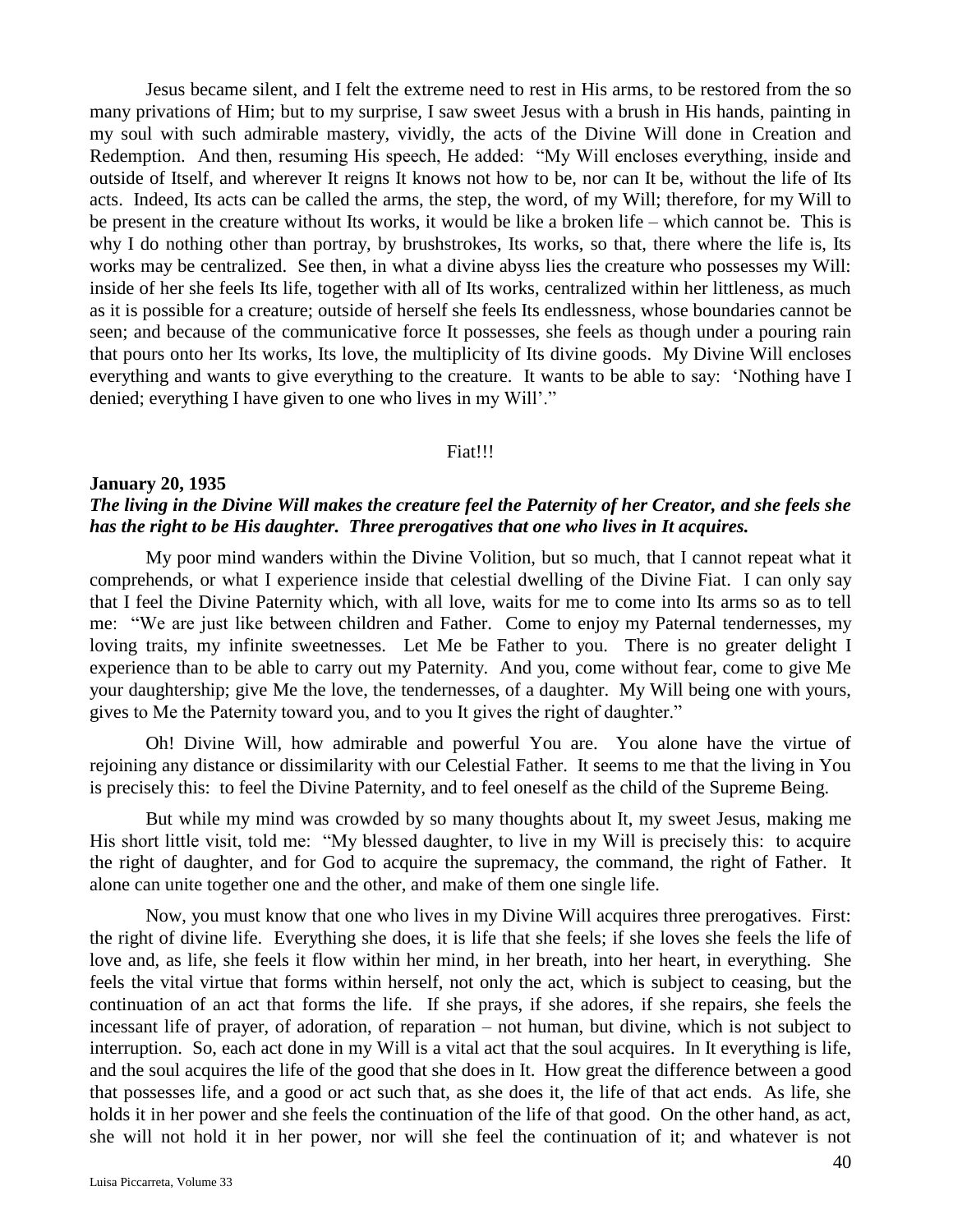continuous cannot be called life. And only in my Will can these acts full of life be found, because they have the divine life as their origin, which is not subject to ending and therefore it can give life to everything and to everyone. On the other hand, outside of It, all things, even the greatest works, find their end, and – oh! what a beautiful prerogative that only my Will can give: the soul feeling her acts changed into perennial divine life.

Now, after the first prerogative, the second one enters the field - that is, the right of property. But who endows her? Who constitutes her the owner? My same Will, because in It there is no poverty, everything is abundance – abundance of sanctity, of light, of graces, of love; and since she possesses these as life, it is right that she possess these divine properties as her own. So, she feels as owner of sanctity, owner of light, of grace, of love, and of all the divine goods. And only in my Will there is this ownership. Outside of It everything is given in measure, and without rendering them the owners. What difference between the two!

From the second prerogative the third arises: the right of glory. There is nothing she does, small or great, natural or supernatural, in which she is not given the right of glory – right to glorify, in each thing, even in the breath and in the heartbeat, their Creator; and the right to be glorified themselves, in the glory of the One who is such that there is no glory that does not come from Him. Therefore, in my Will you will find everything, and all at your disposal; and by right, not human, but divine, because my Will Itself loves to give you these, Its divine rights, loving the creature as Its own true daughter."

#### Fiat!!!

### **February 24, 1935** *Reason, the eye of the soul, is the light that makes the creature know the beauty of her good works. What the rights of the Divine Will are. How in It there are no intentions, but acts.*

I am always in the arms of the Divine Will, and although amid the intense bitternesses of the privations of my sweet Jesus, which, more than sea, inundate my poor soul, Its light is inaccessible, and it is not given to me to be able to enclose it completely into my soul, or to comprehend it. It never leaves me; even more, surpassing the sea of my bitternesses, It makes use of them as victory and conquest It accomplishes over my poor human will. So, I was thinking to myself that all the value, all the good, it seems to me that it is all of the Divine Will, and nothing is left for me. But while I was thinking this, my sweet Jesus, my dear life, making me His short little visit, all goodness, told me: "My blessed daughter, you must know that We endowed the creature with reason, that she might know the good or the evil she would do; and in each act that she would do, if good, she might be endowed with new merit, new grace, new beauty and greater union with her Creator; if evil, she would suffer the penalty for it, a pain that would make her feel her weakness and her detaching herself from the One who had created her. Reason is the eye of the soul, and the light which, while leading the creature, makes her know the beauty of her good works, the fruits of her sacrifices; and which knows how to torment her when she does evil. Reason possesses this virtue: if the creature does what is good, her reason feels at its place of honor, and as king of the creature, it maintains the order, and by virtue of the merit she acquires, the creature feels strength and peace; while if she does evil, she feels all distraught, and the slave of her own evils.

Now, if the creature does her good acts in my Divine Will, by virtue of the reason she possesses, we give her the merit of the divine acts. Merit is given to her according to her knowledge, and depending on how her human will wants to operate. If it wants to operate in Our Will, it rises so high, leaving down below the plane of the human actions, however good; but rather, coming into Our Divine Volition, like a sponge it plunges itself into It, and remains soaked with Its acts of light, of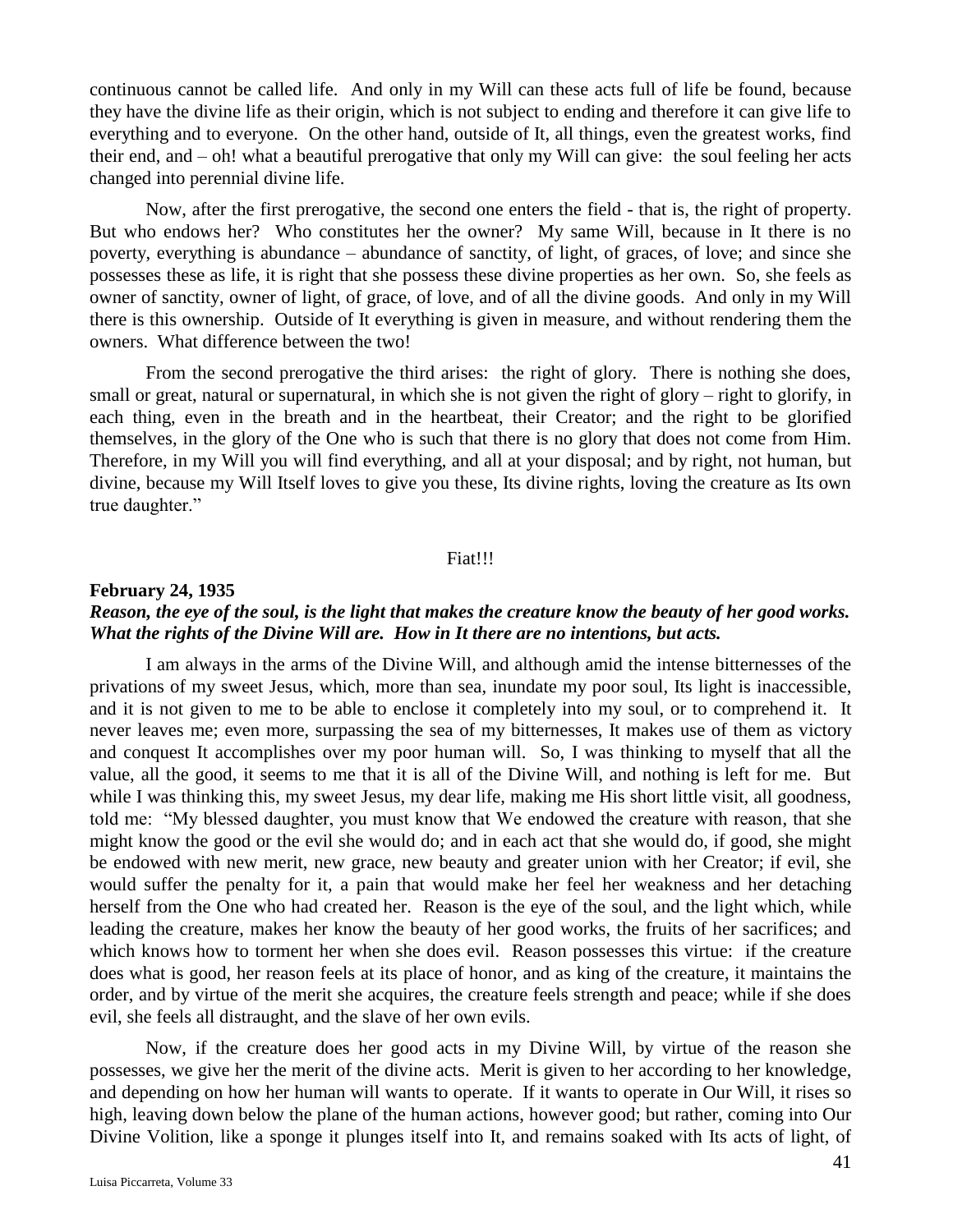sanctity, of love, in such a way that its act disappears within Our own, while Our divine act appears anew. Therefore, by justice, divine merit must flow in it, and since all human prestige is lost in Our Divine Will, it may seem that the creature has done nothing; but that is not true: if Our Will operates, it is by virtue of the thread of the human will It has received into Its hands, which forms Its triumph and Its conquests over the act of the creature; as well as by virtue of the human reason, which voluntarily comes to surrender the rights received, as homage and submission to the One from whom it had received. And this is more than doing, because God has received the requital of the most beautiful gifts He gave to the creature – that is, reason and the will. With these the creature gives Us everything she can give Us, she recognizes Us, she strips herself of herself, she loves Us with pure love; and Our love is so great that We clothe her with Ourselves, We give her Our works, in such a way that We and she can say: 'Let us do this together'. We will put Ourselves in a condition such that the creature will not be able to do anything without Our Will. And Our goodness is so great, that even when the creature does good in a human way, since reason always runs within any good, We give her the human merit, because it is Our usual way not to leave any good act of the creature without its reward. It can be said that We are all eyes over her to see what merit We can give her."

After this He remained silent, and I continued to think of how this Divine Will is all eyes over us, loves Us so much and never leaves us for one instant; and my sweet Jesus continued, saying: "My daughter, my Divine Will is everything for the creature. Without It she would not be able to live even for one minute. All of her acts, motions and steps can be called spoon-feeding and child-bearing that my Will does and the creature receives; she feels them inside of her and does not know either who it is that feeds her, or who gives life to her life. So, for many it is as if my Will did not exist for them, and they do not give It the rights due and befitting to It. Therefore, it is necessary to know what these rights of my Divine Will are, so that, by knowing them, the creatures may requite It and know Who it is that gives life to their lives, such that they are nothing but the wrapping, or the statues, animated by It.

Now, Its rights are innumerable: right of creation, right of conservation, of continuous animation; everything It created and which serves the wellbeing of man constitutes Its right over him. Therefore, the sun, the air, the wind, the water, the earth and everything, have been created and given to man by my Will; hence, as many things as It gave him, so many more are the right It holds over him. My Redemption, the forgiveness after sin, my grace, the upright operating, are greater rights It acquires over him. It can be said that the creature is as though kneaded within my Will; yet, It is not known. What sorrow, not to be recognized!

Now, in order to obtain the triumph, the life, of my Will in the creature, it is necessary for her to know what It did and what It does for love of her, and what Its just rights are. Once she has known this, she will put herself in order with my Volition, she will feel Who it is that gives her life, Who moves within her motion, Who palpitates inside her heart; and while receiving from my Will the life that forms her life, she will give back to It, as homage, love and glory, that very life which my Will forms in her. And so will my Will receive Its rights - receiving back into Its womb of light everything that belongs to It and which, with so much love, It had given to the creature. In sum, It will feel the creature, whom It had created with so much love, being reborn anew in Its arms. Oh! if all knew the rights of my Will, Its ardent and constant love, which is such that while It gives her life, more than Mother, putting her out to the light of day, Its jealousy of love is so great, that It does not leave her for one instant, It invests her inside and out, above and below, to the right and to the left; and even if the creature does not know It or love It, with divine heroism my Will continues to love her and make Itself life and bearer of the acts of the creature. Oh! my Will, You alone know how to love with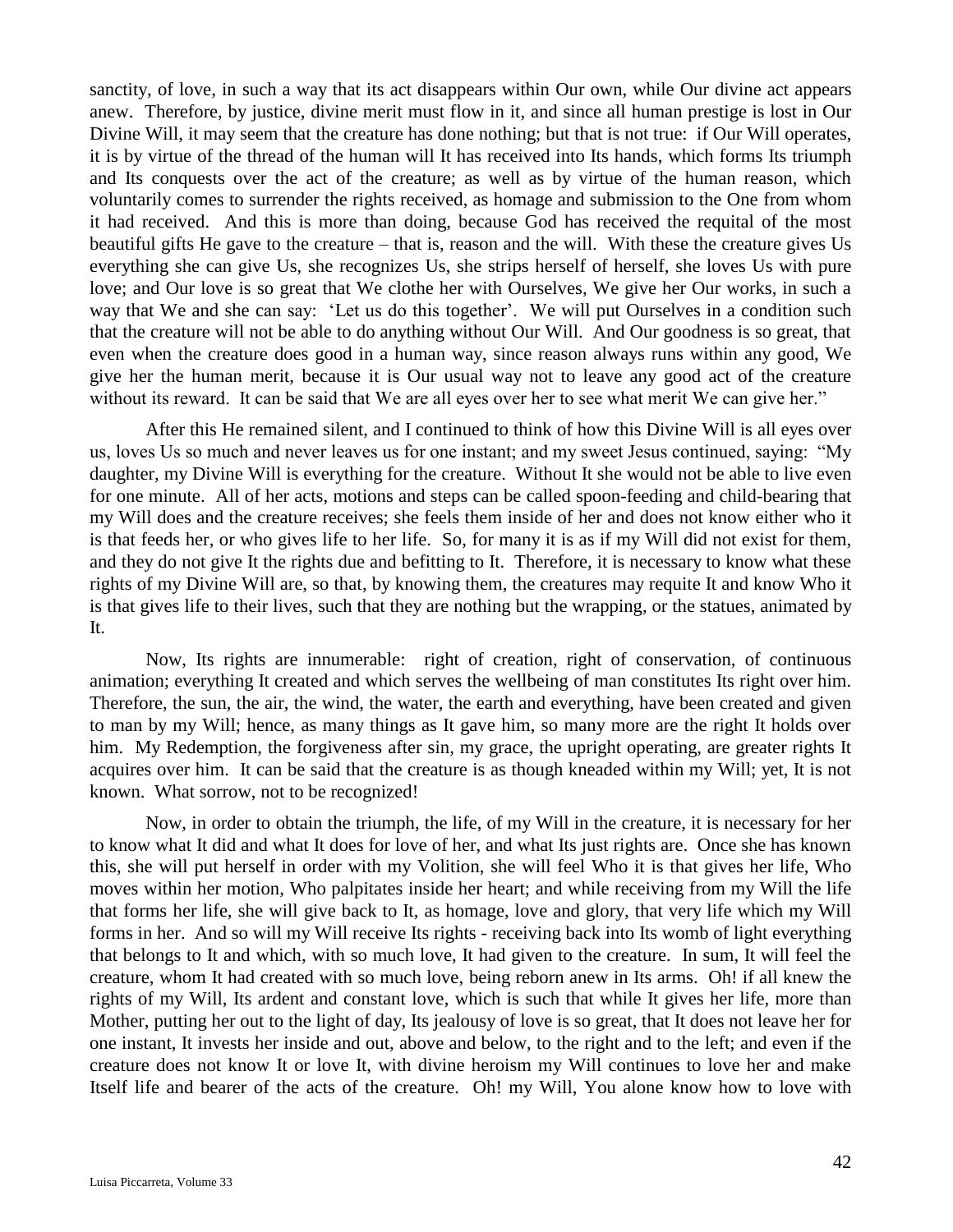heroic, strong, incredible and infinite love the one whom You created and does not even recognize You. Human ingratitude, how great you are!"

Then, I felt I could touch with my own hand the great love of the Divine Fiat, and I thought to myself: 'How can one live in It? Perhaps by always placing the intention of living in It?' And my always lovable Jesus added: "My good daughter, in the living in my Will there are no intentions. The intention is needed when acts cannot be done because that which has the virtue of giving life to all the good that the creature wants to do, is missing; and this is outside of the living in my Will; and to those I give the merit, not as acts, but as holy intentions. On the other hand, in my Will there is the vivifying, acting and operating virtue, in such a way that whatever the creature wants to do, she finds That which forms the life of her acts; she feels the vivifying force that vivifies her act and converts it into works. Therefore, in my Will all things change, all things possess the life: love, prayer, adoration, the good that one wants to do, and all the virtues, are full of life, hence not subject to ending or changing, because That which administers life to them keeps them with Itself, to live life together; and I give them the merit as works animated by my Will.

What difference between the intention and the works! The intention is symbolized by the poor, the sick, who, being unable to, would want at least with their goodwill to exercise charity, propagate what is good, and do who knows how many beautiful things. However, poverty and infirmity hinder them and render them almost like prisoners, unable to carry out the good that they want. On the other hand, the operating in my Divine Will is symbolized by a rich man who, having the riches at his disposal, gives no value to an intention, because if he wants to, he can do charity, he can go wherever he wants, he can do good to all, he can help all. Riches in my Will are such and so many, that the creature gets lost in It and, full-handed, she can take whatever she wants in order to help all; and, what's more, without clamor or noise, almost like quiet light – she holds out the help, and withdraws."

#### Fiat!!!

### **March 10, 1935** *Whatever is done in the Divine Will does not remain at the low level of the earth, but departs for Heaven, to take its royal place in the Celestial Fatherland.*

I am always back into the endless sea of the Divine Will, to take the little drops of It that nourish, preserve and raise the life of the Divine Will that I feel within me. So, each truth about It is a banquet that Jesus gives me – fully Celestial and Divine, to nourish me and the Supreme Fiat. Each truth is a hem of Heaven that descends into me, and surrounding me, He waits until I do my acts so as to take them up with Him to the Celestial Fatherland.

So, while I was wandering within Its divine light, my beloved Good, Jesus, repeating His short little visit, told me: "My blessed daughter, Heaven is always open for one who lives in my Will. My Will lowers Itself and does together with the creature whatever she does. It loves together, It works, It prays, suffers, adores, repairs and loves so much these acts done together with It, that It does not leave them at the low level of the earth, but takes them up with It into the Celestial dwelling, to let them take their royal place as conquests made in the low world, which belong to It and to Its beloved creature. Whatever is done in my Volition belongs to Heaven – the earth is not worthy to possess it. And – oh! the security, the happiness, that the creature acquires thinking that her acts are in the Divine Fiat's power, and are present in Heaven as her properties, not human, but Divine, waiting for her, wanting to court her and form her throne of glory. The love, the jealousy, the identification that my Will feels with these acts done in It is so great, that It does not even leave them inside the creature, but keeps them with Itself as births of Its life and births of the creature, so as to enjoy them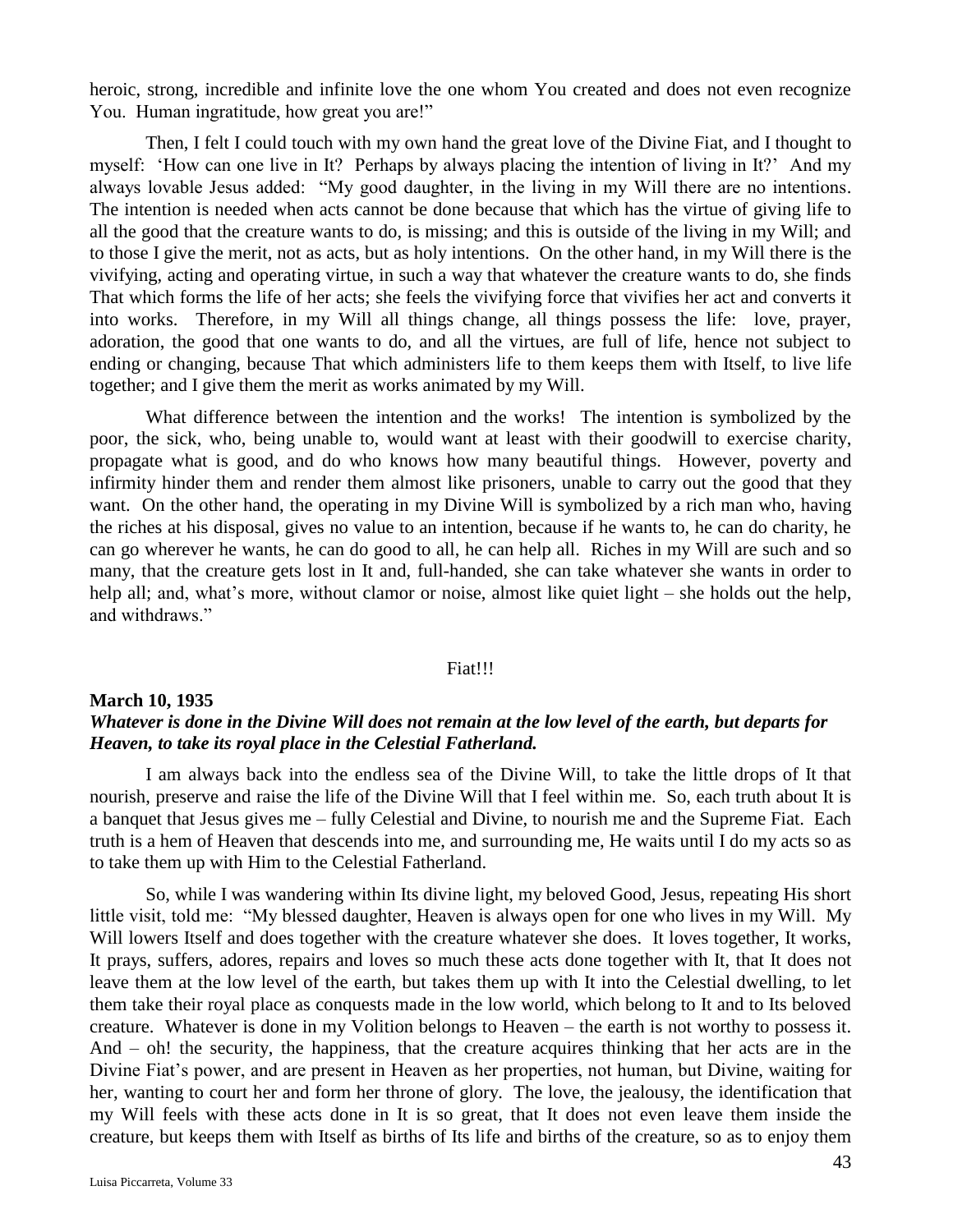and feel the delight of being loved, and as an anticipation It must give her of the glory in the Celestial Fatherland. These acts done in my Will act as narrators of the love story between the Creator and the creature, and there is no greater delight than hearing the narration of how much I have loved, how my love reaches the excess, to the point of lowering Myself, wanting to do what the creature does together with her. Not only this, but she narrates to Me her love, as she has received my act into her own; therefore a reciprocal love is formed between one and the other, that makes us mutually happy. Oh! how beautiful it is to see that while she is still crossing the exile, her acts are in Heaven, as conquests of Mine, which I made in the human will. And each taking their office, some love Me the way I can love, some adore Me with divine adorations, and some form for Me celestial melodies, to sing hymns to Me, praise Me and thank Me for the great portent of the operating of my Will. Therefore, be attentive and let nothing escape you in which you do not call my Will, so that the acts you do may be animated by my Divine Will."

Then, I continued to think about the Supreme Fiat. Many thoughts were crowding my mind, and my lovable Jesus added: "My daughter, the creature was created by Us fully in order with Us, therefore it is her sacrosanct duty, in everything she does, to call the One who created her, to give Him dominion and the royal place that is due to Him by right inside her act. In this way would the act of the creature receive the honor of possessing within itself a strength, a light, an act, which are Divine. It is Our Will for her to be filled completely with the Divine Being; and if she does not do so, she denies a right of Ours, she puts Us out of her acts; and her acts remain as human acts emptied of divine strength and light, with such thick darkness that her intelligence sees many black shadows, such that only gropingly can she take a few steps. Just pain, for one who can turn on the light but does not do it, one who can call upon strength and does not call; and while still making use of the preserving and acting act and work of God, she puts it out of her act.

Now, it is Our decree that no one can enter into Heaven if his soul is not filled up to the brim, all with Our Will and Our love – a little void of these is enough for Heaven not to open to the creature. Here then, the necessity of Purgatory – to be emptied, by dint of pains and of fire, of everything that is human, and be filled, by dint of longing, of yearning and of martyrdoms, with pure love and with Divine Will, so as to be able to enter the Celestial Fatherland; but still, without acquiring, in spite of so many pains, either any merit or any additional glory, but only to meet the necessary condition in order to be admitted into the Celestial dwelling. On the other hand, had they done this on earth, by calling Our life in all their acts, each act would be a greater glory, one more beauty, sealed by the works of their Creator. Oh! with how much love are these souls received, who in their acts have given the place to the divine act. In meeting with Us, We recognize Ourselves in the creature, and she recognizes herself in Us; and recognizing each other, the happiness on both sides is such and so great, that the whole of Heaven remains astounded in seeing the joys, the glory, the beatitudes that the Supreme Being pours over this fortunate creature. Therefore, always in my Will and in my love do I want you, so that love may burn up whatever does not belong to Me, and my Will, with Its brush of light, may form Our act inside your act."

#### Fiat!!!

### **March 19, 1935** *The Divine Will and the human will, two spiritual powers. How easy it is for one who wants to possess It as life. How Jesus does not teach nor wants impossible things.*

I feel as though I am being swept into the eternal waves of the Divine Volition. I feel Its continuous motion, murmuring continuously as life. But what does It murmur? It murmurs love and gives love to all, It murmurs and gives happiness, It murmurs and fortifies, It murmurs and gives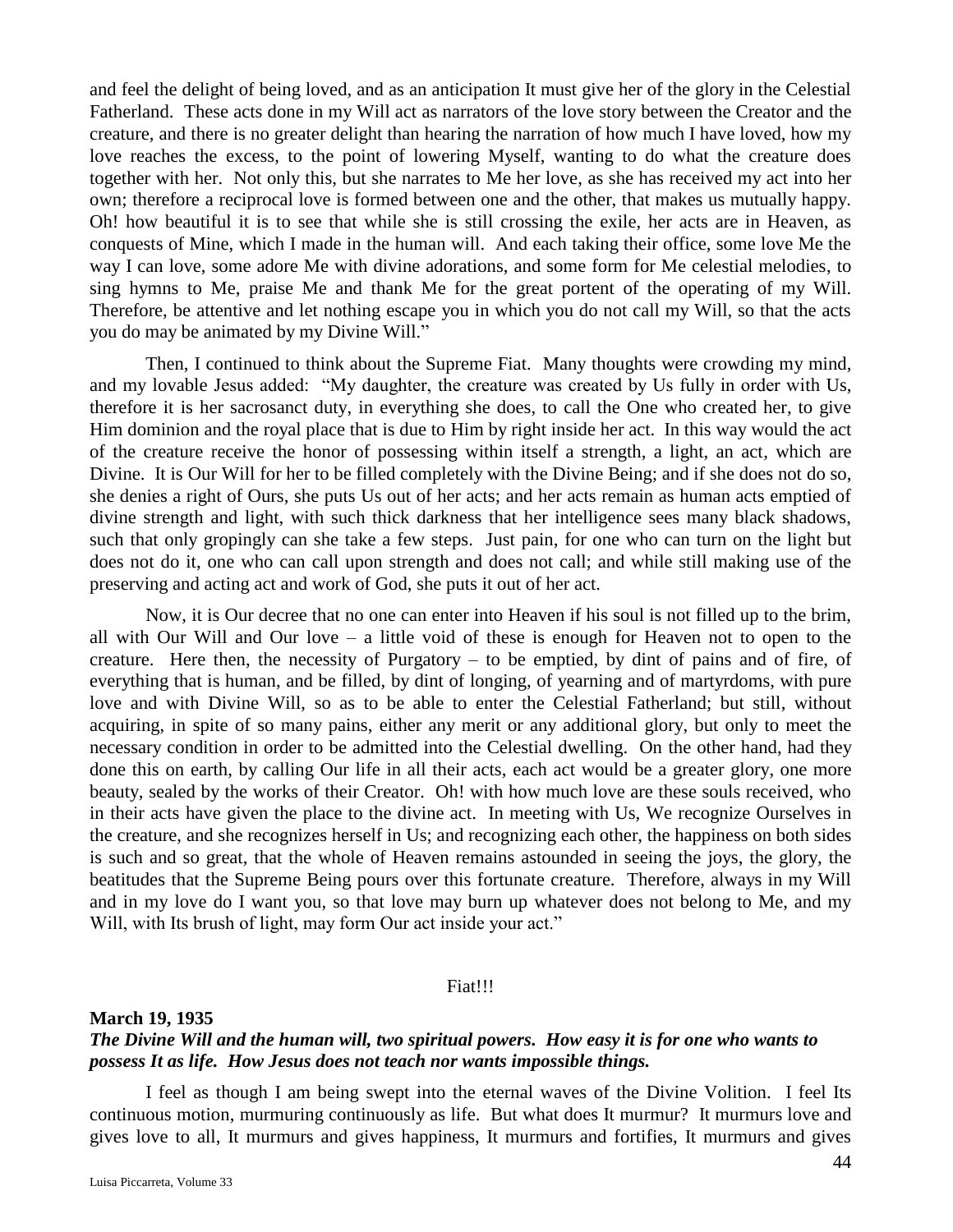light, It murmurs and gives life to all, preserves all and forms the act of all, invests everything, envelops and hides everything within Itself, so as to give Itself to all and receive everything. Oh! Power of the Divine Volition – oh, how I wish to possess You as life inside my soul, live in You, to know no other life but Yours. But, oh! how far away I am from this. It takes too much to get to live of Divine Will.

But while I was thinking this, my sweet Jesus, my dear Life, surprising me, all goodness, told me: "My blessed daughter, tell Me – what do you want? Do you want my Will to reign and live in you as life? If you truly want this, everything is done. In fact, Our love and ardent desire for the creature to possess Our Will as life, to make her live of It, is so great that as soon as her human will truly wants it, so does Our own fill the human volition with Our Supreme Volition, to form in it Its life and live in her as in Its own center.

You must know that the Divine Will and the human will are two spiritual powers: the Divine, immense, of an unreachable power; the human, small power. But, however small, it does have its power. And since both are spiritual, one can pour itself into the other and form one single life. All the power is in the wanting, and, it being a spiritual power, it has the capacity to be able to place inside of itself the good it wants, and also the evil. So, whatever the will wants, that is what it finds within itself. If it wants self-esteem, glory, love of pleasures or riches, it will find inside the will the life of self-esteem, of glory, the life of pleasures, of riches; and if it wants sin, even sin will form its life. Even more so, if it wants the life of Our Will into its own – wanted, commanded by Us with such great longing – if it truly wants It, it will have the great good of possessing Our Will as life. And if it were not so, the sanctity of living in my Will would be a difficult sanctity, and almost impossible, while neither do I know how to teach difficult things, nor do I want impossible things. On the contrary, it is my usual way to facilitate, as much as it is possible for the creature, the most difficult things and the hardest sacrifices; and if needed, I put something of my own so that the small power of her will may be sustained, aided, animated by the invincible power of Mine, and in this way render easy the good or the life of my Volition that the creature wants to possess. And my love is so great, that in order to facilitate her even more, I whisper to the ear of her heart: 'If you really want to do this good, I Myself will do it together with you, I will not leave you alone, I will place at your disposal my grace, my strength, my light, my sanctity; it will be the two of us doing the good you want to possess.' Therefore, it does not take too much to live of my Will; the 'too much' is in wanting it, but if the creature makes up her mind and wants it, firmly and perseveringly, she has already won my Will and has made It her own.

Oh! how many things can the human will enclose. It being spiritual power, that collects much and disperses nothing, it resembles the light of the sun: how many things does the sun not enclose while one can see nothing but light and heat? Yet, the goods it encloses are almost innumerable, and it shows how as soon as it touches the earth, so does it communicate admirable goods. Yet, one sees nothing but light. Such is the human will: how many goods can it not enclose if it wants to? It can enclose love, sanctity, light, reparation, patience, all of the virtues, and even its Creator Himself. Being spiritual power, it has the virtue and capacity of enclosing everything it wants; and it has not only the power to enclose the good it wants, but that of being transmuted into the good it encloses. So, the human will changes into the nature of the good it wants; and even though it might not do many of the things it truly wants, in the will they remain as though done, and it shows how, when the occasion arises to do that good it wanted, by possessing the life of it, with promptness, with all love, without hesitating a bit, it does that good it had been wanting to do for a long time. This is symbolized by the sun which, finding neither the seed nor the flower, it does not give the good of maturing the seed, or the good of coloring the flowers; but as soon as it is given the chance to touch them with its light, by possessing the life, it immediately gives maturation to the seed, and color to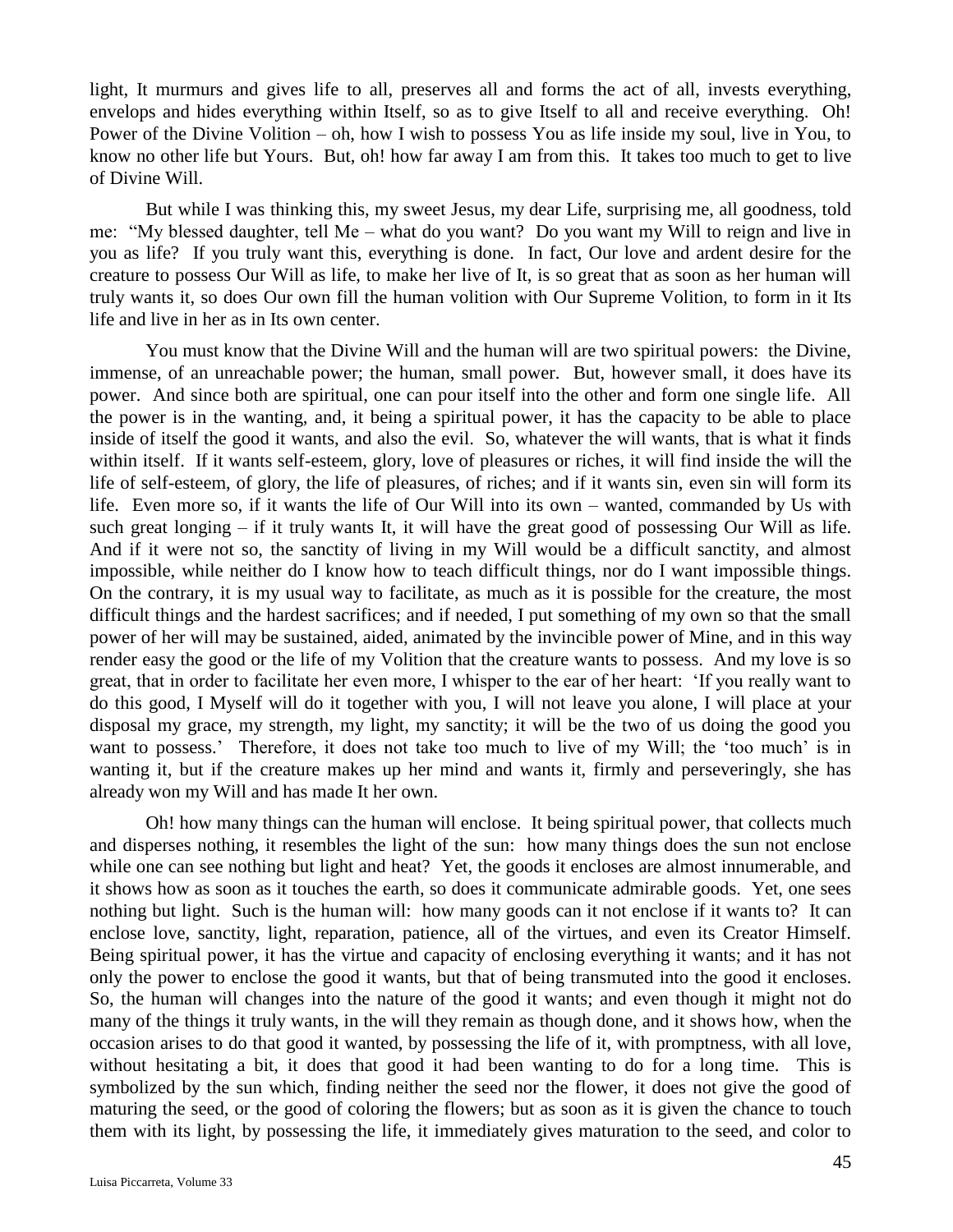the flowers. The human will possesses, with indelible characters, everything it does and wants to do; and if the memory forgets, the will loses nothing, it contains the deposit of all of its acts, unable to disperse anything. Therefore it can be said that the whole of man is in his will: if the will is holy, even the most indifferent things are holy for him; but if it is evil, maybe even good itself changes for him into a perverted act.

So, if you truly want my Divine Will as life, it does not take too much; more so, since united to yours there is Mine that wants it, there is a power that can do anything; and on your part it will show by deeds if in all things you will conduct yourself as the possessor of a Divine Will. Therefore, be attentive, and let your flight be always continuous in the Supreme Fiat."

#### Fiat!!!

### **April 12, 1935**

## *One who lives in the Divine Will lays down her remains, reduces herself to nothing, and the All forms Its life within that nothing. How the Celestial Queen loved us in Her Conception. Prodigies that the Divine Volition did in Her.*

I feel I am the little atom, or rather, the 'nothing' dissolved in the All of the Divine Volition. Oh, how this All, within the 'nothing' of the creature, feels Its Life being free, Its Power operating, Its virtue creating, such that whatever It wants It can do inside this 'nothing'. It can be said that this 'nothing' is the amusement of the Divine Fiat which, with Its dominion, invests it, attracts it, captivates it, fills it; and the 'nothing' lets It do anything, and not one thing does it disperse of the goods it receives.

Now, while I was thinking of this, my sweet Jesus, making me His short little visit, told me: "My daughter, when the soul lives in my Divine Will, she lays down her remains, she empties herself of everything, in such a way that what is left is the pure 'nothing', and my Volition invests it, fills it with the All, dominates it, and forms in it prodigies of sanctity, of grace, of beauty, worthy of Its creative power. But, what's more, in this void of the 'nothing' It generates Its love and there It forms Its divine life, and It becomes dominator of the 'nothing' and of Its very divine life formed in It. And, oh! Its love for this 'nothing' reaches such extent as to render it dominating at the same time together with the Supreme Fiat. And since its dominion comes to it from the All it possesses, it feels Its same dominating virtue and dominates the very Divine Will. So, they are both<sup>10</sup> dominating, but with highest accord, possessing one same love and one same Will. The human will feels its life within Mine and does nothing if it does not feel my operating act that wants to operate, in order to do it together. And my Will feels my Life within its life, and with Its dominion It imposes Itself over the 'nothing', so as to let it operate within the All. Therefore, as soon as the creature makes up her mind, with firm will, of wanting to live in Mine, my Volition gives the start of forming Its life in it.

There is no will which does not possess its life, through which it carries out its goodness, its power, its sanctity, the fullness of its love. Life is the manifestation of the will it possesses, it is the garment that covers it, it is the sound of its voice, it is the narrator of its wonders, of its infinity, of its power. Therefore, my Divine Will is not content with making the creature live in It – the 'nothing' within the All. No, no, only then is It content when It encloses the All inside the 'nothing', forming in it Its life dominating and operating, and doing whatever It wants inside that 'nothing'. This is why, when I speak to you about my Will, it is your Jesus that speaks to you, because I Myself am the life of It, Its representative, the narrator of my Fiat, which I hide within Me. Hence, the greatest prodigy is

 $\overline{a}$ 

<sup>10</sup> the 'nothing' and the All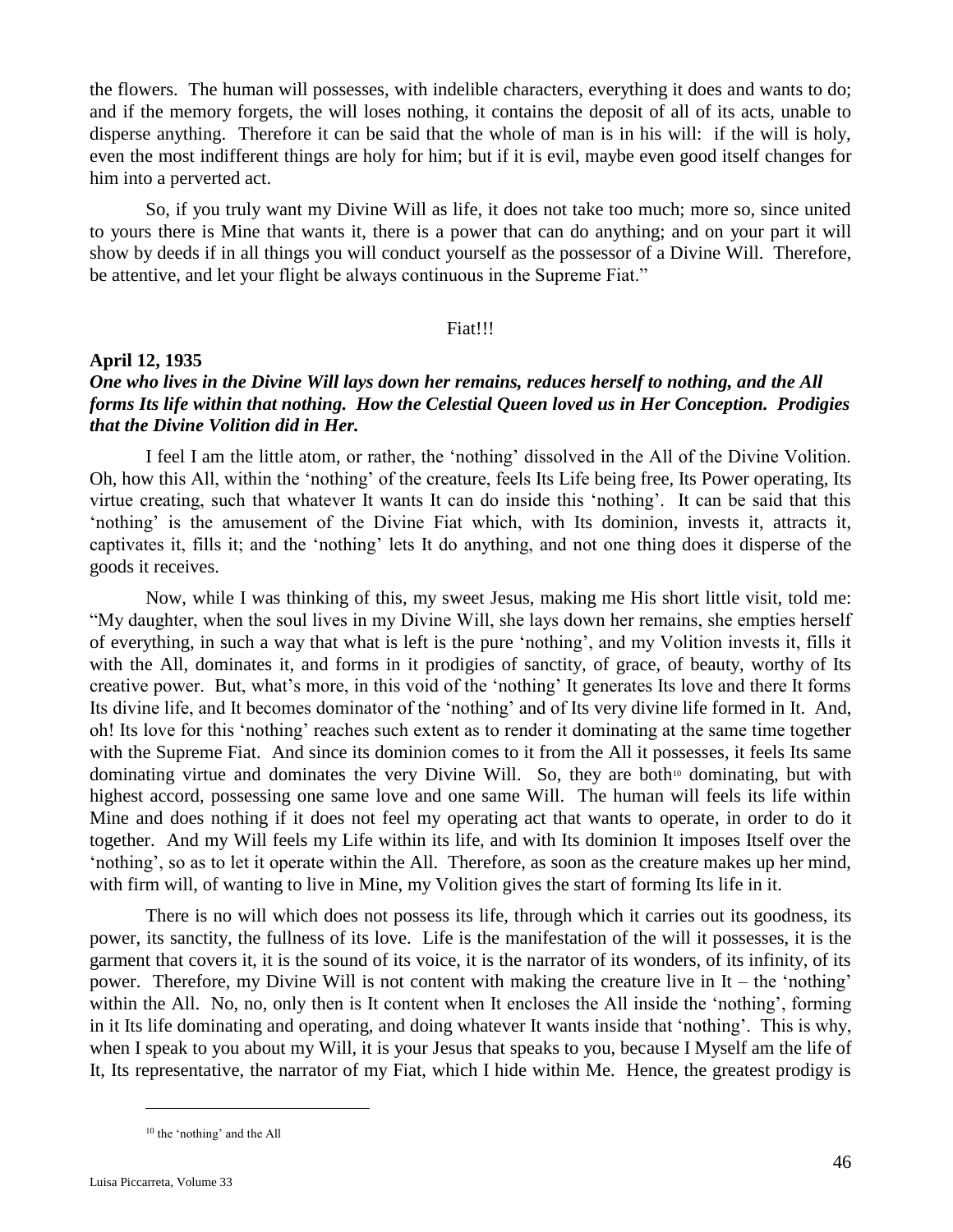to form my Divine Life in the nothingness of the creature; and my Will alone has this virtue, because by possessing the creative power, It can create Itself, Its life, in one who wants to receive It. Now, by possessing my life, the soul takes part in my sanctity, in my love, and, oh! how beautiful it is to hear that the 'nothing' says together with the All: 'Love! Glory!' And with the dominating force it feels, it diffuses itself within the divine acts and dominates together with my Will. For Us there is no greater contentment: to hear the 'nothing' operating and dominating in Our Divine Being. Therefore, be attentive to live always in my Will."

After this, I continued my round in the Divine Will, and as I arrived at the Immaculate Conception, my sweet Jesus made me pause, telling me: "My daughter, I want to make you penetrate deeper inside the Immaculate Conception of my Most Holy Mother; Its prodigies, how She loved Her Creator, and how for love of Us She loved all creatures. The little Queen, in the act of being conceived, began Her life together with the Divine Will, and therefore together with Her Creator. So, She felt the strength, the immensity, the ardor of the Divine Love; and these were so great that She felt dissolved, drowned in love, as to be unable to do nothing other than love the One who so much loved Her. She felt loved, but so much, to the point of being given His Will into Her power, to be kept as Her own life. This can be called the greatest love of God, the love most heroic, the love which alone can say: 'I have nothing left to give you – I have given you everything.' And the little Queen made use of this life in order to love Him back for as much as She was loved. She would not lose one instant without loving Him, and trying to match Him in loving.

Now, Our Divine Will which possesses the All-seeingness of everything, hid nothing from Her, It made all human generations present to this Holy Creature, and each sin they had committed and would commit; and even from the first instant of Her conception, the Celestial Little One, who knew no other life than the Divine Will alone, began to grieve with divine sorrow over each sin of creature, so much so as to form around each of their sins a sea of divine love and sorrow. My Will, which knows not how to do small things, formed inside Her beautiful soul seas of sorrow and of love for each sin and for each creature. Therefore, the Holy Little Virgin, from the very first instant of Her life, was Queen of Sorrow and of Love, because Our omnipotent Will gave Her such sorrow and love, that if It had not sustained Her with Its power, She would have died for each sin, and be consumed with love so many times for as many creatures as would exist. And Our Divinity began to receive, by virtue of Our Will, divine sorrow and divine love for all and for each one. Oh! how We felt satisfied and repaid for all; and by virtue of this divine sorrow and love We felt inclined toward all. Her love was so great that, lording it over Us, She would make Us love those whom She loved, so much so, that as soon as this excelling Creature came to light, the Eternal Word ran, to come and look for man, and save him. Who can resist the operating power of Our Will in the creature? And what can It not do and obtain when It wants it? Oh, if all knew the great good We did to the human generations by giving them this Celestial Queen! It was She who prepared Redemption, who conquered Her Creator, and was the bearer of the Eternal Word upon earth. Oh! all would cling to Her Maternal knees, to implore from Her that Divine Will, whose life She possesses."

#### Fiat!!!

### **May 14, 1935**

### *One who does the Divine Will has no need of the law. One who lives in It gives work to all - to the Celestial Father, to the Celestial Mother, and also to Jesus.*

I am in the arms of my adorable Divine Volition, though immersed in the pain of the privation of my blessed Jesus. Hours are centuries without Him. What pain! What a continuous death, with no pity and no mercy. Justly does He punish me, because too ungrateful and uncorresponding have I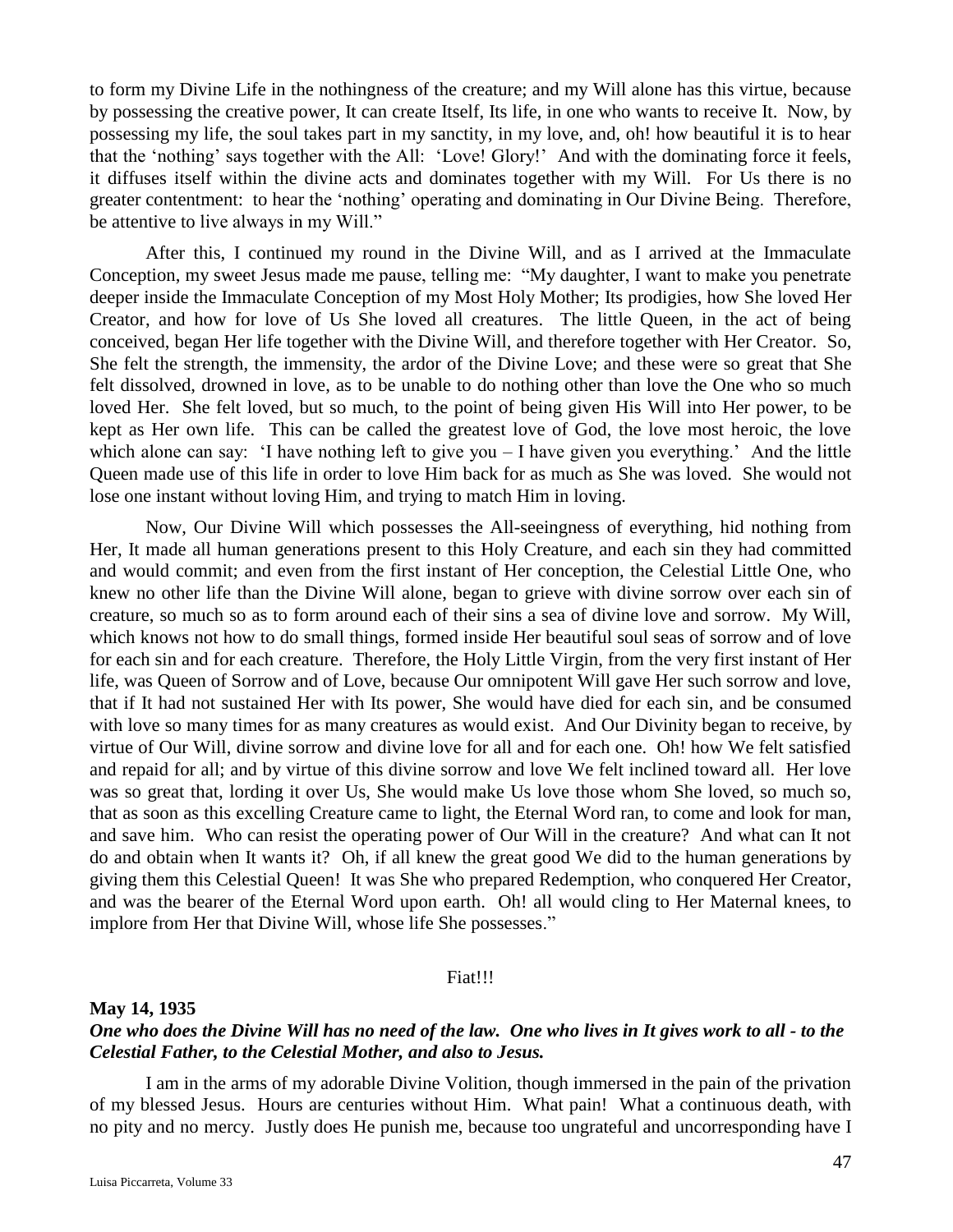been. But, O please! My Love, hide my miseries inside your wounds, cover me with your Blood. I unite my pains to Yours, that they may cry out, together, 'Pity! Forgiveness!' over this poor creature. But without You I can endure no more.

But while I was pouring out my sorrow, my sweet Jesus, moved to compassion for my long martyrdom, like flash that escapes made me His short little visit, and told me: "My blessed daughter, do not become alarmed, my Divine Will places everything in your power, in such a way that you can say: 'Everything is mine.' My pains, my wounds, my Blood – everything is yours. So, you have no need to ask Me for them - but take them, to use them for your needs. This is so true, that one in whom my Divine Will reigns, has no need of the law, but feels within herself her own nature changed into divine law. Just as by nature she feels the force of her breath, of her heartbeat, so does she feel the force of the law, as substantial to her life. And since my law is law of love, of sanctity, of order, thus she feels within herself the nature of love, of sanctity, of order. Wherever my Will reigns, Its love is so great that It transforms the goods It wants to give to the creature into her very nature, that she may be the owner of them. No one can take them away from her, and I Myself make Myself the custodian of the gifts in nature conceded to this creature."

Sweet Jesus became silent, and my mind kept swimming in the sea of the Divine Will; and resuming His speech, He added: "My daughter, you must know that one who lives in my Will gives everyone work to do. My Celestial Father, seeing His creature in His Divine Volition, places Himself around her to form the work of His image and likeness; more so, since finding His Will in her, He finds the adaptable material suitable to receive His work, to form the most beautiful image that resembles Him. And, oh! His contentment, for with His work He can produce His own images.

She gives work to the Celestial Mother, because finding my Divine Will in the creature, She finds one who keeps Her company, who receives Her Maternity as daughter; She finds one to whom She can communicate Her fecundity, Her acts done in my Volition; She finds one in whom She can form Her model and Her faithful copy. And, oh! the contentment of this Celestial Mother, Her zealous work, Her cares, Her Maternal attentions, as She can act as true Mother and can give Her inheritance. And since the Will of the Mother and of the daughter are one, She can make Herself understood and place Her graces, Her love, Her sanctity in common. In Her work She feels happy, because She finds one who courts Her, who resembles Her and lives of Her same Divine Will. Those who live in It are Her favorite daughters, Her beloved ones, Her secretaries. It can be said that by virtue of my Divine Volition, they possess a powerful magnet which attracts the gazes of this Celestial Mother so much, that She cannot move them away from upon them. And the great Lady, to keep this creature safe, works by placing around her Her virtues, Her sorrows, Her love and the very life of Her Son.

But this is not all. I, your Jesus, as I see that the soul has put her will aside to live of Mine, I get down to work in order to form my members. My Head is Holy and I feel the need for holy members upon which to place my Head and therefore be able to communicate Its virtue to them. And who can ever form for Me these holy members if not my Will? Therefore my work is incessant for one who lives in my Will; it can be said that I put Myself on guard inside and outside of her, so that no one may enter and interrupt my work; and in order to form these members I repeat the work of being newly conceived in order to regenerate them; I am reborn in order to make them be reborn; I cry, I suffer, I preach, I die, to communicate my vital and divine humors to these members, that they may be fortified and divinized, worthy of my Head Most Holy. And, oh! my contentment, that, though I am working, I repeat my Life and I form the repeaters of It. What would I not do and give in one who lives in my Will? My Will encloses Me in the creature to let Me work and make Me form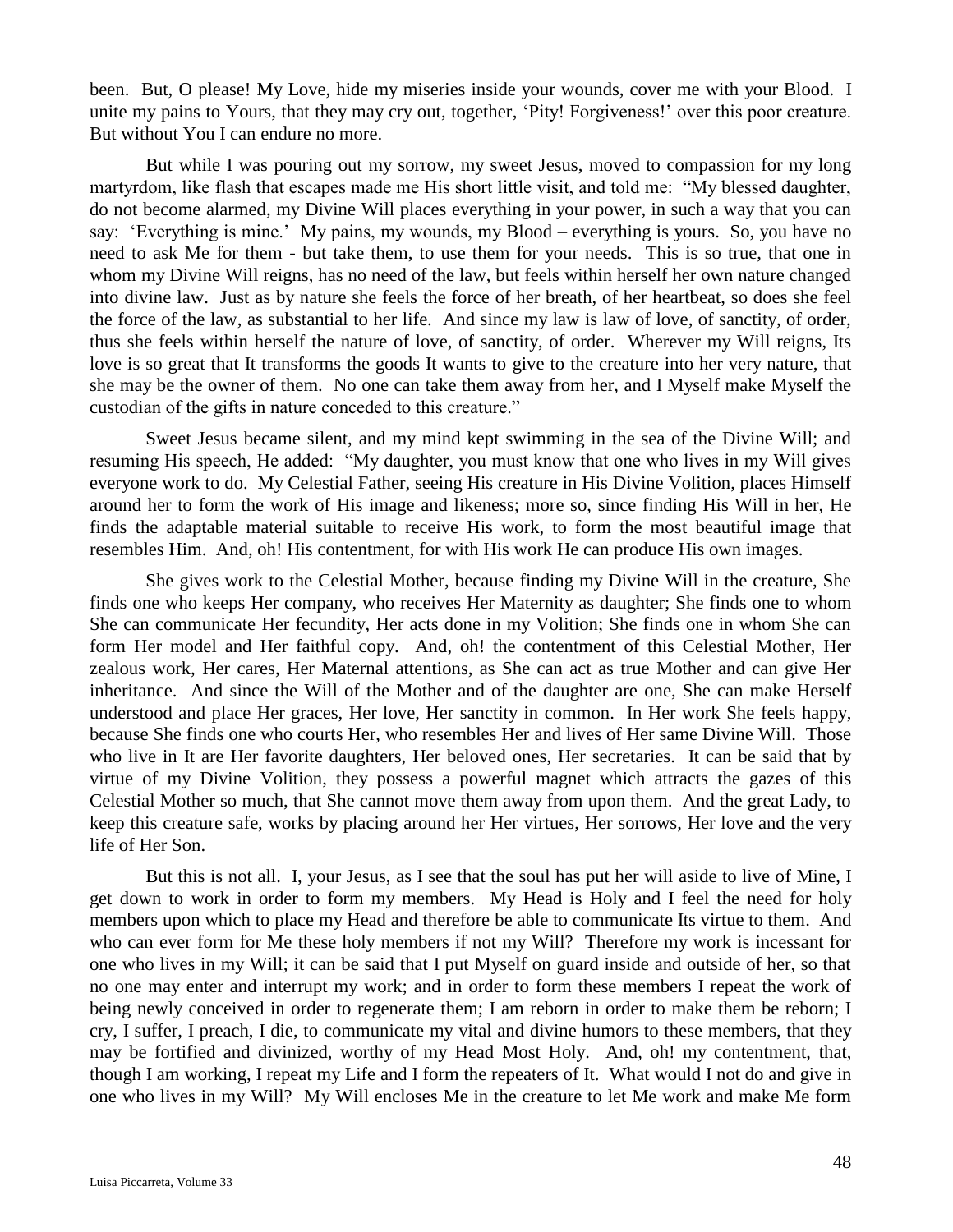members worthy of my creative hands; and as the soul receives my work, I feel happy and repaid of the work of Creation and Redemption.

Now, the Angels, the Saints, in seeing the Celestial Father, the Sovereign Queen and their King, all intent on working in this creature, they too want to help Us in the work; and lining themselves up around the fortunate creature, they work by defending her, they drive away the enemies, they free her from dangers, and form walls of fortitude, so that no one may bother her.

See then, how one who lives in my Divine Will gives work to all, and all occupy themselves with her."

#### Fiat!!!

#### **May 26, 1935**

### *Fear, human virtue; love, divine virtue. How trust captivates Jesus. One who does the Divine Will is present with all the divine works and remains confirmed in It.*

Though I feel abandoned in the arms of the Divine Volition, I feel my mind filled with apprehension and fears, but I offered them to my sweet Jesus, that He would invest them with His Fiat and would change them for me into peace and love. And He, making me His short little visit, all goodness, told me: "My blessed daughter, fear, be it even holy fear, is always human virtue, it breaks the flight of love and gives rise to dread and hardship in walking on the way of good; it causes one to always look to the right and to the left, reaching the point of fearing the One who so much loves her; it takes away the sweet enchantment from the trust that makes her live in the arms of her Jesus; and if she fears too much, fear disperses Jesus and causes her to live of herself. On the other hand, love is divine virtue, and with its fire it possesses the purifying virtue to purify the soul from any stain; it unites her and transforms her into her Jesus, and gives her such trust as to let herself be captivated by her Jesus. The sweet enchantment of trust is such and so great that they captivate each other, so much so, that one cannot be without the other; and if she looks, she looks only to love the One who so much loves her. So, the whole of her being is enclosed in love; and since love is the inseparable child of the Divine Will, it therefore gives the first place of dominion to my Divine Will. My Will extends within all the acts of the creature, both human and spiritual; It ennobles everything, and even though the human acts remain in the shape and matter with which they were formed, and they undergo no external change, all the change lies in the depth of the human will, because everything she does, even the most indifferent things, is changed into divine and confirmed by the Divine Will. Its crafting is incessant, and It extends Its dwelling of peace over everything that the creature does.

Therefore, banish all fear. In my Will neither fear nor dread, nor lack of trust, have any reason to exist; they are things that do not belong to us, and you must do nothing other than live of my love and of my Will. You must know that one of the purest joys that the creature can give Me is trust in Me. I feel her as my daughter and I do with her anything I want. I can say that trust reveals Who I am – the immense Being, my goodness unending, my mercy with no limits; and the more trust I find, the more I love her and the more I abound toward creatures."

Then, I continued my abandonment in the Divine Volition, and I prayed It to pour Itself into my poor soul and to make me rise again fully in the Divine Fiat Oh! how I wish to be one single act of Divine Will! And my sweet Jesus, resuming His speech, told me: "My daughter, you must know that all created things and everything I did and suffered in Redemption run toward the creature, to say to her: 'We bring you the love of your Creator, so as to receive your own. We are His messengers that, while descending down below to the earth, rise up again, to bring, as though in triumph, your little love to our Creator.' But do you know what great good comes to you? You remain confirmed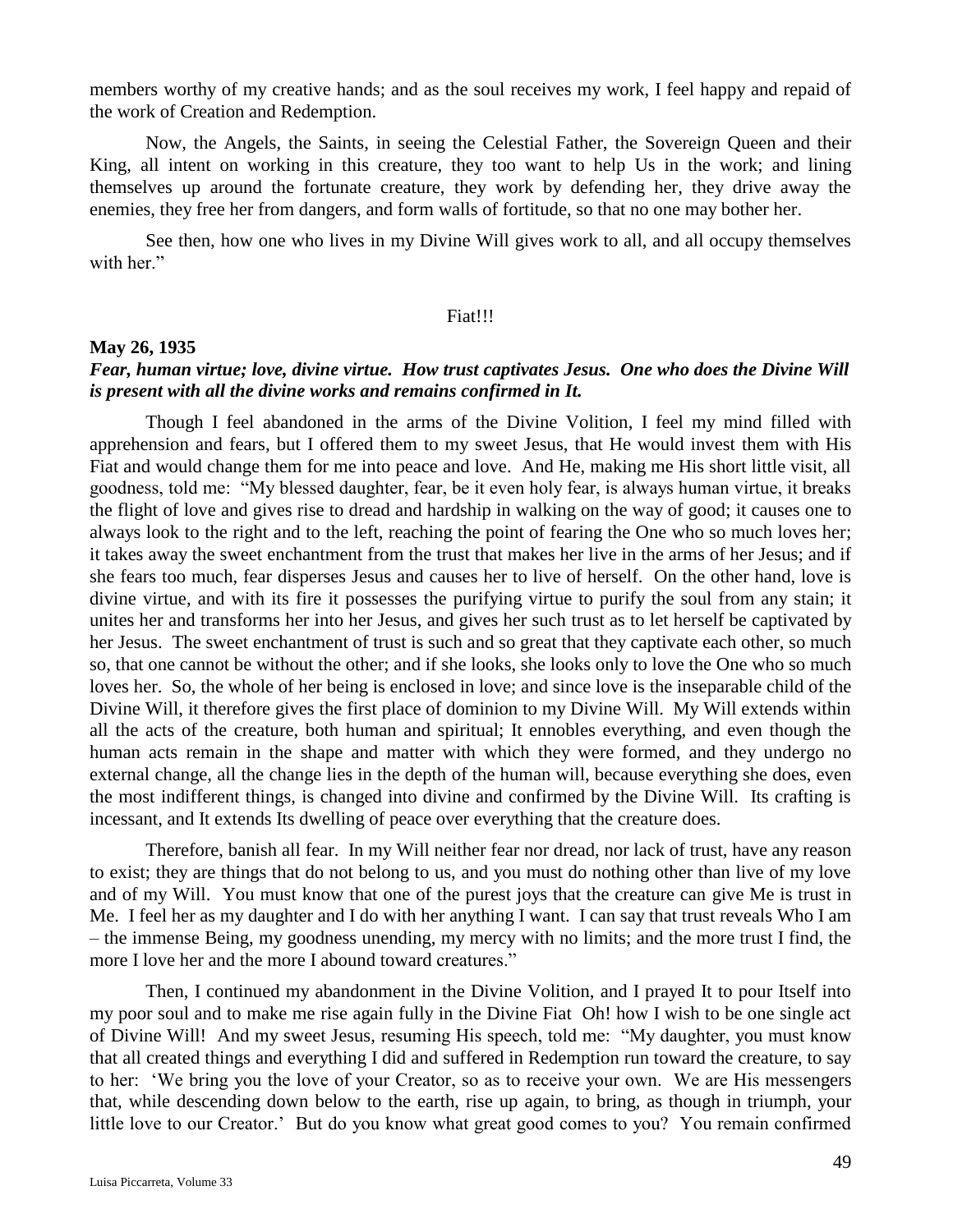in His love and in His works, in His life, in His pains, in His tears – in everything. So, my daughter, you are present and run in all Our works; Our Will brings you everywhere; and We remain confirmed in you. An exchange of acts and of life takes place: the creature in the Creator, and the Creator in the creature, as she becomes the repeater of the divine acts. Greater grace I could not give, nor the creature receive – this conformation in Our works reproduces all Our goods in her. Our sanctity, goodness, love, and Our attributes, are transmitted into her; and We, captivated, contemplate her, and in Our emphasis of love We say: 'Beautiful, holy, perfect, is Our Being in Our immensity, light, power, wisdom, love, goodness with no end. But also beautiful also is it to see this, Our immensity of attributes, enclosed in the creature.' Oh! how she glorifies Us and loves Us. She seems to say to Us: 'I am little, nor can I enclose or contain the whole of your immensity, but just as You are, so am I - your Divine Will enclosed You inside of me, and I love You with your same love, I glorify You with your light, I adore You with your sanctity. I can give You anything because I possess my Creator.'

What can my Divine Will not do in the creature, when she lets herself be dominated by It? Anything. Therefore, be attentive, if you want to have everything and give everything."

### Fiat!!!

### **May 31, 1935** *How the Divine Power has no limits. Certainty of the coming of the Kingdom of the Divine Will. How Redemption and the Kingdom are inseparable.*

I am in the arms of my lovable Jesus who surrounds me so much with His Holy Volition, that I would not be able to live without It. I feel It inside of me, dominating over the whole of my interior with Its sweet empire; and with an unspeakable love It makes Itself life of my thought, of my heartbeat and breath, and It thinks, palpitates, breathes together with me. And It seems to say to me: "How happy I am that you feel, you know, that the life of your thought, of your heartbeat, of all of yourself, is I. You feel Me inside yourself, and I feel you within Me. We are both happy, the two of us, to be one. This is my Will – that the creature feel and know that I am there together with her. I lower myself to all of her acts, and I do them together with her, to give her the likeness of my life and of my divine acts. How much it grieves Me when they put Me aside and do not recognize my dominion, and that I am the One who forms their life."

Meanwhile, I was thinking to myself: 'It seems impossible to me that this Kingdom of the Divine Will may come. How can It come if evils abound in a horrifying way?' And my sweet Jesus, displeased, told me: "My blessed daughter, if you doubt it, you do not believe and recognize my power that has no limits, such that when I want something, I can do anything. You must know that in creating man, Our life was placed in him, and he was Our dwelling. Now, if We do not bring to safety this life of Ours, with Its decorum, with Its dominion, with Our full triumph, making Ourselves known, that We are present in this dwelling, so that the creature would feel honored to be dominated and inhabited by a God – if We do not do this, it would mean that Our power is limited, that its might is not infinite, that it has no power to save itself, and even less can it save others. While, on the contrary, true good, the power that has no limits, serves and brings to safety itself first, and then it pours into others. Now, by coming upon earth, suffering and dying, I came to bring man to safety, that is, my dwelling. Would it not seem strange to you too that while I was saving the dwelling, the Owner, the Inhabitant of it, would be left without His rights, without dominion, and without the power to reach safety Himself? Ah, no, no, my daughter, it would be absurd and without the order of Our infinite wisdom. Redemption and the Kingdom of my Will are one single thing, inseparable from each other. My coming upon earth came to form the Redemption of man, and at the same time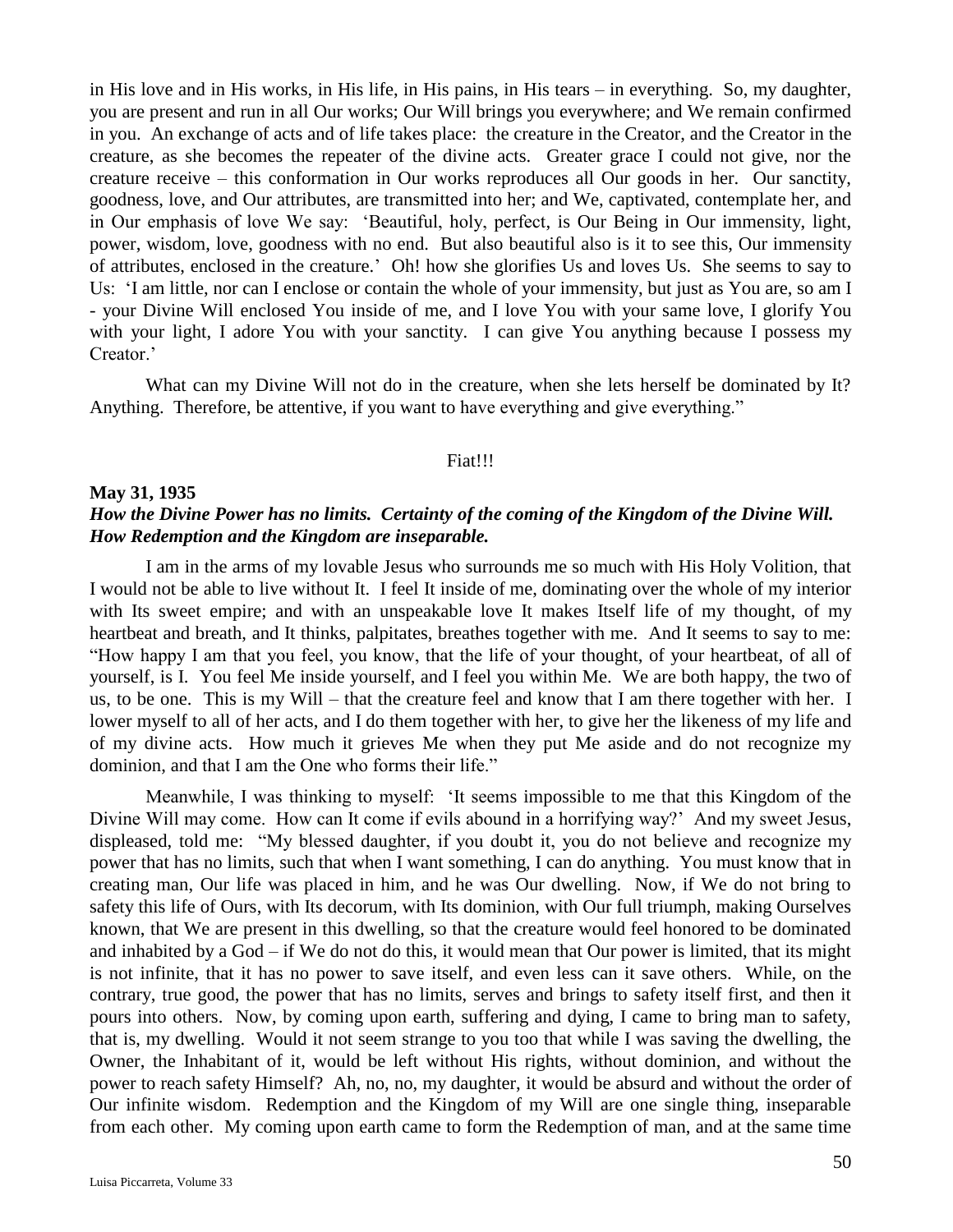it came to form the Kingdom of my Will in order to save Myself, to take back my rights which by justice are due to Me as Creator. And in Redemption I exposed Myself to so many humiliations, to unheard-of pains, unto dying Crucified; I submitted Myself to everything, to bring my dwelling to safety and restore in it all the sumptuousness, the beauty, the magnificence with which I had formed it, so that it might be worthy of Me once again.

Now, when it seemed that everything was over and my enemies were satisfied for they had taken my life, my power which has no limits called my Humanity back to life, and by rising again, everything rose together with Me – the creatures, my pains, the goods acquired for their sake. And as my Humanity triumphed over death, so did my Will rise again and triumph in the creatures, waiting for Its Kingdom. Had my Humanity not risen again, had It not had this power, Redemption would have failed, and one could doubt that it was truly the work of a God. It was my Resurrection that made Me known for Who I was, and placed the seal over all the goods that I came to bring upon earth. In the same way, my Divine Will will be the double seal, the transmission into creatures of Its Kingdom, which my Humanity possessed. More so, since it was for the creatures that I formed this Kingdom of my Divine Will within my Humanity. Why not give It then? At the most, it will be a matter of time, and for Us the times are one single point; Our power will make such prodigies, lavishing upon man new graces, new love, new light, that Our dwellings will recognize Us, and they themselves, of their own spontaneous will, will give Us dominion. So will Our life be placed in safety, with its full rights in the creature. With time you will see what my power knows how to do and can do, how it can conquer everything and knock down the most obstinate rebels. Who can ever resist my power, such that with one single breath, I knock down, I destroy and I redo everything, as I best please?

Therefore, you - pray, and let your cry be continuous: 'May the Kingdom of your Fiat come, and your Will be done on earth as It is in Heaven.'"

#### Fiat!!!

## **June 6, 1935** *How one who lives in the Will of God holds God Himself in his power. The Queen of Heaven goes around through all nations to bring Her children to safety.*

My poor mind continues its flight in the interminable light of the Divine Volition. There is not one thing, either in Heaven or on earth, which is not a birth from It, and everything and everyone have something to say about the One who generated them. Even more, they never tire of narrating Its eternal origin, Its unreachable sanctity, Its love that always generates, without ever ceasing, Its Fiat that always speaks – speaks to the mind, speaks in the heart, speaks on the tongue; and now It speaks with articulate voices, now with moans, now in supplication, now with might, now with such sweetness as to touch the hardest and most obstinate hearts. My God, what power does your Will contain! O please! make it so that I may live always of It.

But while I was thinking this, my sweet Jesus, making me His short little visit, with an unspeakable goodness, told me: "My daughter.... my Will! My Will! It is everything, It does everything, It gives everything. Who could ever say he has not received everything from It?

You must know that the creature herself possesses so much of sanctity for as much as she is in order, in relationship with my Will. She elevates to union with God insofar as she is united with It; her value, her merits, are measured by the relations she has kept with my Will. So, the whole foundation, the basis, the substance, the origin of the goods in the creature depend upon how many acts she has done of my Will, and on how much she knows of It. Hence, if in all of her acts she has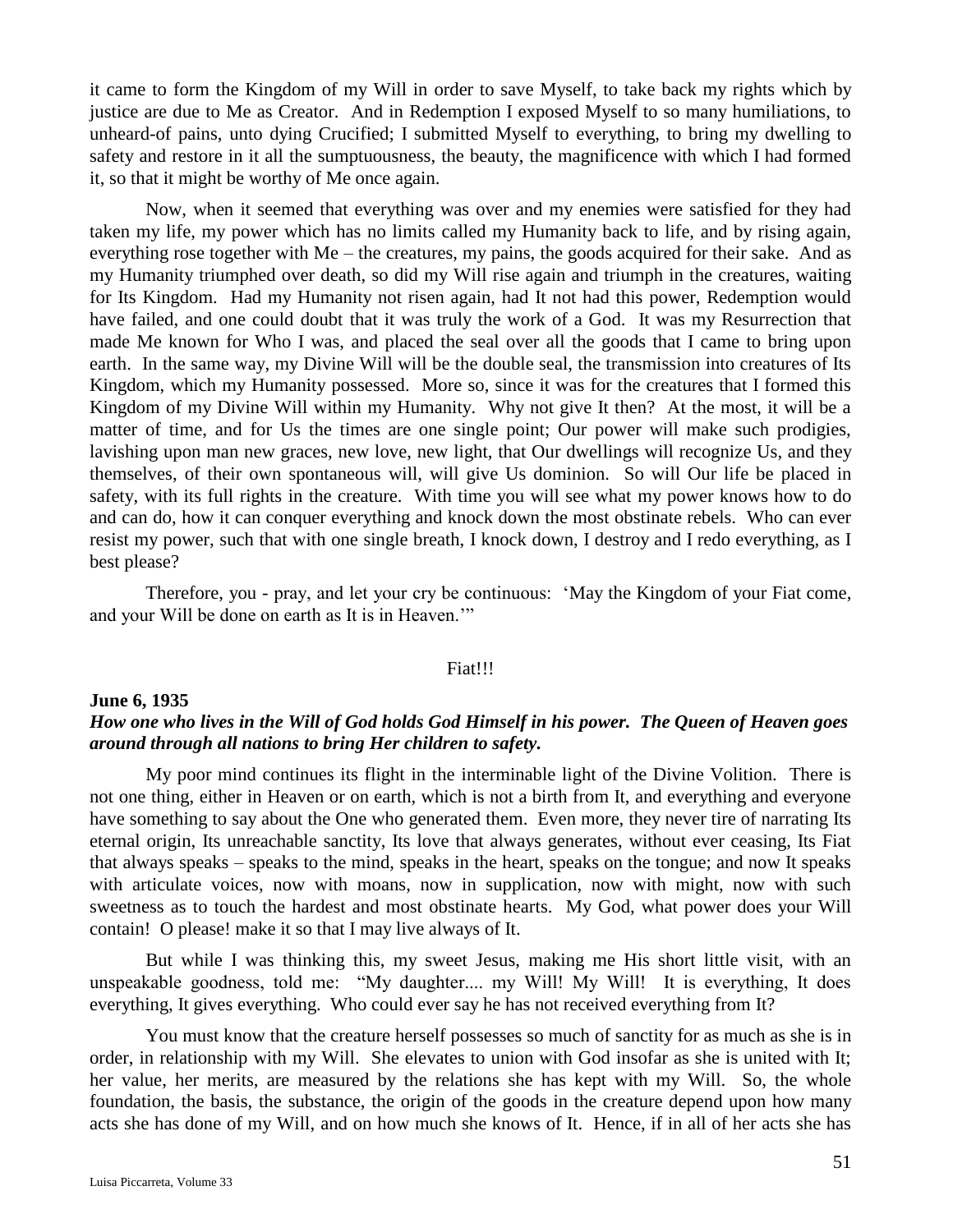let my Will enter, she can say: 'Everything is holy, everything is pure and divine in me'; and We can give her everything, even Our life in her power. On the other hand, if she has done nothing of my Will, and knows nothing, We have nothing to give her, because she deserves nothing, because she lacks the seed to be able to generate the good that belongs to Us; therefore she has no right to receive the pay from her Celestial Father. If she has not worked in Our field, We can say: 'I do not know you.' So, if she has done nothing or not even something of my Will, Heaven is closed for the creature – she has no right to the Celestial Fatherland. This is the reason why We insist so much that Our Will be done always , that It be known – because We want to populate Heaven with Our beloved children; and since everything came out of Us, We want everything to return into Our divine bosom."

Then, after this, I continued to think of the Divine Will, and I prayed that It would hurry, and with Its omnipotence, that can do anything, surpass all the obstacles and make Its Kingdom come and Its Will reign on earth as It does in Heaven. But while I was thinking of this, before my mind my sweet Jesus showed so many gloomy and horrifying things in the face of which even the hardest hearts were shaken, and the most obstinate were floored. Everything was terror and fright. I remained so afflicted as to feel myself dying, and I prayed that He would hold back so many scourges. And my beloved Jesus, as though having pity on my affliction, told me: "My daughter, courage, everything will serve for the triumph of my Will. If I strike, it is because I want to restore. My love is so great, that when I cannot win by way of love and of graces, I try to win by way of terror and fright. The human weakness is such that many times it pays no heed to my graces, it plays deaf to my voice, it laughs at my love. But it is enough to touch its flesh, or take away the things necessary to the natural life, that it lowers its pride, it feels so humiliated as to become a rag; and I make of it whatever I want. Especially if they do not have a perfidious and obstinate will, a chastisement is enough - seeing themselves on the brink of the sepulcher - that they return into my arms.

You must know that I always love my children, my beloved creatures, I would turn Myself inside out so as not to see them struck; so much so, that in the gloomy times that are coming, I have placed them all in the hands of my Celestial Mama – to Her have I entrusted them, that She may keep them for Me under Her safe mantle. I will give Her all those whom She will want; even death will have no power over those who will be in the custody of my Mama."

Now, while He was saying this, my dear Jesus showed me, with facts, how the Sovereign Queen descended from Heaven with an unspeakable majesty, and a tenderness fully maternal; and She went around in the midst of creatures, throughout all nations, and She marked Her dear children and those who were not to be touched by the scourges. Whomever my Celestial Mama touched, the scourges had no power to touch those creatures. Sweet Jesus gave to His Mama the right to bring to safety whomever She pleased. How moving it was to see the Celestial Empress going around to all places of the world, taking creatures in Her maternal hands, holding them close to Her breast, hiding them under Her mantle, so that no evil could harm those whom Her maternal goodness kept in Her custody, sheltered and defended. Oh! if all could see with how much love and tenderness the Celestial Queen performed this office, they would cry of consolation and would love She who so much loves us.

#### Fiat!!!

### **June 10, 1935**

## *Rain of love that Our Lord pours upon the creature from within the created things, and how He bilocates in her and sees Himself matched in His love.*

I was doing my round in the acts of the Divine Will; but while I was doing this, I felt a rain of acts of love pouring upon me from my sweet Jesus. So, as I went round in the sun, in the heavens, in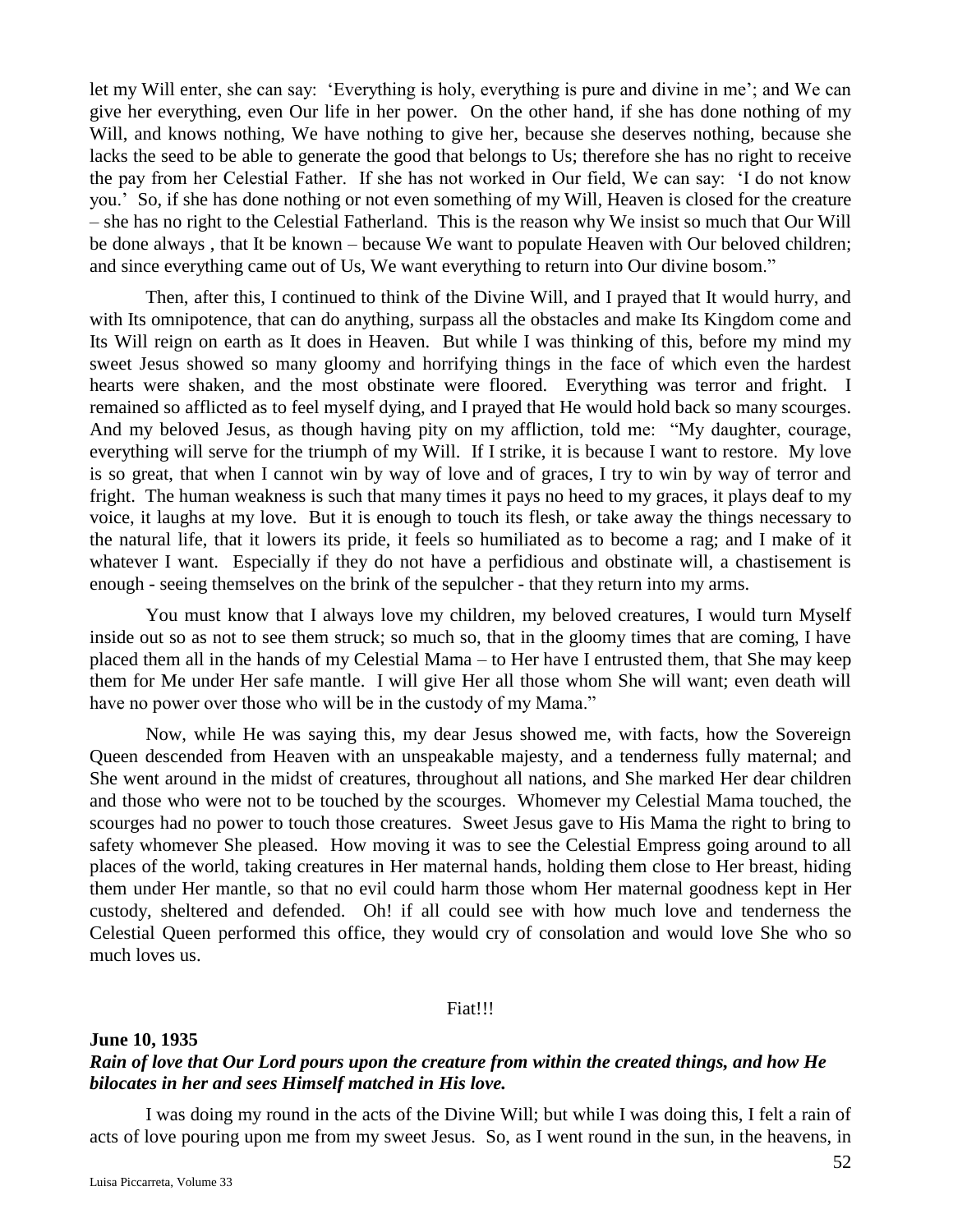the wind and in all other created things so did a multiplicity of acts of love pour upon me. To be loved by God is the greatest happiness, it is the most beautiful glory that can be found in Heaven and on earth; and I too felt the extreme need to love Him; and - oh! how I would like to be Jesus Himself so that I too can make for Him my rain of love. But, no, I felt the great distance, because in Him it was real works that were made, while I, poor little one, had to make use of His works in order to tell Him that I loved Him. So, all my love was reduced to the will, and because of this I felt afflicted for I was not loving Him as Jesus could love me.

But while I was thinking about this, my Highest Good, Jesus, with an indescribable love and goodness, told me: "My blessed daughter, do not afflict yourself. Don't you know that I have the power to remedy everything and to let Myself be matched in love by the creature? When it is about her wanting to love, I never render her discontent, because love is one of my passions. And do you know what I do to make one who loves Me content? I bilocate Myself and take my place in each created thing, and I pour love upon her; then I take my place in the creature and I give her the virtue of pouring her love upon Me. She makes the love I give her her own, and by right she can give it to Me as if it were her own; and I feel the contentment that she loves Me as I have loved her. And even though I know it is my own, I don't care about this, I am not stingy, but I care about whether in her will she wants to love Me as I love her, and if she could, she would do what I have done for her. This is enough for Me, and I am happy to be able to say to her: 'You have loved Me as I have loved you.'

Moreover, you must know that I created the whole universe to give it as gift to the creature, and I remained inside each created thing pouring love upon her. Now, with one who recognizes this gift as a great love from her Creator, the gift is hers, the rain of Our love is her own; therefore, in giving it back to Us, she loves Us with her whole being, and We feel matched in love by the creature and conquered by her love; and We give it back to her again to find the continuous exchange of Our love and of hers. And if you knew how happy I am and how my love is wounded in hearing you repeat that you want to love Me! And you love Me in each created thing, you love Me in my conception, in my birth, in each of my baby tears – I feel them pearled with your love; each pain, each drop of my Blood – I feel the life of your love. And I, to repay you, in each thing I did during my life down here, I do nothing other than form rain of love for you. Oh! if you could see how much love I pour upon you... It is such and so great that, taken by the folly of my own love, I embrace and kiss my love in you; and in seeing that you feel my embraces and my kisses, how happy I am; and I await yours to be repaid and requited of so much love."

Then, I continued my abandonment in the Supreme Volition, and was going around within the expanse of the heavens, which serves as pavement and footstool of the Celestial Fatherland, and as vault for the pilgrims down here. It seemed to me that that azure vault performed a double office: it served as a sumptuous pavement for the Blessed, and as royal vault for the pilgrim souls, unifying one and the other, together, so that one might be the will and the love of all. Therefore, prostrating myself together with the heavens, I called those up there and those from the earth to adore my Creator, prostrating ourselves all together, so that one might be the adoration, the will, the love of all. Then, while I was doing this, my sweet Jesus added: "My daughter, the first duty of the creature is to adore the One who created her. The first act that says sanctity is duty. Duty calls for order, and order gives rise to the most beautiful harmony between Creator and creature – harmony of will, harmony of love, of manners and of imitation. Duty is the substance of sanctity, and since all created things possess and hold as though by nature the imprint of true adoration, the creature, united with them, can pay the most perfect adoration to the One who created her. So, each created thing is a profound adoration that they send to He who created them; and the creature, uniting together, by virtue of Our Will, places them all in adoration, giving to God the duty of each one. And rising above all, she brings Us everyone and comes to palpitate in Our heartbeat and to breathe in Our breath. Oh! how sweet and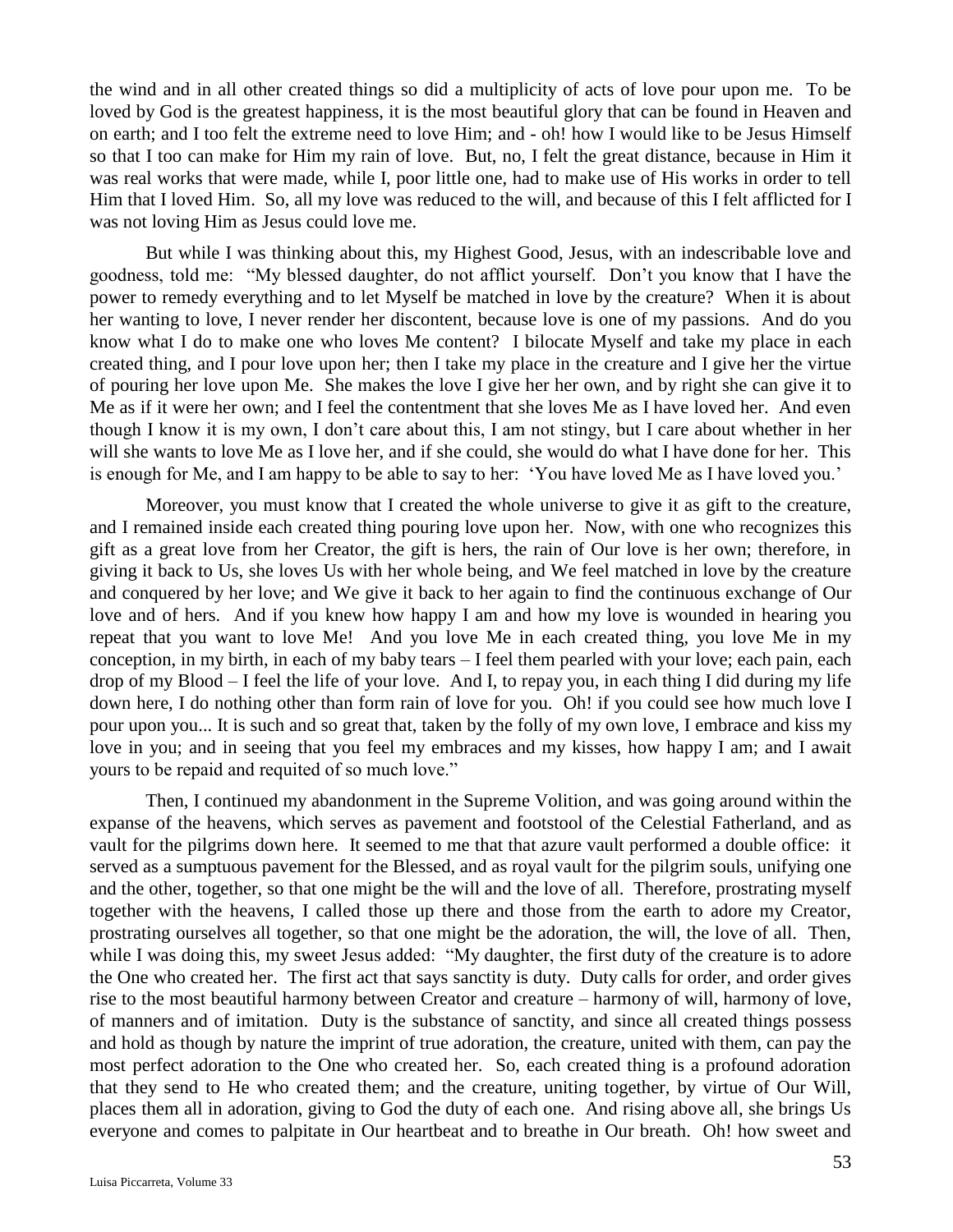pleasing is this heartbeat and breath within Our own; and We, in exchange, palpitate in her heart and breathe within her breath, giving her the divine heartbeat and breath as life, inheritance and growth of Our Supreme Being in her. And here is how, with the duty of adoration, arises the first duty of the act of creation – that of giving life to her Creator within her soul, giving Him the dominion, the freedom to be formed, to palpitate and breathe, filling her with love, so that I can say, by deeds: 'This creature is the bearer of her Creator, and she lets Me do whatever I want, so much so, that I possess her heartbeat. She has nothing of her own - what is hers is Mine, and what is Mine is hers. I hold my place of love in her, and she holds her place of honor within Mine. Hence, Heaven and earth exchange the kiss of peace and of permanent union."

#### Fiat!!!

## *How God, by giving us the human free will, placed Himself at our disposal, feeling the creature, adapting Himself to her, as though being in need of her. Loving conditions in which God put Himself for love of the creatures.*

I was doing my round in the Divine Volition, and I paused in everything that my Celestial Mama had done in the Divine Will. My God, what surprise – this Divine Fiat, bilocated, multiplied, operating, forming such enchantment of beauty, of grace, of works, as to stupefy not only Heaven and earth, but God Himself, as He sees Himself enclosed in the Sovereign Queen and operating as God in Her as He operated within Himself. And, oh! how I wished I could give to God, on my part, all that glory that the Sovereign Lady gave Him in all those acts that the Divine Will had done in the sacrarium, in the hiddenness, within the veils of the Immaculate Lady.

But while I was thinking of this, my Highest Good, Jesus, surprising me with His short little visit, told me: "My little daughter of my Divine Volition, there is no greater prodigy, nor greater goodness and love, or boundless magnanimity on Our part, than to descend to the low level of the human will and operate in it as the God that We are, as if We were operating within Ourselves. And behold, in Our infinite wisdom, taken by excess of love toward the creature, We gave her the little human free will, independent from all. By giving her this free will, We placed Ourselves at her disposal - if she wanted for Us to descend into her littleness and lowliness to operate as God, and for Our Will to do in her what It can do in Our Supreme Being. This was the greatest prodigy, and the love which no other love could equal – giving the human will to the creature, almost to remain subject to her, as though wanting to depend on her in the good that We want to operate in her and in the works that We must carry out. Is this not an insuperable finesse of love? And then, giving her this will for her free willing, so that the creature might be able to say to Us: 'You have come into my home, and I must come into your home. Hence, You do whatever You want in me, and You will let me do whatever I want in You.' This was the agreement that We set between her and Us, and by giving her the free will, she could tell Us that she was giving Us something that was in her power. Is this not a magnanimity, a love, that surpasses everything, that only Our Supreme Being could do and wanted to?

But this is not all. Our love gazed fondly at this free will of the creature and formed as many centers in order to bilocate itself in them, and form as many kingdoms of dominion in which We were to show off Our divine works, multiplying them to infinity, without restriction, without limits, operating in these centers as God, as if We were operating within Ourselves. More so, since in the small human wills Our love showed off more, used more power, because it takes more art to restrict Our immensity within the small circle of the human wills, almost putting a limit to Our power, to lower it unto the low level of the human volition. And then, feeling the creature with Us in what We

**June 17, 1935**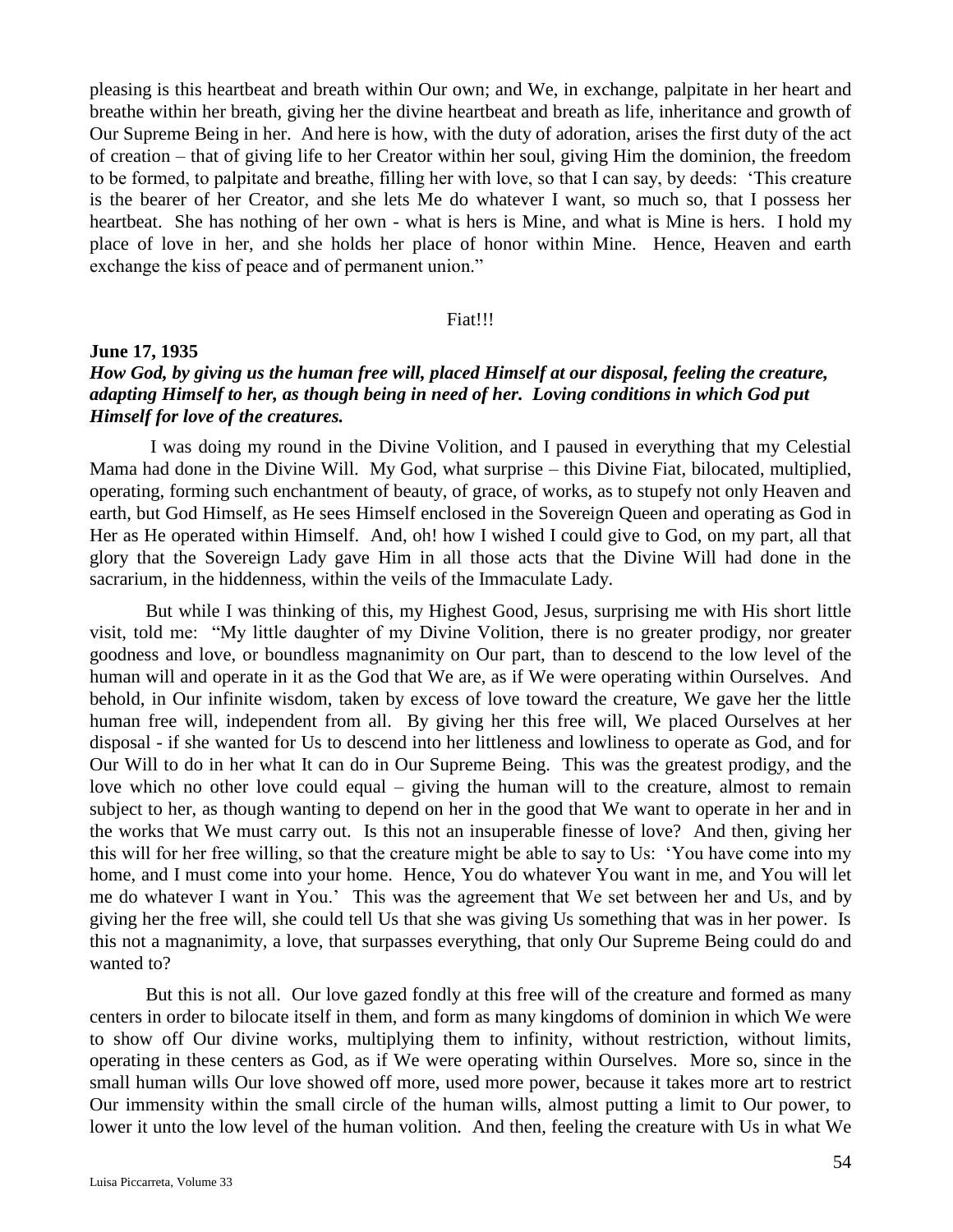had to do, because We want her operating together with Us, almost adapting herself to Us, and We adapting Ourselves to her; and Our love is so great as to adapt itself also to her human ways... This gives Us more to do, Our love pours out more and loves unto the excesses this human will that gives it its royal place, its free dominion. On the other hand, in operating outside of the human circles, who doesn't know that We can do anything and We have an immensity that can reach anything, a power with no limits  $-i$  if it wants it, it can do anything  $-i$  a wisdom that disposes everything, a love that loves all and envelops all even if it is not loved back? Our Supreme Being is free, It has need of no one and can do whatever It wants; and since We can do anything, We do not work in doing the greatest works – it is enough to want it, and in one instant We do everything. On the other hand, when We want to operate in the creature, as though being in need of her, We must attract her, We must tell her how much We love her and what We want to operate. We don't want a forced will, therefore We want her to know it and spontaneously open the doors to Us, feeling honored to give Us the operating place within her will.

In such conditions did Our love put Us in the creation of man – it loved him so much as to reach the excess of giving him the free will, so that he might be able to say: 'I can give to my Creator.' Could Our love love him more? This is why the glory, the honor that the creature gives Me when she lets Me operate in her will is so great, that no one can comprehend it – it is Our same glory and honor that she gives Us; in all her acts runs Our life, Our love. She can say: 'I give God to God.' This is the highest point that the creature can reach; it is the most excessive love that a God can reach.

Oh! if the creatures would comprehend the love, the great gift that I gave them by giving them a free will! I elevated her above the heavens, the sun, the entire universe. I can do whatever I want over anything, without anyone knowing anything; but with the creature I lower Myself, I ask her with love for a little space within her will, to be able to operate in her and do good to her. But, alas! many deny it to Me and render my Will inoperative within their human will. My sorrow is infinite in the face of such great ingratitude of theirs.

Now, who would you admire more: a king who operates within his royal palace where he holds everything in his power - command over all, doing good to all, his palace equipped for anything the king wants to do; or a king who descends unto the low level of a hovel and carries out the same action he would do in the royal palace? Would it not be more admirable, would it nor be a greater sacrifice, a love more intense, to operate as king in the little hovel rather than in the royal palace? In the palace all things are suited to let him operate as king, while in the hovel the king must adapt himself to it, and be so ingenious as to be able to do the same actions he would do in his palace.

So We are: to operate in the Royal Palace of Our Divinity, to do great things, is Our own nature; but to do them in the hovel of the human will gives of the incredible, it is the greatest excess of Our love."

#### Fiat!!!

### **July 8, 1935**

## *Inseparability of one who lives in the Divine Will with her Creator. The Queen of Heaven together with Jesus in instituting the Most Holy Sacrament. The children of the Divine Will will be suns and stars that will crown the Celestial Sovereign.*

It seems to me that I can't find rest if I do not abandon myself in the arms of the Divine Will, which flings me into Its endless sea where I find what It did for love of the creatures. And now I pause at one point, now at another of Its multiple works; and I admire them, I love them, I kiss them, and I thank the Divine Will for such great magnificence and so many loving industries toward us,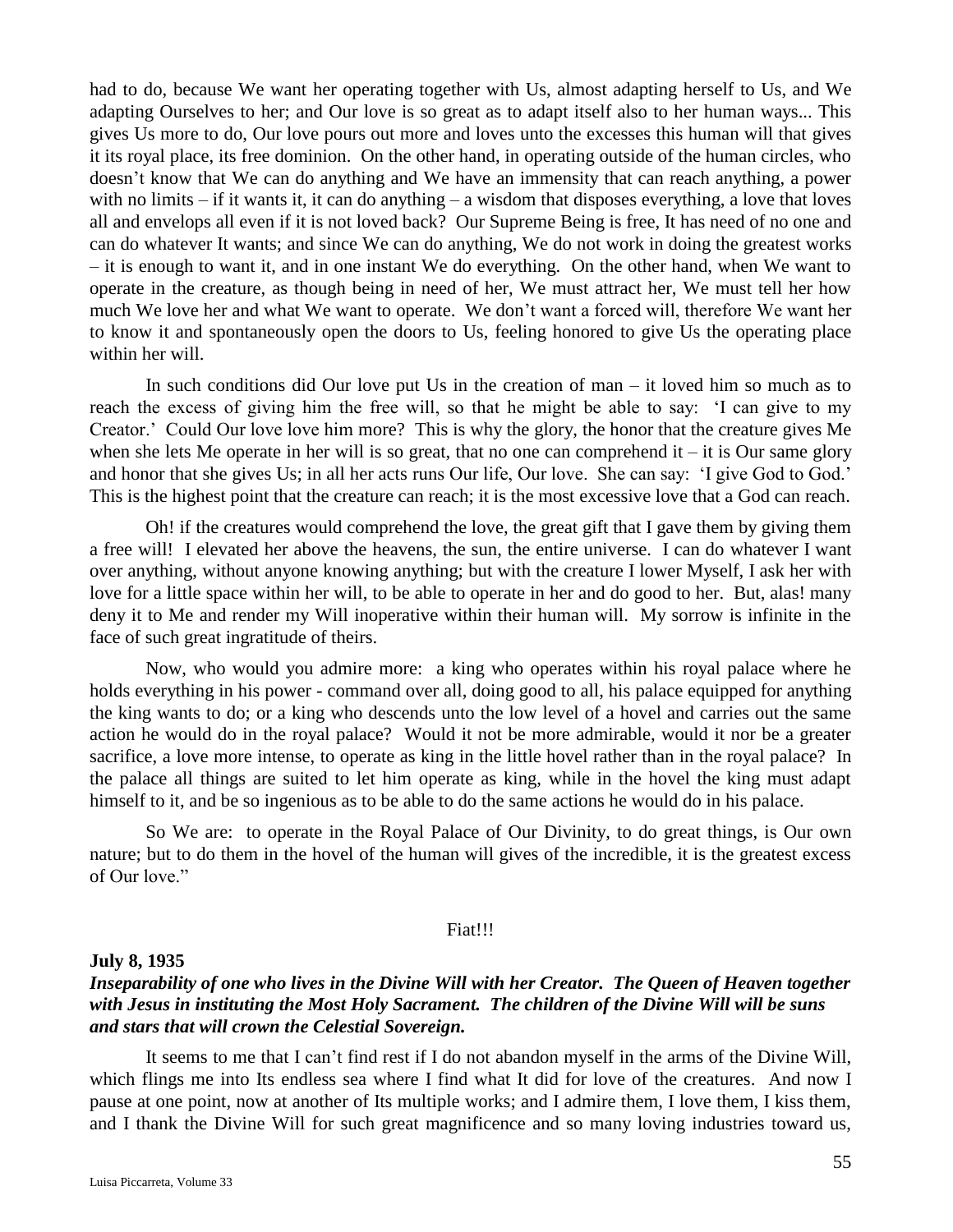miserable creatures. But while going around, to my surprise, I found myself before the Great Lady, our Queen and Mother, the most beautiful work of the Sacrosanct Trinity. I remained here, contemplating Her, but I have no words to be able to say what I comprehended. And my beloved Jesus, with an unspeakable sweetness and love, told me: "My daughter, how beautiful is my Mama. Her empire extends everywhere, Her beauty enraptures and chains all; there is not one being that does not bend its knees to venerate Her. So was She made for Me by my Divine Will. It made Her inseparable from Me, in such a way that there was no act I did which the Sovereign Queen did not do together with Me. The power of that Divine Fiat, pronounced by Me and by Her, which made Me be conceived in Her virginal womb, giving life to my Humanity - that Fiat, always identical; and each time I operated, the Divine Fiat of my Mother held the right within my Divine Fiat to do what I was doing.

Now, you must know that when I instituted the Sacrament of the Eucharist, Her Divine Fiat was together with Mine, and together We pronounced the Fiat that the bread and the wine be transubstantiated into my Body, Blood, Soul and Divinity. Ah! just as in being conceived I wanted Her Fiat, so did I want It in this solemn act which gave origin to my Sacramental Life. Who would have had the Heart to put my Mama aside in an act in which my love showed off with such exuberant excesses as to seem incredible! Rather, not only was She together with Me but I constituted Her Queen of the love of my Sacramental Life; and She, with love of true Mother of Mine, offered Her womb to Me again – Her beautiful soul, to keep Me defended and sheltered from the horrendous ingratitudes and enormous sacrileges which, alas, I would receive in this Sacrament of love.

My daughter, this is my purpose: I want my Divine Will to be life of the creature, so as to keep her together with Me, to let her love with my love, operate in my works. In sum, it is the company of the creatures that I want in my acts - I do not want to be alone. And if it were not so, why call the creature into my Will, if I were to remain an isolated God, and she, alone, without taking part in Our divine works? And not only in instituting the Most Holy Sacrament, but in all the acts I did during the whole course of my life, by virtue of the one Will by which we were animated, whatever I did, my Mama did as well. If I performed miracles, She was together with Me operating the prodigy; I felt in the power of my Will the Sovereign of Heaven calling the dead to life together with Me. If I suffered, She was together with Me, in pain. There was not one thing in which I did not have Her company, and Her operating and Mine fused together. This was the greatest honor that my Fiat gave Her: the inseparability with Her Son; the unity with His works. And it was the greatest glory that the Virgin attested to Me; so much so, that I placed, and She received, the deposit of the works done in Her Maternal Heart, jealous in keeping even the breath. This unity of Will and of works ignited such love between Us as to be enough to set the whole entire world aflame and consume it with pure love."

Jesus became silent, and I remained in the seas of the Celestial Sovereign. But who can say what I comprehended? And my Highest Good, Jesus, continued, saying: "My daughter, how beautiful is my Mama - Her majesty is enchanting. Before Her Sanctity the Heavens lower themselves; Her riches are endless and incalculable; no one can be said to be similar to Her. This is why She is Lady, Mother and Queen. But do you know what Her riches are? Souls. Each soul is worth more than an entire world. No one enters into Heaven if not through Her and by virtue of Her Maternity and of Her sorrows. So, each soul is a property of Hers, and this is why, indeed, She can be given the name of true Lady. See then, how rich She is; Her riches are special, are full of lives, speaking, loving, singing the praises of the Celestial Lady. As Mother, She has Her innumerable children; as Queen, She will have Her people of the Kingdom of the Divine Will. These children and this people will form Her most refulgent crown – some as suns, others as stars, they will crown Her august Head with such beauty as to enrapture the whole of Heaven. So, the children of the Kingdom of my Divine Will will be those who will render to Her the honors of Queen; and transforming into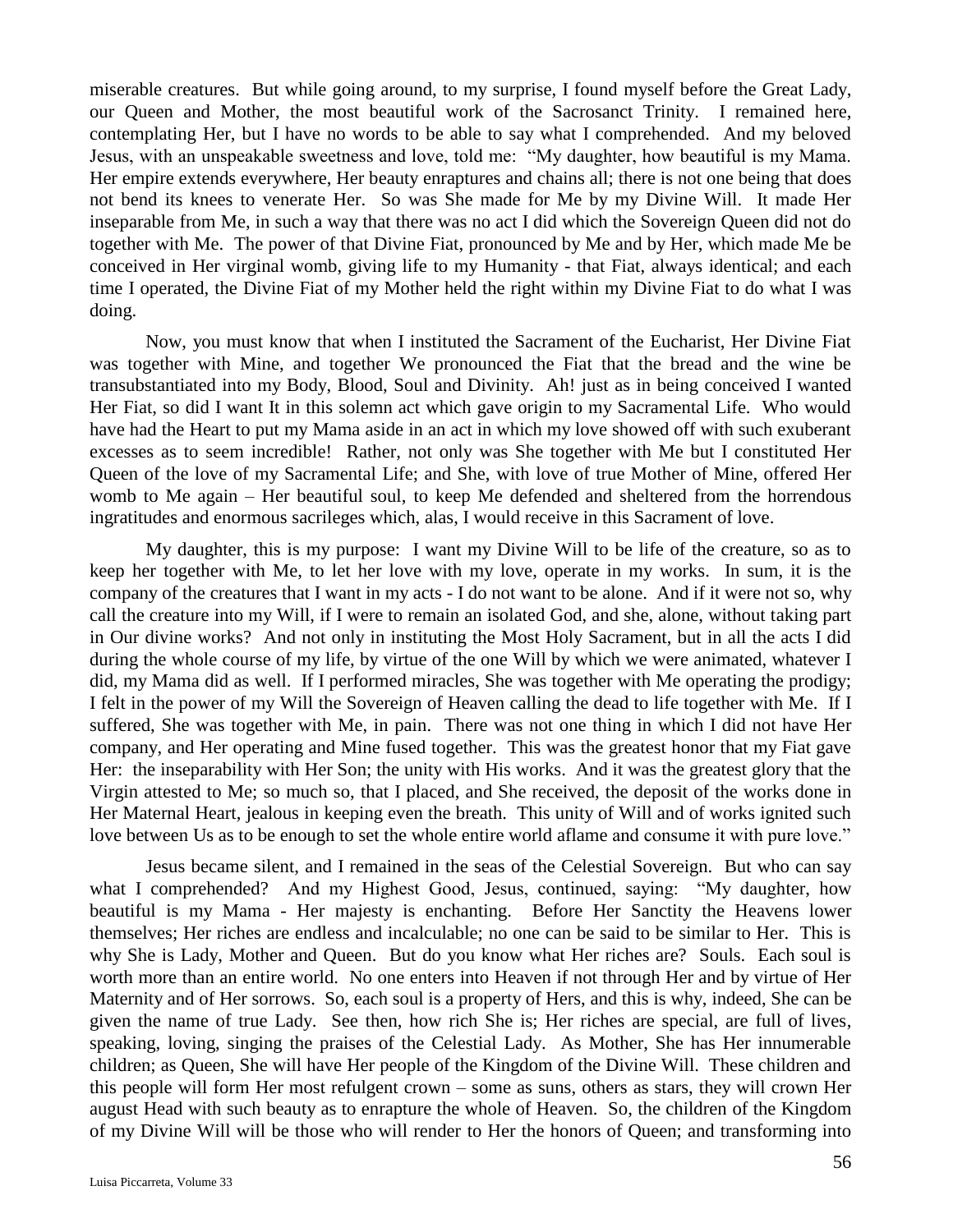sun, they will form for Her the most beautiful crown. This is why She longs intensely for the coming of this Kingdom - because after Her refulgent crown with which the Most Holy Trinity crowned Her, She awaits the crown of Her people who, proclaiming Her Queen, would offer to Her their life transformed into Sun as attestation of honor and of glory.

Oh! if they comprehended what it means to live in my Will, how many divine secrets would be revealed, how many discoveries they would make about their Creator. Therefore, be content with dying rather than not live in my Will."

#### Fiat!!!

## *Certainty of the Kingdom of the Divine Will upon earth. Mighty wind to purify the generations. The Queen of Heaven, placed at the head of this Kingdom.*

My mind is always back into the interminable sea of the Divine Volition which, in murmuring, smiles with love to the creature and wants her smiles of love. It does not want for her to remain behind and not give It tit for tat. Not doing what the Divine Will does while one lives in It is almost impossible. But who can say what the creature feels in this divine sea? The purity of Its kisses, Its chaste embraces which infuse in her celestial peace, divine life, and such fortitude as to conquer God Himself. Oh! how I would love for everyone to experience it - to come to live in this sea... Surely they would never again get out of it.

But while I was thinking this, I said to myself: 'But, who knows who will see this Kingdom of the Divine Fiat when It comes? Oh! how difficult it seems.' And my beloved Jesus, making me His short little visit, told me: "My daughter, yet It will come. You measure what is human, the sad times that enwrap the present generations, and this is why it seems difficult to you. But the Supreme Being holds the divine measures, which are so extensive that what seems impossible to the human is easy for Us. We need to do nothing but a mighty wind, which will be so strong that they will let themselves be carried away by the currents of the wind, which will purify the sickly air of the human will; it will make a heap of all the sad things of these times, and will disperse them like dust swept by a mighty wind. Our wind will be so strong, mighty and operative, that it will not be easy to resist it. More so, since its waves will be crammed with graces, with light, with love, which will drown the human generations; and they will feel transformed. How many times a strong wind sweeps away entire cities and transports people, trees, soil and water to other places, and perhaps far away, without their being able to oppose it? Much more so will Our divine wind do – wanted, decreed by Us, with Our creative power. And besides, there is the Queen of Heaven who with Her empire prays continuously for the coming of the Kingdom of the Divine Will upon earth. And when have We ever denied anything to Her? Her prayers are mighty winds for Us, which We cannot resist; and the very strength of Our Will that She possesses is for Us empire, command. She has all the right to impetrate It, because She possessed It on earth and She possesses It in Heaven; hence, as possessor, She can give what is Hers; so much so, that this Kingdom will be called the 'Kingdom of the Celestial Empress'. She will act as Queen amid Her children on earth; She will place at their disposal Her seas of graces, of sanctity, of power; She will put to flight all the enemies. She will raise Her children on Her lap, She will hide them within Her light, covering them with Her love, nourishing them with Her own hands, with the food of the Divine Will. What will this Mother and Queen not do in the midst of this Kingdom – Her children and Her people? She will give unheard-of graces, surprises never before seen, miracles that will shake Heaven and earth. We will give Her all the free field, that She may form for Us the Kingdom of Our Will upon earth. She will be the guide, the true model, and It will

**July 14, 1935**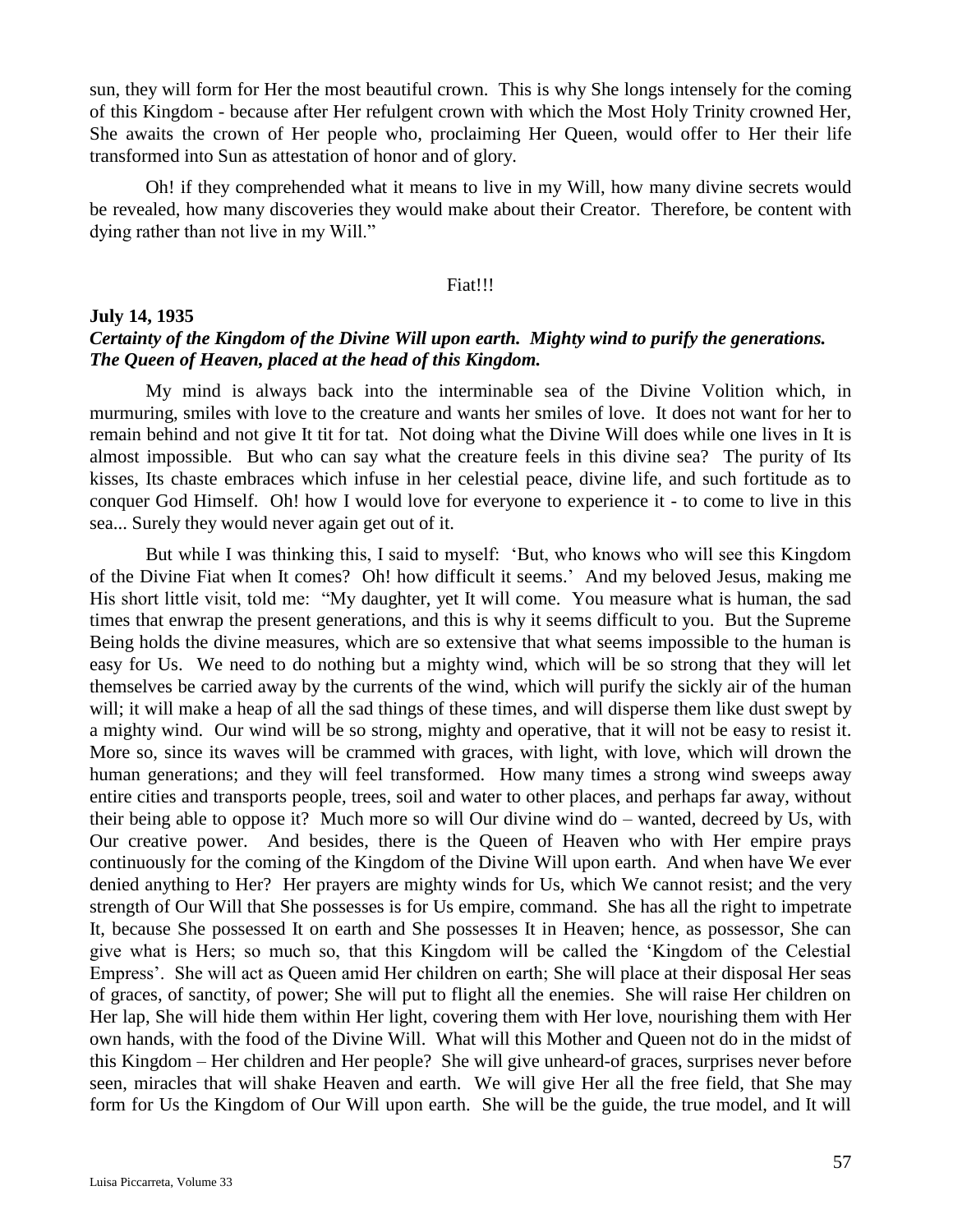also be the Kingdom of the Celestial Sovereign Queen. Therefore, you too, pray together with Her, and in due time you will obtain the intent."

### Fiat!!!

### **July 21, 1935** *The most intimate and most painful pains of Jesus are His waiting; His inventions, delirium and devices of love.*

I am in the arms of the Divine Will, but with the nail inside my heart of the privation of my sweet Jesus. I wait and wait, and the mere waiting is the pain that tortures me the most. Hours seem centuries to me, days are interminable; and if, God forbid, the doubt shows up that my dear Life, my sweet Jesus, will never come again, oh! then I don't know what happens to me  $-I$  want to get rid of myself, and of the very Divine Will that keeps me imprisoned on this earth, and with rapid flight go off to Heaven. But not even this is given to me, because Its chains are so strong, that they are not subject to breaking; and I feel myself being bound more tightly, so much so, that I can just barely think about this, and I end up with a more intense abandonment in the Supreme Fiat.

But while I was delirious and could endure no more, my always lovable Jesus came back to His little daughter, making Himself seen with a wound in His Heart that poured out Blood and flames, as though wanting to cover all souls with His Blood and burn them with His love; and all goodness, He told me: "My daughter, courage, your Jesus is suffering too, and the pains that give Me more suffering are the most intimate, which make Me shed Blood and flames. But my greatest pain is the continuous waiting. My gazes are always fixed on souls, and I see that one creature has fallen into sin, and I wait and wait for her return to my Heart, to forgive her; and not seeing her coming, I wait with the forgiveness in my hands. That waiting renews my pain and forms such torment for Me as to make Me pour out Blood and flames from my pieced Heart. The hours, the days that I wait seem like years to Me. Oh! how hard it is to wait.

But, let us move on. My love loves the creature so much, that in delivering her to the light of day, I establish how many acts of love she must do to Me, how many prayers, how many good works she must do; and this, to give her the right to be loved always by Me, and to be granted the graces, the aids in order for her to do good. But the creatures use this to form for Me the pain of waiting. Oh! how much waiting from one act of love to another, if they even do it for Me. How much listlessness in doing what is good, in praying, if they do it at all. And I wait and wait, I feel the restlessness of my love that makes Me delirious, the yearnings... and it causes Me such an intimate pain, that if I were subject to dying, I would have died so many times for as many as I am not loved by the creatures.

In addition to this, there is my long waiting in the Sacrament of my love. I wait for all, I reach the point of counting the minutes, but, no! - in vain do I wait for many. Others come with such icy coldness as to increase the harsh martyrdom of my waiting to the utmost degree. Few are those who were waiting for Me as I was waiting for them, and only with these do I feel relieved; I feel as though repatriated into their hearts, and I give vent to my love and find a refreshment to the harsh martyrdom of my continuous waiting. To some it may seem that this pain is nothing, while it is the greatest, which constitutes the hardest martyrdom. And you yourself can say how much it costs you your waiting for Me; so much so, that if I had not come to put an end to it and to sustain you, you could not have endured.

Moreover, there is another waiting, even more painful – the longing, the ardent desire, the prolonged yearning for the Kingdom of my Divine Will. It is about six thousand years that I have been waiting for the creature to re-enter into It. I love her so much that I want, I long to see her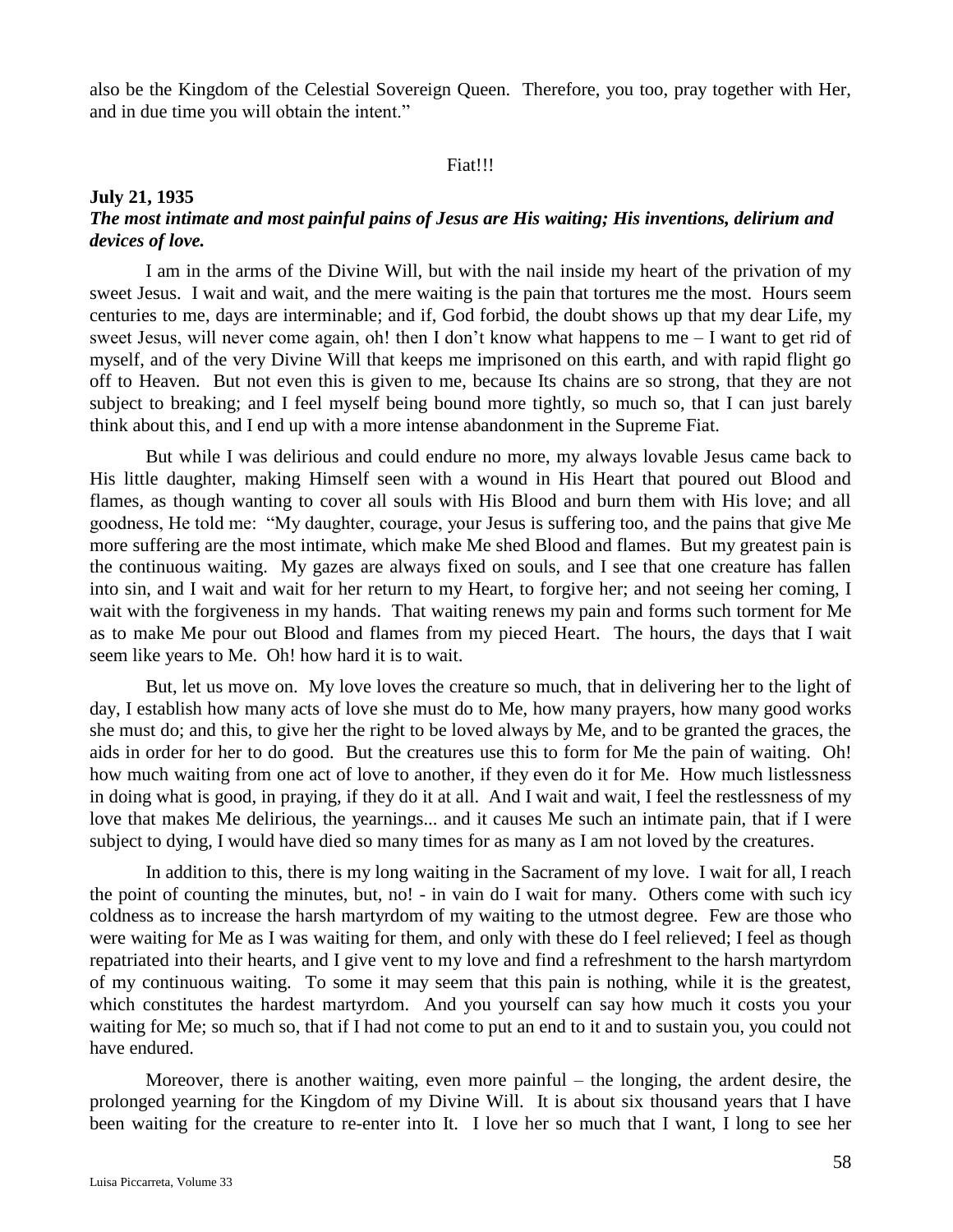happy; but in order to obtain this we must live of one single Will; and so, each act opposed to my Will is a nail that pierces Me. But do you know why? Because it renders her more unhappy and dissimilar to Me; and I, seeing Myself in the immense ocean of my happinesses, while my children are unhappy, oh! how I suffer; and while I wait and wait, I remain around them, I abound with graces and with light upon them, so that they themselves may run, to live life together with Me; and with one single Will, their lot will be changed; we will have common goods, and happiness without end.

The other pains give Me some respite, but the pain of waiting never ceases for Me, it keeps me always on the lookout, it makes Me use the most excessive devices, it makes Me form such inventions of love as to leave Heaven and earth astounded. It makes Me reach the extent of praying the creature, begging her not to keep Me waiting any longer, for I can take no more - it is too heavy for Me.

Therefore, my daughter, unite yourself together with Me, waiting for the Kingdom of my Will, and in the face of all the waiting that creatures make Me suffer, there will be at least the two of us, and your company will give Me relief in a pain so harsh."

#### Fiat!!!

#### **September 28, 1935**

### *The divine love invests each act of the creature. How God in all of His works calls all and does good to all. How the divine life is formed in the creature; how it is nourished and raised.*

I was following the acts of the Divine Will, which transported me into an interminable sea of light, in which It made present to me with how much love God had loved the creature. It is so great, that if the creature could comprehend it, her heart would explode with pure love, unable to resist the impetus, the stratagems, the industries, the finesses, of this love of God. Too little as I am, these flames devour me, and my beloved Jesus, visiting my little soul, to sustain me, told me: "My blessed daughter, let Me give vent to my love, listen to Me. You must know that the creature has always been with Us, in Our divine mind; she has always kept her place within the bosom of her Creator, and each of her acts, thoughts, words, works and steps were sealed *ab œterno* with a special love of Ours. So, in each of her acts there is the chain of many acts of love of Ours which envelop the act, thought, etc. of the creature; and this, Our love, gives life and nourishes the repetitions of all of her acts; and - oh! how beautiful she is in Our divine mind, because she is formed by the continuous breath of Our love – wanted love, not forced, not a love of necessity, but rather, generative virtue of Our Supreme Being that always generates and places Its continuous love upon Its works. This is the virtue of Our omnipotent Fiat – that if It did not generate new works and did not maintain the continuous act of loving, It would feel as though suffocated in Its own flames and paralyzed in Its continuous motion.

Now, wanting to issue the creature from Our divine bosom, We let her walk her little way in time, and Our love does not stop assailing, investing, courting all her acts with its special love. If this were missing, the generative, vivifying and moving force of the human being would be missing. Oh! if the creatures knew that in each of their thoughts runs a distinct love of Ours, and so in their words and works, and even in their breath and heartbeat - oh! how they would love Us and would not profane with unworthy acts Our love so great. See then, how your Jesus loves you and knows how to love you. Therefore, learn from Me how to love Me. This is the prerogative of Our love: to always love everything that has come out of Us; to make all the acts of the creature arise from within Our love."

Jesus became silent, and I remained to think about the excess of the divine love; and my beloved Jesus added: "My daughter, keep listening to Me: Our love is so great, that in each work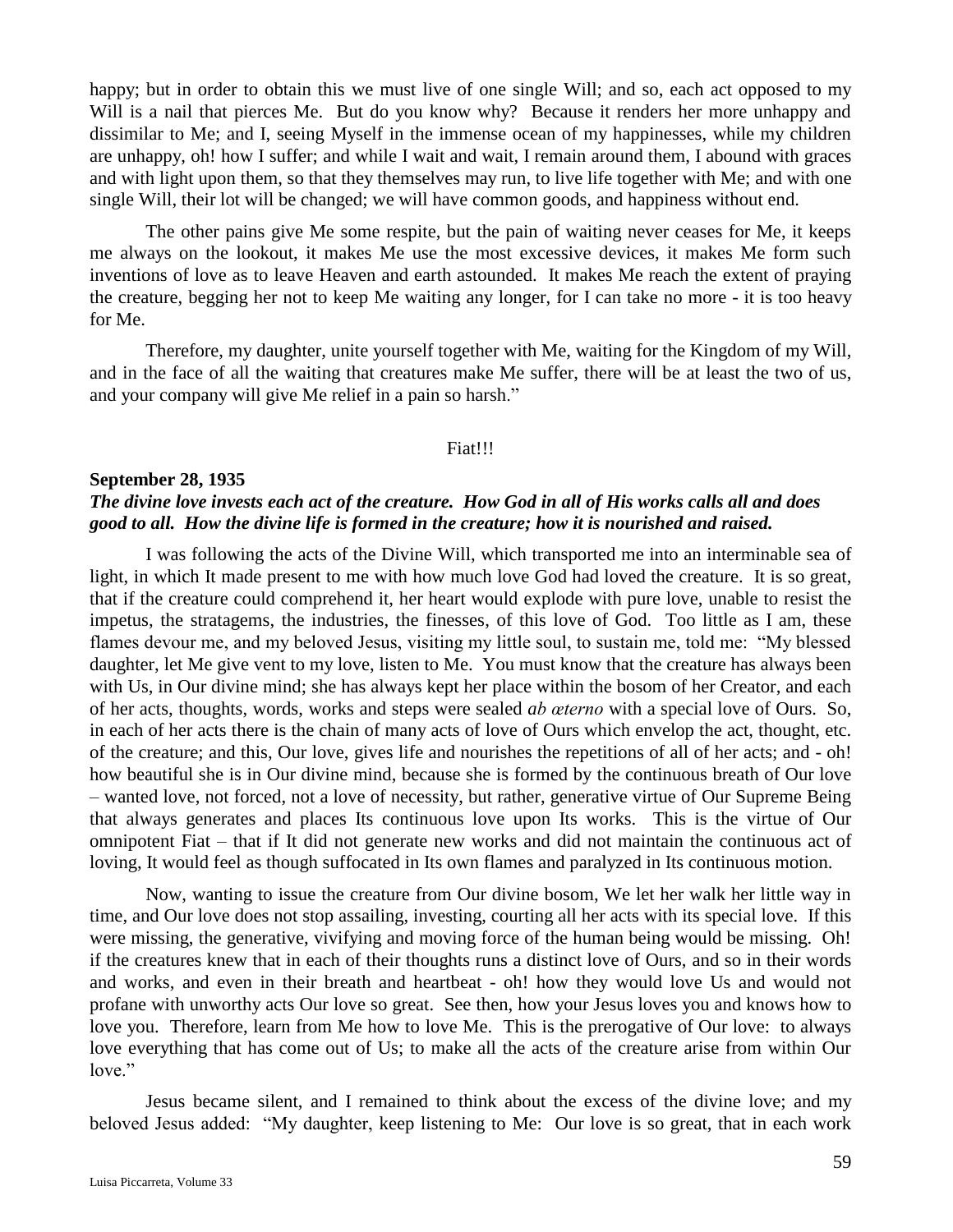that We do We call everyone, as if they were one alone, in order to give to each one the good of the work that We do. We would not operate as God, if Our acts did not have the virtue of being able to give themselves to all, to give the good that they contain. Listen then: my conception in the womb of a Virgin was the greatest work of the whole history of the world. By Our Fiat just wanting it so, It incarnated Itself, without anyone one forcing Us, or deserving it, and with no need on Our part. The need was Our love, and only because it wanted it so. It was an act so great as to enclose and embrace all, and it contained so much love as to seem incredible, so much so, that Heaven and earth are still astounded and enraptured, and all felt invaded by so much love as to be able to feel my Life conceived within all. See then, where my love leads Me – to be conceived in each soul, in each instant and always; conceived once, I conceive always. Is this not like being conceived in the consecrated Host, in each act of creature that loves Me and does my Divine Will?

Now, this is not all yet, until my love gives unto excesses as to be able to say: 'Do you see how much I have loved you? I had nothing left to do and to give you in order to love you. Aren't you happy?' Listen to where I reach: just as in the womb of the Holy Virgin I breathed through Her breath, warmed by Her warmth, nourished by Her blood, so do I expect the breath, the warmth, the growth from the creature that possesses Me in order to develop my Life. But do you know in what constraints my love puts Me? When the creature loves Me, she gives Me breath, she gives Me warmth; each good she does, if she prays, if she suffers for Me, if she adores Me and glorifies Me, she makes Me grow, she gives Me motion and contributes to form Me inside her soul. So, if she does not love Me and gives Me nothing, I feel out of breath, with no warmth or nourishment, and I do not grow. Alas! in what conditions does my love put Me, and the ingratitude of the creature!

Now, if she gives Me the good of letting Me grow, in such a way as to let Me fill her soul completely with my Life, then do I carry out my Life in her, I walk in her feet, I work in her hands, I speak in her voice, I think within her mind, I love inside her heart, and I receive my contentment. How happy I am! Nothing is left of the creature other than a veil that covers  $Me - I$  am the Master, the Actor, I form my field of action, I can do whatever I want; my Divine Will repeats Its omnipotent Fiat continuously; my love has received its conception, it goes into follies for it has formed its life in the creature. Therefore, there is nothing I do, whether in Creation, in Redemption, in the Sanctification, in my Sacramental Life, or in Heaven and on earth, in which my love, with rapid flight, does not run to give to all the good that I do, the sanctity of my works. Hence, no one can say: 'He did not do this for me. This good I have not received.' If then, ungrateful, they do not receive it, it's all their fault, but my part is not lacking to anyone. But see where my love reaches: even if they do not let Me grow, leaving me without the breath of their love, the nourishment of my Will, and they make Me shiver with cold because their wills are not with Me, and I remain even without clothing, like the most perverted and abject, because their works are not upright and holy, and are far from pleasing Me alone, whom they should serve in order to clothe Me – yet, I do not leave; bearing such great human ingratitude and waiting with invincible patience and preparing a surprise of love, a grace that would strike man more, to have him give Me what is necessary to let Me grow in his soul, because at any cost I want to form my life in the creature. I use all arts to obtain my intent, and many times I am forced to lay hand to the scourges, to make Myself known – that I am present in her soul.

My daughter, compassionate Me and repair for such great human ingratitude. I am everything for them, I give them continuous breath and heartbeat, motion, warmth and nourishment; and they, ungrateful, deny Me that which I give to them, after I gave them the great honor of making of them my living temple, my royal palace upon earth. What pain, what sorrow! Therefore, I recommend to you – don't leave Me without the breath of your love; give Me at least what is needed to let Me grow;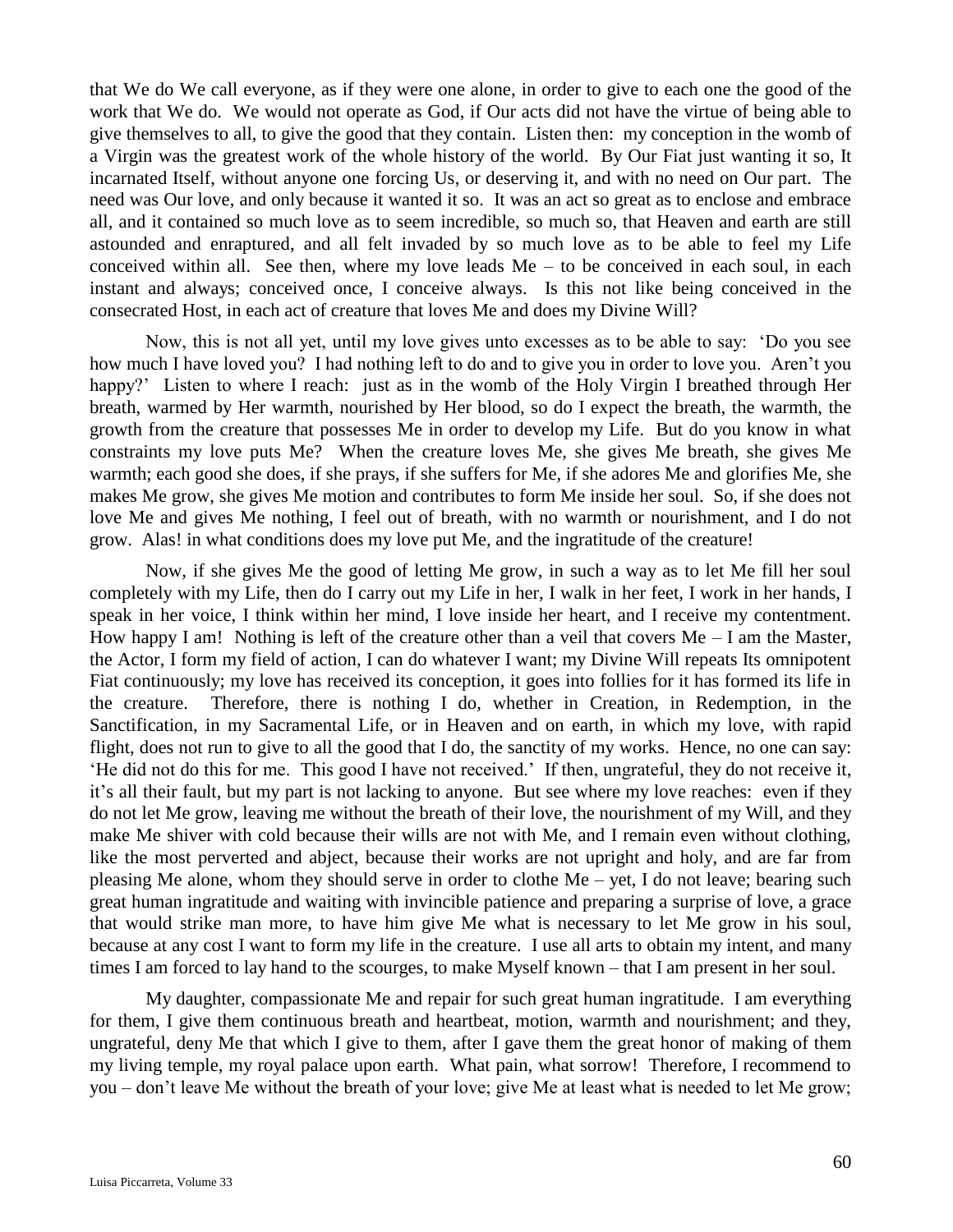let my Will be your life, so as to let Me dwell in your royal palace with decorum and with the sumptuousness that your Jesus deserves."

#### Fiat!!!

#### **October 4, 1935**

## *All the glory, the love, is in being able to say, with facts: I am a continuous act of the Will of my Creator. Necessity of the diversity of offices and of actions.*

I was doing my round in the Divine Will, in order to trace all of Its acts done in Creation, to place my little *'I love You'* and unite myself with all created things to glorify my Creator and be able to say: 'I am at my place of honor, I am doing my office, I am a continuous act of Divine Will. I can say that I am nothing, I do nothing, but I do everything, because I do the Divine Will.'

But while I was thinking this, my Highest Good, Jesus, making me His short little visit, all goodness, told me: "My blessed daughter, each created thing occupies a distinct office, and even though the will of all is one, not all of them, however, do the same thing. It would not be order, nor virtue of Divine Wisdom if one created thing repeated what another does; but since one is the Will that dominates them, the glory It receives from one, another gives Me as well, because all the substance they possess and the good and the value with which they are invested is the fact that they can say: 'I am a continuous act of the Will of my Creator. Greater glory, honor and virtue He could not give me than for me to be an act of Divine Will.' This is so true, that the little blade of grass, with its littleness, the little space it occupies of the earth, seems to do nothing, no one looks at it; yet, because so did my Will want it, nor does it try to do more than what a blade of grass can do, by doing my Will, it matches the glory that the sun gives Me, which, with such majesty, lords it over the earth, so much so, that it can be called continuous miracle of all Creation. And since all created things are united among themselves, the sun, with all its majesty, with its light, kisses and warms the little blade of grass, the wind caresses it, the water waters it, the earth gives it its little place in which to form its life. Yet, what is a blade of grass? One can say: nothing. But because it possesses my Will, it will have its virtue of doing good to the human generations. In fact, I having created everything out of love and to do good to the creatures, all of them hold a secret virtue of giving the good that they possess.

See then, how everything is in doing my Will - never go out of Its divine and interminable boundaries. By just doing my Will, though it may seem that one does nothing, it is not true – the creature already finds herself together with the divine operating, and can say: 'What God does, I do as well.' Does this seem nothing to you? God does everything, and the soul takes part in everything. So, it is not the diversity of the actions or the offices that can make the creature say that she does great things, but it is my Will that gives them value, It nullifies them, It puts them in the divine order and places Its image on them, as the seal of Its works.

As for the diversity of offices and actions, it is rather order and harmony of my infinite Wisdom. Also in Heaven there are diverse choirs of Angels, diversity of Saints – one is martyr, another is virgin, another is confessor. Upon earth my providence maintains many different offices – one is king, another is judge, another priest; some form the people, some command, some others are dependent. If all did one single office, what would be of the earth? A complete disorder. Oh! if all understood that my Divine Will alone knows how to do great things; though they may be small and insignificant, oh! how they would all be happy, and each one would love the little place, the office in which God put them; but since they let themselves be lorded over by the human will, they would want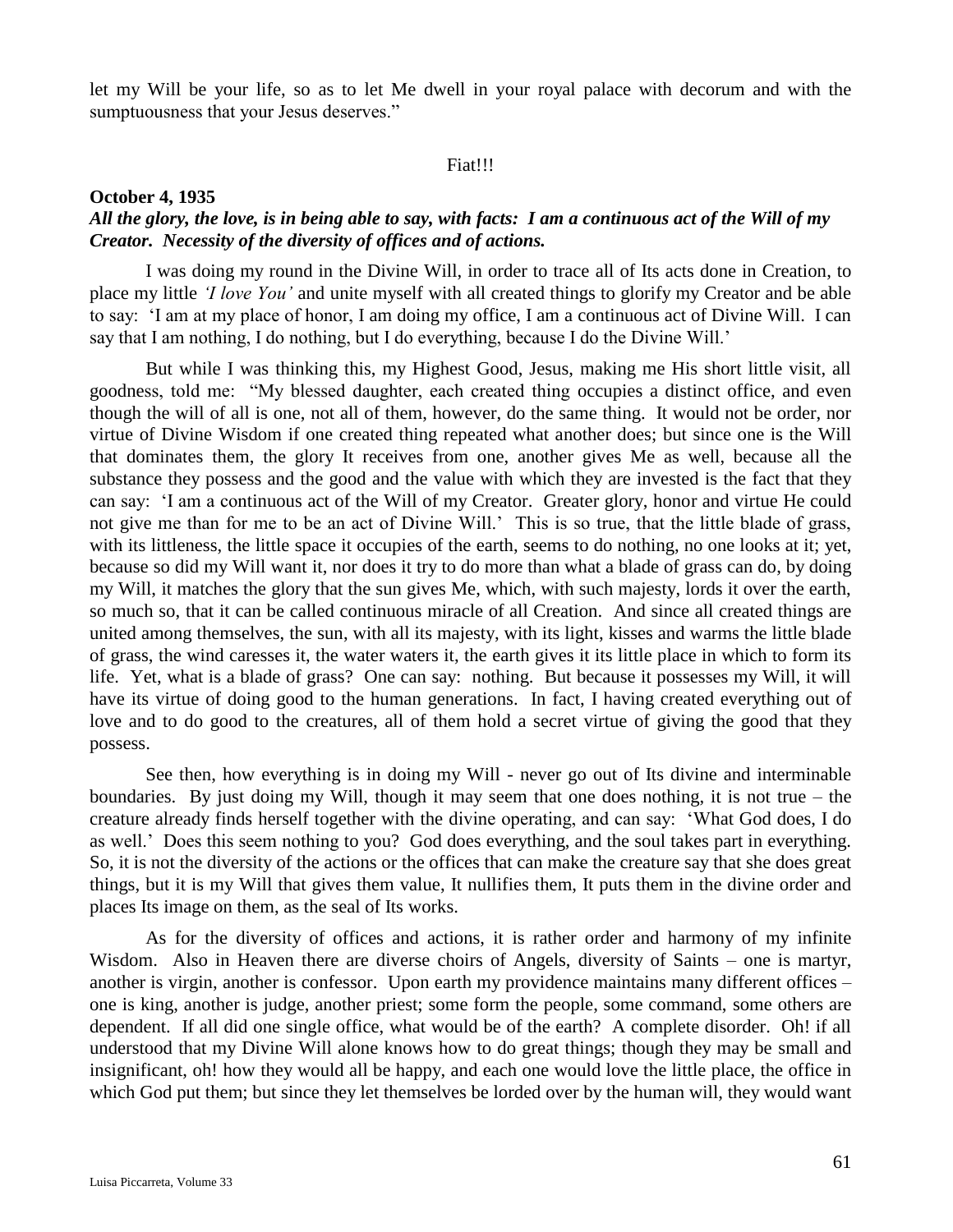to give of themselves, do some great action, which they cannot do. And so they are always discontent of the condition or the place in which my Divine Providence put them for their good.

Therefore, content yourself with doing little united with my Will, and not something great without It; more so, since It being immense, It will find in you all of Its acts, and you will find yourself in Its love, inside Its power, into Its works, in such a way that you will not be able to do anything without It, and It won't be able to do anything without you. Here is how, then, with the living in my Will, such prodigies run together as to seem incredible: the 'nothing' of the creature at the mercy of the All; the 'nothing' prey to a Will that can do anything. What will It not do of this nothing? It will make works worthy of a Supreme Fiat. Hence, the act most beautiful, most solemn, most pleasing to Us is the 'nothing' of the creature, given to Us freely, to let Us do whatever We want."

#### Fiat!!!

#### **October 7, 1935**

## *One who does not live of the Will of God forms his living Purgatory on earth, and in prison. The Divine Love. A mighty storm; heart-rending scenes.*

My poor mind feels the need to pour itself into the Divine Volition as into its own center; and flinging itself into It, it feels the divine breath, heartbeat, love and life as its own. Who could say he can live without breath, without heartbeat? No one. In the same way, my poor soul would form its own most harrowing purgatory without the Fiat, and my human will would cast me into the abyss of all evils. But while I was thinking of this, my beloved Jesus, surprising me, all tenderness, told me: "Blessed daughter of my Will, how happy I feel that you have understood that you cannot live without my Fiat. One who does not live in It not only forms her own living purgatory, but hinders all of my goods prepared for her; she shuts them into my Heart, and causing Me spasms of pain, forms the purgatory to my love. She suppresses my flames, without the relief of being able to communicate my breath, my life; therefore I feel my breath being suffocated, my life hampered, without the good of being able to communicate Myself to the creature.

Now, you must know that there is nothing I did which does not have as my primary purpose that of making her live of my Will. The Creation serves precisely for this - making the creature live of my Will; and because she does not, she suffocates this life of Mine in the created things. My very coming upon earth was the life of my Will that I came to give her. Even more, you must know that as soon as the soul decides that she wants to live in my Will, my Most Holy Humanity takes Its place in her; my Blood, like pouring rain, pours upon her; my pains, like impregnable wall, surround her, fortify her, embellish her in such an admirable way as to captivate this Divine Will of Mine to live in her. My very death forms the continuous resurrection of the soul to live in It. So, the creature feels regenerated continuously in my Blood, in my pains, in my love, and even in my breath, in which she finds sufficient grace in order to live of my Divine Will. In fact, I place everything at her disposal; just as I kept my Most Holy Humanity at the disposal of my Divine Volition, so do I place It inside and outside the creature, to give life to my Will in her.

Now, until she decides to live in It, my Blood does not rain down because it has nothing to regenerate into divine; my pains do not form the wall of defense because the human will forms the continuous collapse of my works, and renders my death as though powerless for her rising again completely in my Will. And so my Life, my pains, my Blood, if the soul does not live of my Will, remain at the door of the human will, waiting with invincible patience to enter, to assail her from all sides, to give her the grace of living of my Will; and unable to enter, everything remains suffocated in Me – my Blood, my pains, my Life – and oh! how I suffer in seeing that she gives Me no freedom to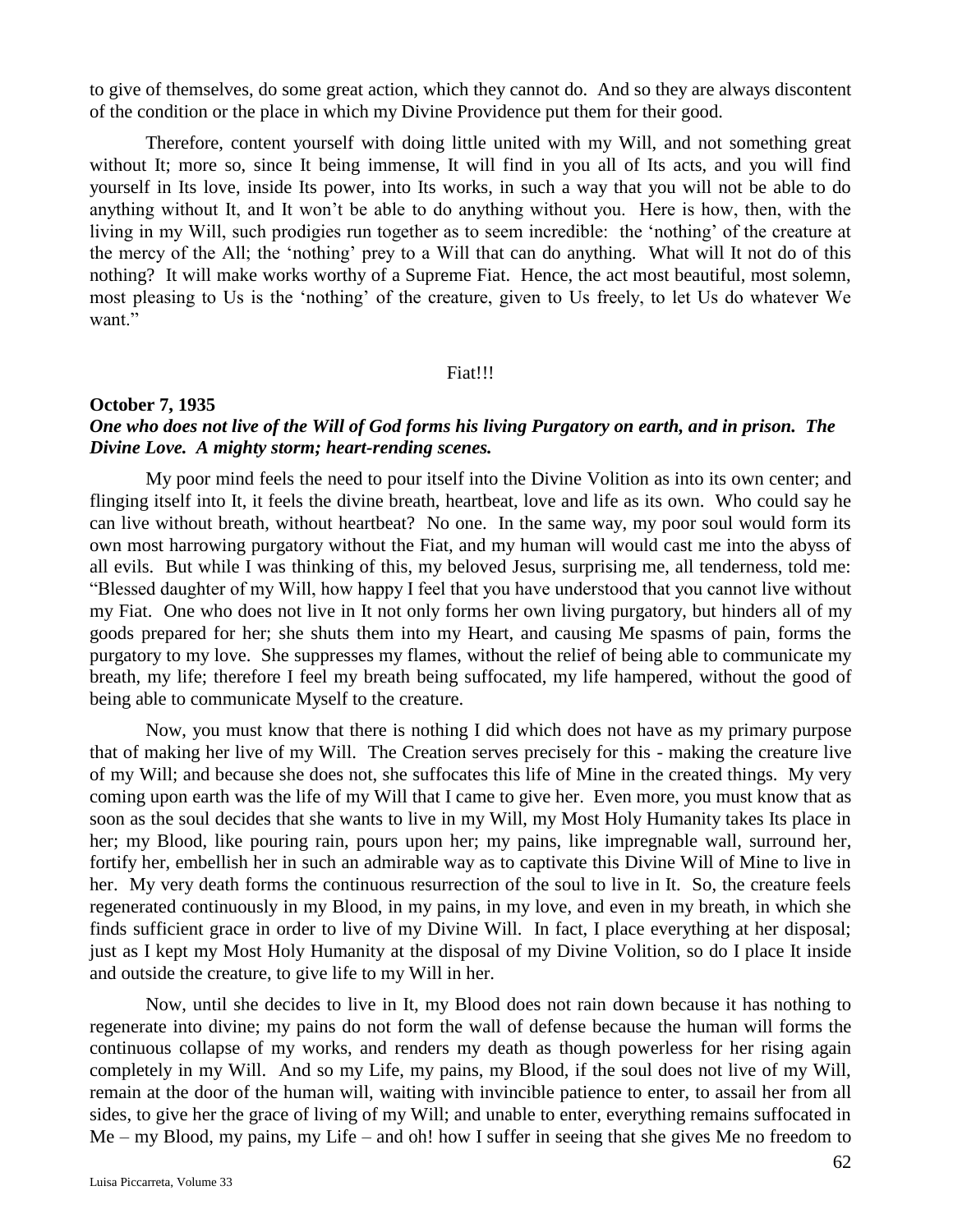give her the good I want. My love tortures Me; my pains, my wounds, my Blood, my works, like many pitying voices, tell Me constantly: 'This creature hinders us, she renders us useless and as though lifeless for her, because she does not want to live of Divine Will.' My daughter, how painful it is to want to do good, being capable of doing it, and not doing it."

After this, I continued my abandonment in the Divine Volition, which transported me outside of myself; and – oh! how horrifying it was to look at the earth! I would have wanted to withdraw into myself so as not to see anything, but my sweet Jesus, as though wanting me to see scenes so heartrending, made me pause and told me: "My daughter, how painful it is to see such great human perfidy. One nation deceiving another, and both dragging each other's poor peoples into torment and into fire. Poor children of Mine... You must know that the storm will be so strong that it will happen as when a mighty wind transports rocks, soil and trees with its force, in such a way as to leave the area totally emptied, so much so, that new plants can more easily be placed there. In the same way, this storm will serve to purify the peoples, and to make the serene day of peace and of fraternal union arise. You – pray, that everything may serve for my glory, for the triumph of my Will, and for the good of all."

#### Fiat!!!

## **October 13, 1935** *The love of Jesus is so great, that He feels the need to pour Himself out with the creature. He, in the middle, between His Celestial Father and the creatures, remains struck for love of them.*

I was feeling all abandoned, according to my usual way, in the arms of my sweet Jesus, who felt the need to pour out His ardent love. To speak about His love is an outpouring; to make us comprehend in what pains, constraints, hindrances, His love puts Him is the greatest relief for Him. And – oh! how tormenting it is to hear Him with His voice suffocated in crying, fatigued, whispering: "Love Me, love Me, I want nothing but love. Not to be loved is the greatest of my sorrows... And why am I not loved? Because they don't do my Will. My Will is the bearer of my love, and lets the creature love Me with divine love; and I, feeling my love, feel relieved from the intensity of my flames and I feel the sweet refreshment, the rest, the relief of my own love that the creature gives Me."

Now, while I was thinking of this, my Highest Good, Jesus, visiting my little soul, made Himself seen enveloped in His own flames, and told me: "My daughter, if you knew in what constraints my love puts Me... Listen to Me: my Celestial Father was Mine, I loved Him with such intensity of love that I would consider Myself happy to lay down my life so that no one would offend Him. I was one with Him – my very Life; I could not be without loving Him, nor did I want to. Our divine virtue formed one single love with my Celestial Father, therefore I was inseparable from Him. From the position of my Humanity creatures were Mine, incorporated in Me; I could say that they formed my very Humanity – how not to love them? It would be like not loving one's own life. Oh! in what conditions, entanglements, hindrances, did my love put Me! I loved my Father - to see Him offended was the greatest of my martyrdoms; and I loved the creatures – they were my own, I felt them inside Me, and yet, there was no offense they did not give, nor ingratitude they did not commit. My dear Celestial Father justly wanted to strike them, get rid of them; and in-between one and the other I remained struck by the One whom I loved so much, suffering their pains, feeling sorry for them. And while with the Father I too was offended, I still loved them to folly and laid down my life to save each creature. I could not subtract Myself from my Celestial Father, nor did I want to, because He was Mine and I loved Him; even more, it was my duty, as His true Son, to give Him back all the glory, the love, the satisfaction that all creatures owed Him; and although struck by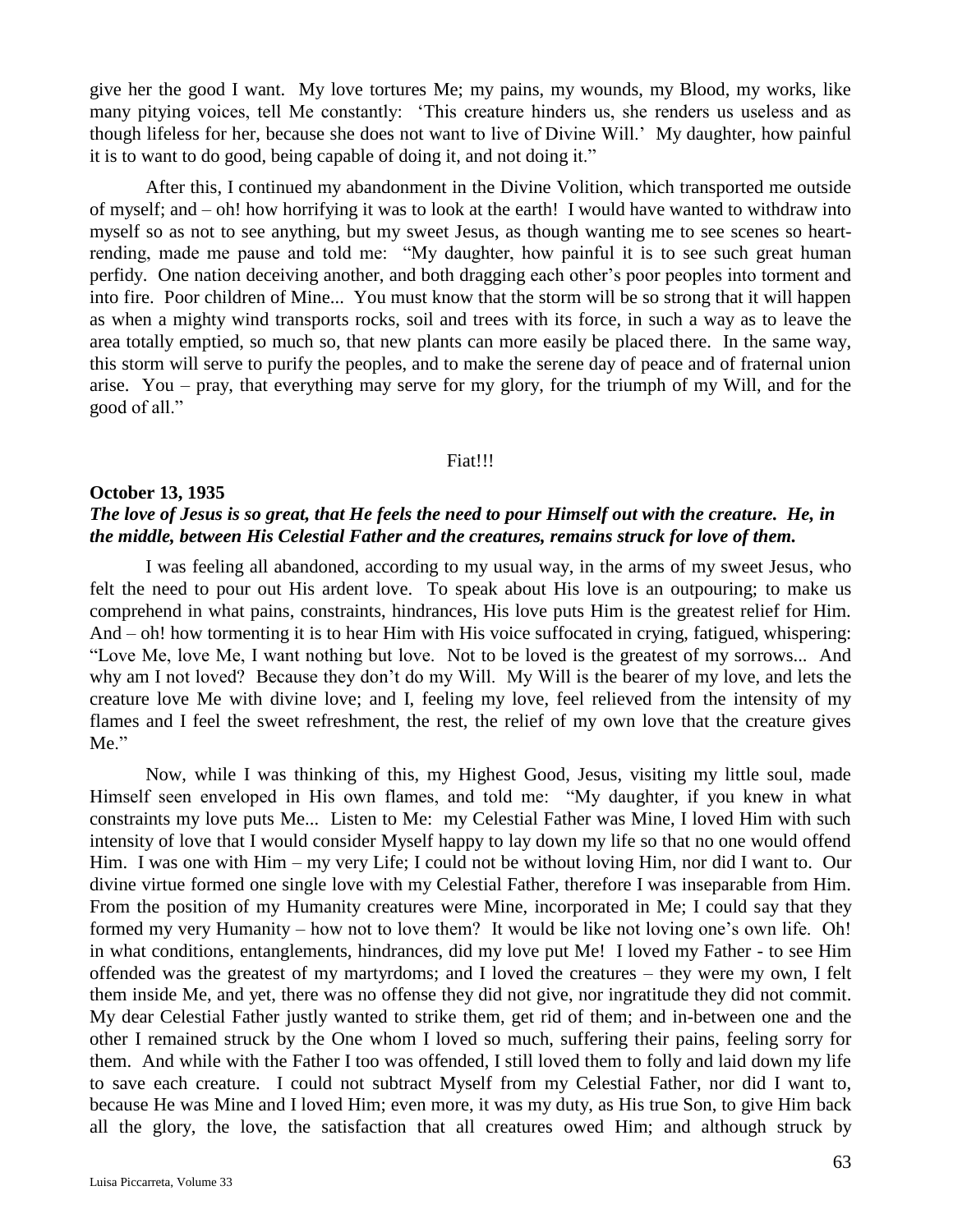indescribable pains, I Myself wanted to let Myself be struck, because I loved Him, and I loved those for whose sake I was being struck. Ah! Only my love, because it is divine, knows how to form such loving inventions, such hindrances as to be incredible; and it forms the heroism of true love, so much so, that one ends up burned, consumed, on the stake of love for His beloved ones, whom He kept as though incorporated within Himself, as they formed His very life. Ah! in what constraints my love puts Me. It fills Me so much, that I feel the need of an outpouring, issuing from Myself surprising works, pains, light, graces, to give vent to my love; and it is such and so great that I remain always inside and outside the creature, to serve her; and now I serve her with light, in the sun, to be able to communicate this outpouring of love; now I serve her in the air, to let her breathe; now I serve her in the water, to quench her thirst; now in the plants, to nourish her; now in the wind, to caress her; in the fire, to warm her; there is nothing done by Me, whether in Creation or in Redemption, in which my love, unable to contain itself within itself, did not come out to make an outpouring of love toward the creatures.

Now, who can tell you how much I suffer in seeing that I am not loved back! How my love remains tortured by human ingratitude! I reach the point of making her sins my own, to grieve over them as if they were mine, unto making the penance that is due. I take upon my shoulders all of her evils, to change them into good; I make the creature my own, fully mine, to the point of giving her a place inside my Humanity, as a member most dear to Me; I keep inventing ever new devices of love to make her feel how much I love her; and seeing Myself unloved – what pain, what sorrow! Therefore, my daughter, love Me! Love Me! When I feel loved, my love finds its rest, and its torments of love are changed into sweet refreshments."

#### Fiat!!!

### **October 20, 1935** *Love and Divine Will go hand in hand. Love forms the raw material adaptable to form the Life of God in the creature.*

My poor mind feels the need to rest in the Divine Volition, to feel loved by He alone who knows how to love it. It feels the life in It, and the greatest happiness with Its sweet company; but while it feels the need to be loved, it feels the ardent fever for loving It, and would want to be consumed with love and get out of the exile, so as to be able to love It with more perfect love in Heaven. My Jesus, when will You have compassion on me?

But while I was thinking this, my beloved Jesus, repeating His short little visit, told me: "My daughter, Love and Divine Will go hand in hand, they never separate, and form one single life. So, my Divine Will created, did many things, but It created and operated while loving; nor would they have been works worthy of Our infinite wisdom, if We did not love what was being created by Us. Therefore, each created thing, even the smallest, possesses the fount of Our Love, and has a continuous sigh, heartbeat, voice: 'Love. I am Divine Will and I am holy, pure, powerful, beautiful. I am Love and I love, nor will I ever cease loving, until I convert everything into Love.'

See then, my daughter, my Divine Will loved first and then It created what It loved. Love is Our breath, Our heartbeat, Our air; and just as air is communicative and there is not one person or one thing that can escape from the air, in the same way Our Love, true air, invests all, adorns everyone and everything, by right It wants to lord it over everything and wants to be loved by all. And It feels Its breath, Its heartbeat, Its air, Its life being taken away when It is not loved, and Its communicative virtue is hampered. Now, if the creature does my Will but does not love, it cannot be said with facts that she does my Will; it might perhaps be Will of God of circumstance, of necessity, for a time, because only the Divine Love possesses the unifying virtue that unites and centralizes everything in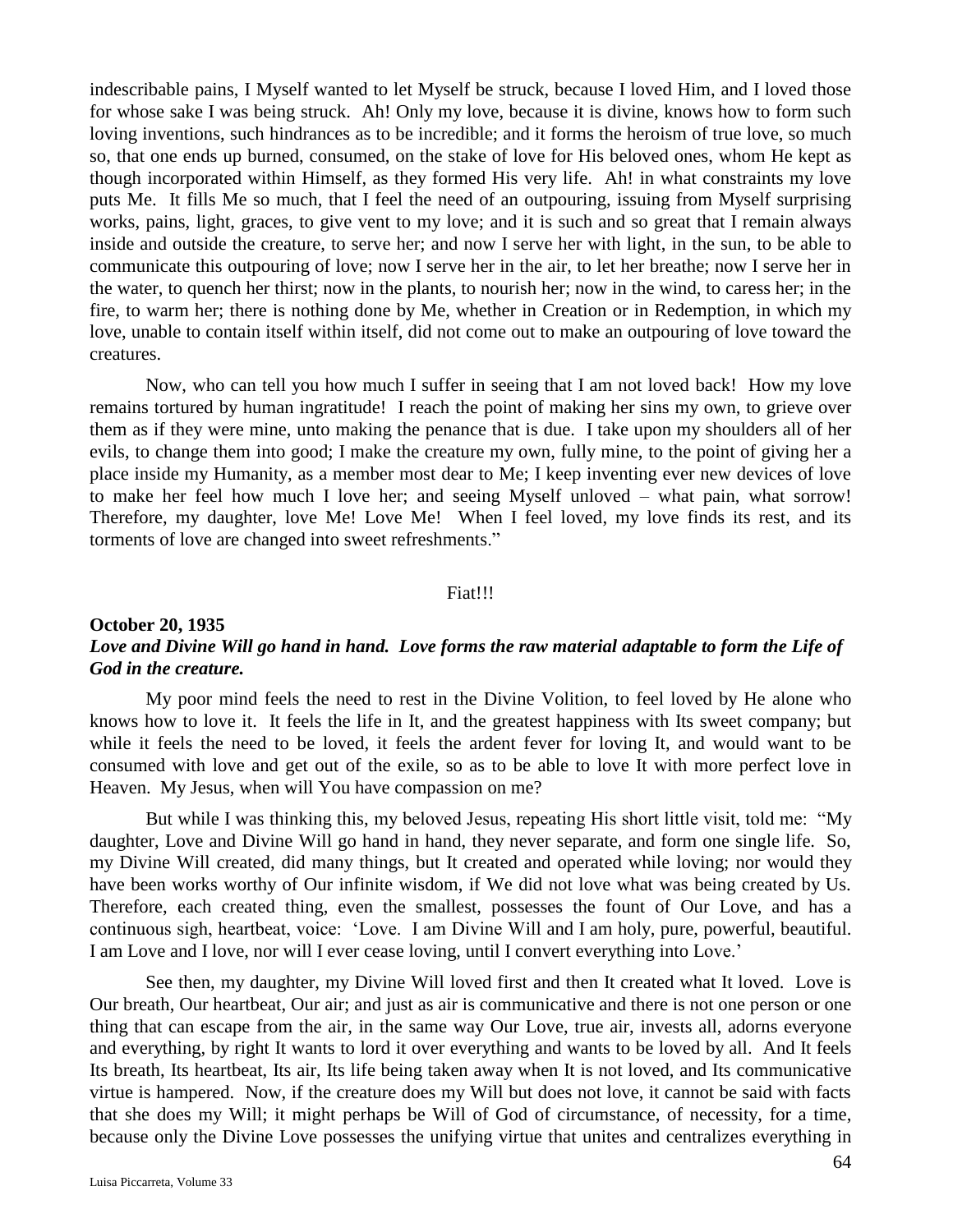my Divine Will, so as to form the life of It. Moreover, if my Love is missing, which alone is capable of rendering and transforming the creature into adaptable material, to make of her the life of the Divine Will, she would remain like a hard object, which cannot receive any impression of the Supreme Being. It is my Love that, like cement, can fill up all the cracks of the human will, and can render it soft, in such a way as to give it the shape It wants and be impressed in it as the seal of the Divine Life. Therefore, Divine Will and Love are inseparable; if you do my Will, you will love, and if you love you place my Will in safety within you. One and the other hold hands: my Will creates, Love offers Itself as material to receive the creating act, so that We can issue Our most beautiful works. This is why, when We are not loved, We become delirious, We feel Our arms being broken, Our creative hands cannot find the material with which to form Our life in the creature.

So, then, let us run together in loving each other, let us love always, and we will be happy, on both sides. Even more, if you live in my Will, I will place my Love at your disposal, and you will have in your power the heroic and incessant Love, that never says enough."

#### Fiat!!!

### **October 27, 1935** *How the Divine Will descends into the human act and creates Its life palpitating in it. How It anticipates Purgatory for one who lives in It.*

I feel in me the power of the Supreme Volition, but so much, that It wants me to undergo, in my little acts, the power of Its divine act; and while It wants it, It wants to be called by the creature, It does not want to be an intruder, nor enter by force, but It wants the creature to know it. And the human will, giving its kiss to the Divine Volition, surrenders its place to the operating of It, and places itself as cortege of the divine act, feeling honored that a Divine Will has operated in its act.

My mind was wandering, and  $-$  oh! how many things it comprehended; but I am incapable of repeating them with words. And my beloved Jesus, all goodness, told me: "My blessed daughter, you have not understood yet what it means that my Will is operating in the human act of the creature. It descends into the human act with Its creative power, with Its majesty, with Its light and with Its lavishness of innumerable graces; and pouring into the human act, It makes use of Its power and creates Its own act in it; and the human act remains as the material It used to create Its act. To create means that It creates as many acts as It wants to create, and sometimes It creates so many of them, for as many creatures as are disposed, who can receive Its act, which contains unheard-of prodigies of graces, of light, of love; it contains the palpitating and creating life of a Divine Will. This is why, then, having to do an act so great, It does not want to do it without the creature knowing it, and without her longing, wanting, calling It, to receive into its act the creating Will of so Holy and Mighty a Volition. What a difference, my daughter, from one who does good, prays, because he feels the duty to do so, or the necessity imposing it, or he suffers because he cannot free himself. As good as they may be, these are always human acts without the virtue of multiplying themselves for as many as one wants; they do not possess the fullness of goods, or of sanctity, or of love; and many times they are a brawl of most vile passions, because the creative power of one who creates what is good is missing, one who knows how to get rid of anything that does not belong to his sanctity.

So, the soul who lets my Divine Will operate in her act gives It the field for continuous creation, and – oh! how glorified and loved It feels, because It can create whatever It wants in the act of the creature. It feels the sovereignty, Its dominion, Its royalty being recognized, loved and respected. Therefore the Heavens tremble and all stand at attention and in act of profound adoration when they see my Divine Will creating in the act of the creature.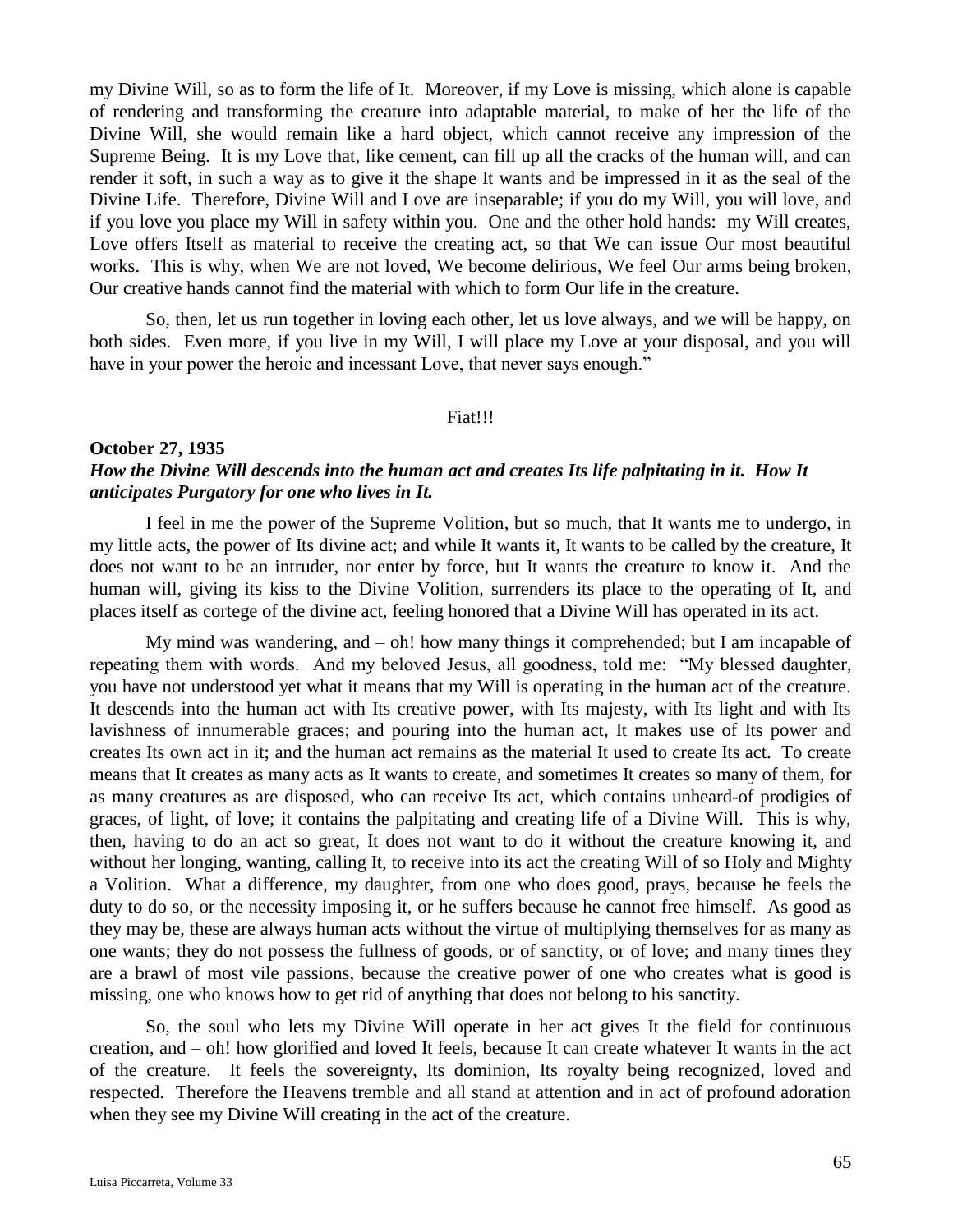Oh! if the creatures knew what it means to live in my Divine Volition, they would compete among themselves to live in It, and It would be populated with the children of my Will. And since in my Will the human will feels incapable of operating, it would do nothing other than receive the continuity of acts of Divine Will; and it is the continuation of the acts of a good that forms the order, the harmony, the diversity of beauties, forming the enchantment and the formation of the life and of the good that one wants to acquire. Isn't Our very Life a continuous repetition? We love always, We maintain the conservation of the universe, and with this We maintain the order, the harmony, the life of the universe. Oh! if We did not always repeat, even just for one instant, one would see chaos in all things. Therefore, always repeat your continuous refrains in my Will, always receive my Will into your acts, so that It may repeat in you Its creating act, and in this way It will be able to form, not only the act, but the fullness of Its life."

After this, I was thinking about everything that regards the Divine Will, and I said to myself: 'Is it possible that the creature can reach such extent?' And my sweet Jesus, returning to speak, told me: "My daughter, you must know that as soon as the creature truly decides that she wants to live in my Divine Will, and at any cost never to do her own, my Fiat, with an unspeakable love, forms the seed of Its life in the depth of the soul. This has such power, such sanctity, that it does not grow if it does not reorder the soul first, freeing her of her weaknesses, miseries and stains, if there is any. It can be said that It forms an anticipated Purgatory, purging her of anything that might prevent that a life of Divine Will be formed in her. In fact, my Will and sins cannot exist or live together; at the most, there might be some apparent weakness, which is purified at once with Its light and heat. My Will always holds the purifying act in Its hands, so that there may be no hindrance in the soul that might prevent It, not only from growing, but from carrying out Its acts in the acts of the creature. Therefore, the first thing that my Will does is to get Purgatory out of the way, making the creature go through It in advance, so as to be more free to let her live in It and to form Its life as It best pleases. So, if the creature dies after an act, determined and wanted, of wanting to live in my Volition, she will take flight toward Heaven; even more, my Will Itself will carry her in Its arms of light as Its triumph, as a birth from Itself, and as Its dear child. And if it were not so, one could not say: 'Your Will be done on earth as It is in Heaven.' It would be a way of speaking, not a reality. In Heaven, because my Will reigns in It, there can be neither sins nor Purgatory; so on earth, if It reigns in the soul, there can be neither sin nor fear of Purgatory. My Will knows how to rid Itself of everything, because It wants to be alone in Its place, ruling and dominating."

### Fiat!!!

## **November 4, 1935** *One who lives in the Divine Will possesses her Jesus in a perennial way, and He repeats the miracle He performed in instituting the Most Holy Sacrament, of receiving Himself.*

My abandonment in the Divine Volition continues, but the more I walk within Its sea, the more I feel the need of Its life in order to continue to live; and having received Holy Communion, I felt the need to love Him. But my poor 'nothing' did not have sufficient love in order to love He who so much loves me; my love was so scarce, that I felt ashamed in the face of the love of Jesus, who had so much of it, that its boundaries cannot be seen. Yet, I wanted to love Him. And my sweet Jesus, encouraging me, told me: "My blessed daughter, do not lose heart, one who lives in my Will keeps her 'nothing' within the All; and wanting to love Me, she loves Me with my own love. I find in it my powerful, wise, attractive, immense love, in such a way that this 'nothing' of the creature takes Me from all sides, and I feel bound by her love, which is my own love, in such a way that I cannot escape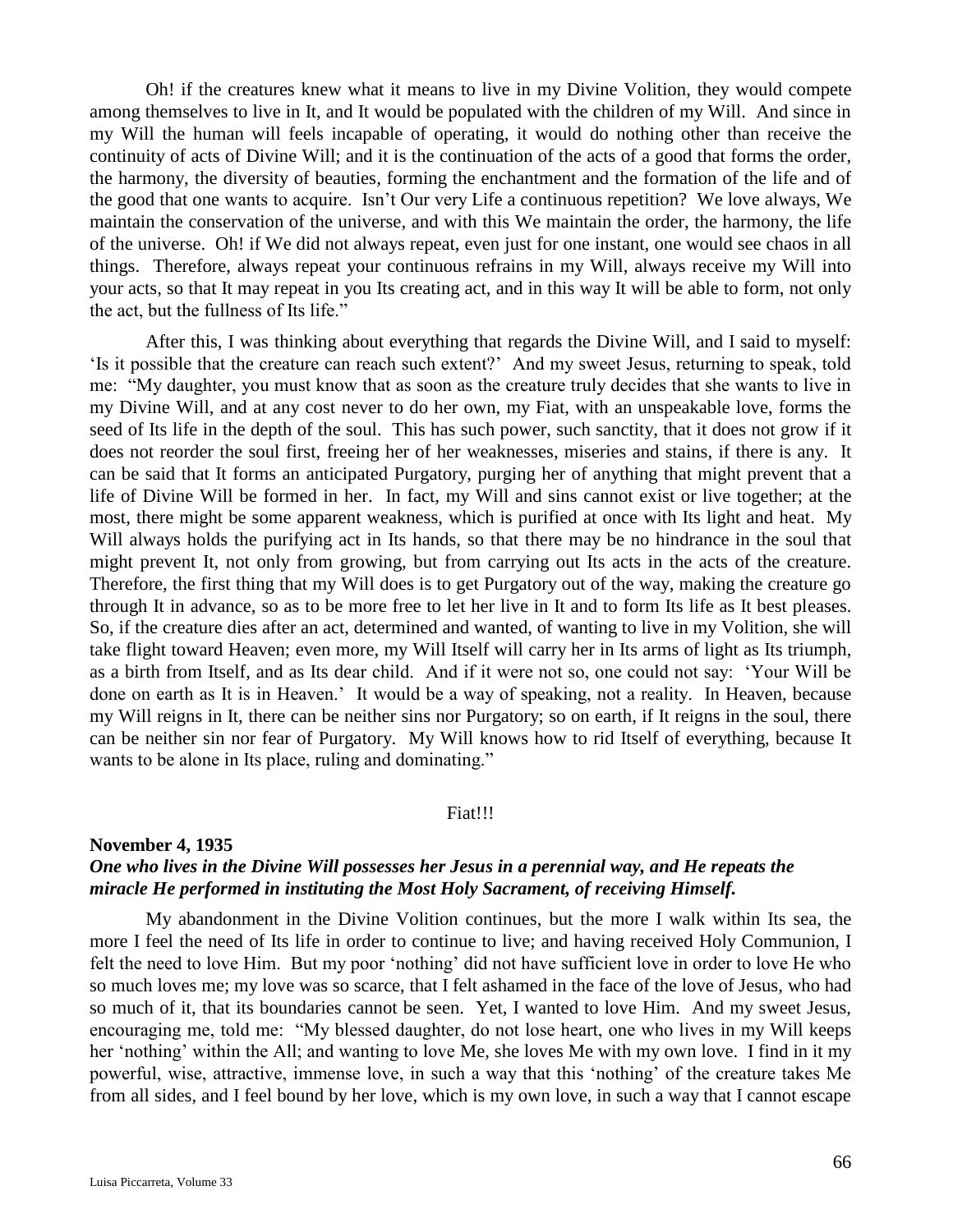from her; and now she wounds Me; now she darts through Me, to the point of making Me feel faint; and I feel the need to rest in the arms of her love.

But this is not all. One who lives in my Will possesses your Jesus in a perennial way, because my Will has the virtue of forming, raising and feeding my life in the creature; and as she receives Me in the Sacrament, I find another Jesus – that is, Myself, loving Me, adoring Me, thanking Me, repairing Me. I can say that I repeat the great miracle I did in instituting the Sacrament of the Eucharist, when I communicated Myself – that is, your Jesus received Jesus. Receiving Myself was the greatest honor, the satisfaction most complete, the requital of the heroism of my love; nothing I lacked of everything that was due to Me in my Sacramental Life – a God matched God Himself. I could say that what I gave was given back to Me. Now, for one who lives in my Will it is impossible not to possess her Jesus, therefore, as she receives Me in the Sacrament, I can say: 'I am going to find Myself in the creature; and I find that which I want – my Life, which, unifying with hers, forms one single life. I find my royal dwelling, I find the love that always loves Me, I find the requital for the great sacrifice of everything I do and suffer in my Sacramental Life.' My excessive love leads Me with an irresistible force to repeat the miracle of receiving Myself; but I can only do this in the creature in whom my Divine Will reigns."

#### Fiat!!!

## **November 17, 1935** *Everything that is done in the Divine Will takes its place in God.*

I feel I am in the arms of the Divine Will. It seems to me that It waits for me in order to operate in my little act, to give me rest within Its works, and also to be able to rest. And my sweet Jesus, surprising me with His short little visit, told me: "My daughter, as the creature operates in my Will, so do her acts take their place in Our Divine Being. Our goodness is so great, that it keeps many voids in order to receive all the human acts that possess the creative virtue in Our Volition. They come to their Creator all festive, and fill these voids that Our love keeps on purpose, formed within Us, so as to be able to say, with facts: 'These are Our acts. Whatever We do, the creature does as well.' Of all that is done in Our Will nothing remains outside of Us, nor could it remain outside; if it could be so, it would be as if Our Life were subject to separate, which cannot be, because We possess not only the inseparability of Our Supreme Being, but also that of all Our acts and of those who live in Our Volition. We have room for all of them, and We make of everything one act alone.

Now, these acts find in Us not only their place of honor, but perennial life and their rest; and We feel the happiness, the joy, that the creature is enclosed within her act. By her doing it in Our Will, We feel that Our Fiat loves Us, glorifies Us, delights Us, beatifies Us in the act of the creature, as We deserve. Oh! how happy We feel! To feel happiness is Our own nature, but in feeling the happiness that the creature can give Us, We feel the requital of the work of Creation. And do you think it is trivial that We give to the creature the virtue of being able to delight her Creator? The joy We experience is such and so great, that We abandon Ourselves in the arms of the creature, and clasping her between Our arms, We rest in her, and she rests in Us. And only when she surprises Us with more acts of hers, then is Our rest interrupted, to enjoy the happiness that she brings Us. So, We do nothing other that go from happiness to rest, and from rest to happiness. Blessed is the creature who, living in Our Divine Will, can delight He who possesses the ocean of infinite joys and happinesses without end."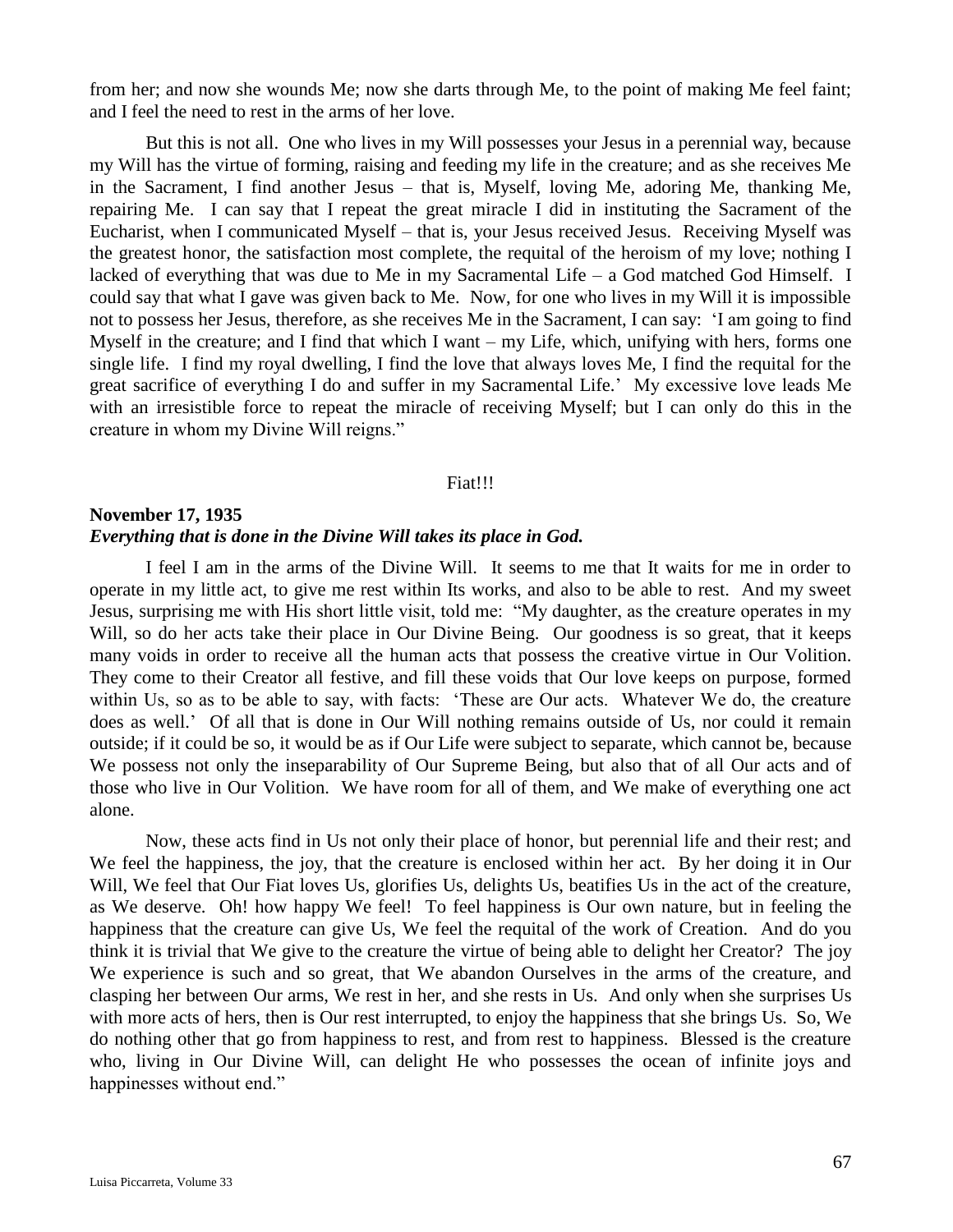#### Fiat!!!

#### **November 24, 1935**

### *True love always calls the Beloved and encloses Him within itself. How without the Divine Will everything is veiled. Example.*

My poor mind finds itself under the mighty waves of the Divine Volition – mighty, but peaceful with happiness, so much so, that the poor creature feels small and incapable of receiving them all. And while I was following the acts of the Fiat, I arrived at the moment of the creation of man, and was thinking to myself with how much love was innocent Adam capable of loving the Lord, before sinning. And my beloved Jesus, surprising me, told me: "My daughter, he loved Me as much as it is possible for a creature. He was a complex of love, not even a fiber of his was empty of the love toward His Creator. He felt, vividly, the life of His Creator palpitating in his heart; and true love calls the Beloved in each instant, and giving Him his life with his love, he receives back as life the One whom he loves.

Now as the creature loves, the Divine Will finds Itself in her, and this facilitates Its ruling, nothing opposes Its dominion, Its noble place is that of a dominating King, and It forms Its longed-for Kingdom within her. When the creature loves Me as much as she can, no void of God can be found in her; but rather, with her love she encloses Me in the center of her soul, in such a way that I cannot get out, nor can I free Myself of her. And if I were able to leave – which I never do – she would come after Me, without our being able to separate – either I from her, or she from Me – because I Myself am love. Therefore, one who truly loves Me can say: 'I have conquered He who created me. I have Him inside of me, I possess Him, He is fully mine, no one can take Him away from me.'

Now, my daughter, love in Adam before sinning was perfect, total. My Will had Its life, in such a way that he felt It more than his own life. As soon as he sinned, the life of my Fiat withdrew, but left to him Its light, because without It he could not live, he would have returned to nothing. In creating him We acted like a father who places his goods and his very life in common with his son. Now, the son disobeys, he rebels against his own father, and the father with sorrow is forced to put him out of his house, no longer allowing him to possess either his goods in common, or his life. But his love is so great, that even from afar he does not let the necessary things, or the means of strict necessity, to be lacking to him, because he knows that if the father withdraws, the life of the son is ended. So did my Divine Will: It withdrew Its life, but left Its light as help, support and as the necessary means so that Its son would not perish completely.

Now, by withdrawing Its life, all things and works of God remained veiled for man. He himself – his intelligence, his memory, his will being veiled – remained like those poor unhappy dying ones who, the pupils of their eyes being covered by a thin veil, can no longer see the life of light clearly. My very Divinity, in descending from Heaven to earth, veiled Itself with my Humanity. Oh! if the creatures possessed my Will as life, immediately they would have recognized Me, because my Will Itself would have revealed Who I was. My Will in the creature and that same Divine Volition in Me, immediately would have recognized and loved each other, and the creatures would have thronged around Me, nor would they have been able to separate from Me, recognizing Me, underneath my likeness to their guises, as the Eternal Word, He who loved them so much, and had clothed Himself like one of them. So, I would have had no need to manifest Myself; but my Will, residing in them, would have revealed Me; nor would I have been able to hide. But, instead, I had to tell them Who I was – and how many did not believe Me? Therefore, until my Will reigns in the creatures, everything is veiled. The very Sacraments, which, more than a new Creation I left in my Church with so much love, are veiled for them. How many surprises, how many beautiful secrets and